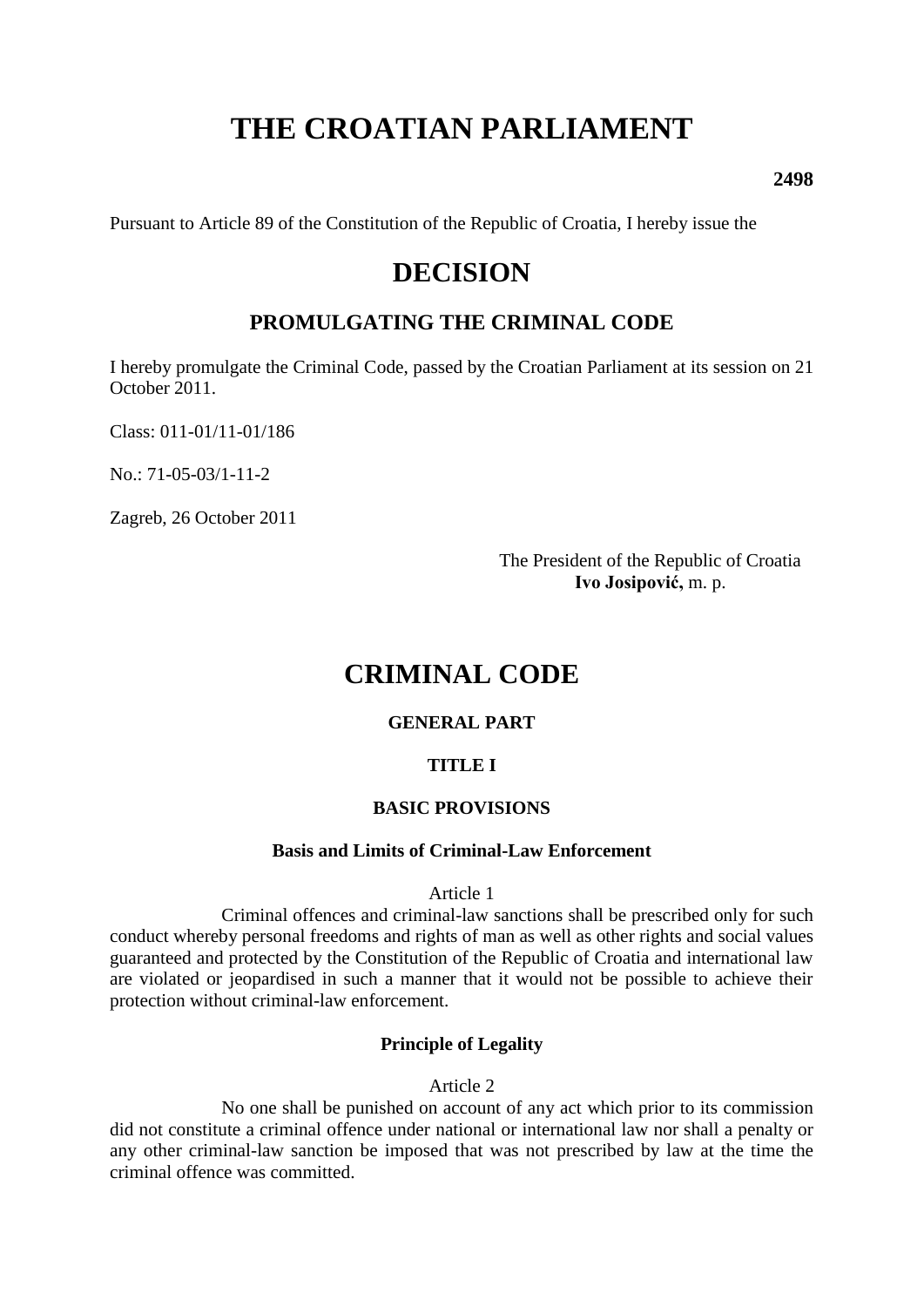#### **Jurisdiction** *Ratione Temporis* **and Principle of** *Lex Mitior*

#### Article 3

(1) The law in force at the time the criminal offence is committed shall be applied to the perpetrator.

(2) If the law is amended one or more times after the criminal offence is committed but before a judgment having the force of *res judicata* is passed, the most lenient law for the perpetrator shall be applied.

(3) Where in cases referred to in paragraph 2 of this Article the name or description of a criminal offence is modified, the court shall examine whether there is legal continuity by subsuming the factual situation in question under the statutory definition of the corresponding criminal offence from the new Code. Where it establishes that legal continuity exists, it shall apply the Code that is more lenient with respect to the perpetrator. There shall be no criminal offence where there is no legal continuity.

(4) If the law is amended in the course of the commission of the criminal offence, the law in force at the time of the completion of the criminal offence shall be applied.

(5) A law intended to be in force only for a determinate time shall be continued to be applied to criminal offences committed while it was in force even after it ceases to be in force, unless otherwise provided by law.

#### **Principle of Culpability**

Article 4

No one shall be punished unless found culpable of the committed criminal

offence.

#### **Principle of Confiscation of the Proceeds of a Criminal Offence**

Article 5 No one shall retain the proceeds acquired from an unlawful act.

#### **TITLE II**

#### **APPLICATION OF THE CRIMINAL LEGISLATION OF THE REPUBLIC OF CROATIA**

#### **Application of the General Part of the Criminal Code**

Article 6

The provisions of the General Part of this Code shall apply to criminal offences provided for by this Code and other statutes.

#### **Application of the Criminal Legislation to Young Persons**

Article 7

(1) Criminal legislation shall not be applied to a child who, at the time of the commission of the criminal offence, has not turned fourteen years of age.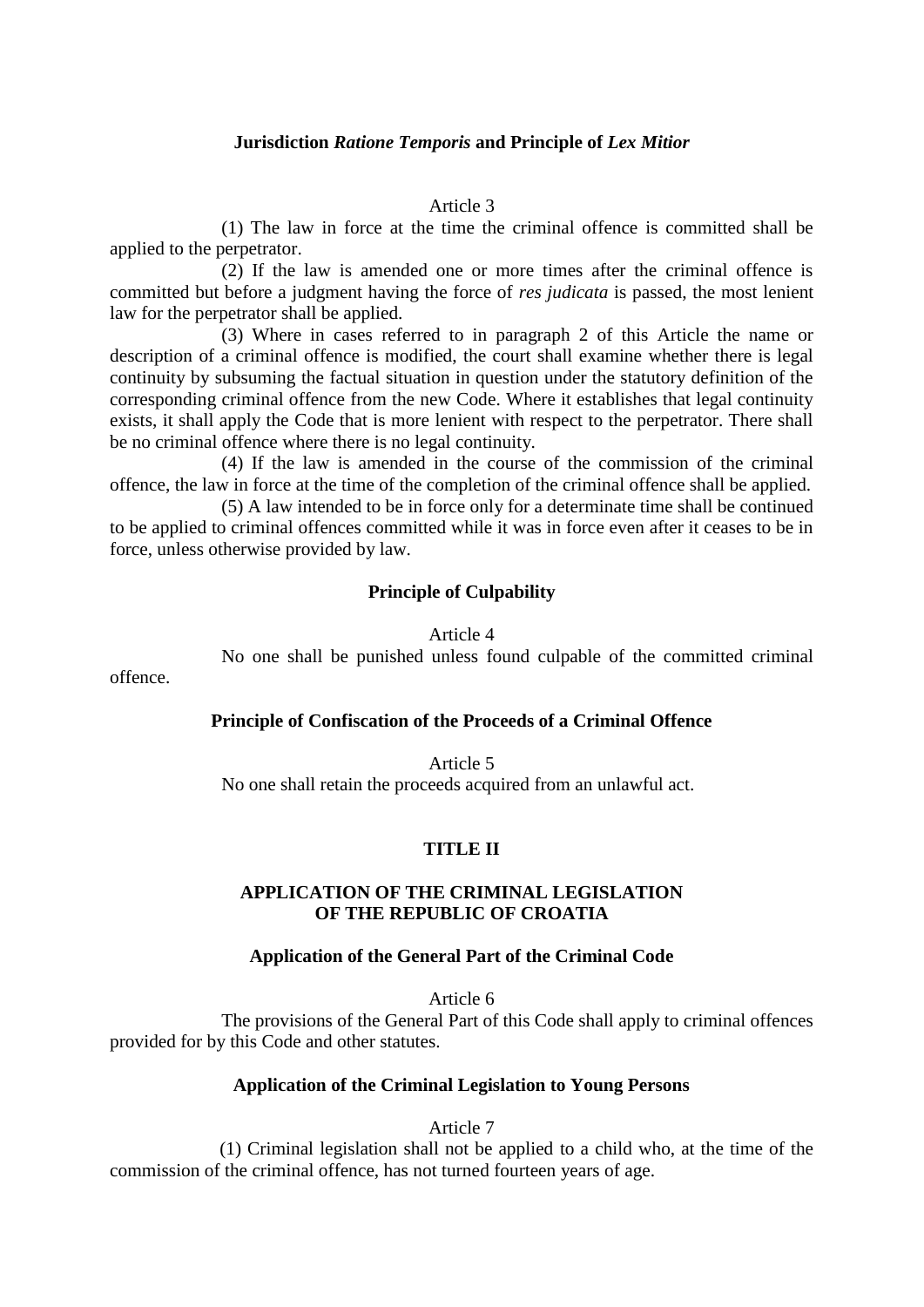(2)This Code shall apply to a person who at the time of the commission of a criminal offence has turned fourteen years of age but is younger than twenty one, unless a special statute provides otherwise.

#### **Time of the Criminal Offence**

#### Article 8

(1) A criminal offence is deemed to have been committed at the time when the perpetrator acted or should have acted, irrespective of the time when the consequence which is a material element of a criminal offence occurs.

(2) Where the perpetrator's activity consists of several temporally isolated acts, the criminal offence is deemed to have been committed on the day of the last act, while in the case of an act lasting over a period of time, it is deemed to have been committed on the day of the cessation of the continuing act.

#### **Place of the Criminal Offence**

#### Article 9

(1) A criminal offence is deemed to have been committed in every place where the perpetrator acted or should have acted and in which the consequence which is the material element of a criminal offence, fully or partially occurs or should have occurred according to the intention of the perpetrator.

(2) In the case of secondary participation, a criminal offence is deemed to have been committed in the place specified in paragraph 1 of this Article and also in every place where the secondary participant acted or should have acted or where according to his or her intention the consequence which is the material element of a criminal offence should have occurred.

#### **Criminal Offences Committed in the Territory of the Republic of Croatia**

Article 10

The criminal legislation of the Republic of Croatia shall apply to anyone who commits a criminal offence in its territory.

## **Criminal Offences Committed Aboard a Croatian Vessel or Aircraft**

Article 11

The criminal legislation of the Republic of Croatia shall also apply to anyone who commits a criminal offence aboard a Croatian vessel or aircraft, regardless of the location of the vessel or the aircraft at the time the criminal offence was committed.

## **Particularities Concerning the Institution of Criminal Proceedings for Criminal Offences Committed within the Territory of the Republic of Croatia, Aboard its Vessel or Aircraft**

Article 12

(1) Where, in the case of application of the criminal legislation of the Republic of Croatia pursuant to the provisions of Articles 10 and 11 of this Code, criminal proceedings in a foreign country have ended with a judgment having the force of *res judicata*, criminal proceedings in the Republic of Croatia shall be instituted upon authorisation from the Attorney General.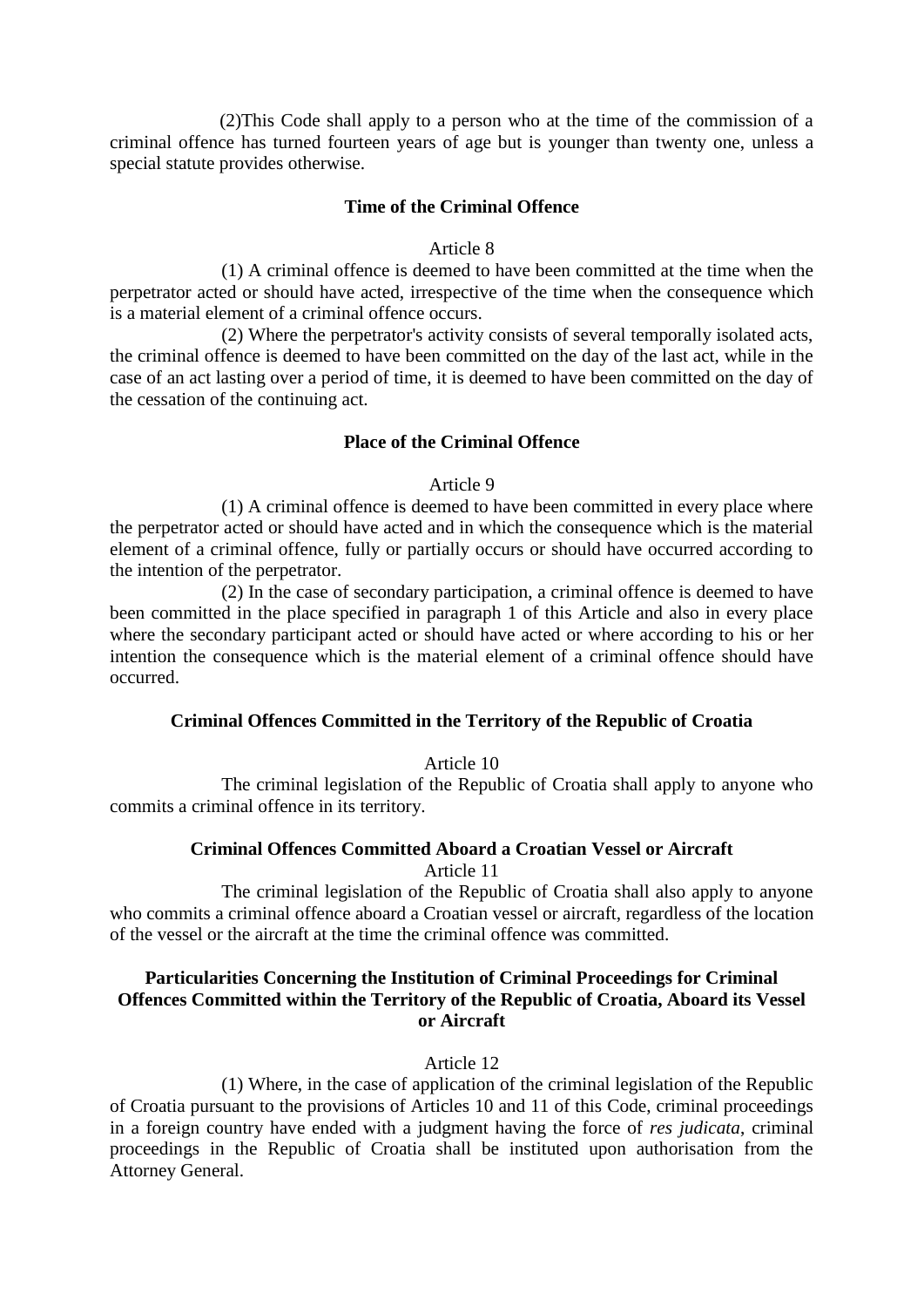(2) Criminal proceedings for the purpose of applying the criminal legislation of the Republic of Croatia pursuant to the provisions of Articles 10 and 11 of this Code shall not be instituted against the perpetrator of a criminal offence which, besides in the territory of the Republic of Croatia, was also committed in the territory of a signatory state to the Convention implementing the Schengen Agreement, where the criminal proceedings for this criminal offence have ended with a judgment having the force of *res judicata*.

## **Criminal Offences Committed Abroad against a Domestic Legal Interest**

#### Article 13

The criminal legislation of the Republic of Croatia shall apply to anyone who, outside its territory, commits:

1. a criminal offence against the Republic of Croatia referred to in Title XXXII of this Code,

2. the criminal offence of counterfeiting money, securities and value signs of the Republic of Croatia referred to in Articles 274, 275 and 276 of this Code,

3. a criminal offence against a Croatian state official or a civil servant relating to his or her office,

4. a criminal offence of false testimony referred to in Article 305 of this Code if the false testimony was given in proceedings before Croatian competent authorities,

5. a criminal offences against the right to vote referred to in Title XXXI of this Code,

6. a criminal offence referred to in Articles 193, 194, 196, 197 and 198 of this Code when committed in the ecological and fisheries protection zone, epicontinental belt or in open sea.

## **Criminal Offences Committed Outside the Territory of the Republic of Croatia by its Nationals**

#### Article 14

(1) The criminal legislation of the Republic of Croatia shall be applied to its national or a person who has his or her permanent residence in its territory who outside the territory of the Republic of Croatia commits a criminal offence other than those specified in the provisions of Articles 13 and 16 of this Code, if the act is a criminal offence at the locality of its commission.

(2) The provision of paragraph 1 of this Article shall also apply to cases where the perpetrator acquires Croatian nationality after having committed the criminal offence.

(3) In cases referred to in paragraphs 1 and 2 of this Article, with respect to criminal offences established in Article 115, paragraphs 3 and 4, and Articles 116, 153, 154, 158, 161, 162, 163, 164, 166 and 169 of this Code and other criminal offences for which this is provided by international treaties to which the Republic of Croatia is a party, the criminal legislation of the Republic of Croatia shall apply even if the act is not a criminal offence at the locality of its commission.

(4) Where a Croatian national participates in peacekeeping operations or other international activities outside of the territory of the Republic of Croatia and commits in such operations or activities a criminal offence, the application of the legislation of the Republic of Croatia shall be governed by the provisions of this Code, unless otherwise provided by an international treaty to which the Republic of Croatia is a party.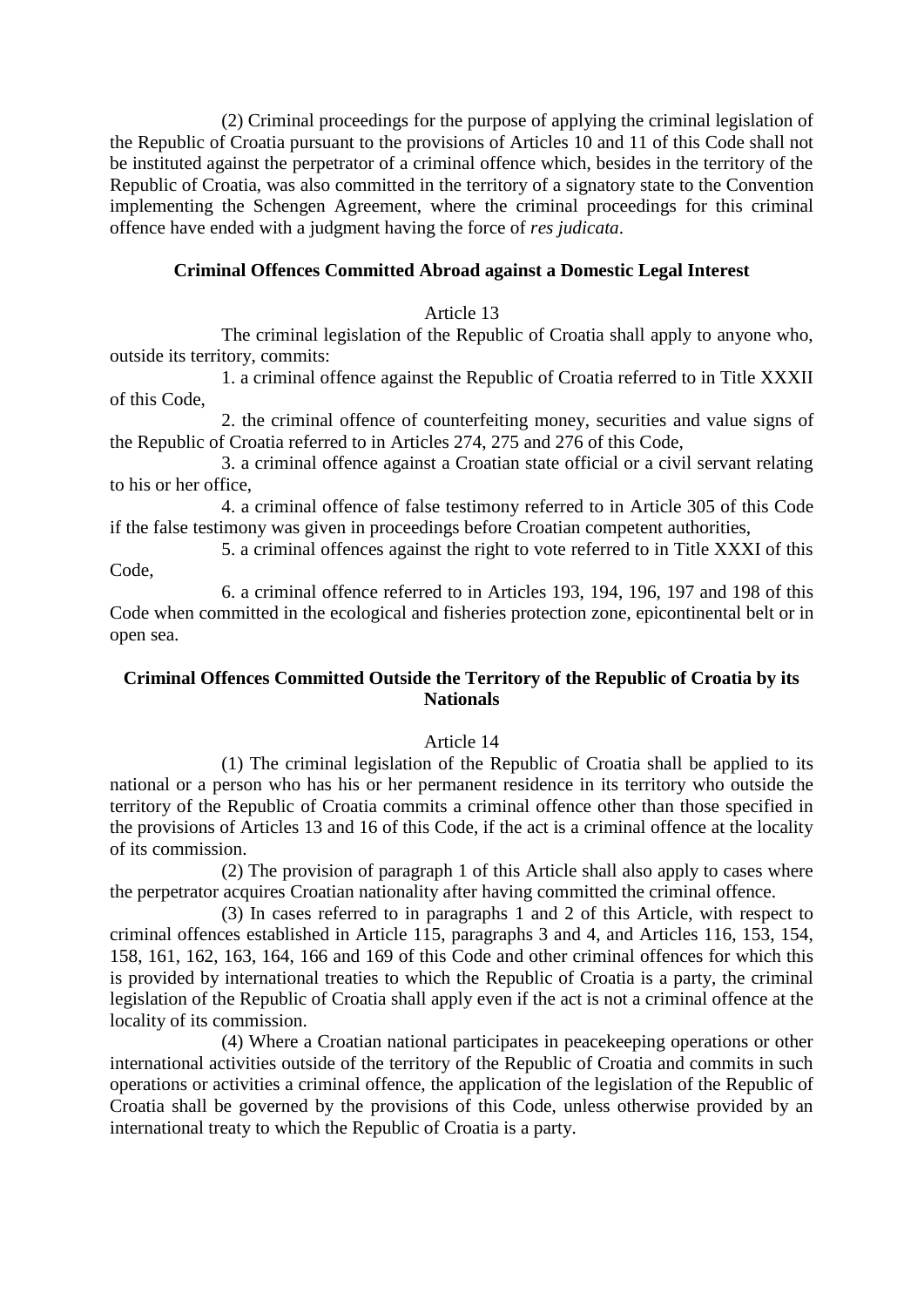## **Criminal Offences Committed Outside the Territory of the Republic of Croatia against its Nationals**

## Article 15

(1) The criminal legislation of the Republic of Croatia shall apply to an alien who outside the territory of the Republic of Croatia perpetrates a criminal offence other than those specified in the provisions of Articles 13 and 16 of this Code against a Croatian national, a person with a permanent residence in the Republic of Croatia or a legal person registered in the Republic of Croatia, if the act is also a criminal offence at the locality of its commission.

(2) In the case referred to in paragraph 1 of this Article, the court may not impose a penalty more severe that the one prescribed by the law of the country in which the criminal offence was committed.

## **Criminal Offences Committed Abroad against Internationally Protected Legal Interests**

#### Article 16

The criminal legislation of the Republic of Croatia shall apply to anyone who outside its territory commits any of the criminal offences referred to in Articles 88, 90, 91, 97, 104, 105 and 106 of this Code or a criminal offence which the Republic of Croatia is required to punish under an international treaty even though committed abroad.

## **Other Criminal Offences Committed Abroad**

#### Article 17

(1) The criminal legislation of the Republic of Croatia shall apply to an alien who outside its territory commits a criminal offence for which under the Croatian law a punishment of five years of imprisonment or a more severe penalty may be imposed, where this does not concern the cases referred to in Articles 13 through 16 of this Code, if the act is a criminal offence at the locality of its commission and if the extradition of the perpetrator is permitted under the law or an international treaty but has not been made.

(2) With respect to the case referred to in paragraph 1 of this Article, the court may not pronounce a sentence that is more severe than the one provided for by the law of the country in which the criminal offence was committed.

#### **Particularities Concerning the Institution of Criminal Proceedings for Criminal Offences Committed Abroad**

#### Article 18

(1) Where, in the case of application of the criminal legislation of the Republic of Croatia pursuant to provisions of Article 13 of this Code, criminal proceedings have ended in a foreign country with a judgment having the force of *res judicata*, the Attorney General may desist from criminal prosecution.

(2) In cases referred to in Articles 14, 15 and 17 of this Code, criminal proceedings for the purpose of applying the criminal legislation of the Republic of Croatia shall not be instituted:

1. if the *res judicata* sentence has been carried out or is in the process of being carried out or can no longer be carried out under the law of the country in which the person was convicted,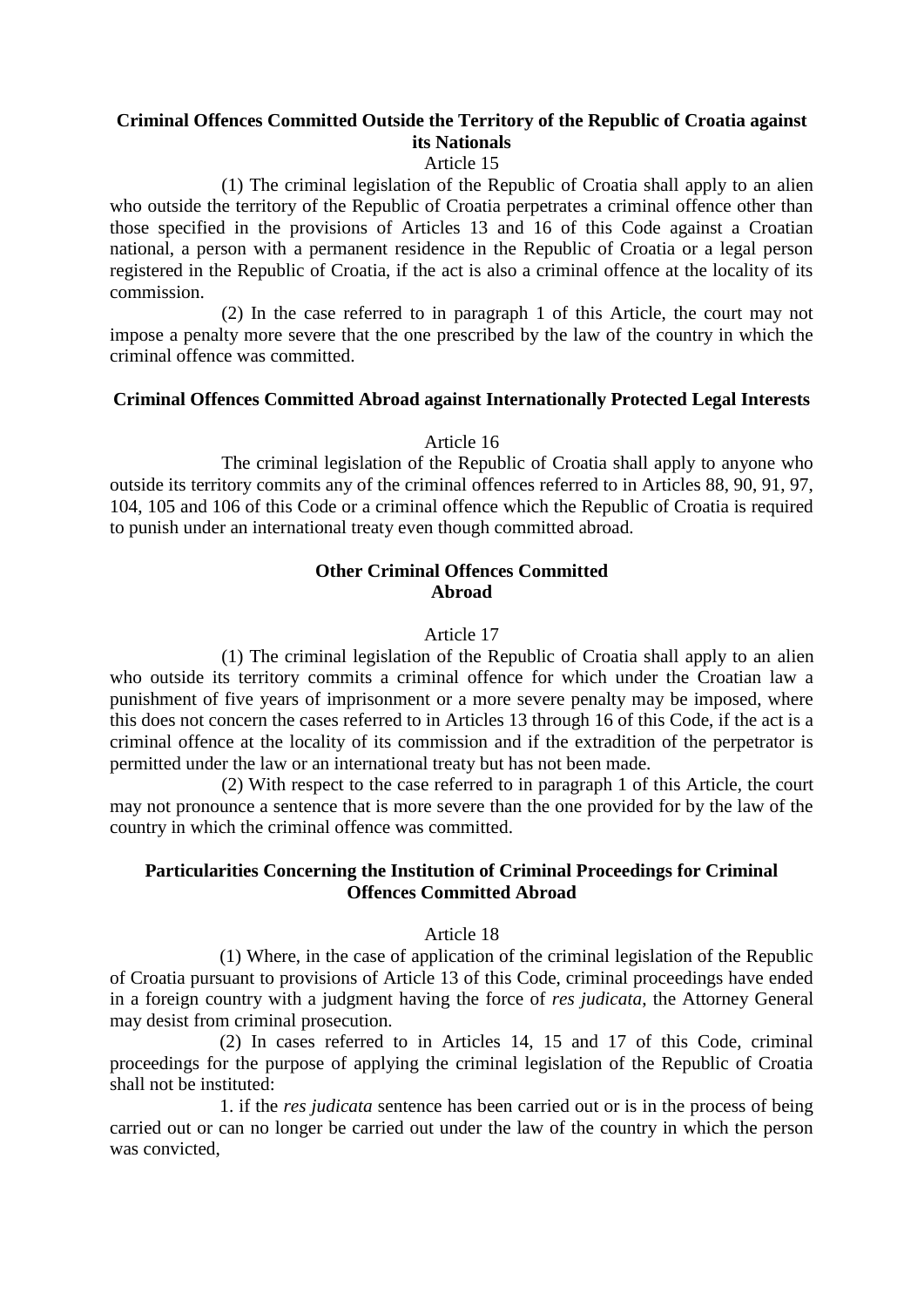2. if the perpetrator has been acquitted in a foreign country by a judgment having the force of *res judicata* or if he or she has been granted pardon under the law of the country in which he or she committed the criminal offence,

3. if under the law of the country in which the criminal offence has been committed, such offence is prosecuted on the basis of a complaint or private action, and such a complaint has not been filed or an action has not been brought, or the statute of limitations for criminal prosecution has expired.

(3) In the case referred to in Article 16 of this Code, criminal proceedings for the purpose of applying criminal legislation of the Republic of Croatia may be instituted provided that criminal prosecution has not been initiated before the International Criminal Court or a court of another country or that due process before a court of the country in which the criminal offence was committed, a court of the country of which the perpetrator is a national or another court with jurisdiction over the case cannot be expected. If criminal proceedings were carried out in another country contrary to internationally recognised standards of fair trial, criminal proceedings may be instituted only with the authorisation from the Attorney General.

(4) In the case referred to in Articles 14, 15, 16 and 17 of this Code criminal proceedings shall be instituted only if the perpetrator is present on the territory of the Republic of Croatia.

## **Crediting Time Spent Deprived of Liberty and Criminal-Law Sanctions Executed in a Foreign Country**

#### Article 19

Where criminal legislation of the Republic of Croatia is applied, time spent in custody, on remand or serving one's sentence, as well as any other period of deprivation of liberty served in a foreign country shall be credited towards the length of the pronounced sentence of imprisonment handed down by a domestic court for the same criminal offence. Other executed criminal-law sanctions shall be credited according to a just assessment by the court.

#### **TITLE III**

#### **CRIMINAL OFFENCE**

#### **Manner of Committing a Criminal Offence**

#### Article 20

(1) A criminal offence may be committed by acting or by omitting to act.

(2) Whoever fails to avert the consequence which is an element of a criminal offence described under the law shall be liable for omission if he or she is legally bound to avert such a consequence and if the omission to act is by its effects and meaning equivalent to committing the criminal offence by acting.

(3) The sentence of a perpetrator who has committed a criminal offence by omission may be mitigated, unless the criminal offence in question can be committed only by omission.

#### **Self-Defence**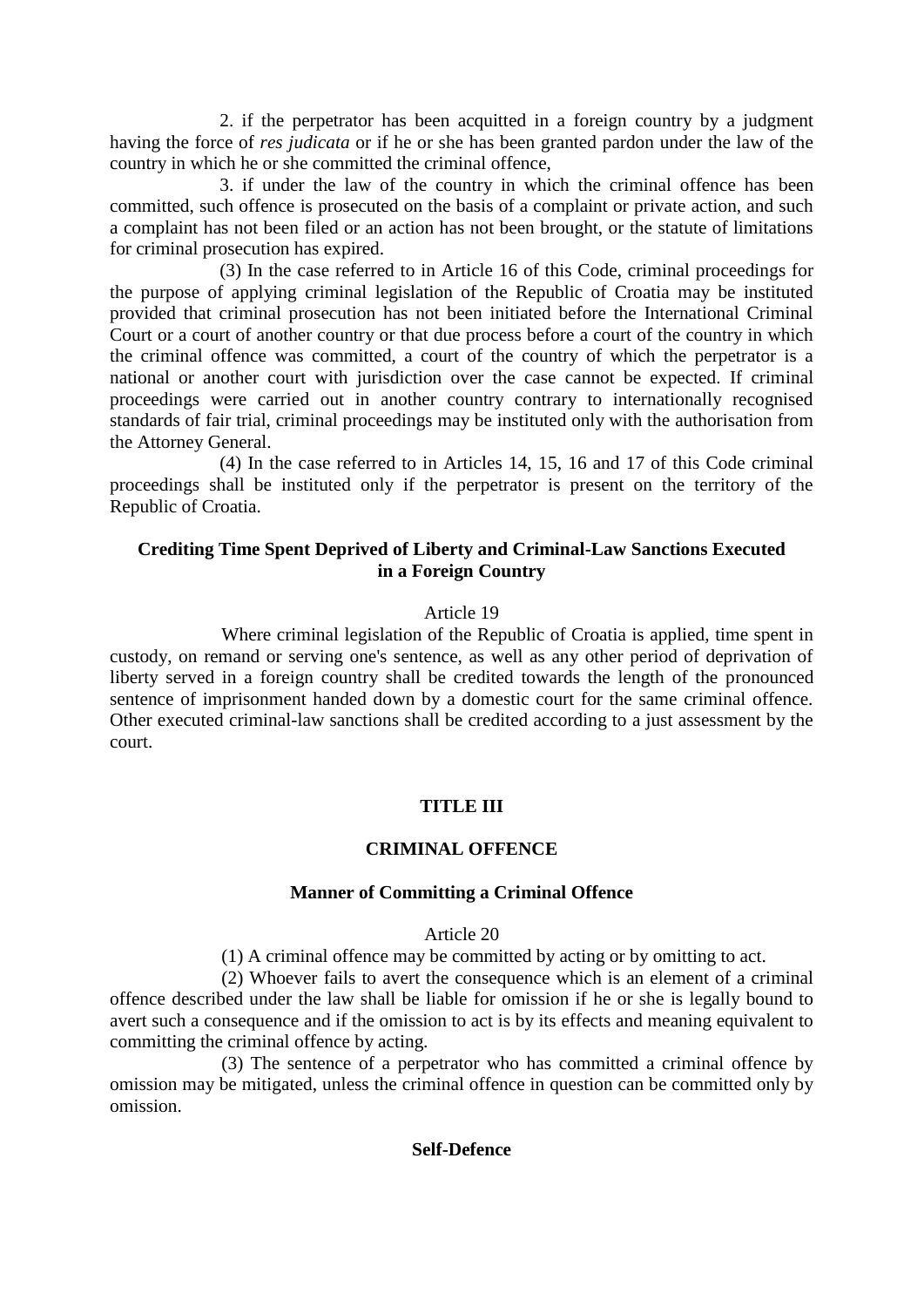#### Article 21

(1) An act committed in self-defence is not unlawful.

(2) Self-defence is defence which is necessary to avert an imminent or immediate unlawful attack on oneself or another.

(3) If the perpetrator exceeds the limits of self-defence, punishment may be mitigated.

(4) A person who exceeds the limits of self-defence out of excusable great fear caused by the attack shall not be held culpable.

#### **Necessity**

#### Article 22

(1) An act committed to avert from oneself or another an imminent danger which cannot be otherwise averted is not unlawful if the harm thus caused is less than the harm threatened.

(2) Whoever commits an unlawful act in order to avert from himself or herself or from another an imminent danger not brought on by himself or herself, which cannot otherwise be averted, shall not be held culpable provided that the resulting harm was not disproportionately greater than the harm threatened and that he or she was not obliged to expose himself or herself to the danger. If such a person was obliged to expose himself or herself to the danger, the punishment may be mitigated.

(3) If the perpetrator mistakenly assumes that the circumstances referred to in paragraph 2 of this Article excusing culpability exist, he or she shall be punished for negligence whenever negligence suffices to establish culpability for such an offence.

#### **Elements of Culpability**

#### Article 23

A perpetrator is culpable of a criminal offence if at the time of its commission he or she is mentally capable, acts with intent or by negligence, and is aware or should and could have been aware that his or her conduct is prohibited, provided there is no reason for which he or she may be excused.

#### **Insanity (Mental Incapacity)**

#### Article 24

(1) A mentally incapable person is not guilty and no punishment can be imposed on him or her.

(2) A mentally incapable person is a person who at the time of an unlawful conduct is incapable of appreciating the meaning of his or her conduct or of exercising control over his or her will due to mental illness, temporary mental disorder, insufficient mental development or some other severe mental disorder.

(3) The provisions of the Act on the Protection of Persons with Mental Disorders shall apply to a person who commits an unlawful conduct in a state of mental incapacity.

(4) A mentally incapable person may be imposed a security measure barring him or her from holding a particular office or engaging in a particular activity, from driving a motor vehicle, from approaching a person, directing him or her to remove himself or herself from the shared household or barring him or her from accessing the internet.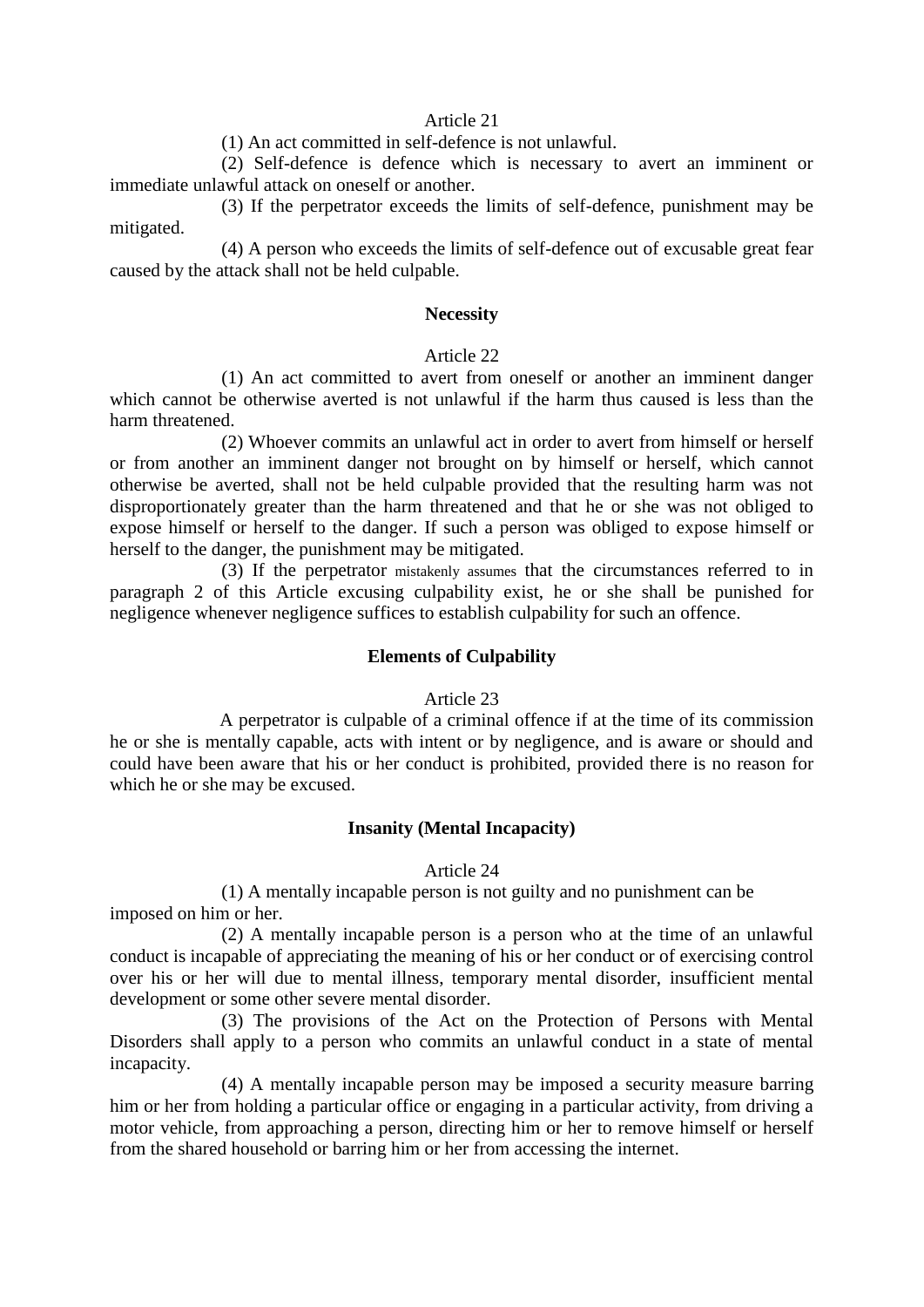## **Voluntary Intoxication (Self-Induced Mental Incapacity)**

#### Article 25

A perpetrator who by reason of alcohol or drug abuse or otherwise, through his or her own fault, brings himself or herself into a state in which he or she was incapable either of appreciating the meaning of his or her conduct or of exercising control over his or her will, if at the time he or she was bringing himself or herself into such a state, the criminal offence he or she committed was covered by his or her intent or he or she acted negligently thereof provided that according to the law negligence suffices to establish culpability for such an offence, shall not be deemed mentally incapable.

#### **Substantially Diminished Responsibility**

#### Article 26

To a perpetrator who at the time of the commission of the criminal offence is due to one of the reasons indicated in Article 24, paragraph 2, of this Code, of a substantially diminished responsibility, the punishment may be mitigated if the substantially diminished responsibility was not voluntarily-induced pursuant to Article 25 of this Code.

#### **Sentencing Intentional and Negligent Conduct**

#### Article 27

(1) Intentional conduct shall be punishable. Negligent conduct is punishable only when law expressly provides for criminal liability.

(2) Aggravated punishment prescribed by law for an aggravated consequence of a criminal offence may be imposed if the perpetrator acted at least negligently with respect to that consequence.

#### **Intent**

#### Article 28

(1) A criminal offence may be committed with direct (*dolus directus*) or indirect intent (*dolus eventualis*).

(2) A perpetrator acts with direct intent when he or she is aware of the material elements of a criminal offence and wants or is certain of their realisation.

(3) A perpetrator acts with indirect intent when he or she is aware that he or she is capable of realising the material elements of a criminal offence and accedes to this.

#### **Negligence**

#### Article 29

(1) A criminal offence may be committed by advertent or inadvertent negligence.

(2) The perpetrator acts with advertent negligence when he or she is aware that he or she can realise the material elements of a criminal offence but carelessly assumes that this will not occur or that he or she will be able to prevent this from occurring.

(3) The perpetrator acts with inadvertent negligence when he or she is unaware that he or she can realise the material elements of a criminal offence, even though under the circumstances he or she should and, by virtue of his or her personal characteristics, could have been aware of such a possibility.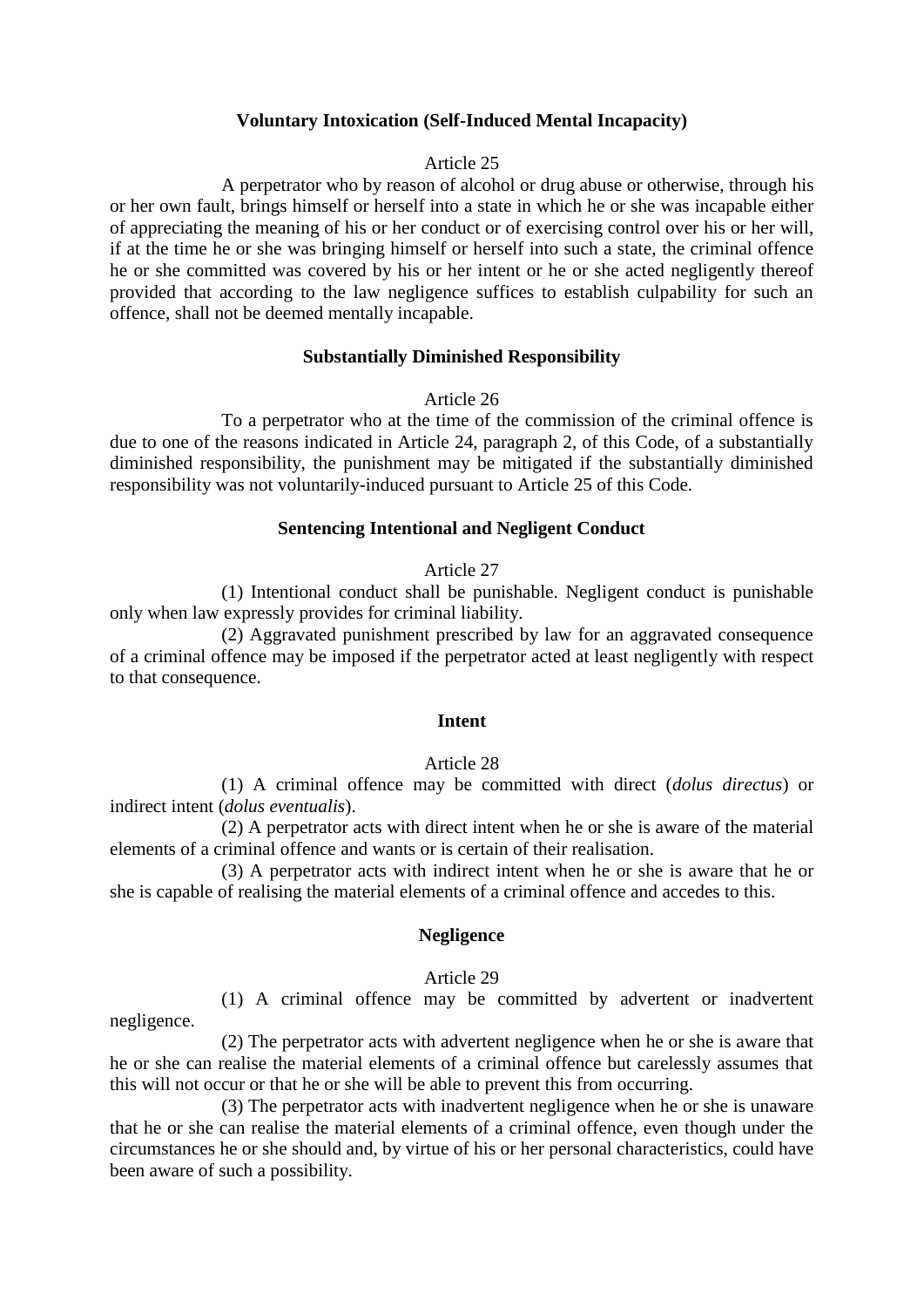#### Article 30

(1) Whoever at the time of commission of an offence is unaware of one of its material elements is acting without intent.

(2) If the mistake referred to in paragraph 1 of this Article was avoidable, the perpetrator shall be punished for negligence provided that according to the law negligence suffices to establish culpability for such an offence.

#### **Mistake of Circumstances in Affirmative Defences**

#### Article 31

(1) Whoever at the time of the commission of an offence mistakenly assumed that the circumstances existed under which the offence would have been lawful, shall not be punished for intentionally committing the offence.

(2) If the mistake referred to in paragraph 1 of this Article was avoidable, the perpetrator shall be punished for negligence provided that according to the law negligence suffices to establish culpability for such an offence.

#### **Mistake of Law**

#### Article 32

(1) A perpetrator who at the time of the commission of an offence did not know that his or her act is unlawful and was neither required to know nor could have known this, shall not be held culpable.

(2) If the mistake referred to in paragraph 1 of this Article was avoidable, the punishment may be mitigated.

## **Insignificant Offence**

#### Article 33

There shall be no criminal offence although its material elements have been realised if the degree of the perpetrator's guilt is low, no consequences ensued from the offence or they were negligible and there is no need for the perpetrator to be punished.

#### **Attempt**

#### Article 34

(1) Whoever, with the intent to commit a criminal offence, performs an act which is spatially and temporally proximate to the realisation of the material elements of the criminal offence shall be punished for the attempt, provided that a sentence of imprisonment of five years or a more severe punishment may be imposed or that the law expressly provides for the punishment of an attempt.

(2) The punishment of a perpetrator of an attempt may be mitigated.

(3) If the perpetrator due to gross ignorance attempts to commit a criminal offence by unsuitable means or towards an unsuitable object the court may remit the punishment.

#### **Withdrawal**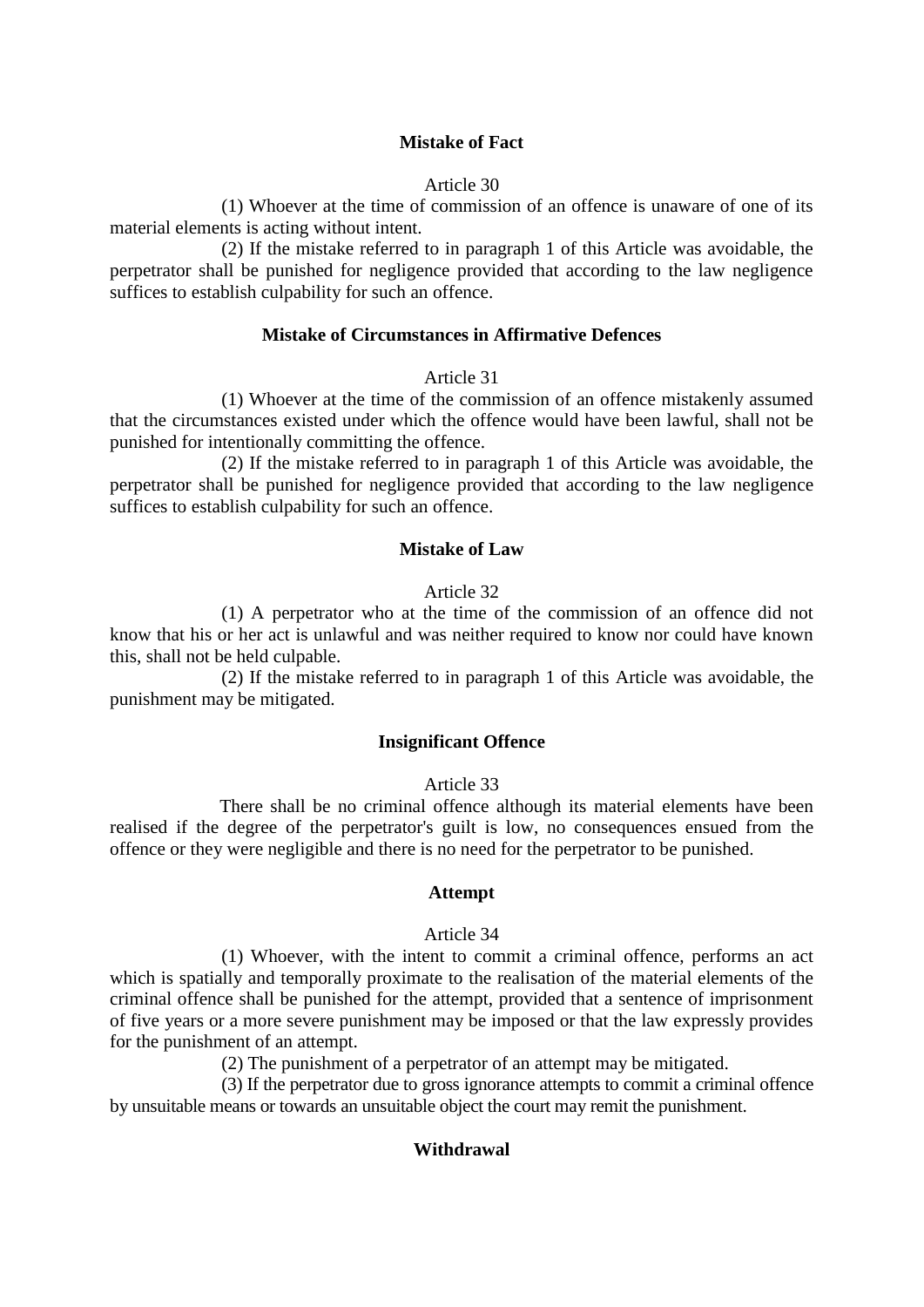#### Article 35

(1) A perpetrator who of his own volition gives up the further execution of a criminal offence being aware that under all the circumstances he or she may have completed the act or who, after completion of such an act, prevents the occurrence of the consequences may receive remittance of the punishment..

(2) A perpetrator who has voluntarily undertaken an act in order to prevent the commission of a criminal offence, which offence remains uncompleted for a reason independent of his or her action, may receive remittance of punishment.

(3) A co-perpetrator or an accomplice who voluntarily prevents the completion of a criminal offence or voluntarily undertakes an act in order to prevent the commission of a criminal offence, which offence remains uncompleted for a reason independent of his or her action, may receive remittance of punishment.

#### **Principal**

#### Article 36

(1) Any person who commits the offence himself or herself or through another shall be liable as a principal.

(2) If more than one person commit the criminal offence on the basis of a joint decision and each one of them takes part in or otherwise substantially contributes to the commission of the criminal offence, each shall be punished as the principal (joint principals or co-principals).

(3) Co-principals are liable for negligence on the bases of a joint violation of due care.

## **Solicitation**

#### Article 37

(1) Whoever intentionally incites another to commit a criminal offence shall be punished as if he or she himself or herself has committed it.

(2) Whoever intentionally incites another to commit a criminal offence for which an attempt is punishable, but the solicited offence has never even been attempted, shall incur the penalty provided for an attempt to commit such an offence.

(3) In the case of an inappropriate attempt of solicitation, the solicitor may receive remittance of punishment.

#### **Aiding and Abetting**

#### Article 38

Punishment may be mitigated to whoever intentionally aids and abets another in the commission of a criminal offence.

#### **Punishment of Accomplice**

#### Article 39

(1) Each co-principal and secondary participant (solicitor and aider and abettor) shall be punished according to his or her own guilt.

(2) If the law proscribes that special personal circumstances remit or mitigate punishment or influence grade of criminal offence this shall apply only with respect to the co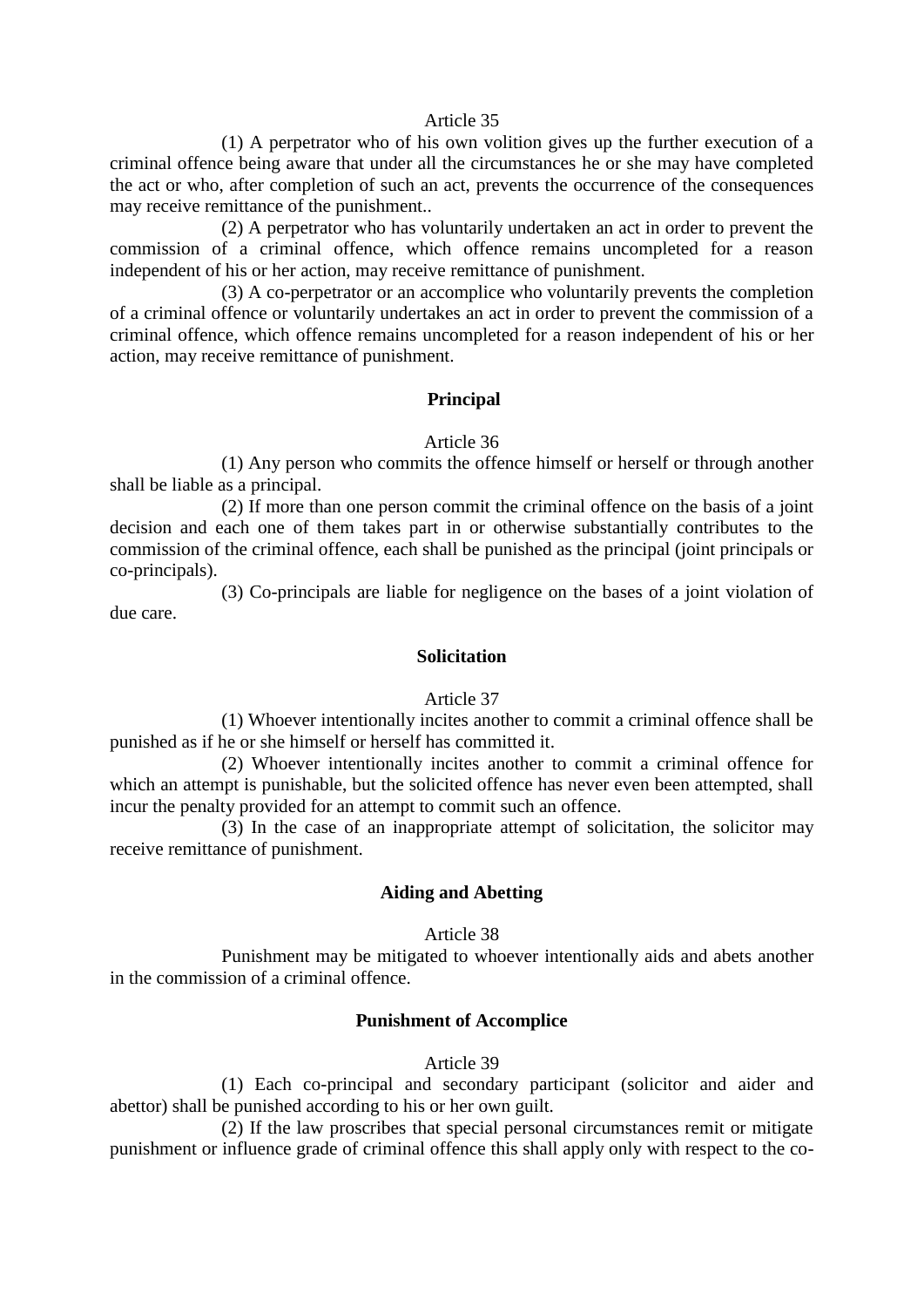principal or secondary participant in whose person such special personal circumstances are present.

#### **TITLE IV**

## **PUNISHMENTS**

#### **Types of Punishments**

#### Article 40

(1) Punishments shall be fines, imprisonment and long-term imprisonment.

(2) The fine may be imposed as a main punishment or an ancillary punishment.

(3) Imprisonment and long-term imprisonment may be imposed only as main

punishments.

(4) When for a certain criminal offence the law prescribes a punishment of imprisonment of up to three years, the court may impose a fine as the main punishment.

(5) With respect to criminal offences committed out of greed, the fine as an ancillary punishment may be imposed even when it is not prescribed by law or when the law prescribes that the perpetrator shall be punished by imprisonment or by a fine and the court imposes imprisonment as the main punishment.

(6) Community service shall be imposed as a substitute for imprisonment or a fine.

#### **Purpose of Punishment**

#### Article 41

The purpose of punishment is to express public condemnation of the committed criminal offence, raise the confidence of citizens in the legal order based on the rule of law, exert an influence on the perpetrator and all others so that they do not commit criminal offences by raising awareness of the perils of committing criminal offences and of the fairness of punishment and allow the perpetrator's readmission into society.

#### **Fine**

#### Article 42

(1) A fine shall be imposed in daily units. It shall not be lower than thirty or higher than three hundred and sixty daily units, expect in the case of criminal offences committed out of greed when up to five hundred daily units may be imposed or when the fine of five hundred daily units is expressly prescribed by this Code.

(2) The number of daily units, the amount of a daily unit and the product of their multiplication shall be specified in the judgment.

(3) The number of daily units shall be determined on the basis of circumstances specified in Article 47 of this Code, with the exception of those relating to the pecuniary circumstances of the perpetrator.

(4) The amount of the daily unit shall be determined by taking into consideration the perpetrator's income and property as well as the average costs necessary for supporting the perpetrator and his or her family. A daily unit shall not be set at less than twenty kuna or at more than ten thousand kuna.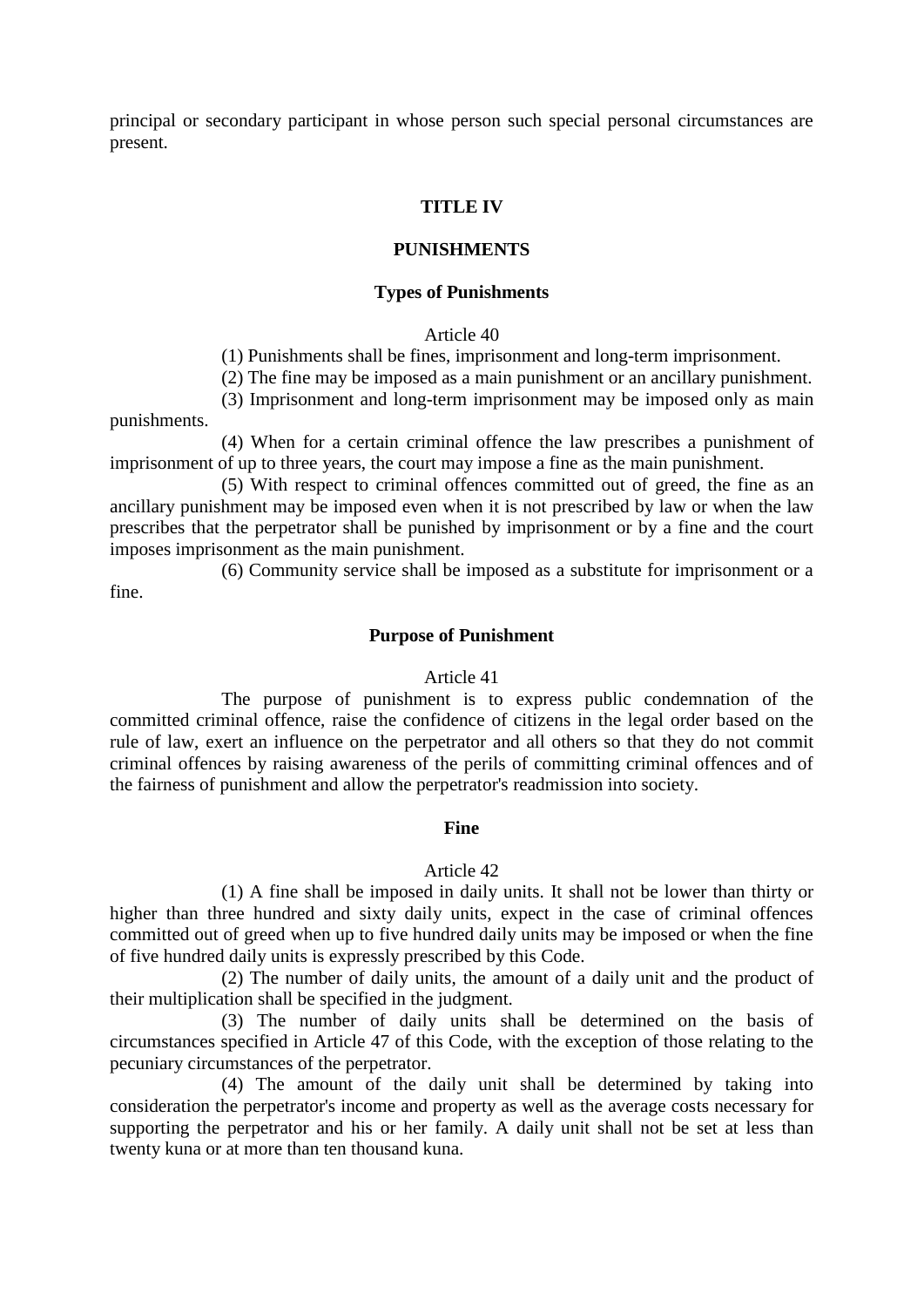(5) The perpetrator's income, property and other data necessary for determining the amount of the daily unit may be determined on the basis of a free estimate if their determination is linked with incommensurate difficulties or if the motion for the imposition of a fine has been filed in the procedure for the issuance of a criminal order.

(6) The perpetrator shall pay the fine within the time limit determined by the court, which time limit shall not be shorter than thirty days or longer than six months. The perpetrator may also be ordered to pay the fine in instalments within a period not exceeding one year. The court may decide that the instalment payment scheme be cancelled if the perpetrator fails to pay an instalment in an orderly manner.

(7) Where the convicted person is unable to pay the fine in full or in part within the time period specified in the judgment due to a significant deterioration in his or her pecuniary circumstances that occurred through no fault of his or her own after rendering the judgment, the court may at his or her request extend the payment deadline for up to twentyfour months or determine payment in instalments within that period.

#### **Substitution for Unpaid Fine**

#### Article 43

(1) Where the fine has not been paid in full or in part within the time limit specified in the judgment and the conditions laid down in Article 42, paragraph 7, of this Code have not been met, the fine shall be forcibly collected via the Tax Administration of the Ministry of Finance.

(2) Where the fine cannot even be forcibly collected within a three-month period, the court shall, with the convicted person's consent, take the decision on the substitution of community service in lieu of a fine at the rate of four hours of community service work for one daily unit, whereby community service work shall not exceed one thousand four hundred and forty hours.

(3) Where the convicted person does not agree to community service or does not perform it, imprisonment shall be substituted for a fine or community service.

(4) Where imprisonment is substituted for a fine, the court shall substitute one day of imprisonment for one daily unit, while community service shall be substituted in accordance with the provision of Article 55 of this Code, provided that the term of imprisonment does not exceed twelve months.

(5) If the convicted person pays the fine after the decision on substitution has become final, the execution of imprisonment or community service shall be suspended. In the case of partial payment, only the remainder of the said punishments shall be executed.

(6) If a convicted person who does not have a permanent or temporary place of residence in the Republic of Croatia does not pay the fine within the time limit specified in the judgment, the court shall order imprisonment as a substitute for the fine.

## **Imprisonment**

#### Article 44

(1) The term of imprisonment shall not be shorter than three months or longer than twenty years.

(2) The imprisonment for a term of up to six months shall be imposed in full months and days. The imprisonment for a term exceeding six months shall be imposed in full years and months, except when applying the provisions on concurrence of offences in which case it may be imposed in full days as well.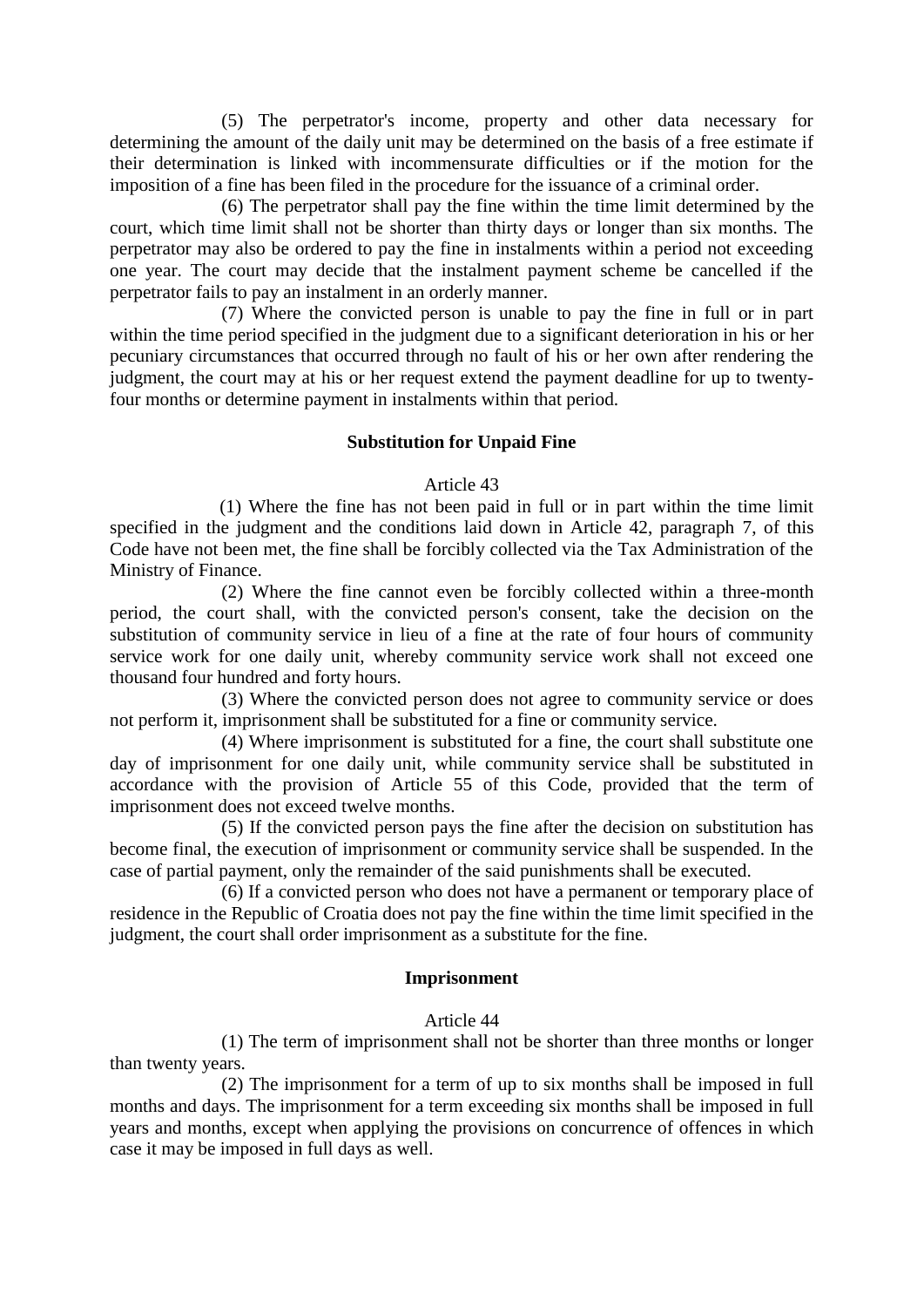(3) Where the imprisonment is substituted for a fine, its term shall be imposed in full days and may be shorter than three months.

(4) The imprisonment for a term of up to one year may be served at home in accordance with the provisions of a special act.

#### **Exceptionality of Short-Term Imprisonment**

#### Article 45

(1) The court may impose imprisonment for a term of up to six months only if it may be expected that it will not be possible to execute the fine or community service or if the fine, community service or suspended sentence could not achieve the purpose of punishment.

(2) The provision of paragraph 1 of this Article does not refer to the sentence of imprisonment as a substitute for unpaid fine (Article 43, paragraph 3) or for unperformed community service (Article 55, paragraph 7) or for revoked suspended sentence (Article 58).

#### **Long-Term Imprisonment**

#### Article 46

(1) The term of long-term imprisonment shall not be shorter than twenty-one years or longer than forty years.

(2) Exceptionally, in the case of concurrence of criminal offences under the conditions prescribed by this Code, an aggregate punishment of long-term imprisonment for a term of fifty years may be imposed.

(3) The term of long-term imprisonment shall be imposed in full years.

(4) Long-term imprisonment shall not be imposed upon a perpetrator who committed a criminal offence before he turned eighteen.

(5) Unless otherwise provided in this Code, the provisions on imprisonment shall also apply to long-term imprisonment.

#### **Determination of Punishment**

## Article 47

(1) When determining the type and range of punishment, the court shall, starting from the degree of culpability and the purpose of punishment, assess all the circumstances affecting the severity of punishment by type and range (mitigating and aggravating circumstances), and especially the degree of threat to or violation of a legally protected good, motives for having committed the criminal offence, degree to which the perpetrator's duties have been violated, manner of commission and the inculpatory consequences arising from the commission of the criminal offence, perpetrator's prior life, his or her personal and pecuniary circumstances and his or her conduct following the commission of the criminal offence, relationship to the victim and efforts to compensate for the damage.

(2) The severity of punishment shall not exceed the degree of culpability.

#### **Mitigation of Punishment**

#### Article 48

(1) If expressly so provided by law, the court may impose a less severe punishment than the one prescribed for a particular criminal offence.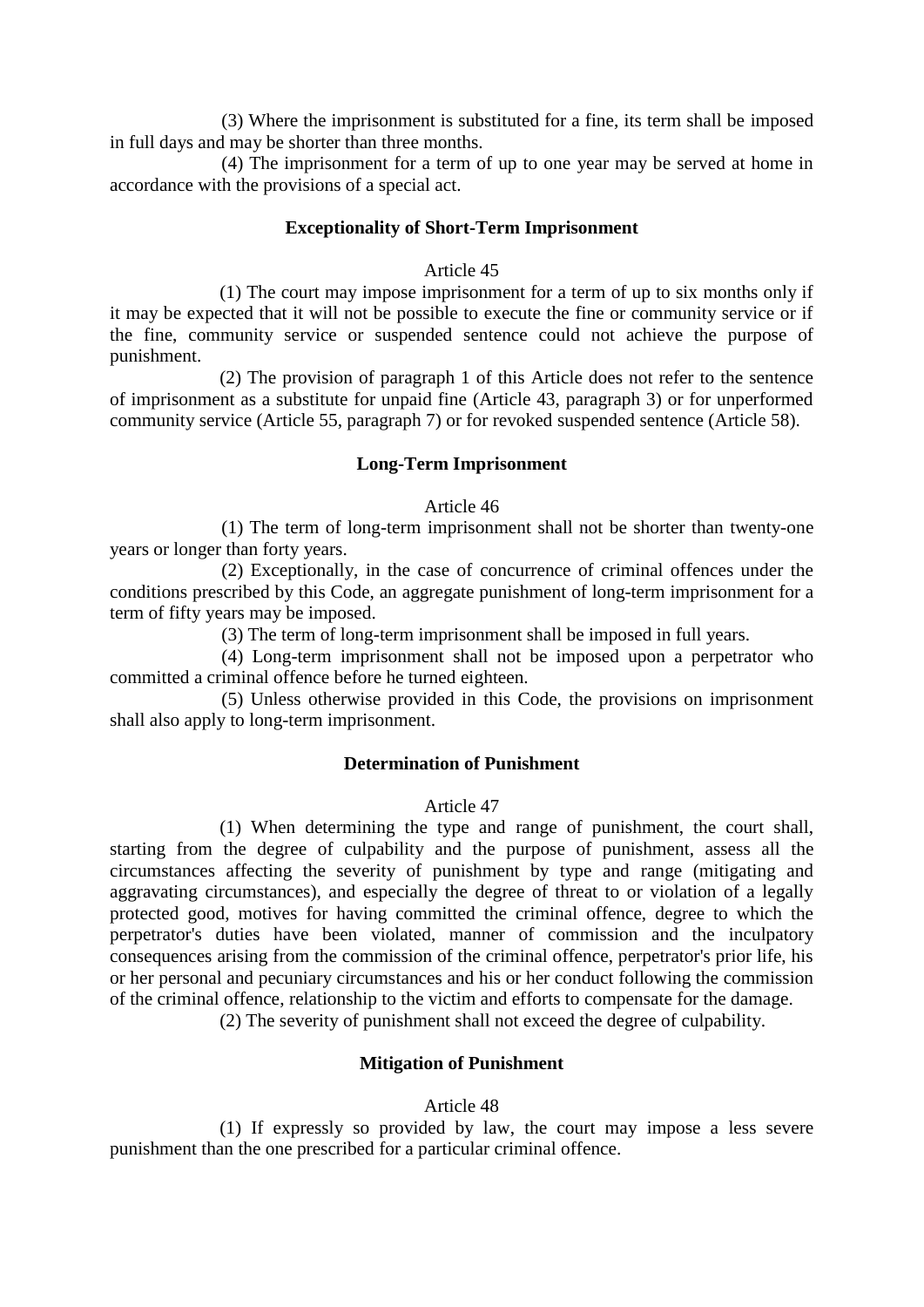(2) The court may impose a less severe punishment than the one prescribed for a particular criminal offence also in cases where special mitigating circumstances exist, in particular if the perpetrator has reconciled with the victim, if he or she has fully or in greater part compensated for the damage caused to the victim by the criminal offence or if he or she has made serious efforts to compensate for the said damage, provided the purpose of punishment can also be achieved by such a less severe punishment.

(3) The court may impose a less severe punishment than the one prescribed for a particular criminal offence also when the state attorney and the defendant have agreed on this.

## **Punishment Mitigation Limits**

#### Article 49

(1) The court may reduce a punishment pursuant to Article 48, paragraphs 1 and 2, of this Code up to the following limits:

1. if a ten-year term of imprisonment is prescribed as the minimum range for a criminal offence, the punishment may be reduced to three years,

2. if a five-year term of imprisonment is prescribed as the minimum measure for a criminal offence, the punishment may be reduced to two years,

3. if a three-year sentence of imprisonment is prescribed as the minimum measure for a criminal offence, the punishment may be reduced to one year,

4. if a one-year sentence of imprisonment is prescribed as the minimum measure for a criminal offence, the punishment may be reduced to six months,

5. if a six-month sentence of imprisonment is prescribed as the minimum measure for a criminal offence, the punishment may be reduced to three months.

(2) In the case referred to in Article 48, paragraph 3, of this Code, the punishment may be reduced up to half of the minimum punishment obtained by reduction pursuant to the provisions of paragraph 1 of this Article, but cannot be any shorter than threemonths imprisonment.

#### **Remission of Punishment**

Article 50

(1) The court may remit the punishment of a perpetrator where:

1. such authority is based upon an express statutory provision;

2. the consequences of a criminal offence committed by negligence have aggrieved him or her so severely that his or her punishment is unnecessary for achieving the purpose of punishment;

3. the perpetrator has sought to avert or reduce the consequences of a criminal offence committed by negligence and has compensated for the damage caused by it;

4. the perpetrator of a criminal offence for which a sentence of imprisonment of up to one year is prescribed has reconciled with the victim and compensated for the damage.

(2) When the court is authorised to remit the punishment of a perpetrator, it may also reduce the punishment regardless of the limits provided for in Article 49, paragraph 1, of this Code.

#### **Concurrence of Offences**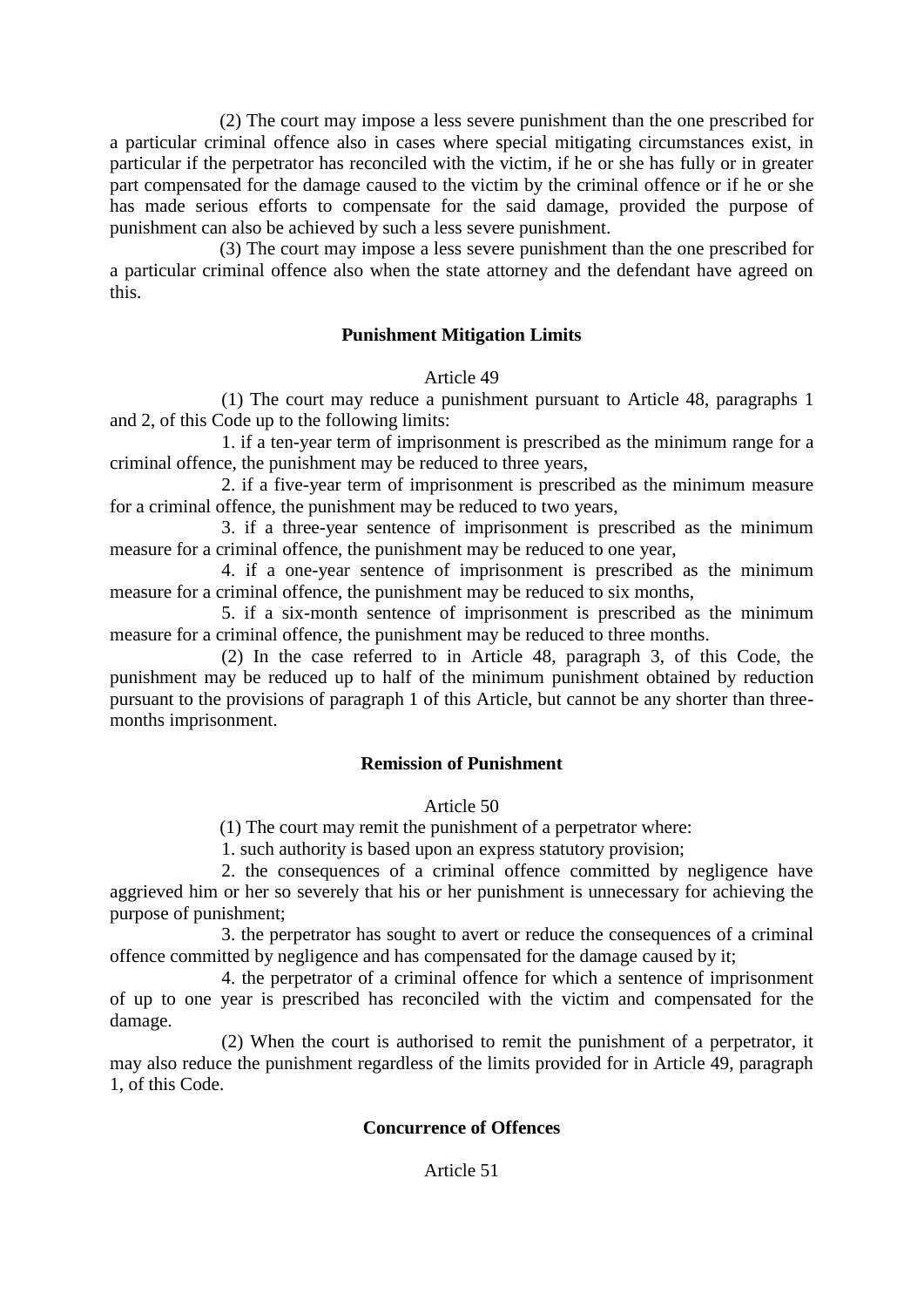(1) If the perpetrator by one act or more acts commits several criminal offences for which he or she is tried at the same time, the court shall first determine the punishment for each criminal offence and then, on the basis of its assessment of the perpetrator's personality and the committed criminal offences in their totality, impose upon him or her an aggregate punishment.

(2) The aggregate punishment shall be set by increasing the highest individual punishment incurred, but it cannot reach the sum of individual punishments nor exceed the maximum term of long-term imprisonment or a fine.

(3) Where individual punishments of long-term imprisonment the sum of which exceeds fifty years have been imposed for two or more criminal offences, the court may impose an aggregate punishment of long-term imprisonment for a term of fifty years.

(4) Where punishments of imprisonment and fines have been imposed as individual sentences, the court shall pronounce an aggregate punishment of imprisonment and an aggregate fine.

(5) Where paragraphs 2 and 4 of this Article are being applied, the punishment of juvenile imprisonment shall be equated with the punishment of imprisonment.

## **Continuing Criminal Offence**

#### Article 52

(1) A continuing criminal offence has been committed when the perpetrator intentionally commits a number of separate acts in the natural sense whereby the statutory definitions of the same criminal offence or of criminal offences of the same kind have been realised if with respect to their spatial and temporal linkages the said acts constitute a unified whole in the legal sense.

(2) Criminal offences which represent an attack on the life, corporal integrity, sexual or other freedoms of a person cannot be legally denoted as continuing.

(3) Where the acts referred to in paragraph 1 of this Article realise the elements of a number of criminal offences of the same kind, the continuing criminal offence shall be legally denoted according to the most severe of these criminal offences.

(4) In the case of a continuing criminal offence, a sentence exceeding by one half the upper limit of punishment prescribed for a particular offence may be imposed, which sentence must not exceed the upper limit prescribed for this type of punishment.

#### **Imposing an Aggregate Punishment upon a Convicted Person**

#### Article 53

(1) If a convicted person is tried for a criminal offence committed before he or she commenced serving previous sentence or for a criminal offence he or she committed while serving imprisonment, long-term imprisonment or juvenile imprisonment, the court shall impose an aggregate punishment for all the criminal offences by applying the provisions of Article 51 of this Code, taking the previously imposed sentence as already fixed. The sentence or part of the sentence which the convicted person has already served, disregarding the period of time spent on conditional release, shall be credited towards the imposed aggregate punishment.

(2) When trying a convicted person for a criminal offence committed while serving a sentence of imprisonment, long-term imprisonment or juvenile imprisonment, the court shall not proceed according to the provisions of paragraph 1 of this Article if, in view of the remainder of the earlier sentence, the purpose of punishment could not be achieved by applying the provisions on concurrence of offences.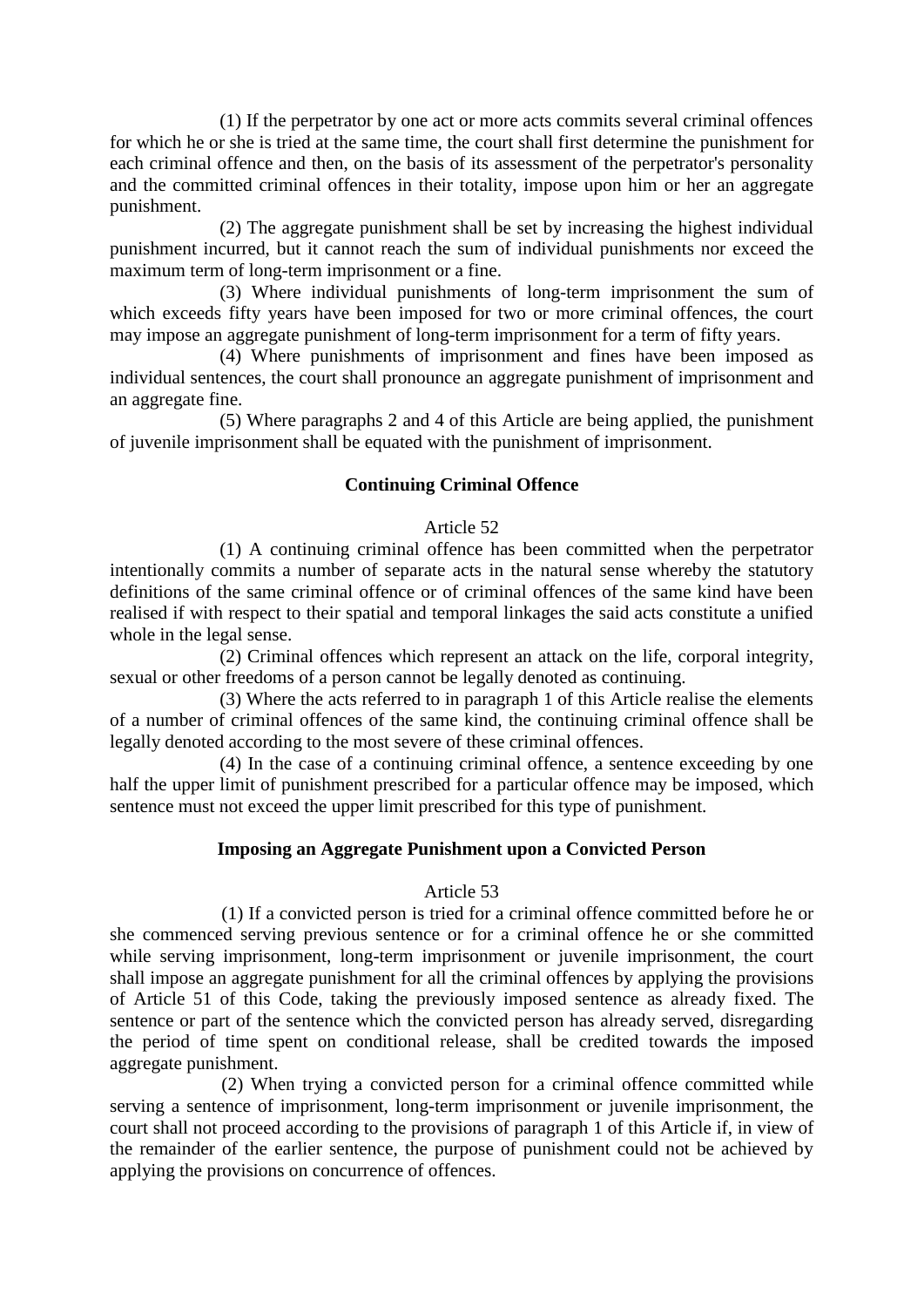(3) If a convicted person, while serving a sentence of imprisonment or juvenile imprisonment, commits a criminal offence for which the law prescribes imprisonment for up to one year or a less severe punishment, a disciplinary measure shall be applied.

## **Crediting Time Spent in Custody, Investigative Imprisonment or Serving a Previous Sentence**

## Article 54

The period of time spent in custody, investigative imprisonment as well as any deprivation of liberty relating to a criminal offence shall be credited towards the length of the imposed sentence of imprisonment, long-term imprisonment or a fine. In counting the credit, one day spent in custody, investigative imprisonment or one day of any other deprivation of liberty as well as one daily unit of a fine shall be equated with one day spent in prison.

#### **Community Service**

#### Article 55

(1) The court may substitute community service for an imposed fine amounting to three hundred and sixty daily units or for imprisonment for a term of up to one year. Unless this fails to achieve the purpose of punishment, in cases where a sentence of imprisonment not exceeding six months has been imposed, the court shall substitute this sentence with one of community service.

(2) Where the court substitutes community service for a fine, one daily unit shall correspond to four hours of community service. Where the court substitutes community service for imprisonment, one day of imprisonment shall correspond to four hours of community service.

(3) In addition to community service, the court may impose upon a perpetrator one or more special obligations set forth in Article 62 of this Code and/or protective supervision referred to in Article 64 of this Code, the duration of which may not be longer than the period of time in which the perpetrator must perform community service.

(4) Community service shall be performed only with the convicted person's consent.

(5) After having given his or her consent to the body in charge of probation, the convicted person shall perform community service within the time limit set by this body. In setting the time limit for the performance of community service, the said body shall take into consideration the convicted person's possibilities with respect to his or her personal circumstances and employment. This time limit shall not be less than one month nor more than two years from the date the judgment became enforceable. The contents of community work shall be determined by the body in charge of probation in consultation with the convicted person, taking into account his or her abilities and qualifications.

(6) If within a period of eight days from the date of receipt of the final judgment the convicted person does not contact the body in charge of probation or withholds his or her consent, the said body shall deliver the order for the execution of the custodial sentence to the competent executing judge and the fine enforcement order to the first-instance court that handed down the judgment.

(7) If, through his or her own fault, the convicted person does not perform community service in full or in part within the time limit referred to in paragraph 5 of this Article, the court shall decide on the execution of the imposed punishment in full or in the part which has not been executed. If the convicted person does not perform community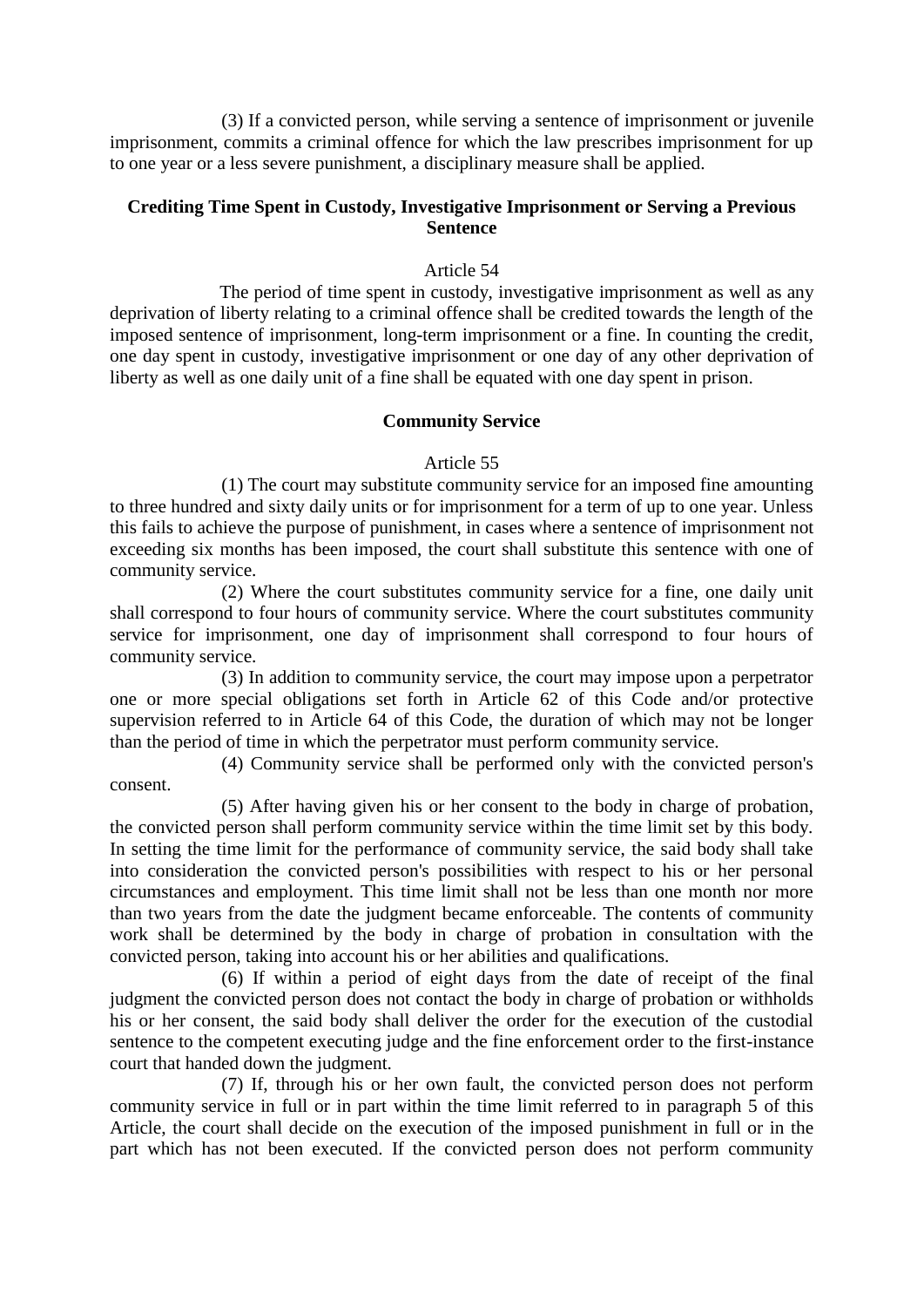service through no fault of his or her own, the body in charge of probation shall extend the time limit referred to in paragraph 5 of this Article.

(8) If the convicted person has not fulfilled in full or in greater part the obligations referred to in paragraph 3 of this Article, or if he or she has seriously or persistently violated them or persistently evaded protective supervision referred to in Article 64 of this Code or for no justifiable reason has violated the obligation imposed upon him or her by the security measure, the court shall order execution of the initially imposed punishment. If it is established that the perpetrator has not fulfilled the obligations or that he or she evaded protective supervision for justifiable reasons, the court may substitute other obligations in lieu of the obligations in question or, if he or she has not been under protective supervision, order that he or she be placed under protective supervision or release him or her from obligations or from protective supervision or extend the time limit for the fulfilment of obligations imposed upon him or her or for the implementation of protective supervision.

(9) Community service shall not be remunerated.

#### **Suspended Sentence**

#### Article 56

(1) A suspended sentence shall mean that the punishment imposed upon the perpetrator shall not be executed if during the period of probation the perpetrator commits no new criminal offence and fulfils the obligations imposed upon him or her.

(2) The court may impose a suspended sentence upon a perpetrator sentenced to a term of imprisonment not exceeding one year or to a fine if it deems that even without execution of the punishment, the perpetrator will commit no further criminal offences. In doing so, the court shall take into account the personality of the perpetrator, his or her prior life, in particular previous convictions, his or her family circumstances, the circumstances under which the criminal offence itself was committed and his or her conduct after the commission of the criminal offence, in particular his or her relationship to the victim and his or her efforts to repair the damage.

(3) The period of probation shall not be shorter than one year or longer than five years. It shall be measured in full years and shall start to run from the day the judgment becomes final. The court may subsequently shorten the period of probation or, before it expires, extend it up to its maximum duration in accordance with the procedure prescribed by a special act.

(4) In addition to a conditional sentence, the court may impose upon the perpetrator one or more special obligations without protective supervision pursuant to the provisions of Articles 62 and 63 of this Code or one or more special obligations accompanied by protective supervision pursuant to the provision of Article 64 of this Code.

(5) The duration of special obligations and protective supervision must not exceed the period of probation.

(6) When the court imposes a sentence of imprisonment and a fine, it may decide that under the conditions set forth in this Article only the imprisonment will not be executed.

#### **Partial Suspended Sentence**

#### Article 57

(1) The court may impose upon a perpetrator sentenced to a fine or a term of imprisonment of a minimum of one year and a maximum of three years a suspended sentence for only a part of the punishment if it deems that there is a high degree of probability that even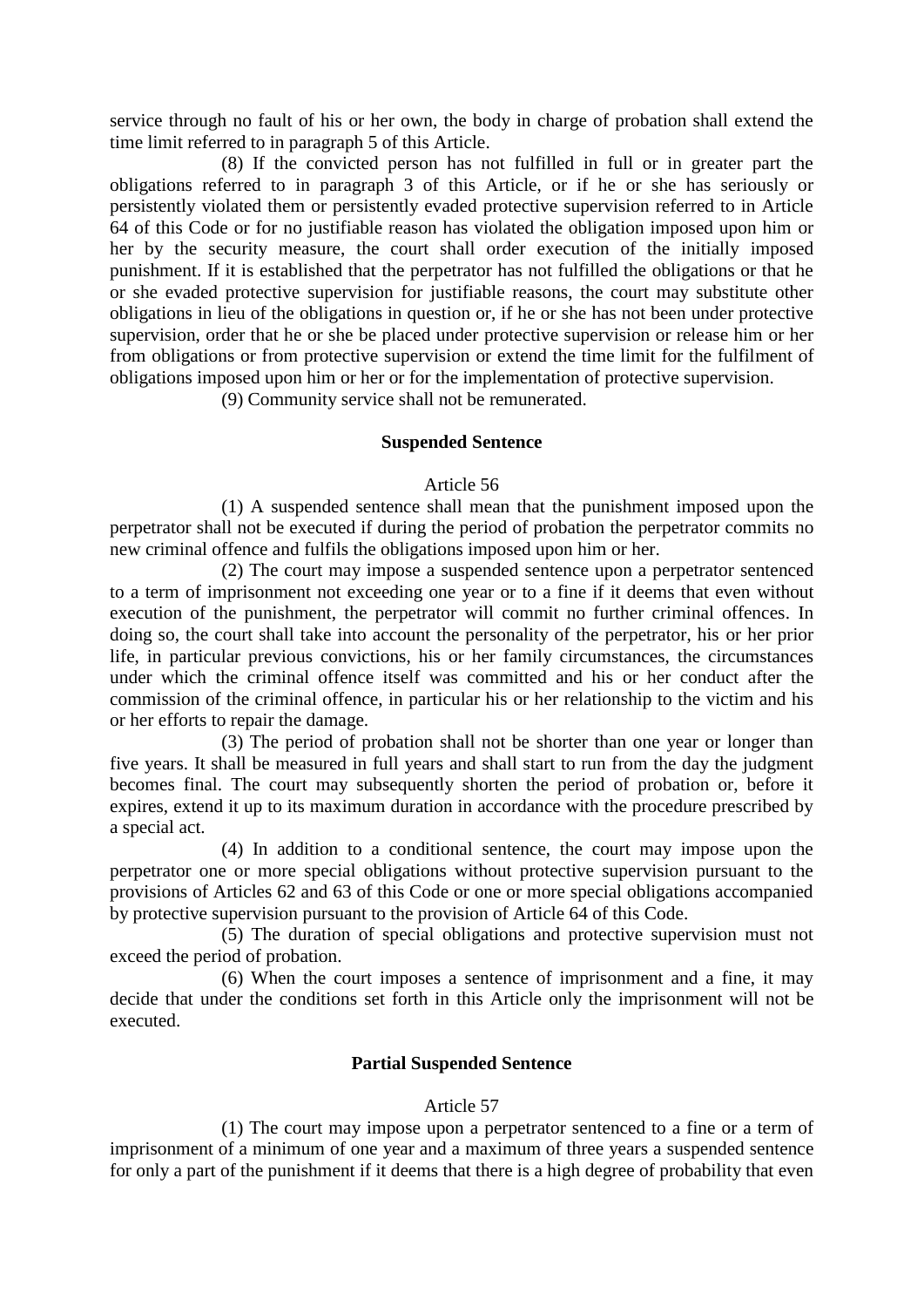without execution of the entire punishment the perpetrator will commit no further criminal offences.

(2) The unsuspended part of a prison sentence shall not be less than six months nor more than one half of the imposed sentence term/punishment.

(3) The unsuspended part of a fine shall not be less than one fifth or more than one half of the imposed punishment.

(4) The provisions on conditional release shall not apply to the unsuspended part of the prison sentence.

(5) The provisions of Articles 56, 58, 62, 63 and 64 of this Code shall apply accordingly to the suspended part of the sentence.

#### **Revocation of Suspended Sentence**

#### Article 58

(1) The court shall revoke the suspended sentence if the person convicted of one or more criminal offences committed during the period of probation is sentenced to a term of imprisonment exceeding one year.

(2) The court may revoke the suspended sentence if the person convicted of one or more criminal offences committed during the period of probation is sentenced by a final judgment to imprisonment of up to one year or a fine.

(3) Where pursuant to paragraphs 1 and 2 of this Article the court has revoked a suspended sentence, it shall take the earlier suspended punishment and the punishment for a new criminal offence or punishments for new criminal offences, as fixed and shall impose an aggregate punishment as provided for in Article 53 of this Code.

(4) Where in the case referred to in paragraph 2 of this Article the court does not revoke a suspended sentence, it may:

1. impose a punishment for a new criminal offence and order its execution without modifying the earlier suspended sentence,

2. impose a punishment for a new criminal offence, which punishment, like the earlier suspended punishment, it shall deem fixed and shall impose an aggregate punishment as provided for in Article 53 of this Code and a new period of probation during which this punishment shall not be executed.

(5) The court may revoke a suspended sentence and order the execution of the punishment imposed on the convicted person who for no justifiable reason has violated the obligation imposed upon him or her by the security measure imposed in addition to the conditional sentence, or who has not fulfilled in full or in greater part the obligations set forth in Article 62 of this Code within the imposed time limit, or who seriously or persistently violates them or persistently evades protective supervision referred to in Article 64 of this Code. If it is established that the perpetrator has not fulfilled the obligations or that he or she has evaded protective supervision for justifiable reasons, the court may substitute other obligations in lieu of the obligations in question or, if he or she has not been under protective supervision, order that he or she be placed under protective supervision or release him or her from obligations or from protective supervision or extend the time limit for the fulfilment of the obligations imposed upon him or her or for the implementation of protective supervision.

(6) The court shall revoke a suspended sentence also when after the pronouncement/imposition of a suspended sentence, the court imposes upon the convicted person a punishment for a criminal offence committed before the suspended sentence was pronounced where it deems that the conditions for the pronouncement of the suspended sentence would not have been met had the earlier criminal offence been known. In this case the court shall take the punishment specified in the suspended sentence and the punishment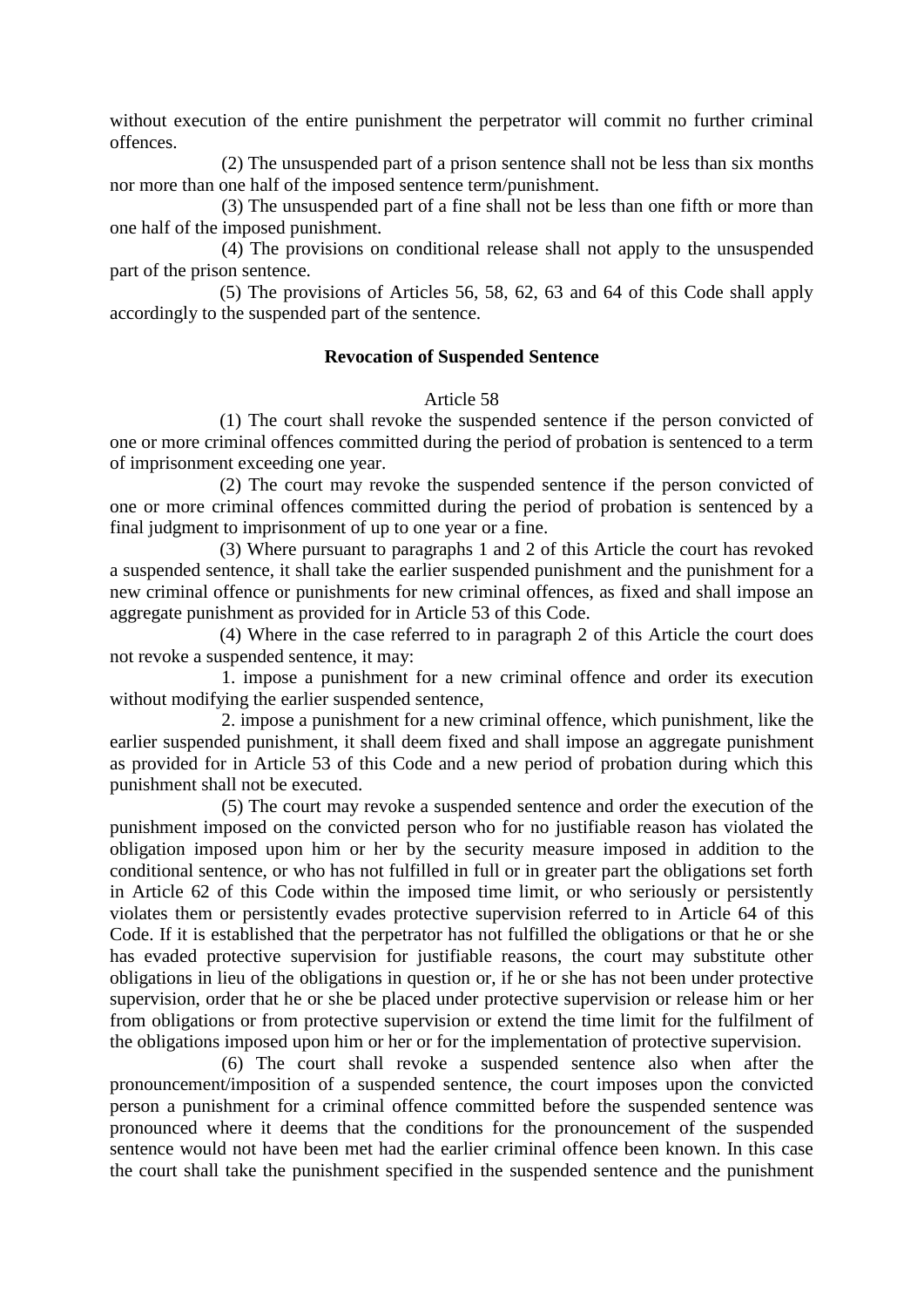imposed for the earlier criminal offence as fixed and shall impose an aggregate punishment as provided for in Article 53 of this Code. If it concludes that the conditions for the pronouncement of the suspended sentence would have been met even if the earlier judgment had been known, the provision of paragraph 4 of this Article shall apply.

(7) In the cases set forth in paragraphs 1 and 2 of this Article, a suspended sentence cannot be revoked after two years have elapsed from the expiry of the period of probation.

(8) In the case set forth in paragraph 5 of this Article, a conditional sentence cannot be revoked after six months have elapsed from the expiry of the deadline set for the fulfilment of obligations referred to in Article 62 of this Code.

#### **Conditional Release**

#### Article 59

(1) The court may release a prisoner from serving a sentence of imprisonment after having served at least one half but not less than three months of the term to which he or she has been sentenced if it is reasonably expected that he or she will not commit a criminal offence and if he or she consents.

(2) When deciding on the motion, the court shall assess the prisoner's personality, his or her prior life and previous convictions, whether there are other charges pending against him or her, his or her attitude towards the committed criminal offence and relationship to the victim, conduct during incarceration, rate of success of the implementation of the incarceration programme, whether there has been a change in his or her conduct after the commission of the criminal offence or is it expected that such a change will occur through the application of supervision measures during conditional release, the convicted person's living conditions and readiness to be reintegrated into free society.

(3) The procedure for deciding on the granting of conditional release shall be provided for in a special act.

#### **Convicted Person's Obligations and Protective Supervision during the Probation Period**

#### Article 60

(1) With his or her conditional release starts the period of probation for the convicted person, which period shall correspond to the unserved prison term.

(2) A convicted person conditionally released may be imposed one or more special obligations referred to in Article 62 of this Code in accordance with the conditions set forth in Article 63 of this Code and protective supervision in accordance with the provision of Article 64 of this Code.

(3) The obligations and protective supervision cannot last longer than five years unless the court establishes that no further enforcement of the obligations and protective supervision over a person convicted of a criminal offence which endangers or violates the corporal, psychological or sexual integrity of a person, for which criminal offence imprisonment of five or more years is prescribed, would pose the risk of the convicted person committing a similar criminal offence, where the obligations or protective supervision referred to in paragraph 2 may be prolonged for a period of one to five years or where new obligations may be imposed. The obligations or protective supervision cannot extend beyond the expiry of the unserved prison term to which the perpetrator was sentenced.

#### **Revocation of Conditional Release**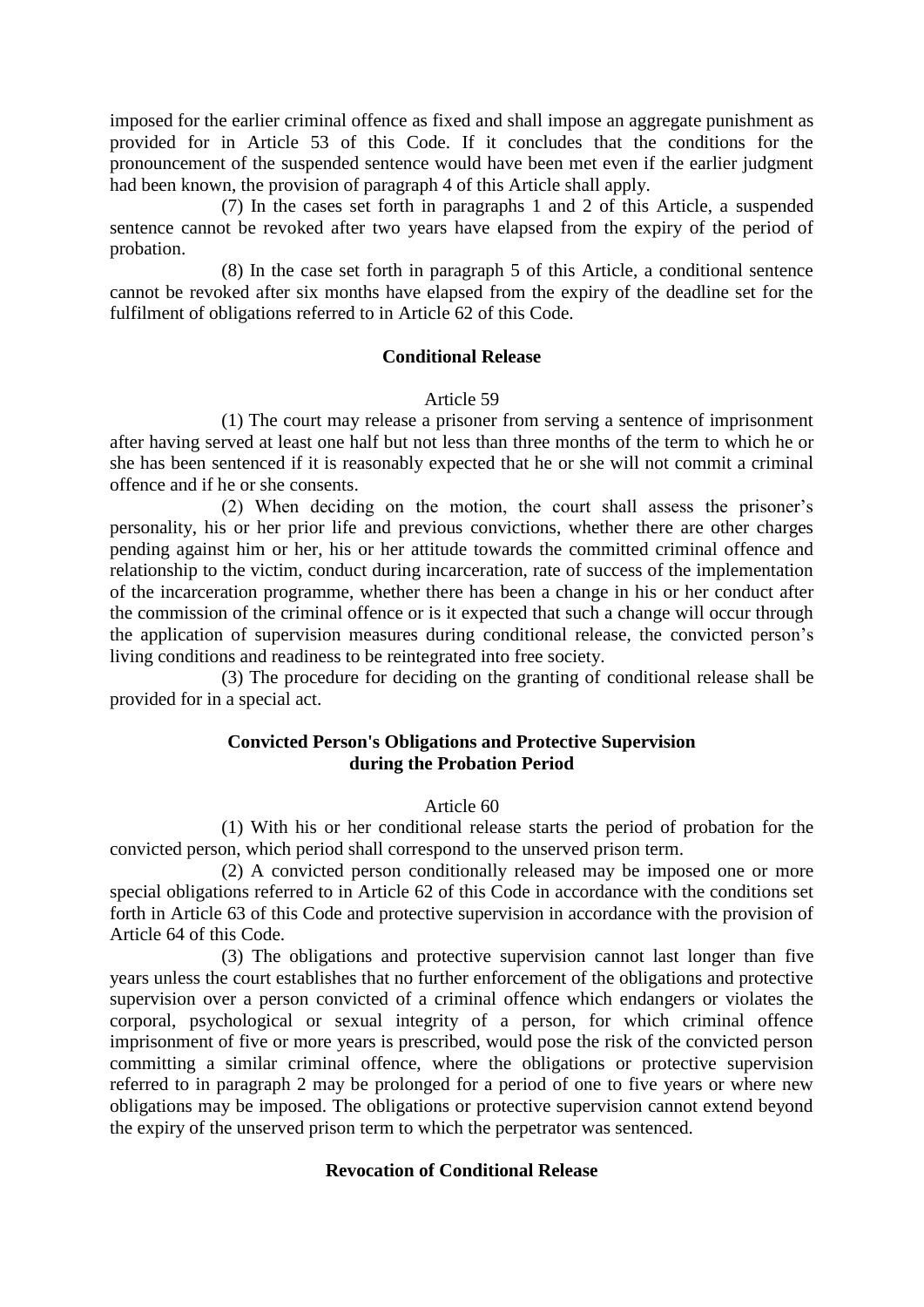#### Article 61

(1) If while on conditional release a convicted person commits one or more criminal offences for which he or she is sentenced to a one-year prison term or a harsher punishment, the court which pronounced this sentence shall revoke conditional release and, by applying Article 51 and Article 53, paragraph 1, of this Code, sentence him or her to an aggregate punishment.

(2) Where a convicted person has been sentenced to a prison term of less than one year, the court referred to in paragraph 1 of this Article may:

1. proceed in the manner described in the previous paragraph;

2. decide not to revoke conditional release and sentence him or her to imprisonment. The period of probation shall not run during the term of imprisonment to which he or she was sentenced;

3. decide not to revoke conditional release and sentence him or her to a suspended sentence. The period of probation from the suspended sentence shall not begin to run until after the expiration of the period of probation from conditional release.

(3) The executing judge shall revoke conditional release and order execution of the pronounced punishment if during the period of conditional release the convicted person does not fulfil in full or in greater part the obligations referred to in Article 62 of this Code that were imposed upon him or her or if he or she seriously or persistently violates them or persistently evades protective supervision referred to in Article 64 of this Code. If it is established that the perpetrator has not fulfilled the obligations or that he or she has evaded protective supervision for justifiable reasons, the executing judge may substitute other obligations in lieu of the obligations in question, impose protective supervision if no protective supervision has previously been imposed, release the convicted person from his or her obligations or from protective supervision or extend the time limit for the fulfilment of obligations or the implementation of protective supervision.

(4) In the cases referred to in paragraphs 1 and 2 of this Article, conditional release cannot be revoked after two years from the expiry of imposed punishment.

(5) In the case referred to in paragraph 3 of this Article, conditional release cannot be revoked after a six-month period has elapsed from the expiry of the time limit set for the fulfilment of obligations referred to in Article 60, paragraphs 2 and 3, of this Code.

#### **Types of Special Obligations**

#### Article 62

(1) The court may order the perpetrator to do the following within a set time

limit:

1. repair the damage caused by the criminal offence;

2. pay a certain amount of money into an account of a public institution, to support humanitarian or charitable causes, or into a fund for compensation to victims of criminal offences, if this is appropriate in view of the offence committed and the personality of the perpetrator.

(2) In addition to the obligations referred to in paragraph 1 of this Article and if this is necessary to deter the perpetrator from committing a criminal offence, the court may impose the following obligations on the perpetrator:

1. continuation of education or training for a particular occupation which he or she has chosen with the expert help from the probation office;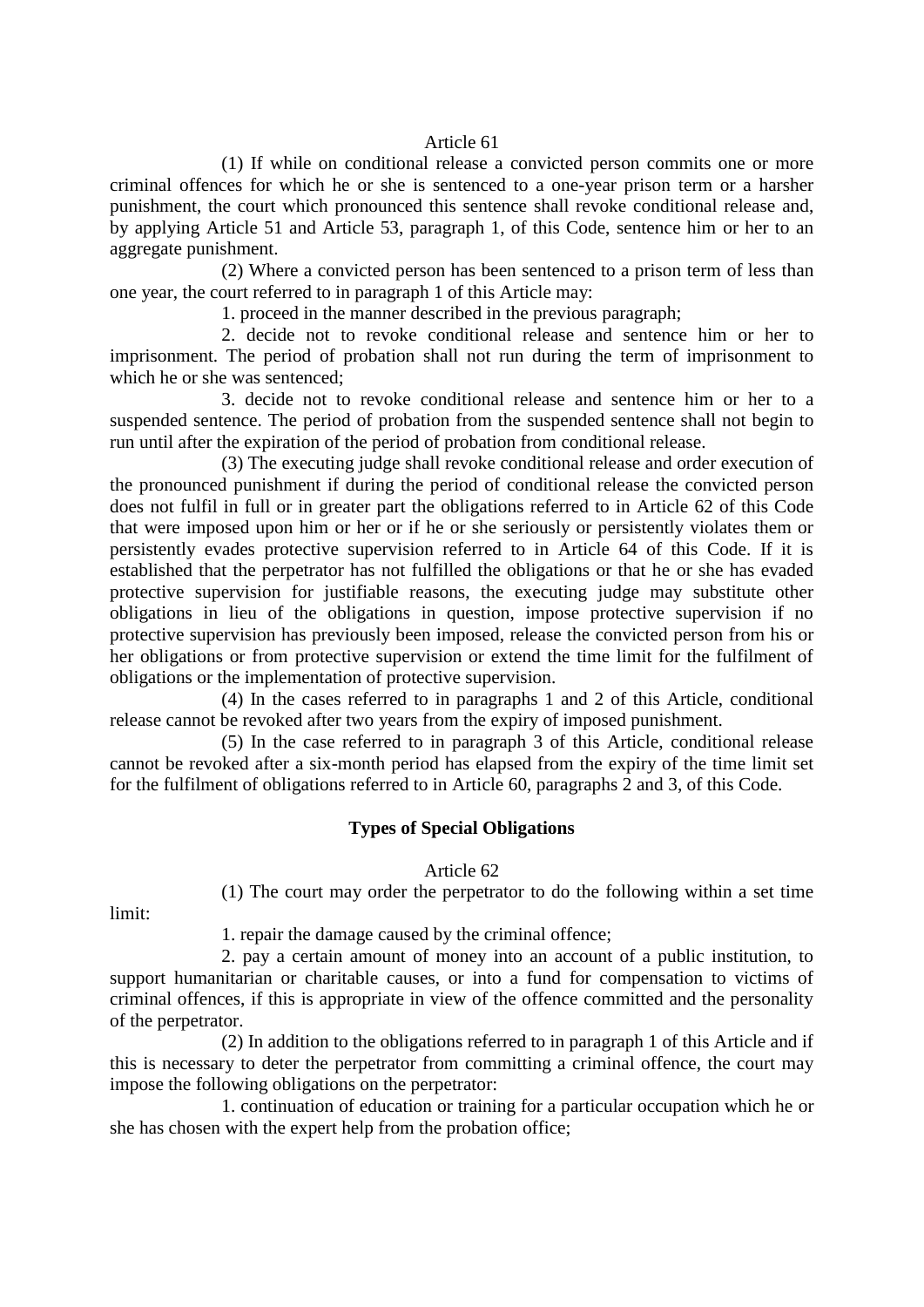2. employment in line with his or her qualifications or level of education, training and real possibilities of carrying out work assignments, which the probation office has advised and enabled him or her to take on;

3. supervised disposition of proceeds in accordance with the needs of persons he or she is required by law to support and on the advice of the probation office;

4. medical treatment or continuation of medical treatment necessary for treating medical complaints that might be conducive to the commission of a new criminal offence;

5. treatment or continuation of treatment for alcohol, drug or other types of addiction in a medical or other specialised facility or rehabilitation in a therapeutic community;

6. going into or continuing to undergo psychosocial therapy in medical facilities, at legal persons or physical persons specialising in the treatment of violent behaviour;

7. prohibition from frequenting certain places, objects or events which might be conducive to the commission of a new criminal offence;

8. prohibition from approaching the victim or some other persons;

9. leaving the home for a certain period of time in the case of domestic violence offences;

10. prohibition from socialising with a certain person or group of persons who might induce him or her to commit a criminal offence, prohibition from employing, teaching or accommodating such persons;

11. prohibition from harassing or stalking the victim or some other person;

12. prohibition from leaving his or her residence during a certain period of the

13. prohibition from carrying, possessing or committing to somebody's care weapons or other objects that might induce the person to commit a criminal offence;

day;

14. fulfilment of the obligation to pay maintenance or of other obligations in cases where this is prescribed by law for a particular criminal offence;

15. regular reporting to the probation service, county welfare services, court, police administration or another competent authority;

16. and other obligations appropriate to the committed criminal offence.

#### **Imposition of Special Obligations**

#### Article 63

(1) Obligations that are unreasonable or impossible to fulfil or that insult the perpetrator's dignity may not be imposed on the perpetrator.

(2) The court may impose special obligations set forth in Article 62, paragraph 2, of this Code where it deems them necessary for the protection of health and safety of the person against whom the criminal offence was committed or where this is necessary for eliminating the circumstances that are beneficial to or that act as an incentive for the commission of a new criminal offence.

(3) The obligations set forth in Article 62, paragraph 2, items 4, 5 and 6, may be imposed only with the consent from the perpetrator.

(4) The obligation set forth in Article 62, paragraph 2, item 6, may be imposed for a period of between six months and two years. The obligation set forth in Article 62, paragraph 2, item 5, may be imposed for a period of up to three years.

(5) The court may subsequently, but before the expiry of the period of duration of the obligation, at the proposal of the body responsible for implementing the obligation,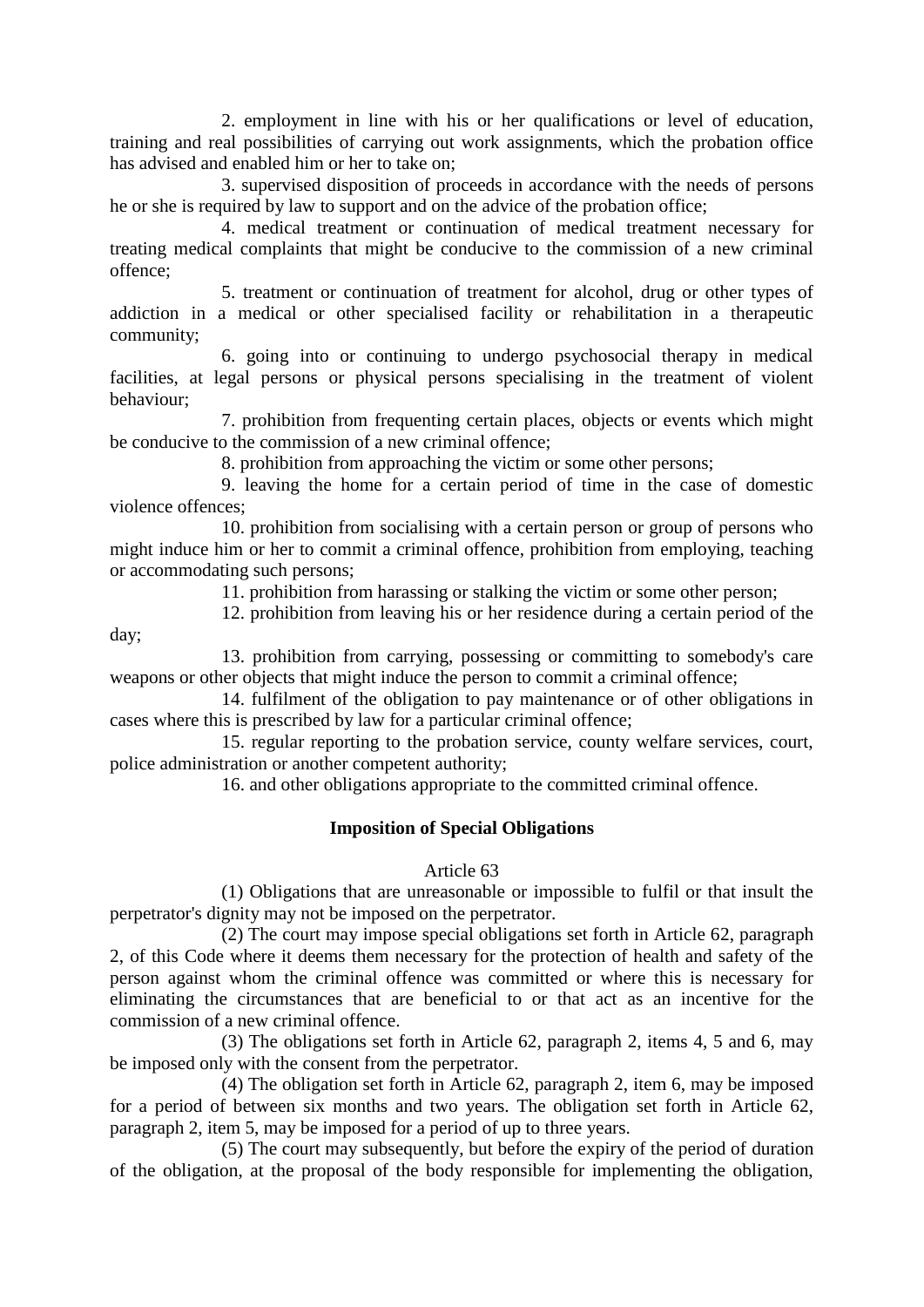increase the minimum or decrease the maximum period of duration of the obligation, abolish the said obligation or replace it with another obligation.

#### **Protective Supervision**

#### Article 64

(1) The court shall impose protective supervision upon a perpetrator where it deems that he or she is in need of assistance, guidance and supervision of the probation officer so that in the future he or she would commit no further criminal offences and his or her reintegration into society would be made easier.

(2) Protective supervision is based on an individual program of activities the development, assistance in implementation and the implementation of which is supervised by the probation office.

(3) In addition to the suspended sentence, community service or conditional release, the court shall as a rule also impose protective supervision if it has imposed imprisonment for a term exceeding six months or if the convicted person is less than twentyfive years old.

(4) The court may decide to abolish protective supervision before the expiry of the specified time period if there is no longer any need for assistance, guidance and supervision or, if necessary, may prolong it up to its maximum duration as provided for in this Code.

(5) During protective supervision the perpetrator must:

1. regularly report to the responsible probation officer;

2. receive home visits from the probation officer and provide him or her with all the necessary information and documents;

3. seek consent for a trip abroad from the executing judge;

4. inform the probation officer of a change of employment or address within two days from the date such a change occurred or of a trip lasting more than eight days and of the day of return.

(6) The execution of protective supervision shall be regulated by a special act.

#### **TITLE V**

#### **SECURITY MEASURES**

#### **Types of Security Measures**

#### Article 65

Security measures include: compulsory psychiatric treatment, compulsory treatment of addiction, compulsory psychosocial treatment, prohibition from engaging in a certain duty or from exercising a certain profession, prohibition to operate a motor vehicle, prohibition from approaching a person, removal from the shared household, prohibition from accessing the internet and protective supervision after serving a full prison sentence.

#### **Purpose of Security Measures**

#### Article 66

The purpose of security measures is to eliminate the conditions that enable or encourage the commission of a new criminal offence.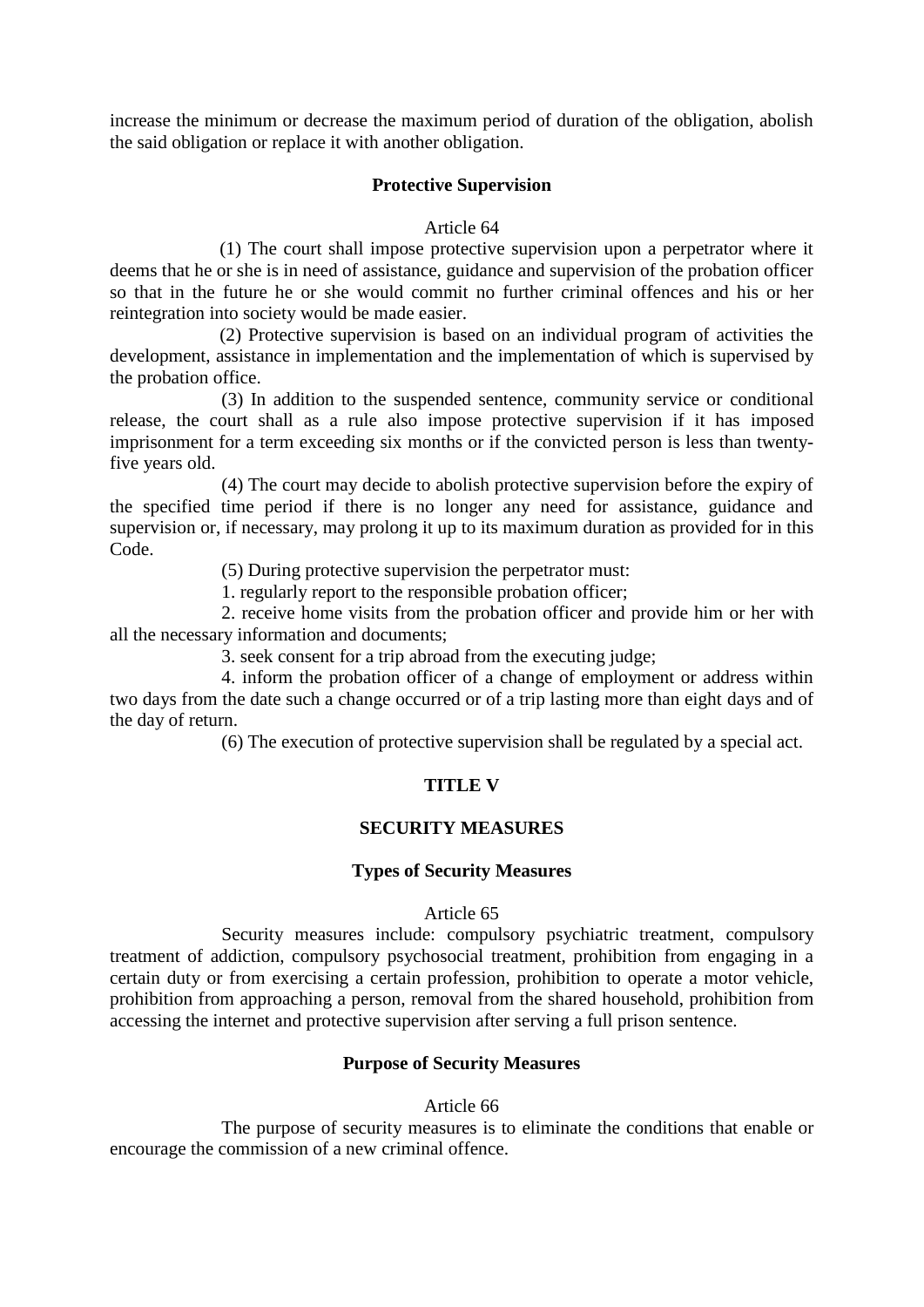## **Principle of Proportionality**

#### Article 67

A security measure must be proportionate to the gravity of the committed criminal offence and anticipated criminal offences, as well as to the degree of the perpetrator's dangerousness.

#### **Compulsory Psychiatric Treatment**

#### Article 68

(1) The court shall impose the security measure of compulsory psychiatric treatment upon a perpetrator who commits a criminal offence in a state of substantially diminished mental capacity for which a sentence of imprisonment of one year or more is prescribed if there is a risk that due to the mental disorder that caused his or her substantially diminished mental capacity this person might commit a more serious criminal offence in the future.

(2) The measure referred to in paragraph 1 of this Article may be imposed together with a fine, a sentence of imprisonment, community service or a suspended sentence.

(3) The measure referred to in paragraph 1 of this Article and imposed together with a sentence of imprisonment shall be executed within the prison system. When imposed together with a fine, community service or a suspended sentence, it shall be implemented outside the prison system.

(4) The measure referred to in paragraph 1 of this Article may last until the completion of the prison sentence or community service, until the end of the period of probation accompanying a suspended sentence or until the expiry of the prison sentence corresponding to the imposed fine.

(5) After the first year from the day the perpetrator was subjected to the measure referred to in paragraph 1 of this Article has elapsed and, thereafter, at least once a year, the court shall review whether the conditions for the measure's continuation, set forth in paragraph 1 of this Article, exist and shall decide thereon according to the procedure prescribed by a special act. At the request of the institution at which the measure is being implemented or at the request of the perpetrator, this review may take place sooner but not before six months have elapsed from the last review. The court may stop the application of the measure or change the manner or time of its execution.

(6) If the reasons for its imposition have ceased to exist, the court shall stop the execution of the measure referred to in paragraph 1 of this Article.

(7) If the time spent in treatment is shorter than the length of the imposed sentence, the court may order that the convicted person serve the remainder of the sentence or that he be released on conditional release. Where it orders him or her to serve the remainder of the sentence, the court may direct that he or she receive outpatient treatment in the penal institution. When deciding on the granting of conditional release, the court shall in particular take into consideration the success of the convicted person's treatment, his or her state of health, time spent in treatment and the remainder of the sentence not served by the convicted person. If it establishes that the perpetrator is still dangerous to the community and that his or her treatment following his or her release suffices to avert this danger, the court may order that the perpetrator whom it has granted conditional release continue his or her treatment following his or her release from prison pursuant to Article 60, paragraph 2, in conjunction with Article 62, paragraph 2, item 4, of this Code.

#### **Compulsory Treatment of Addiction**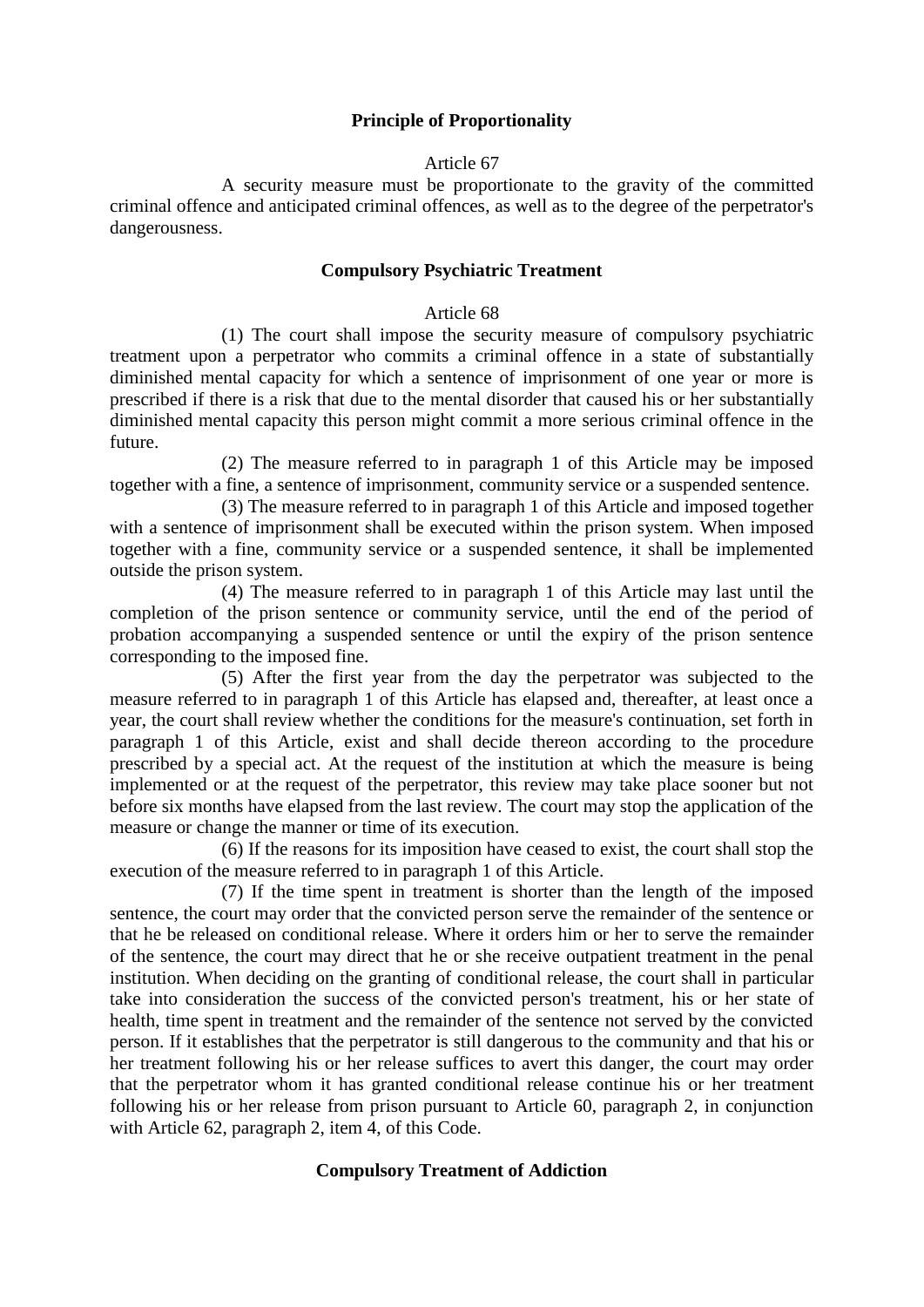#### Article 69

(1) The court shall impose the security measure of compulsory treatment of addiction upon a perpetrator who under the decisive effects of alcohol, drug or other type of addiction commits a criminal offence if there is a risk that due to such addiction he or she might commit a more serious criminal offence in the future.

(2) The measure referred to in paragraph 1 may be imposed together with a fine, a sentence of imprisonment, community service or a suspended sentence.

(3) The measure referred to in paragraph 1 of this Article and imposed together with a sentence of imprisonment shall be executed within the prison system or at a medical or other institution specialising in the treatment of addiction outside the prison system under the conditions specified in a special regulation. The measure imposed together with a fine, community service or a suspended sentence shall be executed at a medical or other institution specialising in the treatment of addiction outside the prison system and, under the conditions specified in a special regulation, may also be executed in a therapeutic community if such rehabilitation is sufficient for averting the danger.

(4) The measure referred to in paragraph 1 of this Article may last until the completion of the prison sentence or community service, until the end of the period of probation accompanying a suspended sentence or until the expiry of the prison sentence corresponding to the imposed fine but not longer than three years.

(5) If the reasons for which it was imposed have ceased to exist or if its previous and future implementation is ineffective, the execution judge shall stop the execution of the measure referred to in paragraph 1 of this Article.

(6) The execution judge shall at least every six months from the day the perpetrator is subjected to the measure referred to in paragraph 1 of this Article review whether the conditions for the measure's continuation, set forth in paragraph 1 of this Article, still exist and shall decide thereon. The execution judge might stop the application of a measure or change the manner or time of its execution.

(7) The provision of Article 68, paragraph 7, of this Code shall apply to the measure of compulsory treatment of addiction.

#### **Compulsory Psychosocial Treatment**

#### Article 70

(1) The court may impose the security measure of compulsory psychosocial treatment upon a perpetrator who has committed a criminal offence with elements of violence if there is a risk that he or she will again commit the same or similar offence.

(2) The measure referred to in paragraph 1 may be imposed together with a fine or a sentence of imprisonment.

(3) The measure referred to in paragraph 1 shall be executed in a penal institution, medical institution, at a legal person or physical person specialising in the treatment of violent behaviour under the conditions specified in a special regulation.

(4) The measure referred to in paragraph 1 of this Article may last until the completion of the prison sentence or until the expiry of the prison sentence corresponding to the imposed fine but not longer than two years.

#### **Prohibition from Engaging in a Certain Duty or from Exercising a Certain Profession**  Article 71

(1) The court shall impose upon a perpetrator who committed a criminal offence in carrying out the duties or exercising a profession the security measure of complete or partial prohibition from engaging in a certain duty or from exercising a certain profession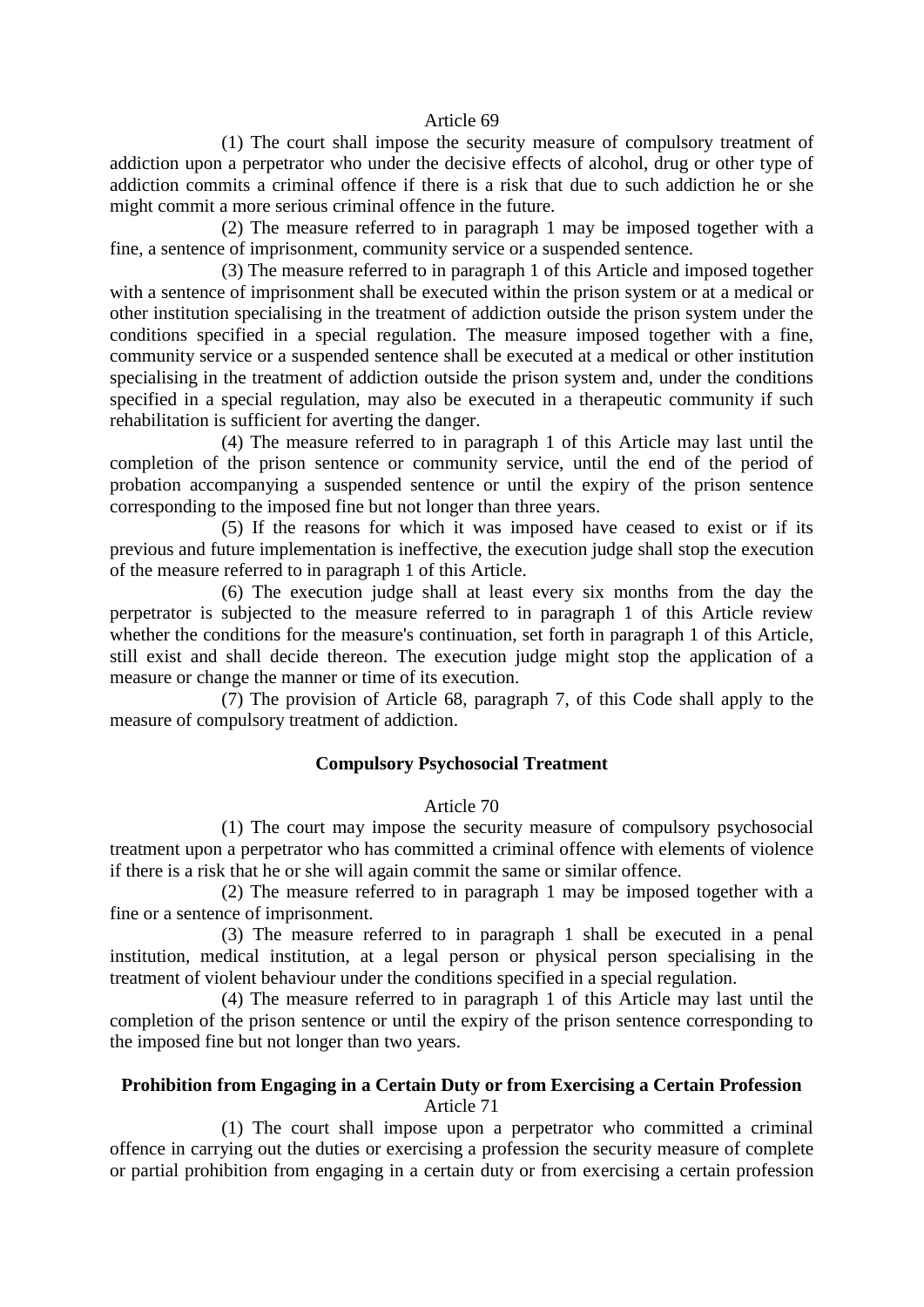for a period of one to ten years from the date the court decision becomes enforceable if there is a danger that by abusing this duty or profession he or she will again commit a criminal offence.

(2) The period of time spent in prison, a penitentiary or institution shall not be credited towards the length of this measure.

(3) The court may impose upon a perpetrator of a criminal offence referred to in Article 105, paragraph 3, Article 106, paragraphs 2 and 3, Articles 110 and 111, Article 112, paragraph 1, Articles 114, 116, 118, 119, 120, Article 154, paragraph 1, item 2, Articles 158, 159, 161, 162, 163, 164 and 166 of this Code committed against a child a prohibition from engaging in a duty or from exercising a profession that involves regular contact with children also when the above offences were not committed in carrying out the duties or exercising a profession, and may impose it for life.

(4) For the duration of the prohibition referred to in paragraph 1 of this Article the convicted person may not engage in a certain duty or exercise a certain profession either independently, for another person, in a legal entity or in the name of another person, nor may he or she authorise another person to engage in a certain duty or exercise a certain profession in his or her name and in accordance with his or her instructions.

(5) If the perpetrator does not comply with the prohibition from engaging in a certain duty or from exercising a certain profession when the prohibition is imposed together with community service, a suspended sentence or during the period of conditional release, the provisions of Article 55, paragraph 8, Article 58, paragraph 5, or Article 61, paragraph 3, of this Code shall apply accordingly.

(6) At the expiration of three years from the start of the execution of the measure imposed on the basis of paragraph 1 of this Article, the court may stop its execution on a proposal from the convicted person if it has established that the risk referred to in paragraph 1 of this Article no longer exists. The convicted person may resubmit his or her proposal but no sooner than one year after the previous review.

(7) At the expiration of ten years from the start of the execution of the measure imposed on the basis of paragraph 3 of this Article, the court may stop its execution on a proposal from the convicted person if it has established that the danger referred to in paragraph 1 of this Article no longer exists. The convicted person may resubmit his or her proposal but no sooner than one year after the previous review.

(8) The court shall inform the body responsible for keeping the register of persons engaging in certain duties or exercising certain professions of the imposed measure when it becomes final.

#### **Prohibition to Operate a Motor Vehicle**

#### Article 72

(1) The court shall impose the security measure of prohibition to operate a motor vehicle against a perpetrator of a criminal offence against traffic safety if there is a danger that by operating a motor vehicle he or she will endanger traffic safety. The prohibition applies to all categories of vehicles, exceptionally only a certain category of vehicle may be exempt where special circumstances indicate that purpose of the measure will not be jeopardised.

(2) If the conditions referred to in paragraph 1 of this Article are met, the court shall impose the prohibition to operate a motor vehicle also upon a mentally incompetent person if his or her action points to the fact that he or she is incapable of driving.

(3) The prohibition to operate a motor vehicle shall be imposed for a period not shorter than one or longer than five years.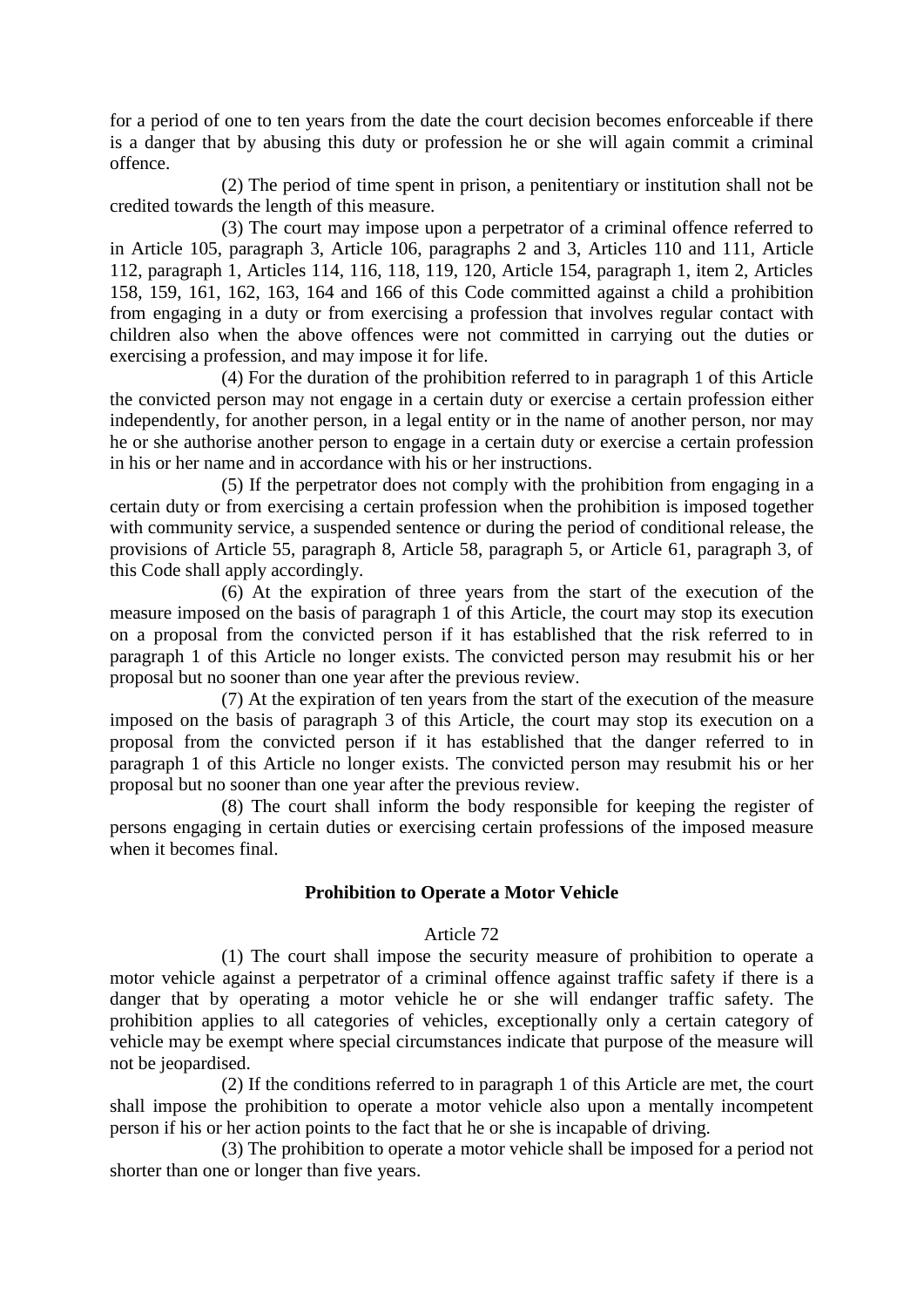(4) The prohibition to operate a motor vehicle shall take effect upon the revocation of the driving licence, entry of the prohibition from driving a particular category of vehicles into the driving licence or prohibition from issuing a driving licence to a perpetrator who does not have it. Time spent in prison, a penitentiary or an institution shall not be credited towards the length of the measure.

(5) The prohibition to operate a motor vehicle may be imposed for life where in view of the perpetrator's previous serious violations of traffic regulations, it may be expected that even after the expiration of the longest period referred to in paragraph 3 of this Article there is still a danger that the perpetrator will commit a new criminal offence against traffic safety. If upon the proposal of the convicted person the court establishes that after the expiration of the longest period referred to in paragraph 3 of this Article the danger no longer exists, it shall abolish the prohibition. The convicted person may resubmit his or her proposal but no sooner than one year after the previous review. Upon the abolishment of prohibition, the perpetrator must retake his or her driving test.

(6) The provisions of Article 71, paragraph 5, shall apply accordingly to the prohibition to operate a motor vehicle.

(7) The period of temporary revocation of a driving licence shall be added to the period of duration of the prohibition to operate a motor vehicle.

(8) The prohibition from operating a motor vehicle imposed upon a perpetrator possessing a foreign driving licence shall consist in prohibiting its use in the territory of the Republic of Croatia as well as in prohibiting the issuance of a driving licence of the Republic of Croatia to him or her. This prohibition shall take effect on the day the judgment has become final.

#### **Prohibition from Approaching a Person**

#### Article 73

(1) The court shall impose the security measure of prohibition from approaching a victim, another person, a group of persons or a particular location upon the perpetrator of a criminal offence against sexual freedom, child sexual abuse or exploitation, another criminal offence of violence or attack on the freedom of a person or unauthorised possession, manufacture of or trade in drugs and substances banned from use in sports when there is a danger that the perpetrator might again commit any of the above criminal offences against these persons or at these locations.

(2) The court may impose the measure referred to in paragraph 1 of this Article together with a fine or a sentence of imprisonment.

(3) The measure referred to in paragraph 1 of this Article shall last at least one year but less than five years.

(4) The measure referred to in paragraph 1 of this Article shall take effect on the day the judgment becomes final. The period of time spent in prison, a penitentiary or an institution shall not be credited towards the length of this measure.

(5) At the expiration of a period of one year from the start of the execution of the measure imposed on the basis of paragraph 1 of this Article, the court may stop its execution on a proposal from the convicted person if it has established that the danger referred to in paragraph 1 of this Article no longer exists. The convicted person may resubmit his or her proposal but no sooner than one year after the previous review.

(6) The court shall inform the body responsible for probation and the competent police administration of the imposed measure referred to in paragraph 1 of this Article when it has become final.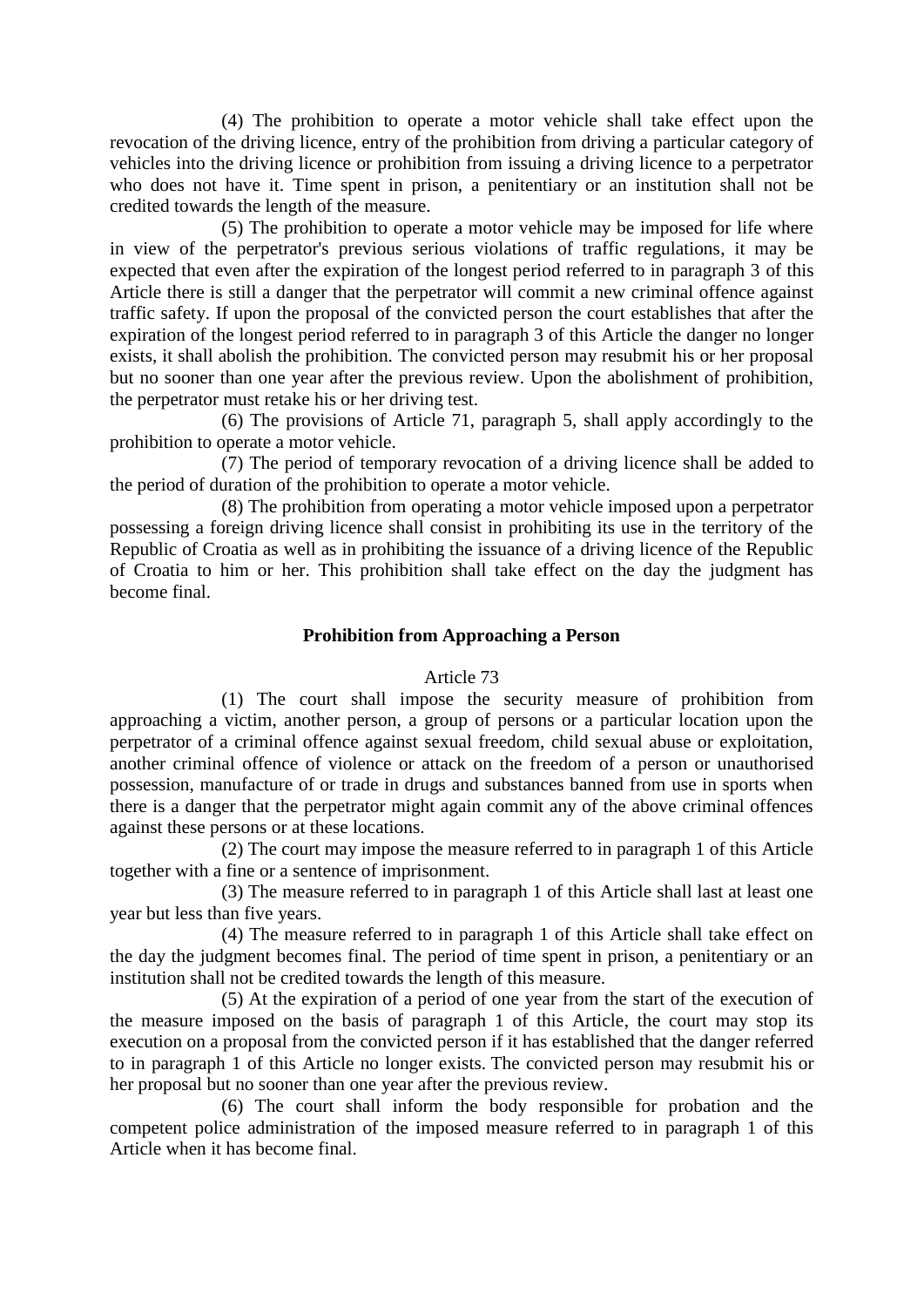## **Removal from Shared Household**

#### Article 74

(1) The court may impose the security measure of removal from the shared household upon a perpetrator of a criminal offence of violence against a person he or she is living with in a shared household if there is a high degree of danger that if this measure was not implemented, the perpetrator might again commit violence against a member of the shared household.

(2) The court may impose the security measure of removal from the shared household together with a fine or a sentence of imprisonment for a period not shorter than three months or longer than three years.

(3) The person against whom the measure referred to in paragraph 1 of this Article has been imposed is required to leave the apartment, house or other residential premises constituting the shared household accompanied by a police officer as soon as the judgment becomes final. The period of time spent in prison, a penitentiary or an institution shall not be credited towards the length of this measure.

(4) At the expiration of a period of one year since the start of execution of the security measure of removal from the shared household imposed on the basis of paragraph 1 of this Article, the court may stop its execution on a proposal from the convicted person if it has established that the danger referred to in paragraph 1 of this Article no longer exists. The convicted person may resubmit his or her proposal but no sooner than six months after the previous review.

(5) The court shall inform the body responsible for probation and the competent police administration of the imposed prohibition referred to in paragraph 1 of this Article which has become final.

#### **Prohibition from Accessing the Internet**

#### Article 75

(1) The court shall impose the security measure of prohibition from accessing the internet for a period from six months to two years from the day the court decision became enforceable upon a perpetrator who commits a criminal offence via the internet if there is a risk that by abusing the internet he or she will again commit a criminal offence.

(2) The period of time spent in prison, a penitentiary or an institution shall not be credited towards the length of this measure.

(3) If the perpetrator does not comply with the prohibition from accessing the internet when the prohibition is imposed together with community service, a suspended sentence or during the period of conditional release, the provisions of Article 55, paragraph 7, Article 58, paragraph 5, or Article 61, paragraph 3, of this Code shall apply.

(4) The court shall inform of the imposed measure which has become final the regulatory body responsible for electronic communications which will ensure its implementation.

#### **Protective Supervision after Serving a Full Prison Sentence**

Article 76

(1) If the perpetrator was imposed imprisonment for a term of five or more years for an intentionally committed criminal offence or for a term of two or more years for an intentionally committed criminal offence with elements of violence or for another criminal offence referred to in Title XVI or XVII of this Code and if the sentence has been served in full, the perpetrator shall immediately upon his or her release from prison be subjected to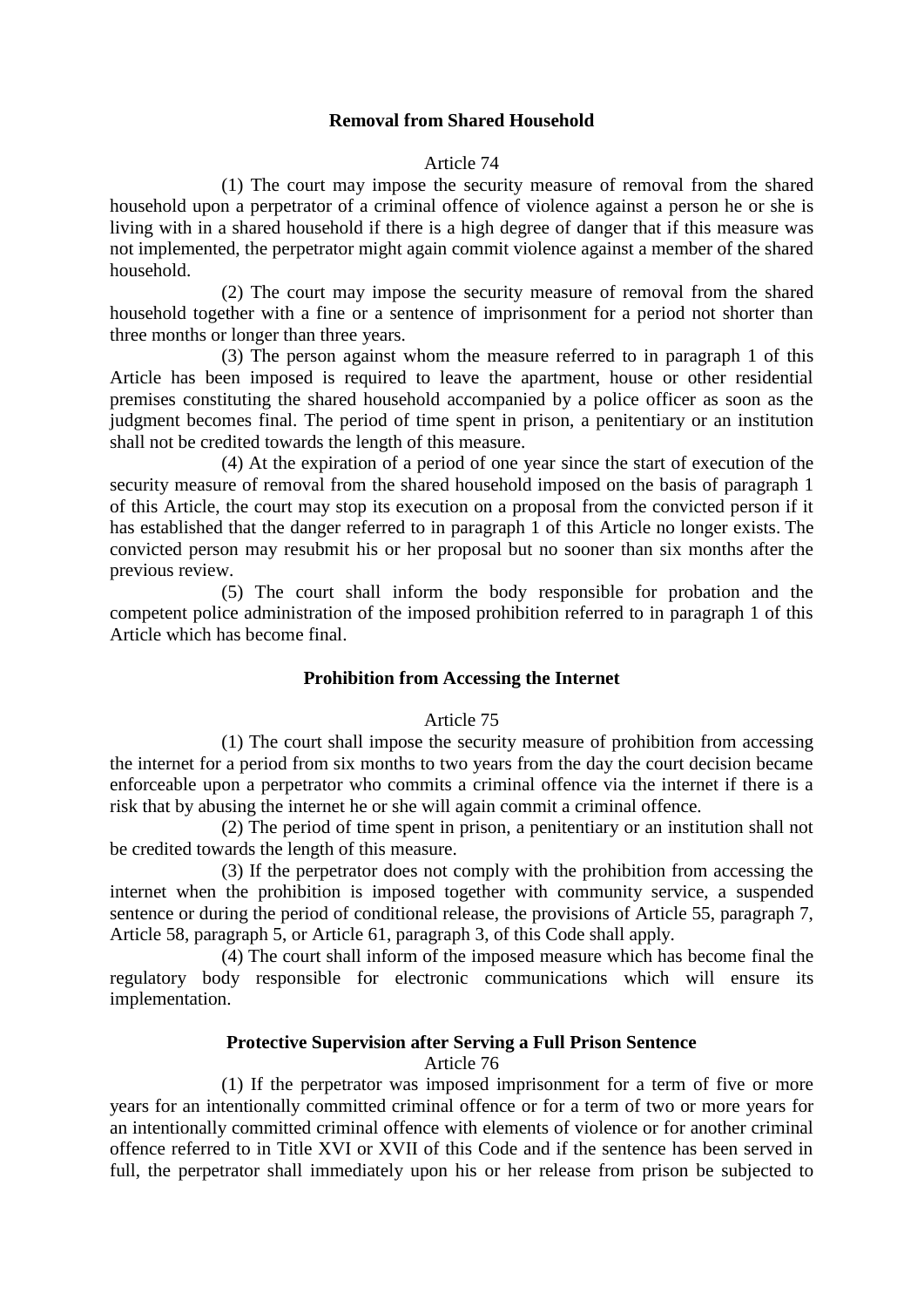protective supervision in accordance with Article 64 of this Code and to special obligations referred to in Article 62, paragraph 2, items 7 through 13, if the latter have been imposed on him together with protective supervision.

(2) The period of probation shall last for one year. On a proposal from the probation service and before the period of probation expires, the court may extend the said period by one year if an absence of such supervision would pose the danger of any of the criminal offences specified in paragraph 1 of this Article being committed anew.

(3) The court may desist from implementing protective supervision if it has reason to believe that its absence will not result in the person committing a new criminal offence.

#### **TITLE VI**

## **CONFISCATION OF PROCEEDS OF CRIME, CONFISCATION OF OBJECTS AND PUBLIC ANNOUNCEMENT OF JUDGMENT**

#### **Conditions for and Manner of Confiscation of Proceeds of Crime**

#### Article 77

(1) Proceeds of crime shall be confiscated on the basis of a court decision establishing the commission of an unlawful act. Proceeds of crime shall also be confiscated from the person to whom it was transferred if it was not acquired in good faith.

(2) If the injured party has been awarded a material claim which by its nature and contents corresponds to the acquired proceeds of crime, the part of proceeds of crime exceeding the awarded material claim shall be confiscated.

(3) The court shall confiscate the proceeds of crime also in cases where it has instructed the injured party to assert his or her material claim in a civil action.

(4) Where it has been established that confiscation in full or in part of objects or rights acquired as proceeds of crime is impossible, the court shall order the perpetrator to pay the corresponding money equivalent. It may be ordered that payment be made in instalments.

(5) The confiscated proceeds of crime shall not be reduced by the value of resources invested in the criminal activity.

(6) The court may decide against the confiscation of proceeds of crime if its value is negligible.

## **Confiscation of Proceeds of Crime under the Jurisdiction of the Office for the Suppression of Corruption and Organised Crime**

#### Article 78

(1) Unless otherwise prescribed by this Code, the provisions of Article 77 of this Code shall apply to the confiscation of proceeds of crime under the jurisdiction of the Office for the Suppression of Corruption and Organised Crime.

(2) If the perpetrator of a criminal offence under jurisdiction of the Office for the Suppression of Corruption and Organised Crime owns or owned property that is disproportionate with his or her legitimate income and unless he or she makes it probable that the property is of legitimate origin, it is presumed that such property constitutes a proceeds of crime.

(3) If the proceeds from a criminal offence have been merged into legitimately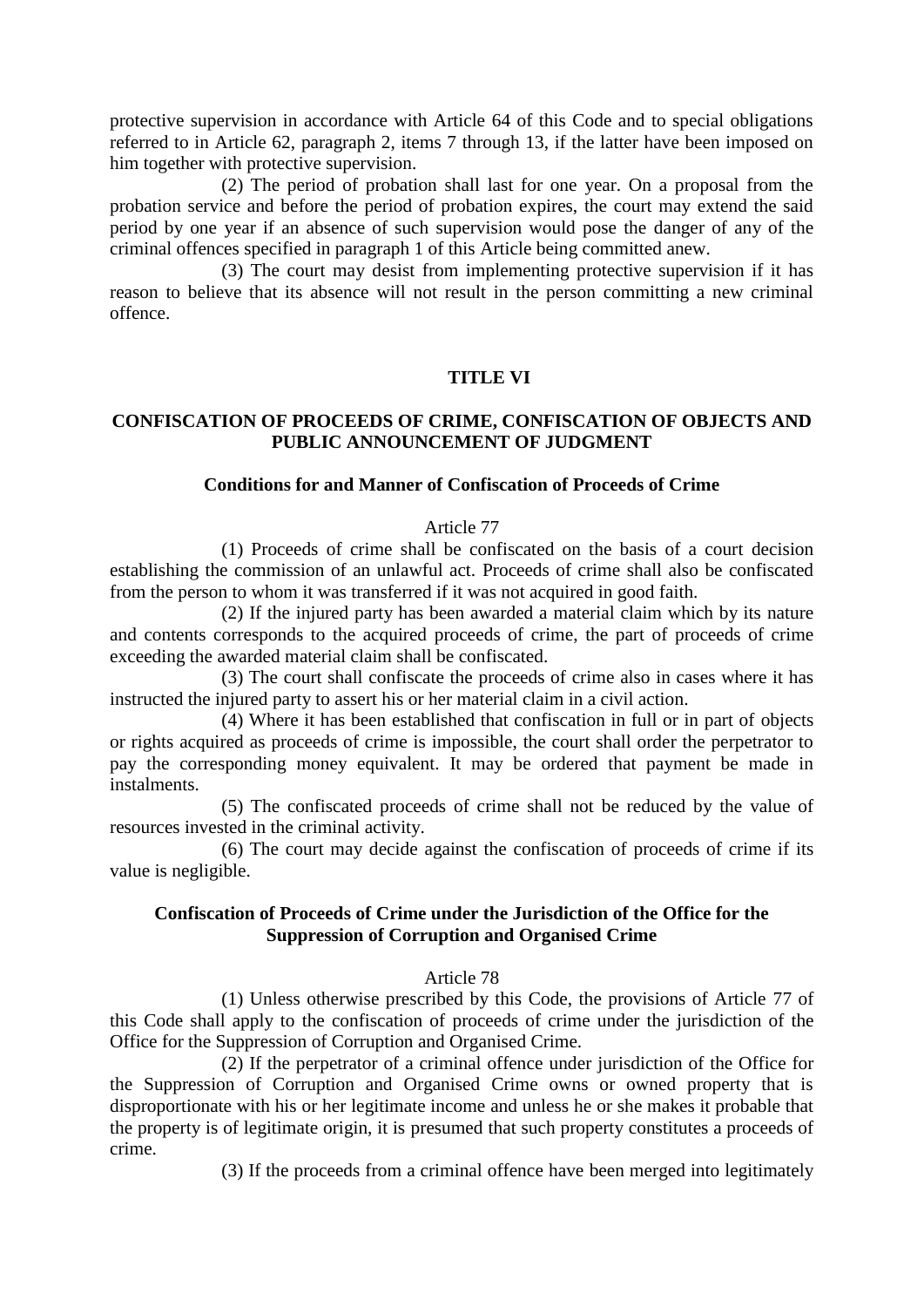acquired property, the entire property shall be subject to confiscation up to the estimated value of the proceeds of crime. The material gain acquired from property in which the legitimately acquired property was merged with the proceeds of crime shall also be confiscated in the same manner and in the same ratio.

(4) The proceeds of crime referred to in paragraphs 2 and 3 of this Article shall be confiscated from a family member irrespective of the legal basis on which he or she possesses it and regardless of whether he or she lives in a shared household with the perpetrator.

(5) The proceeds of crime referred to in paragraphs 2 and 3 of this Article shall also be confiscated from another person irrespective of the legal basis on which it was acquired unless this person makes it probable that he or she acquired the advantage in good faith and at a reasonable price.

(6) If the person against whom criminal proceedings have been instituted dies, the proceeds of unlawful conduct may be confiscated from his or her successors in proceedings prescribed by a special act.

#### **Confiscation of Objects**

#### Article 79

(1) The objects and means that were intended for use or were used in the commission of a criminal offence or which are the product of its commission shall be confiscated if there is the danger that they will be reused for the commission of a criminal offence. The court may confiscate objects and means also in cases where this is necessary for the protection of public safety, public order or for moral reasons.

(2) If the preconditions referred to in paragraph 1 of this Article are met, the court may confiscate objects and means also in cases where the perpetrator of an illegal act is not guilty.

(3) The confiscated objects and means shall become the property of the Republic of Croatia. This does not influence the rights of third persons seeking compensation against the perpetrator for the confiscation of an object or a means. Unless at least his or her gross negligence has contributed to the object or means being intended to be used or being used in the commission of a criminal offence or to its being the product of commission of a criminal offence or if he or she procured the object or means knowing about the conditions allowing for its confiscation, the owner of the confiscated object or means who is not the perpetrator of the offence is entitled to the recovery of the object or means or to be compensated for its market value from the state budget.

(4) Unless otherwise provided for in a special act, the law may prescribe mandatory confiscation of an object or means, in which case the owner shall not be entitled to compensation from the state budget.

(5) The court may order the destruction of the object or means.

#### **Public Announcement of Judgment**

#### Article 80

(1) In its judgment pronouncing the perpetrator guilty of a criminal offence committed by means of public announcement the court may order, at the request of an interested party or the state attorney, that the judgment be publicly announced in full or in part at the perpetrator's expense where this is in the interest of the injured party or in the public interest.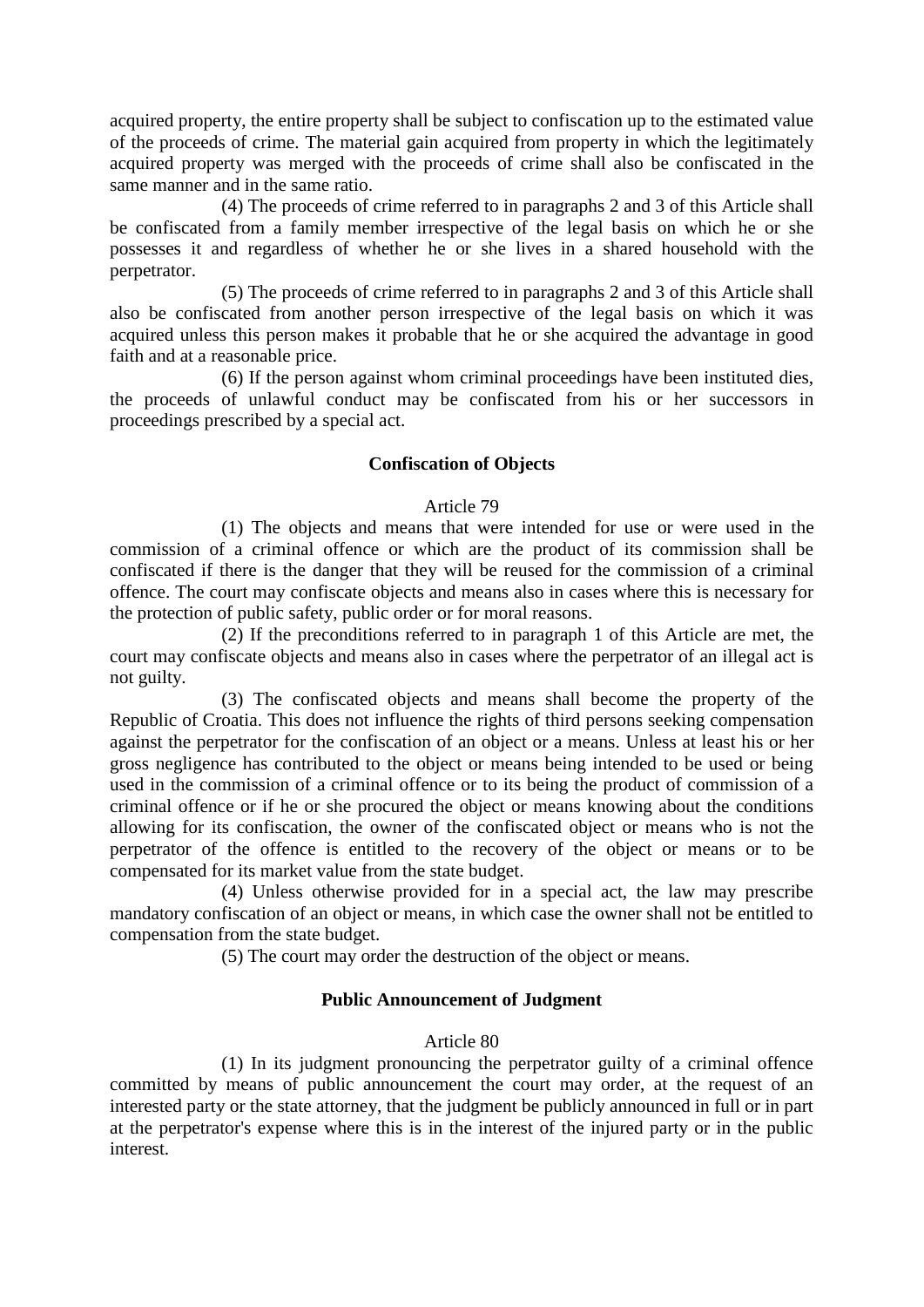(2) In specifying the means, time, manner and other circumstances of the public announcement of the judgment, the court shall try to ensure that these circumstances correspond to the circumstances of the publication of the matter by which the criminal offence was committed.

(3) In its judgment of acquittal the court may order, at the request of the acquitted person, that the judgment be publicly announced in full or in part at the expense of the state budget or the private prosecutor where this is in the interest of the acquitted person or in the public interest. The court shall decide on the means, time and manner of the judgment's announcement.

#### **TITLE VII**

#### **STATUTE OF LIMITATIONS**

## **Statute of Limitations for Criminal Prosecution**

#### Article 81

(1) Criminal prosecution shall become statute-barred after:

- 40 years for criminal offences for which sentences of long-term imprisonment or imprisonment for terms exceeding 15 years may be imposed;

- 25 years for criminal offences for which imprisonment for terms exceeding 10 years may be imposed;

- 20 years for criminal offences for which imprisonment for terms exceeding 5 years may be imposed;

- 15 years for criminal offences for which imprisonment for terms exceeding 3 years may be imposed;

- 10 years for criminal offences for which imprisonment for terms exceeding one year may be imposed and

- 6 years for other criminal offences.

(2) No statutory limitation shall apply to the criminal prosecution of the crime of genocide (Article 88), crime of aggression (Article 89), crimes against humanity (Article 90), war crimes (Article 91) and other offences that are not subject to the statute of limitations under the Constitution of the Republic of Croatia or the international law.

(3) If, before the end of the periods of limitation referred to in paragraph 1 of this Article, a first-instance judgment has been rendered, the period of limitation on criminal prosecution shall be extended by two years.

#### **Running of the Statute of Limitations for Criminal Prosecution**

#### Article 82

(1) The period of limitation for criminal prosecution commences on the date a criminal offence is committed. If a consequence which is a material element of a criminal offence arises later, the statute of limitations commences from that moment.

(2) The period of limitation for criminal prosecution shall not run during the time criminal prosecution cannot be instituted or continued pursuant to the law.

(3) The statute of limitations for criminal offences referred to in Article 105, paragraph 3, Article 106, paragraphs 2 and 3, Articles 110, 111, Article 112, paragraph 1, Articles 114, 116, 118, 119, Article 154, paragraph 1, item 2, Articles 158, 159, 162, 163,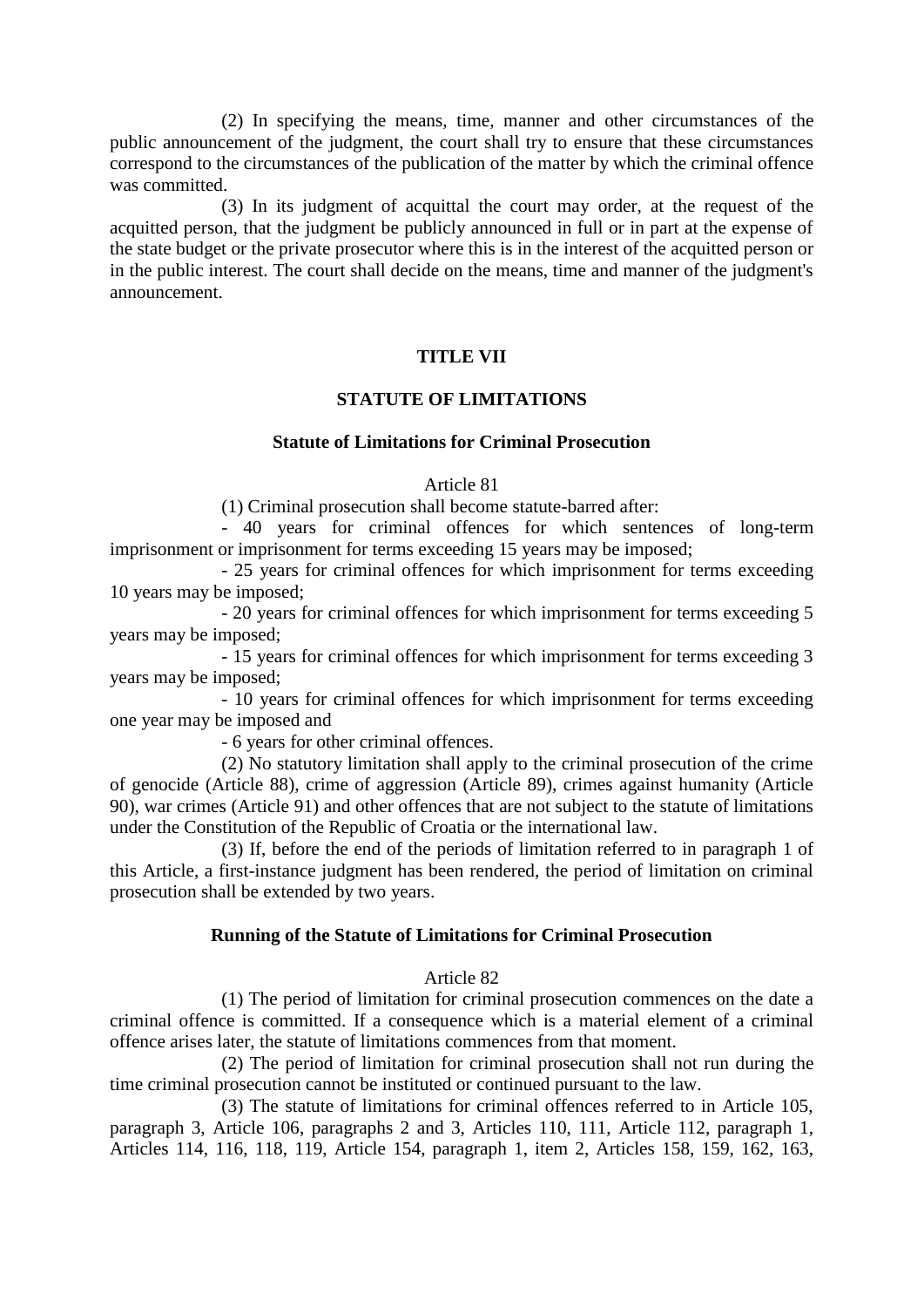164, 166, 170, 171, 176 and 177 of this Code committed against a child shall start running when the victim reaches legal age.

#### **Bar to the Execution of a Sentence Due to the Statute of Limitations**

#### Article 83

(1) An imposed sentence cannot be executed due to the statute of limitations after the expiry of the following period since a judgment becomes final:

- 40 years from the sentence of long-term imprisonment

- 25 years from the a sentence of imprisonment exceeding ten years
- 20 years from the sentence of imprisonment exceeding five years
- 15 years from the sentence of imprisonment exceeding three years
- 10 years from the sentence of imprisonment exceeding one year
- 6 years from the sentence of imprisonment of up to one year and of a fine as the main or ancillary sentence,

(2) No statutory limitation shall apply to the execution of sentences passed for the crime of genocide (Article 88), crime of aggression (Article 89), crimes against humanity (Article 90), war crimes (Article 91) and other offences that are not subject to the statute of limitations under the Constitution of the Republic of Croatia or the international law.

#### **Running of the Statute of Limitations for the Execution of Sentences**

#### Article 84

(1) The period of limitation for the execution of a sentence shall start running from the date the sentence becomes final. In the case of punishment from a revoked suspended sentence, the statute of limitations shall start running from the day of the final judgment on revocation.

(2) The period of limitation shall not run during any time the execution of a punishment cannot be commenced or continued under the law.

(3) The period of limitation for the execution of a punishment shall not run while the sentence is being served.

## **Statute of Limitations for the Execution of Security Measures, Confiscation of Proceeds of Crime and Confiscation of Objects**

#### Article 85

(1) Security measures cannot be executed when twice the length of time for which these measures were imposed has elapsed since the judgment imposing such measures became final.

(2) The security measures referred to in Articles 68 and 69 of this Code cannot be executed when the statute of limitations for the execution of the punishment by which they were imposed expires or when the period of probation from the suspended sentence elapses.

(3) Confiscation of objects shall become statute-barred upon the expiry of five years since the judgment imposing it becomes final.

(4) The execution of security measures imposed for life and the confiscation of proceeds of crime is not subject to the statute of limitations.

(5) The statute of limitations shall not run during any time the execution of a security measure cannot be commenced or continued under the law.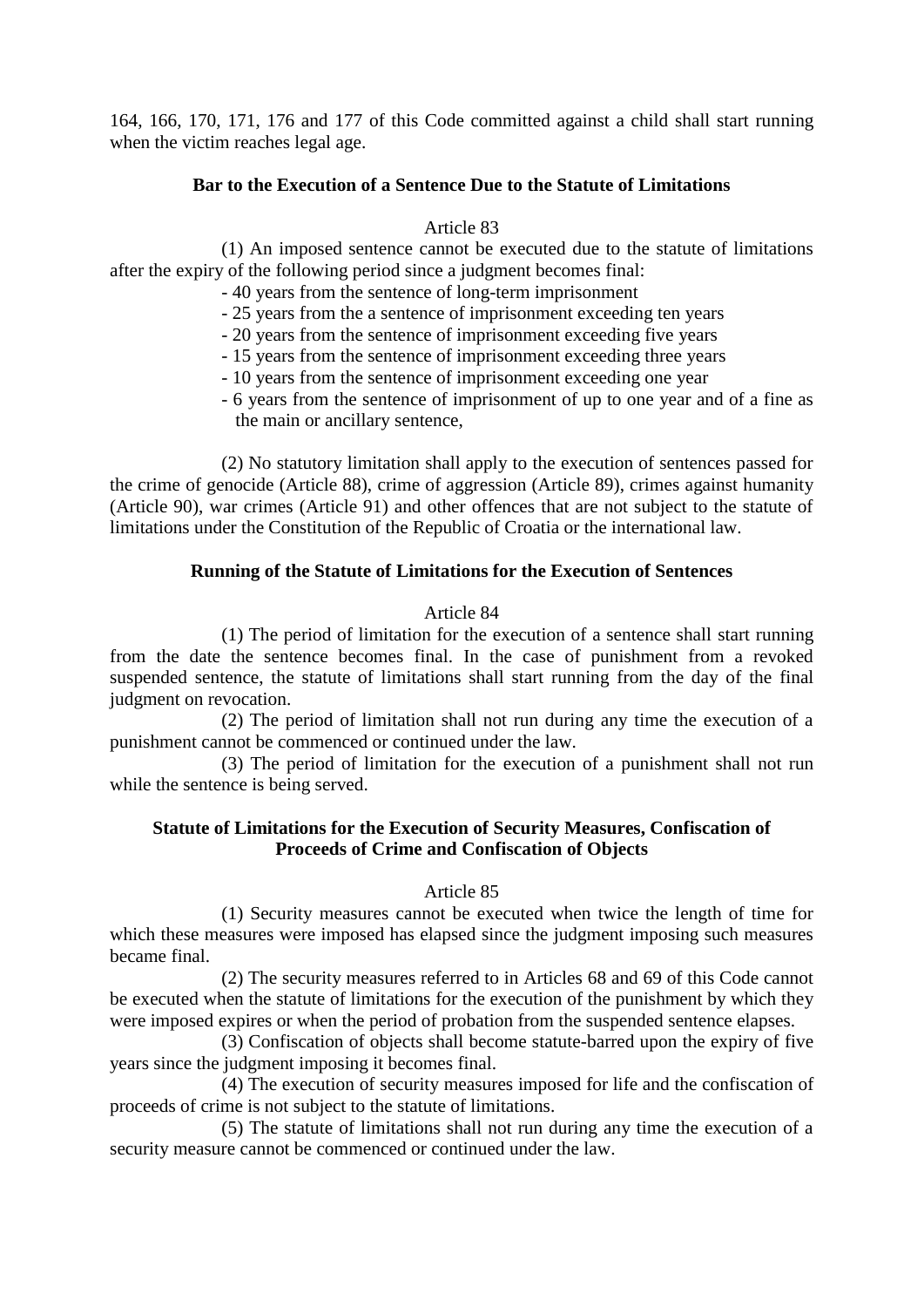#### **Application of Limitation Periods**

#### Article 86

If the period of limitation is modified before the statute of limitations for criminal prosecution or for the execution of a sentence has expired, the periods of limitation from the new act shall apply.

#### **TITLE VIII**

#### **MEANING OF TERMS USED IN THIS ACT**

## Article 87

(1) The criminal legislation of the Republic of Croatia refers to the provisions contained in this Code and other acts of the Republic of Croatia determining the conditions for punishability and the sanctions that may be imposed on the perpetrators of criminal offences.

(2) An unlawful act shall mean an act having the elements of a criminal offence, provided no reason for excluding unlawfulness exists.

(3) An official person shall mean a high-ranking or a lower-ranking state official, a high-ranking or a lower-ranking official in a unit of the local or regional selfgovernment, holder of judicial authority, lay judge, member of the State Judiciary Council or the State Attorney Council, arbitrator notary public and public bailiff. An official person shall also mean a person who in the European Union, another state, international organisation of which the Republic of Croatia is a member, international tribunal or arbitration board the jurisdiction of which the Republic of Croatia accepts, performs the duties confided to persons listed in the previous sentence.

(4) A member of the armed forces shall mean a person on active duty in the armed forces, a conscript, a reservist, a cadet and a lower-ranking state official and state employee assigned to a post in the armed forces of the Republic of Croatia.

(5) When an official person is designated as the perpetrator of a criminal offence not provided for in Title XXXIV of this Code or as a person against whom a criminal offence has been committed, a member of the armed forces shall also be considered an official person.

(6) A responsible person shall mean a physical person conducting the affairs of a legal person or a physical person to whom the running of affairs from the legal person's sphere of activity has expressly or effectively been confided.

(7) A child shall mean a person who has not attained the age of eighteen years.

(8) Family members shall mean the current spouse or cohabitant, their children and children of either of them, lineal blood relative, collateral blood relatives up to the third degree of kinship, in-laws up to the second degree in the conjugal community or cohabitation, adopter and adoptee, adopter's lineal blood relatives, adopter's collateral blood relatives up to the third degree of kinship and adopter's in-laws up to the second degree of kinship. In the case of criminal offences of domestic violence, family members under this Code shall also mean a former spouse or cohabitant, children of either of them and their children, if former conjugal or extramarital relations were the source of conflict after the termination of a conjugal relationship or cohabitation, persons having children together, guardian and ward, foster parent, beneficiary of accommodation in a foster family and members of their family during such a relationship, child and person who has taken the child into care and who is responsible for his or her upbringing. Protection shall also be provided to the same-sex partners and children of either of them or former same-sex partners and the children of either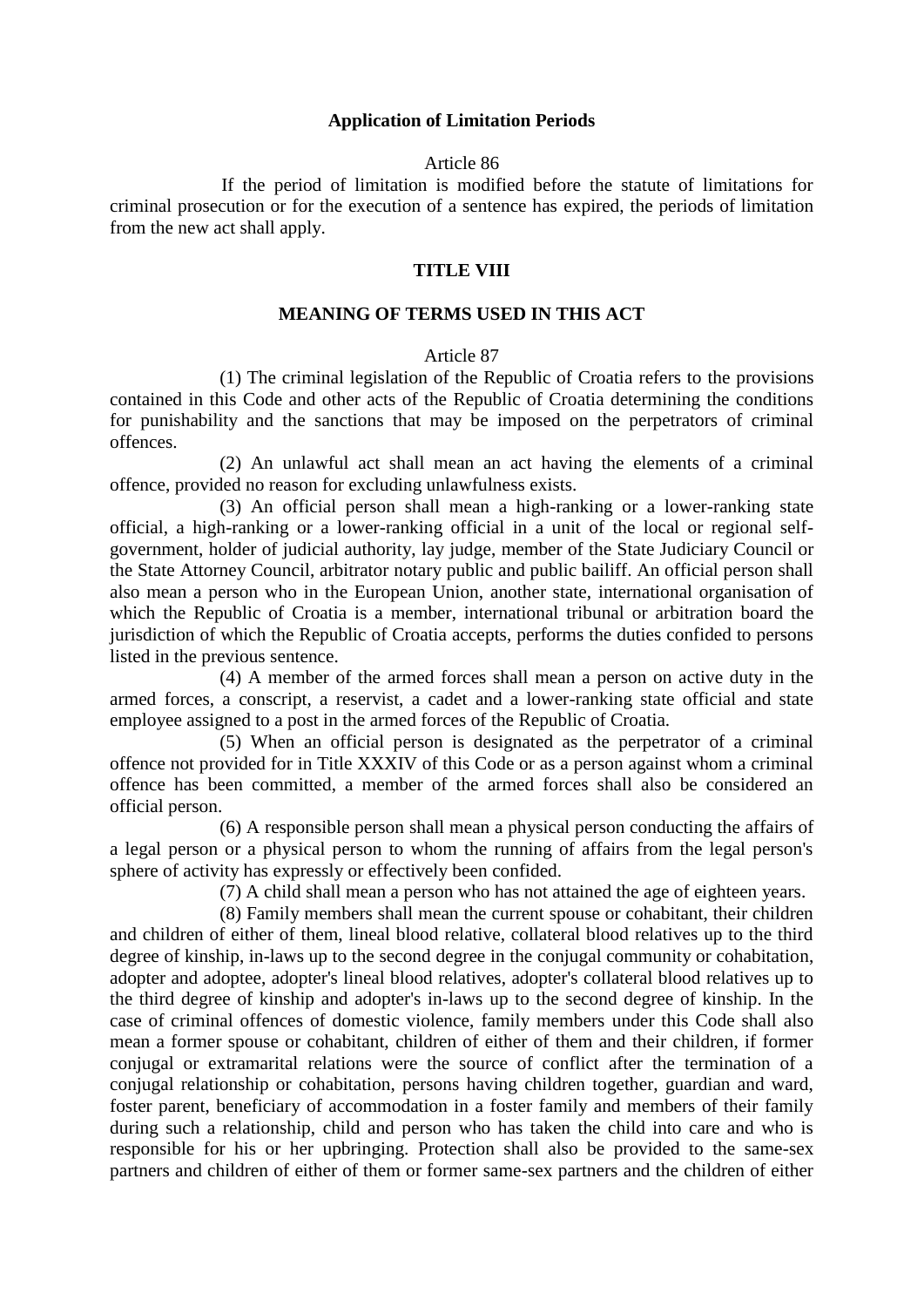of them under the same terms and conditions as those that apply to family members or persons considered family members under this Code.

(9) A cohabitant shall mean a person living in a cohabiting relationship of a more lasting character or in which a child is born.

(10) A same-sex partner shall mean a person living in a same-sex partnership of a more lasting character.

(11) Secret data shall mean data designated as classified data under a special act. Secret data shall not mean data whose contents are contrary to the constitutional order of the Republic of Croatia or which has been designated as secret for the purpose of covering-up a criminal offence, exceeding or abusing authority or other forms of illegal actions in state bodies.

(12) An official secret shall mean data collected and used for the needs of public authority which, pursuant to an act, another regulation or a general act of a competent body adopted on the basis of an act, has been declared an official secret, provided that it is not classified data under a special act.

(13) Elections shall mean elections for the Croatian Parliament, presidential elections, elections for the European Parliament, representative bodies in the units of local and regional self-government, elections of mayors, city mayors, prefects, the Zagreb City mayor and the decision-making process in the national referendum.

(14) A document shall mean any object containing an inscription, sign or picture which is suitable or has been chosen to serve as evidence of a particular fact that is of value for legal relations.

(15) Moveable property shall also mean any manufactured or collected energy for the giving of light, heat or motion, as well as telephone impulses.

(16) A motor vehicle shall mean any motor-driven means of transport by road, water or air.

(17) A computer system shall mean any device or a group of inter-connected or inter-linked devices, one or more of which process data automatically on the basis of a computer programme, as well as computer data stored or processed in, read or transferred into it for the purpose of its operation, use, protection and maintenance.

(18) Computer data shall mean any denotation of facts, information or ideas in a form suitable for computer processing.

(19) A computer programme shall mean a set of computer data that are capable of prompting the computer system to perform a certain function.

(20) A hate crime shall mean a criminal offence committed on account of a person's race, colour, religion, national or ethnic origin, disability, gender, sexual orientation or gender identity. Unless a more severe punishment is explicitly prescribed by this Code, such conduct shall be taken as an aggravating circumstance.

(21) Proceeds of crime shall mean direct material gain obtained by a criminal offence consisting of any increase or prevention of decrease in the property which came about as a result of the commission of a criminal offence, the property into which the direct material gain obtained by a criminal offence has been changed or turned into as well as any other gain from the direct proceeds of crime or from property into which the direct proceeds of crime have been changed or turned into, irrespective of whether it is located inside or outside the territory of the Republic of Croatia.

(22) A bribe shall mean any reward, gift or another undue material or nonmaterial gain, irrespective of its value.

(23) A victim of a criminal offence shall mean a physical person who by an unlawful act has been inflicted physical or mental pain, emotional suffering, has suffered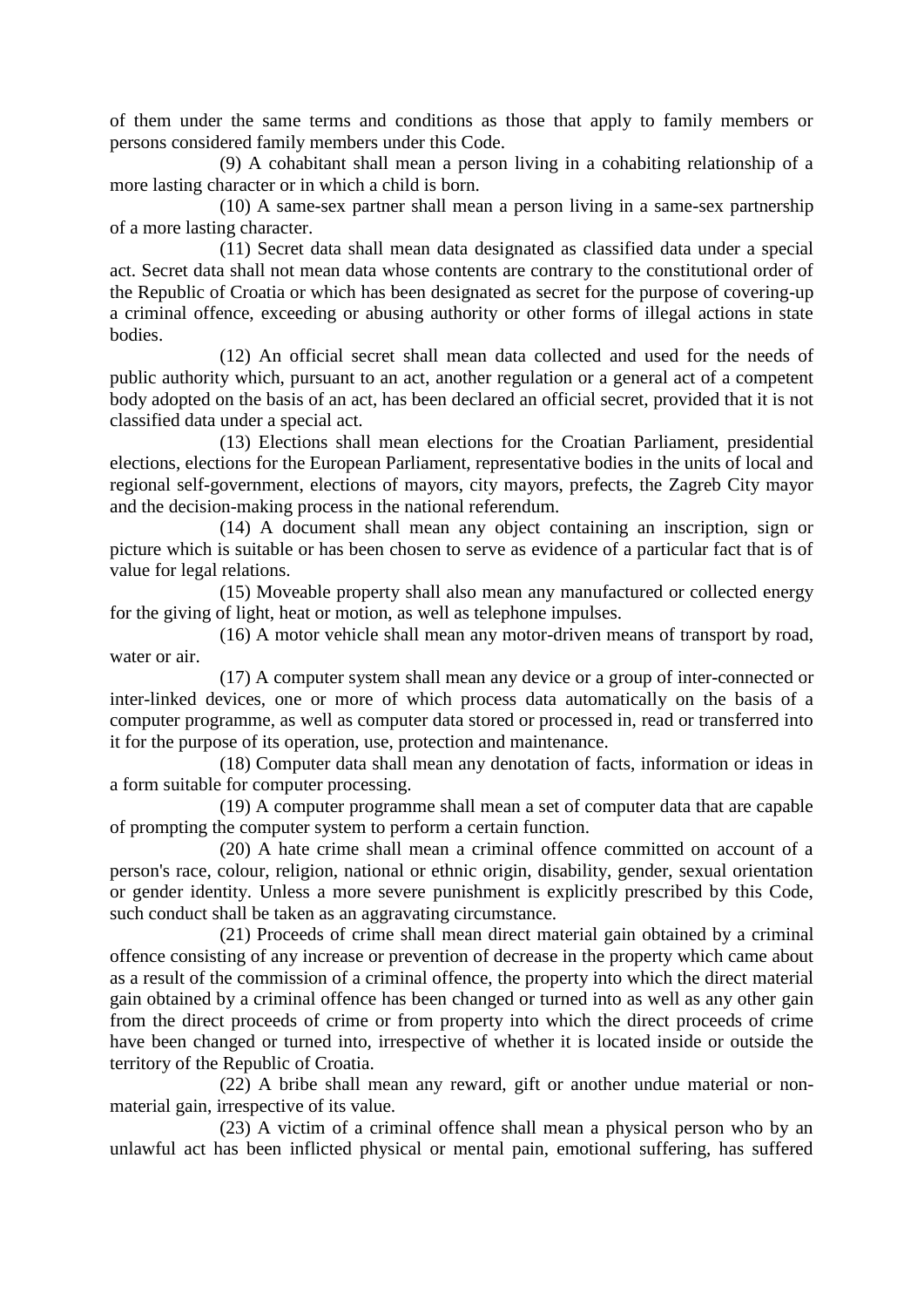damage to his or her property or against whom a serious violation of human rights and fundamental freedoms has been committed.

#### **SPECIAL PART**

#### **TITLE IX**

#### **CRIMES AGAINST HUMANITY AND HUMAN DIGNITY**

#### **Genocide**

#### Article 88

(1) Whoever with intent to destroy, in whole or in part, a national, ethnical, racial or religious group, as such:

1. kills members of the group;

2. causes serious bodily harm to or severely impairs the health of members of the group;

3. deliberately inflicts on the group conditions of life calculated to bring about its physical destruction in whole or in part;

4. imposes measures intended to prevent births within the group; or

5. forcibly transfers children to another group

shall be punished by imprisonment for not less than ten years or to long-term imprisonment.

(2) The same punishment as referred to in paragraph 1 of this Article shall be inflicted on whoever orders the commission of genocide.

> (3) Whoever directly and publicly incites to the commission of genocide shall be punished by imprisonment from one to ten years.

#### **Crime of Aggression**

#### Article 89

(1) Whoever, being in a position effectively to exercise control over or to direct the political or military action of a state, uses the armed forces of one state against the sovereignty, territorial integrity or political independence of another state, or in any other manner inconsistent with the Charter of the United Nations executes an act of aggression which, by its character, gravity and scale, constitutes a violation of the Charter of the United **Nations** 

> shall be punished by imprisonment for not less than five years or to long-term imprisonment.

(2) Whoever takes part in the operations of the armed forces referred to in paragraph 1 of this Article

shall be punished by imprisonment from three to fifteen years.

(3) Whoever directly and publicly incites to the crime of aggression

shall be punished by imprisonment from one to ten years.

(4) Any of the following acts, regardless of a declaration of war, shall qualify as an act of aggression referred to in paragraph 1 of this Article: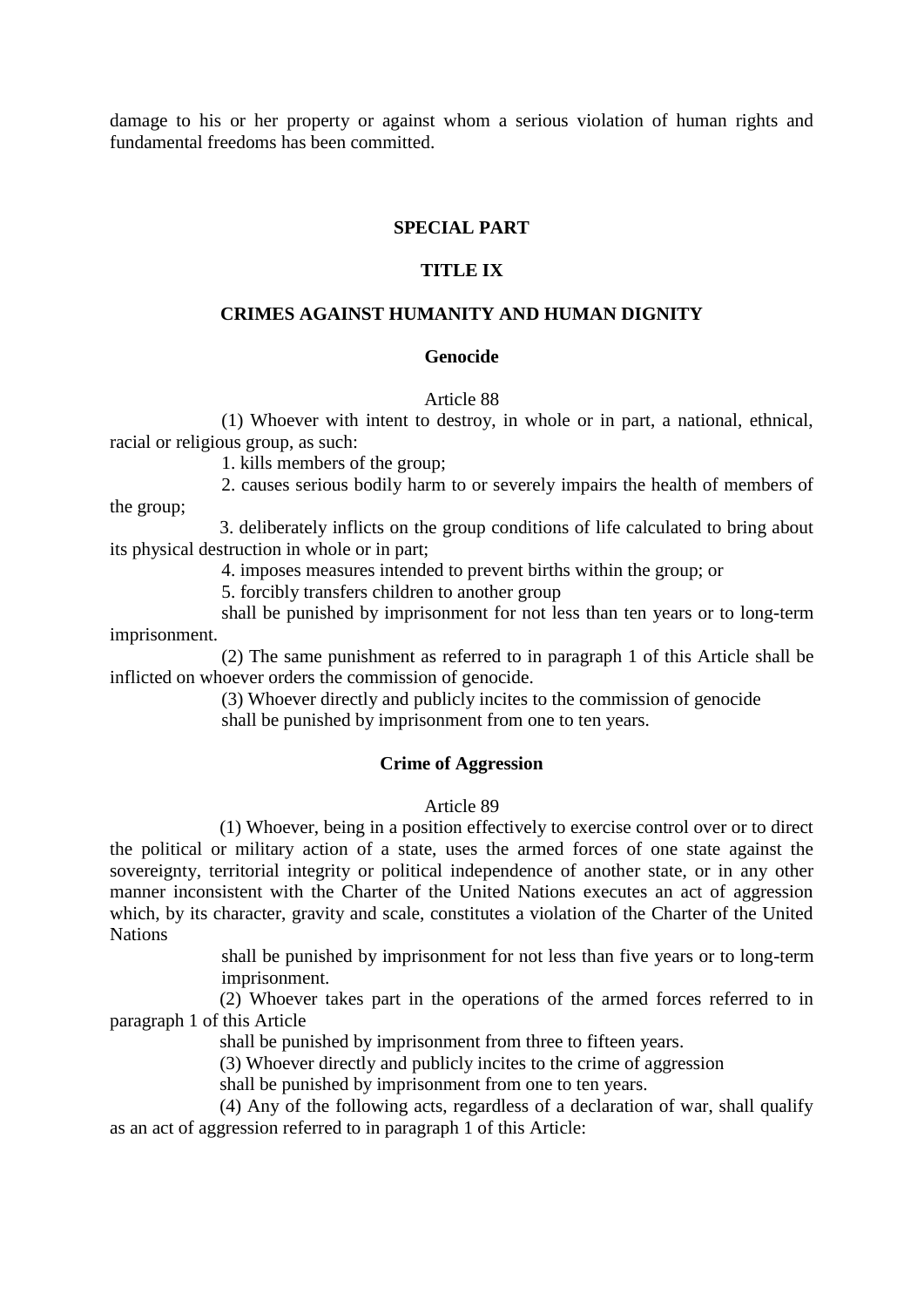1. The invasion or attack by the armed forces of a state on the territory of another state, or any military occupation, however temporary, resulting from such invasion or attack, or any annexation by the use of force of the territory of another state or part thereof;

2. bombardment by the armed forces of a state against the territory of another state or the use of any weapons by a state against the territory of another state;

3. the blockade of the ports or coasts of a state by the armed forces of another state;

4. an attack by the armed forces of a state on the land, sea or air forces, or marine and air fleets of another state;

5. the use of armed forces of one state which are within the territory of another state with the agreement of the receiving state, in contravention of the conditions provided for in the agreement or any extension of their presence in such territory beyond the termination of the agreement;

6. the action of a state in allowing its territory, which it has placed at the disposal of another state, to be used by that other state for perpetrating an act of aggression against a third state; or

7. the sending by or on behalf of a state of armed bands, groups, irregulars or mercenaries, which carry out acts of armed force against another state of such gravity as to amount to the acts listed above, or its substantial involvement therein.

## **Crime against Humanity**

#### Article 90

(1) Whoever, in violation of the rules of international law, as part of a widespread or systematic attack directed against any civil population, with knowledge of the attack:

1. kills another person;

2. for the purpose of extermination inflicts on a civilian population conditions of life calculated to bring about the destruction of part of the population;

3. enslaves a person by exercising any or all of the powers attaching to the right of ownership over the person, including the exercise of such power in the course of trafficking in persons;

4. deports or forcibly transfers the persons concerned by expulsion or other coercive acts from the area in which they are lawfully present, without grounds permitted under international law;

5. unlawfully imprisons another person or otherwise unlawfully deprives the person of physical liberty;

6. tortures a person in the custody or under the control of the accused by intentionally inflicting upon the person severe pain or suffering, whether physical or mental, except such pain or suffering arising only from, inherent in or incidental to, lawful sanctions;

7. rapes another person, holds another person in sexual slavery, forces a person into prostitution, unlawfully confines a woman forcibly made pregnant with the intent of affecting the ethnic composition of any population or carrying out other grave violations of international law, without the consent of another person and when this is not justified by medical reasons deprives the person of biological reproductive capability or inflicts on a person any other form of sexual violence of comparable gravity;

8. persecutes any identifiable group or collectivity on political, racial, national, ethnic, cultural, religious, gender or other grounds that are universally recognised as impermissible under international law, and does this in connection with any act described in Articles 88 through 91 of this Code, by intentionally and severely depriving another person of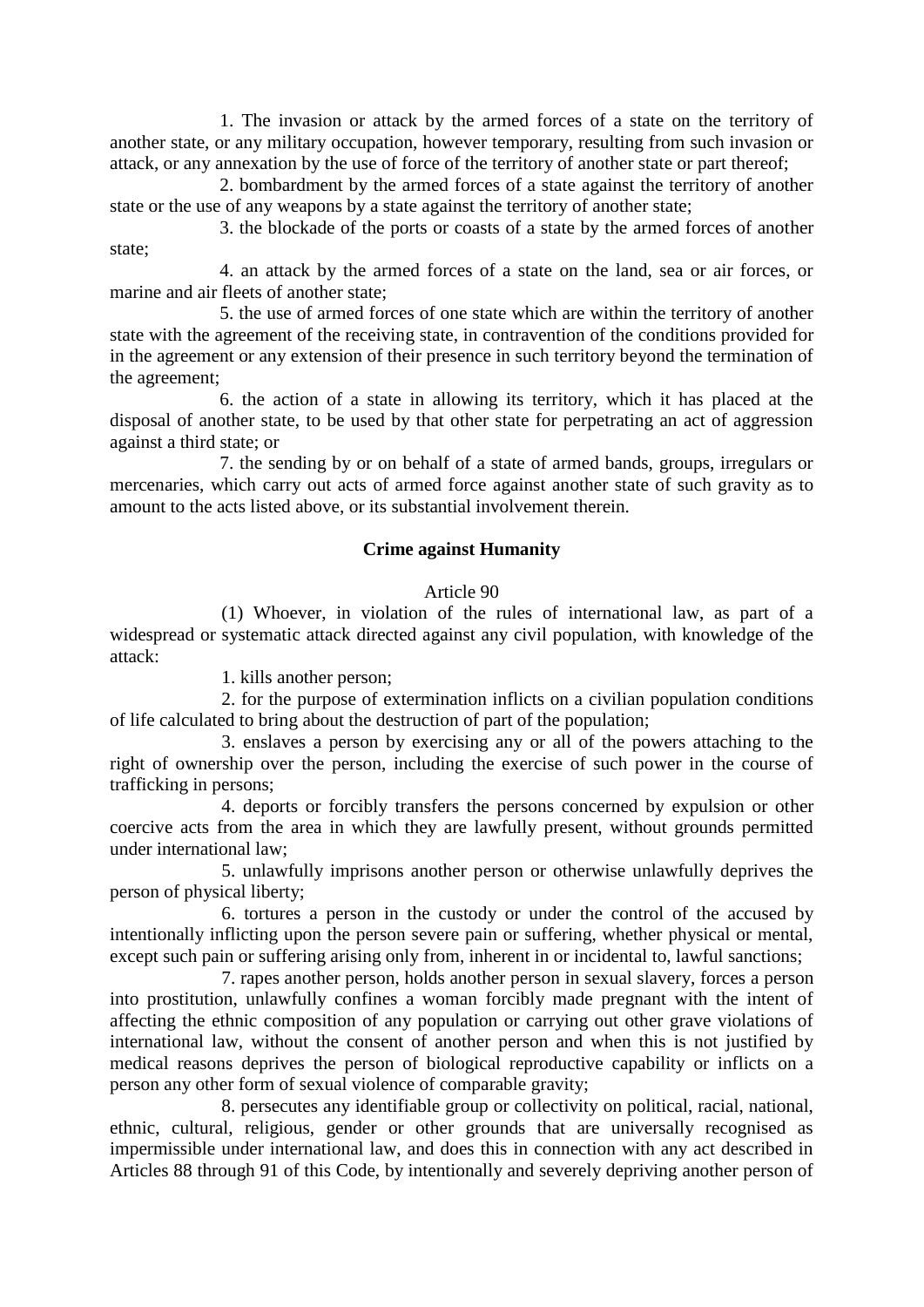fundamental rights contrary to international law by reason of belonging to a certain group or collectivity;

9. arrests, detains or abducts persons on behalf of or with the authorisation, support or acquiescence of, a state or a political organisation, followed by a refusal to acknowledge that deprivation of liberty or to give information on the fate or whereabouts of those persons, with the intention of removing them from the protection of the law for a prolonged period of time;

10. in the context of an institutionalised regime of systematic oppression and domination by one racial group over any other racial group or groups and with the intention of maintaining that regime commits an inhumane act described in this Article or an act similar to any of these acts (crime of apartheid); or

11. commits other inhumane acts of a similar character intentionally causing great suffering, or serious injury to the body or health

> shall be punished by imprisonment for not less than five years or to long-term imprisonment.

(2) The same punishment as referred to in paragraph 1 of this Article shall be inflicted on whoever orders any of the criminal offences set out above.

## **War Crime**

#### Article 91

(1) Whoever, in violation of the rules of international law, in times of war, occupation, international armed conflict or non-international armed conflict commits any of the following grave breaches against persons or property protected under the Geneva Conventions of 12 August 1949:

1. killing;

2. torture or inhuman treatment, including biological experiments;

3. causing great suffering or serious injury to body or health;

4. unlawful deportation or transfer or unlawful confinement of a protected

person;

5. compelling a prisoner of war or other protected person to serve in the forces of a hostile power;

6. wilfully depriving a prisoner of war or other protected person of the rights of fair and regular trial;

7. taking of hostages; or

8. extensive destruction and appropriation of property, not justified by military necessity and carried out unlawfully and wantonly

> shall be punished by imprisonment for not less than five years or to long-term imprisonment.

(2) Whoever, in violation of the rules of international law, in times of war, occupation, international armed conflict or non-international armed conflict commits other serious violations of the laws and customs applicable in international armed conflict or noninternational armed conflict, within the established framework of international law, namely, any of the following acts:

1. directing attacks against the civilian population as such or against individual civilians not taking direct part in hostilities;

2. directing attacks against civilian objects, that is, objects which are not military objectives;

3. directing attacks against persons, installations, material, units or vehicles involved in a humanitarian assistance or peacekeeping mission in accordance with the Charter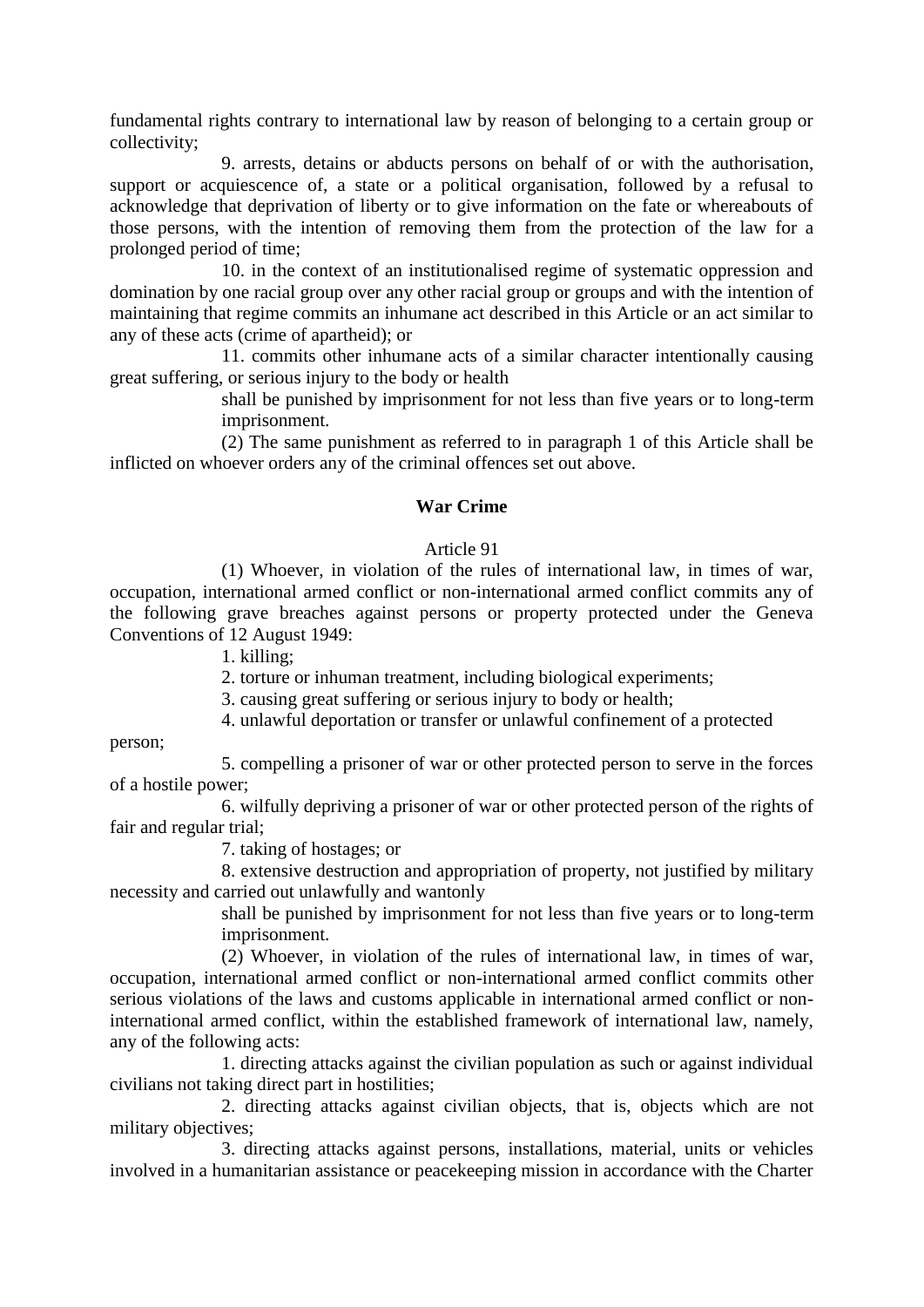of the United Nations, as long as they are entitled to the protection given to civilians or civilian objects under the international law of armed conflict;

4. launching an attack in the knowledge that such attack will cause incidental loss of life or injury to civilians or damage to civilian objects or widespread, long-term and severe damage to the natural environment which would be clearly excessive in relation to the concrete and direct overall military advantage anticipated;

5. attacking or bombarding, by whatever means, towns, villages, settlements or buildings which are undefended and which are not military objectives;

6. killing or wounding a combatant who, having laid down his arms or having no longer means of defence, has surrendered at discretion;

7. making improper use of a flag of truce, of the flag or of the military insignia and uniform of the enemy or of the United Nations, as well as of the distinctive emblems of the Geneva Conventions, resulting in death or serious personal injury;

8. the transfer, directly or indirectly, by the occupying power of parts of its own civilian population into the territory it occupies, or the deportation or transfer of all or parts of the population of the occupied territory within or outside this territory;

9. directing attacks against buildings dedicated to religion, education, art, science or charitable purposes, historic monuments and cultural property, hospitals and places where the sick and wounded are collected, provided they are not military objectives;

10. subjecting persons who are in the power of an adverse party to physical mutilation, the taking of tissues or organs for transplantation or to medical or scientific experiments of any kind which are neither justified by the medical, dental or hospital treatment of the person concerned nor are carried out in his or her interest, and which cause death to or seriously endanger the health of such person or persons;

11. killing or wounding treacherously individuals belonging to the hostile nation or army;

12. declaring that no quarter will be given;

13. destroying or seizing the enemy's property unless such destruction or seizure be imperatively demanded by the necessities of war;

14. declaring prohibited, suspended or inadmissible in a court of law the rights and actions of the nationals of the hostile party;

15. compelling the nationals of the hostile party to take part in the operations of war directed against their own country, even if they were in the belligerent's service before the commencement of the war;

16. pillaging a town or place;

17. employing poison or poisoned weapons;

18. employing poisonous, asphyxiating or other gases, and all analogous liquids, materials or devices;

19. employing bullets which expand or flatten easily in the human body;

20. employing weapons, projectiles and material and other methods of warfare which are of a nature to cause superfluous injury or unnecessary suffering or which, in violation of the international law of armed conflict, are incapable of distinguishing between military targets and civilian objects, provided that such weapons, projectiles, material or methods of warfare are the subject of a comprehensive prohibition;

21. committing outrages upon personal dignity, in particular humiliating and degrading treatment, collective punishment;

22. committing rape, sexual slavery, enforced prostitution, forced pregnancy, enforced sterilisation, or any other form of sexual violence also constituting a grave breach of the Geneva Conventions;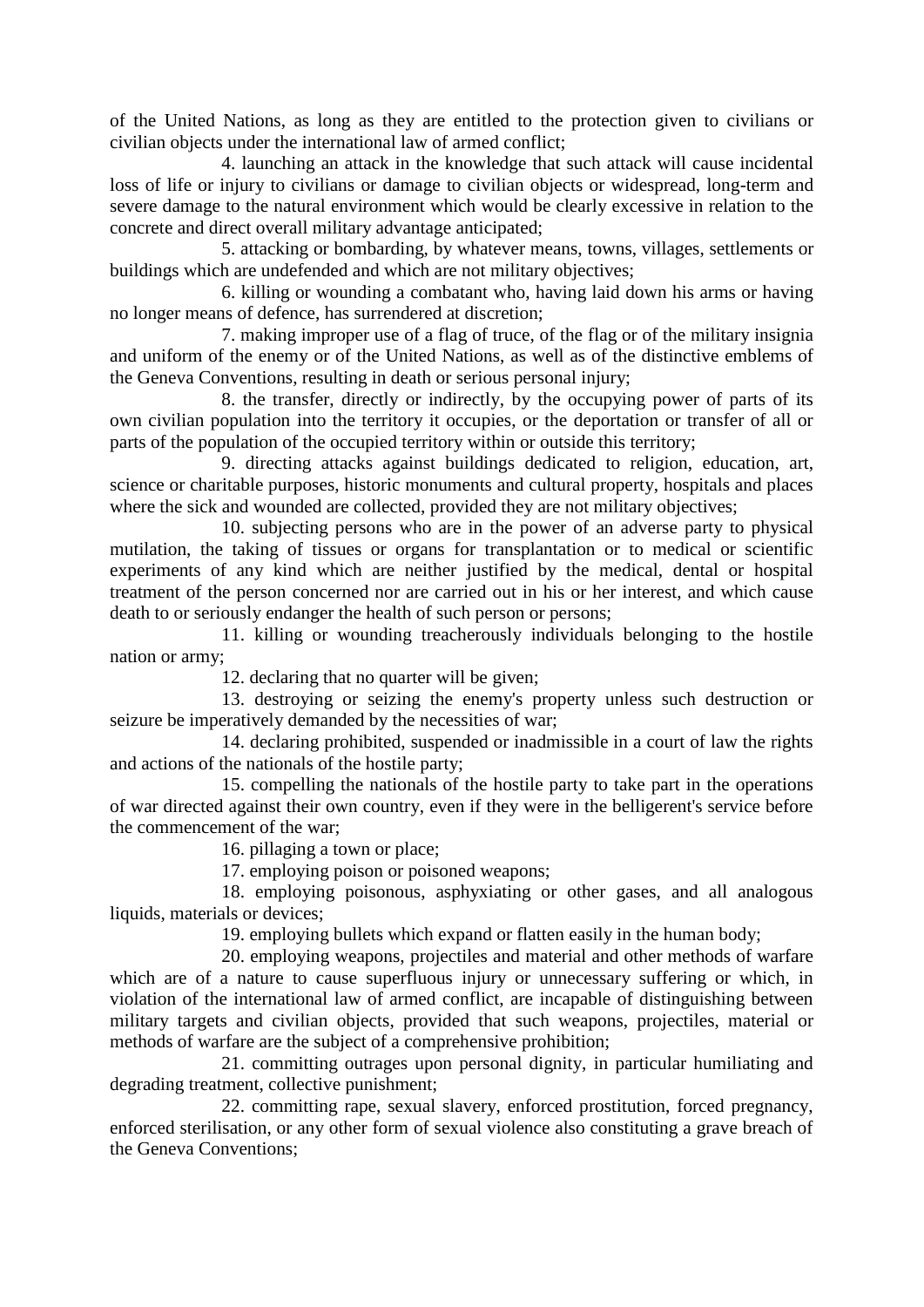23. utilising the presence of civilians or other protected persons to render certain points, areas or military forces immune from military operations;

24. directing attacks against buildings, material, medical units and transport, and personnel using the distinctive emblems of the Geneva Conventions in conformity with international law;

25. intentionally using starvation of civilians as a method of warfare by depriving them of objects indispensable to their survival, including impeding relief supplies as provided for under the Geneva Conventions;

26. conscripting or enlisting children into the national armed forces or armed groups distinct from the national armed forces or using them to participate actively in hostilities; or

27. displacing the civilian population for reasons connected with the conflict, unless their security or imperative military reasons so demand

shall be punished by imprisonment for not less than three years.

(3)

The same punishment as referred to in paragraph 1 of this Article shall be inflicted on whoever commits any of the offences set out in paragraph 2 of this Article against a large number of persons or in an especially cruel or treacherous way, out of greed or other base motives.

(4) Whoever orders the commission of an offence set out in paragraphs 1, 2 or 3 of this Article shall be punished as if he himself or she herself has committed it.

# **Infringement of Inviolability of Parlementaires**

# Article 92

Whoever, in violation of the rules of international law, in times of war or armed conflict, insults, abuses or retains unduly a parlementaire or the persons accompanying him or her or prevents their return, or otherwise infringes on their inviolability

shall be punished by imprisonment from six months to five years.

# **Abuse of International Emblems**

### Article 93

Whoever in zones of military activity abuses or wears without authorisation the flag or emblem of the United Nations, the Red Cross or symbols corresponding to them, or other internationally recognised protection symbols used to mark certain facilities in order to protect them from military operations

shall be punished by imprisonment from six months to five years.

# **Unjustifiable Delay in the Repatriation of Prisoners of War**

Article 94

Whoever, in violation of the rules of international law, after the termination of a war or armed conflict orders or executes unjustifiable delay in the repatriation of prisoners of war or civilian persons

shall be punished by imprisonment from six months to five years.

# **Recruitment of Mercenaries**

Article 95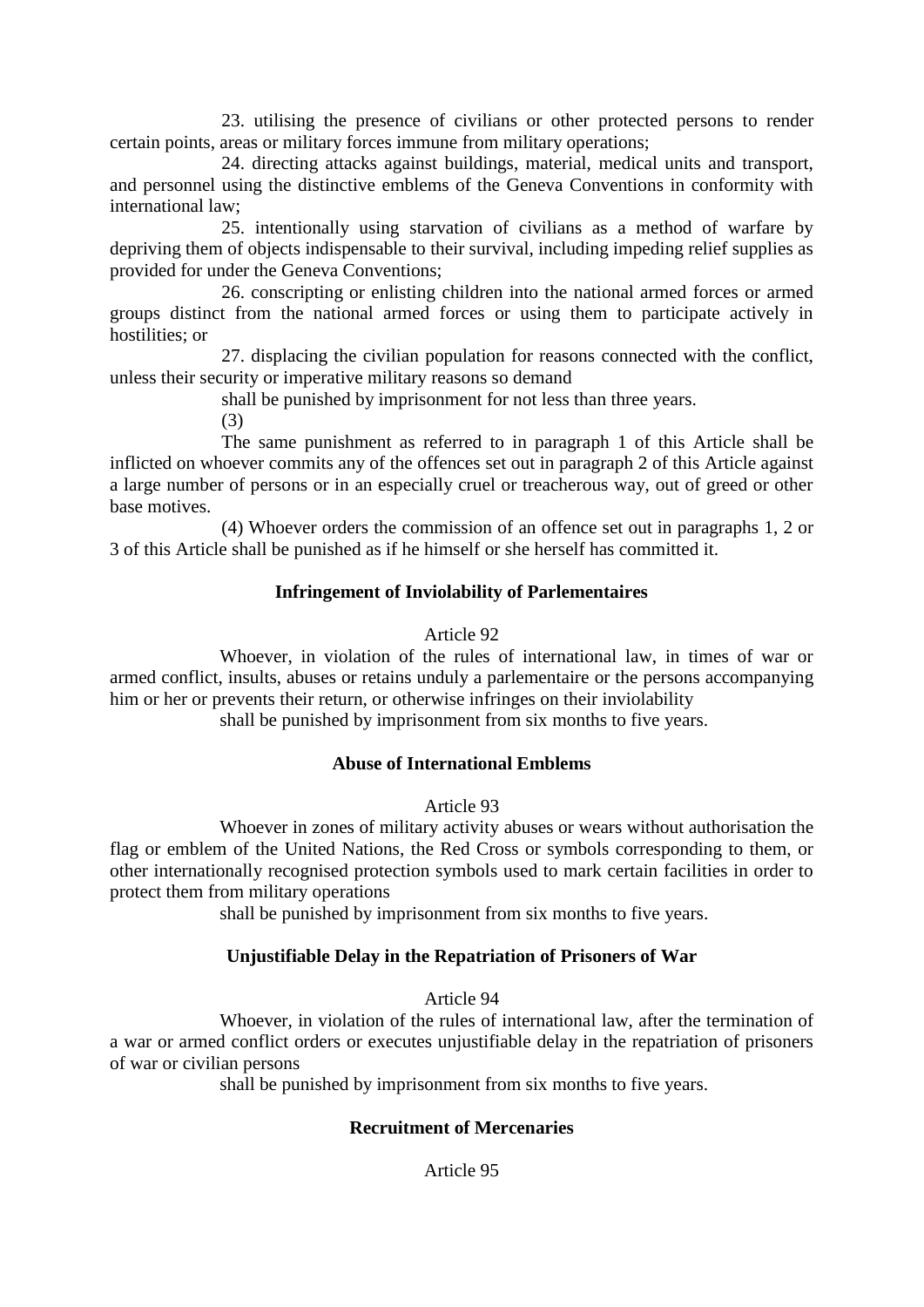(1) Whoever, in violation of the rules of international law, recruits, uses, finances or trains mercenaries for the purpose of their participation in an armed conflict or in a concerted act of violence aimed at overthrowing the government, undermining the territorial integrity of a state or threatening its constitutional order

shall be punished by imprisonment from six months to five years.

(2) Whoever conscripts or enlists a child into the armed forces or armed groups distinct from the armed forces or uses a thus recruited child to participate in direct hostilities

shall be punished by imprisonment from one to ten years.

(3) Whoever for the purpose of obtaining a material gain directly participates as a mercenary come of age in an armed conflict or a concerted act of violence

shall be punished by imprisonment not exceeding three years.

### **Command Responsibility**

### Article 96

(1) A military commander or civilian superior or a person effectively acting as a military commander or civilian superior who fails to prevent a person under his or her effective command and control, or effective authority and control, from committing a criminal offence set forth in Articles 88 through 91 of this Code shall be punished as if he or her committed it. In this case, the provision of Article 20, paragraph 3, of this Code shall not apply.

(2) A military commander or person effectively acting as a military commander who fails to properly exercise control over forces under his or her effective command and control or effective authority and control, where he or she should have known that his or her forces were committing or were about to commit a criminal offence set forth in Articles 88 through 91 of this Code and failed to take all necessary and reasonable measures within his or her power to prevent their commission

shall be punished by imprisonment from three to fifteen years.

(3) The same punishment as referred to in paragraph 2 of this Article shall be inflicted on a superior, with respect to superior and subordinate relationships not described in paragraph 2 of this Article, who failed to exercise control properly over subordinates under his or her effective authority and control, where the superior consciously disregarded information indicating that the subordinates were committing or were about to commit a criminal offence set forth in Articles 88 through 91 of this Code, where such offences were within his or her effective responsibility and control and where he or she failed to take all necessary and reasonable measures within his or her power to prevent their commission.

(4) If proper control referred to in paragraphs 2 and 3 of this Article was not exercised by negligence, the perpetrator shall be punished by imprisonment from one to ten years.

(5) The persons referred to in paragraphs 1, 2 and 3 of this Article who do not pass on their knowledge of criminal offences set forth in Articles 88 through 91 of this Code to the competent authorities for investigation and prosecution of direct perpetrators subordinated to them

shall be punished by imprisonment from six months to five years.

# **Terrorism**

### Article 97

(1) Whoever, with the aim of seriously intimidating a population, or compelling a government or an international organisation to perform or abstain from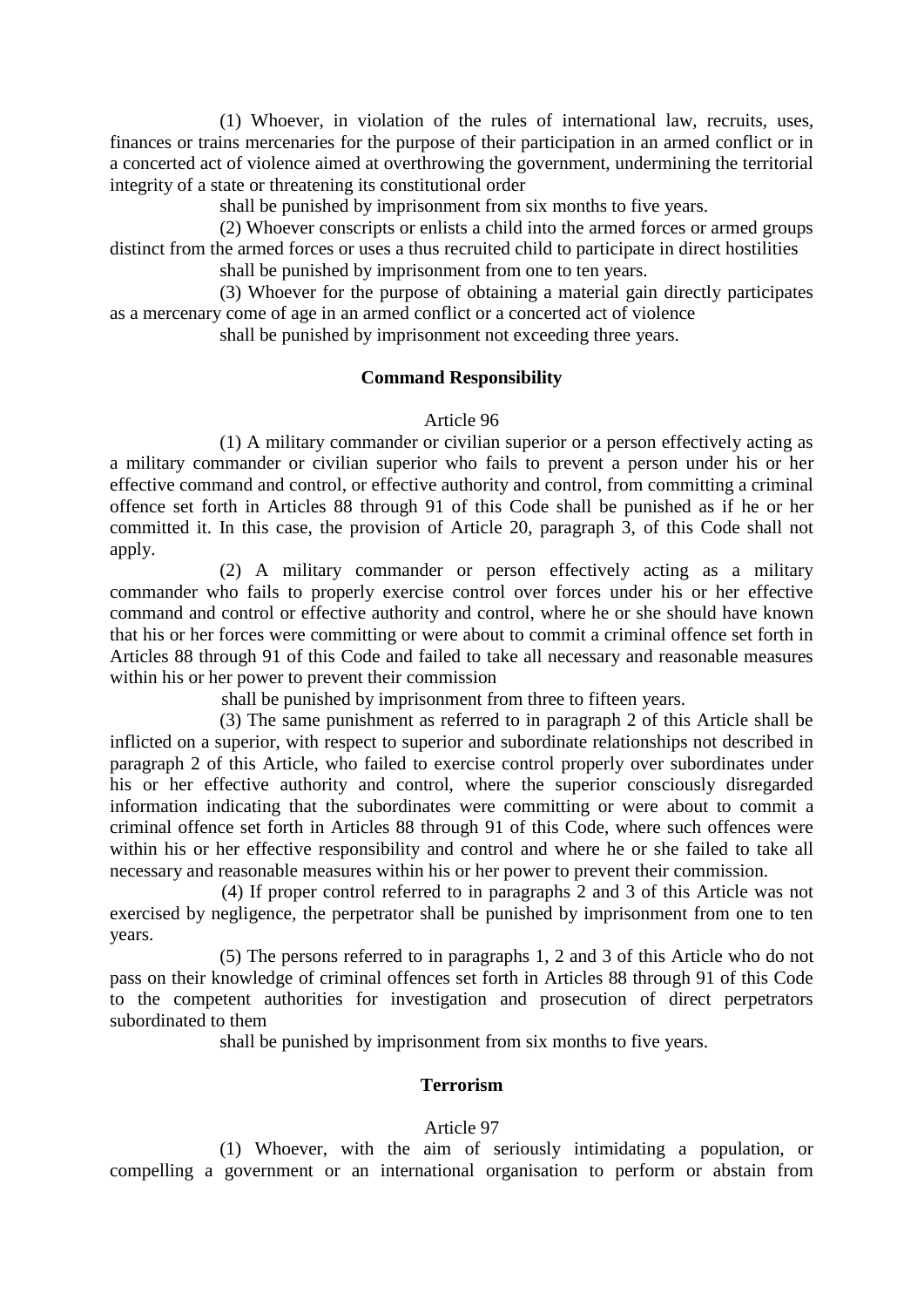performing any act, or seriously destabilising or destroying the fundamental constitutional, political, economic or social structures of a state or an international organisation, commits any of the following acts which may seriously damage a state or an international organisation:

1. attacks upon a person's life which may cause death;

2. attacks upon the physical integrity of a person;

3. kidnapping or hostage taking;

4. causing destruction to a government or public facility, a transport system, an infrastructure facility, including an information system, a fixed platform located on the continental shelf, a public place or private property, which is likely to endanger human life or result in major economic loss;

5. seizure of aircraft, ships vessel or other means of public or goods transport;

6. manufacture, possession, acquisition, transport, supply or use of weapons, explosives, nuclear, biological or chemical weapons as well as research into and development of nuclear, biological or chemical weapons;

7. release of dangerous substances, or causing fires, explosions or floods, the effect of which is to endanger human life;

8. interfering with or disrupting the supply of water, electricity or any other fundamental natural resource, the effect of which is to endanger human life; or

9. possessing or using radioactive substances or manufacturing, possessing or using a device for the activation, dispersal or emission of radioactive material or ionising radiation, using or causing damage to a nuclear facility resulting in the release of radioactive materials or the danger thereof, or requesting, by using force or a threat, radioactive material, a device for activating, dispersing or emitting radioactive material or a nuclear facility

shall be punished by imprisonment from three to fifteen years.

(2) Whoever threatens to commit a criminal offence referred to in paragraph 1 of this Article

shall be punished by imprisonment from six months to five years.

(3) If extensive destruction or the death of one or more persons has been caused by the criminal offence referred to in paragraph 1 of this Article,

the perpetrator shall be punished by imprisonment for not less than five years.

(4) If, in the course of perpetrating the criminal offence referred to in paragraph 1 of this Article, the perpetrator intentionally kills one or more persons,

he or she shall be punished by imprisonment for not less than ten years or to long-term imprisonment.

### **Financing of Terrorism**

### Article 98

(1) Whoever directly or indirectly provides or collects funds with the intention that they be used or in the knowledge that they will be used, in full or in part, in order to carry out one or more of the criminal offences referred to in Article 97, Articles 99 through 101, Article 137, Article 216, paragraphs 1 through 3, Article 219, Article 223, Article 224, Articles 352 through 355 of this Code or any other criminal offence intended to cause death or serious bodily injury to a civilian or to any other person not taking an active part in an armed conflict, when the purpose of such an act is to intimidate a population or to compel a government or an international organisation to perform or to abstain from performing any act, shall be punished by imprisonment from one to ten years.

(2) The sentence referred to in paragraph 1 of this Article shall be imposed on whoever directly or indirectly provides or collects funds with the intention that they be used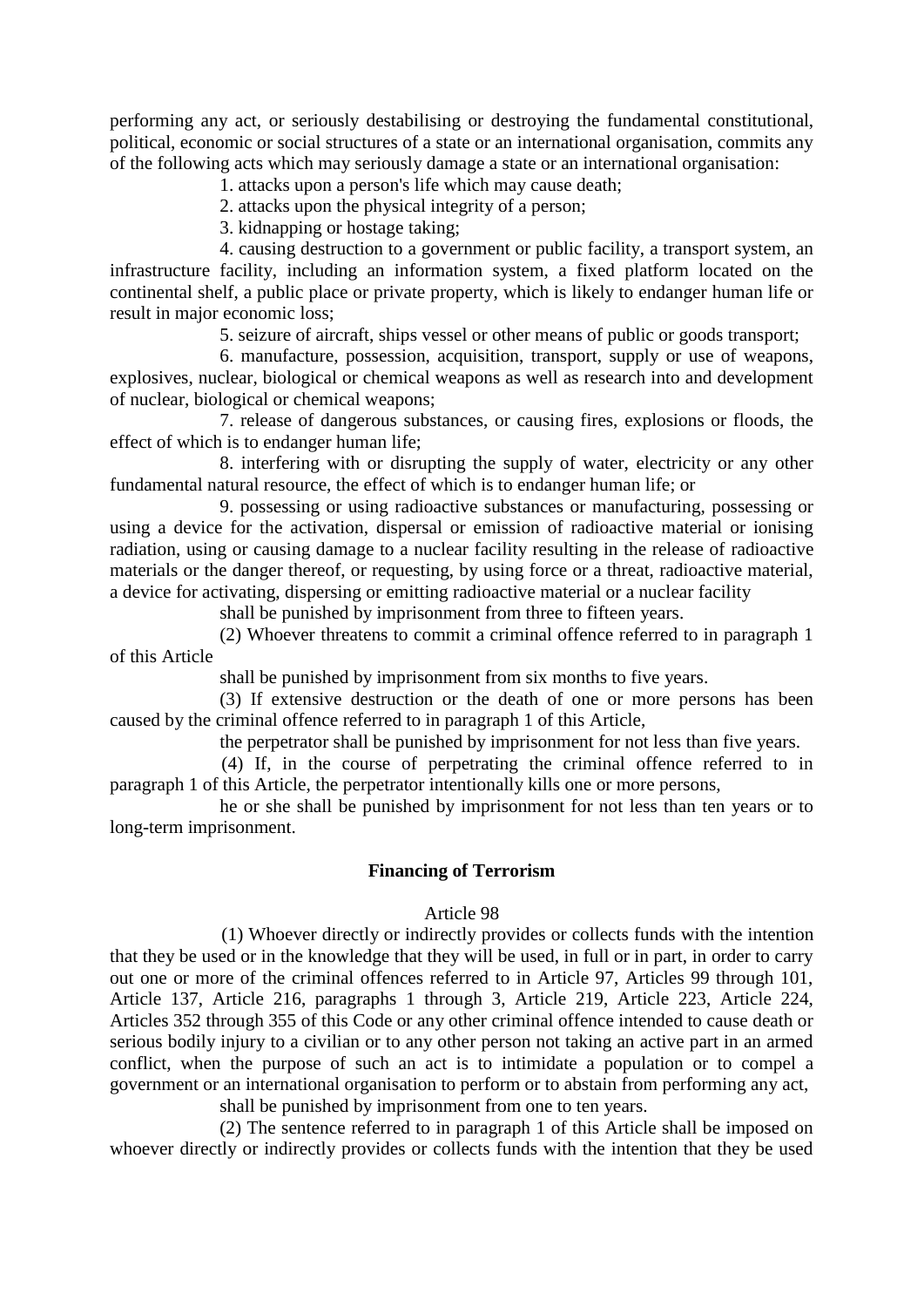or in the knowledge that they will be used, in full or in part, by terrorists or by a terrorist association.

(3) The funds referred to in paragraphs 1 and 2 of this Article shall be confiscated.

#### **Public Incitement to Terrorism**

#### Article 99

Whoever publicly expresses or promotes ideas directly or indirectly inciting the commission of a criminal offence referred to in Articles 97 through 98, Article 137, Article 216, paragraphs 1 through 3, Article 219, Articles 223 through 224, Articles 352 through 355 of this Code,

shall be punished by imprisonment from one to ten years.

#### **Recruitment for Terrorism**

Article 100

Whoever solicits another person to join a terrorist association for the purpose of contributing to the commission of a criminal offence referred to in Articles 97, 102, 137, Article 216, paragraphs 1 through 3, Articles 219, 223, 224, Articles 352 through 355 of this Code,

shall be punished by imprisonment from one to ten years.

#### **Training for Terrorism**

#### Article 101

Whoever provides instructions in the making or use of explosive devices, firearms or other weapons or noxious or hazardous substances, or in other specific methods or techniques, knowing that the skills provided are intended to be used for the purpose of committing any of the criminal offences referred to in Articles 97, 98, 137, Article 216, paragraphs 1 through 3, Article 219, Articles 223 through 224, Articles 352 through 355 of this Code,

shall be punished by imprisonment from one to ten years.

#### **Terrorist Association**

#### Article 102

(1) Whoever organises or runs a criminal association the aim of which is to commit a criminal offence referred to in Articles 97 through 101, Article 137, Article 216, paragraphs 1 through 3, Article 219, Articles 223 through 224, Articles 352 through 355 of this Code or any other criminal offence intended to cause death or serious bodily injury to a civilian or to any other person not taking an active part in an armed conflict, when the purpose of such an act is to intimidate a population or to compel a government or an international organisation to perform or to abstain from performing any act,

shall be punished to imprisonment for a term of between three and fifteen years.

(2) Whoever becomes a member of the criminal association referred to in paragraph 1 of this Article or commits an act with knowledge that such act contributes to the achievement of the terrorist association's goal,

shall be punished by imprisonment from one to eight years.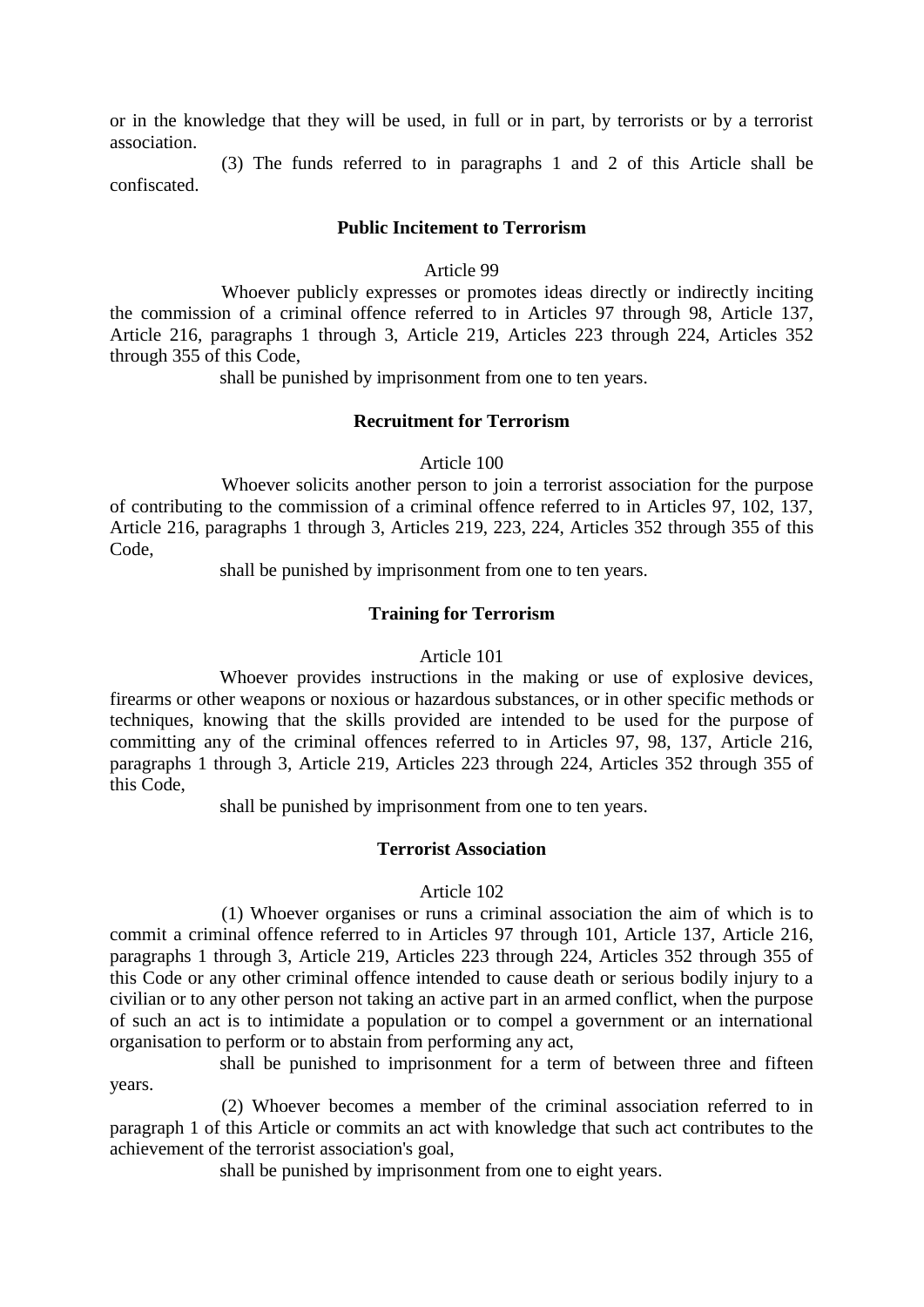(3) The perpetrator of a criminal offence referred to in paragraph 1 or 2 of this Article who, by uncovering a terrorist association on time, prevents the perpetration of a criminal offence referred to in paragraph 1 of this Article or a member of a terrorist association who uncovers the association prior to committing, as its member or on its behalf, a criminal offence referred to in paragraph 1 of this Article may have his or her punishment remitted.

### **Preparing Criminal Offences against Values Protected under International Law**

Article 103

Whoever prepares the commission of criminal offences referred to in Articles 88 through 91 and Article 97 of this Code,

shall be punished by imprisonment from six months to five years.

## **Torture and Other Cruel, Inhuman or Degrading Treatment or Punishment**

### Article 104

A public official or other person who at the instigation of or with the consent or acquiescence of a public official or other person acting in an official capacity inflicts on another severe pain or suffering, whether physical or mental, for such purposes as obtaining from him or a third person information or a confession, punishing him for an act he or a third person has committed or is suspected of having committed, or intimidating or coercing him or a third person, or for any reason based on discrimination of any kind,

shall be punished by imprisonment from one to ten years.

#### **Slavery**

#### Article 105

(1) Whoever, in violation of the rules of international law, puts another in a position of slavery or a similar position or holds him or her in such a position, buys, sells, hands over to another or mediates in the purchase, sale or handing over of such a person, or incites another to sell his or her freedom or the freedom of the person he or she provides for or takes care of,

shall be punished by imprisonment from one to ten years.

(2) Whoever transports people who are in a position of slavery or a position similar thereto,

shall be punished by imprisonment from six months to five years.

(3) Whoever commits the offence referred to in paragraphs 1 or 2 against a

child

shall be punished by imprisonment from three to fifteen years.

### **Trafficking in Human Beings**

#### Article 106

(1) Whoever, by the use of force or threat, of deception, of fraud, of abduction, of abuse of authority or of a situation of hardship or dependence, or of the giving or receiving of payments or other benefits to achieve the consent of a person having control over another person or by any other means recruits, transports, transfers, harbours or receives a person, or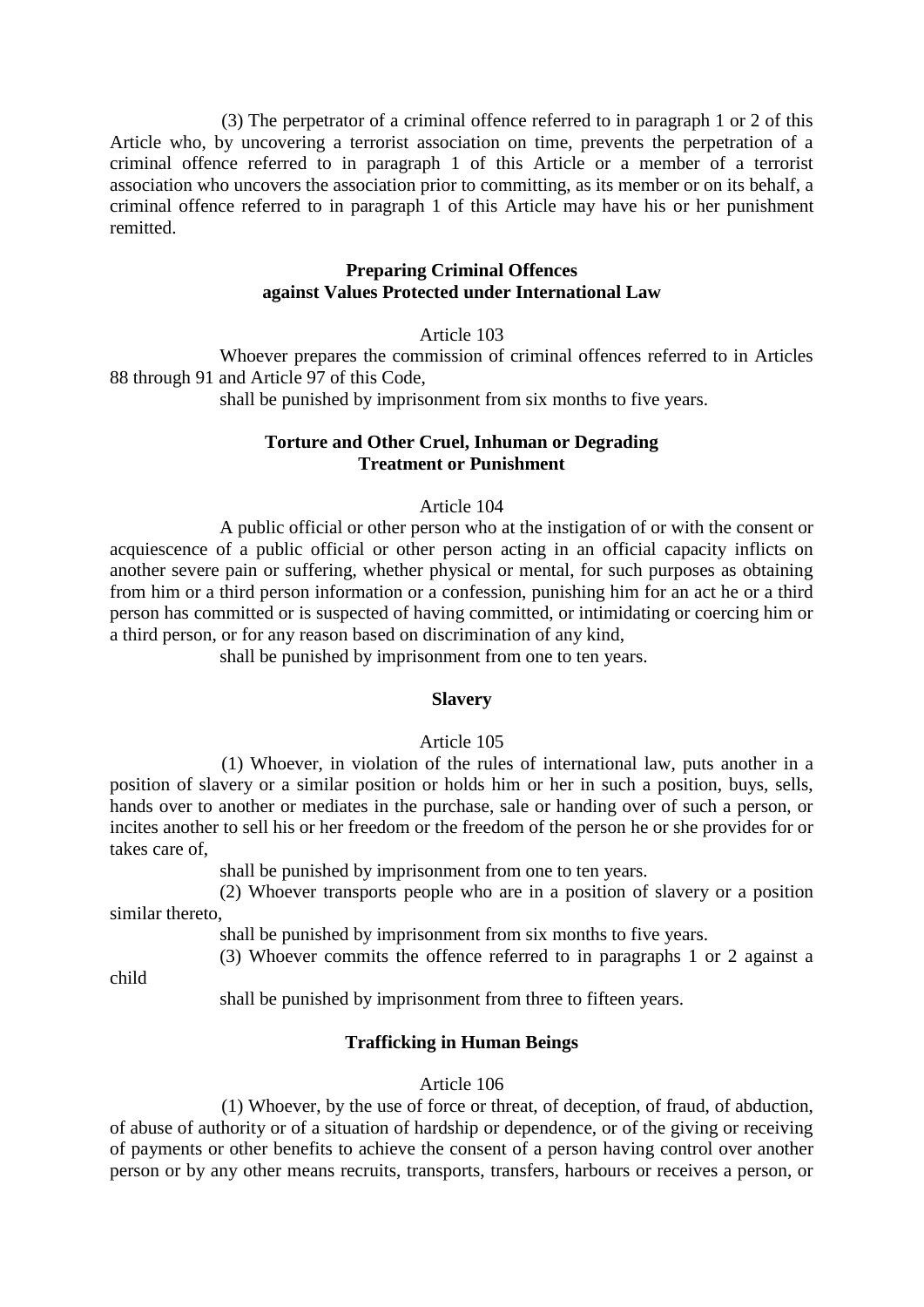exchanges or transfers control over a person for the purpose of exploiting his or her labour by means of forced labour or services, slavery or a relationship similar thereto, or for the purpose of exploitation for prostitution of the person or of other forms of sexual exploitation, including pornography, or of contracting an illicit or forced marriage, or of taking parts of the person's body or of using the person in armed conflicts or of committing an unlawful act,

shall be punished by imprisonment from one to ten years.

(2) The same punishment as referred to in paragraph 1 of this Article shall be inflicted on whoever recruits, transports, transfers, harbours or receives a child, or exchanges or transfers control over a child for the purpose of exploiting his or her labour by means of forced labour or services, slavery or a relationship similar thereto, or for the purpose of exploitation for prostitution of the child or of other forms of sexual exploitation, including pornography, or of contracting an illicit or forced marriage, or of illegal adoption, or of taking parts of a child's body, or of using the child in armed conflicts.

(3) If the criminal offence referred to in paragraph 1 of this Article was committed against a child or the criminal offence referred to in paragraphs 1 or 2 of this Article was committed by a public official in the performance of his or her duties, or the said offence was committed against a large number of persons or the life of one or more persons was consciously endangered,

the perpetrator shall be punished by imprisonment from three to fifteen years.

(4) The same punishment as referred to in paragraph 1 of this Article shall be inflicted on whoever, knowing that a person is a victim of trafficking in persons, uses the services of that person which are the result of one of the forms of exploitation set forth in paragraphs 1 and 2 of this Article.

(5) Whoever, with the aim of enabling the commission of offences set forth in paragraphs 1, 2 and 3 of this Article retains, seizes of possession, conceals, defaces or destroys another person's travel document or identification document,

shall be punished by imprisonment not exceeding three years.

(6) The attempt of the criminal offence referred to in paragraph 5 of this Article shall be punishable.

(7) The consent of a victim of trafficking in human beings to the exploitation shall be irrelevant to the existence of this criminal offence.

### **Trafficking in Human Body Parts and Human Embryos**

#### Article 107

(1) Whoever, for the purpose of removing body parts referred to in Article 106 of this Code, procures, possesses, transports, transfers, stores, receives or transplants a human organ, tissue, cell, embryo or foetus, provided he or she knew or should and could have known that they originated from a person who was a victim of trafficking in human beings

shall be punished by imprisonment from one to ten years.

(2) Whoever, by the use of force or threat, deception, fraud, abduction, abuse of authority or a situation of hardship or dependence, procures, possesses, transports, transfers, stores or receives a human organ, tissue, cell, embryo, foetus or dead body for the purpose of removing body parts

shall be punished by imprisonment from one to eight years.

(3) Whoever, by giving of payment or other comparable benefit, procures a human organ, tissue, cell, embryo, foetus or dead body

shall be punished by imprisonment from six months to five years.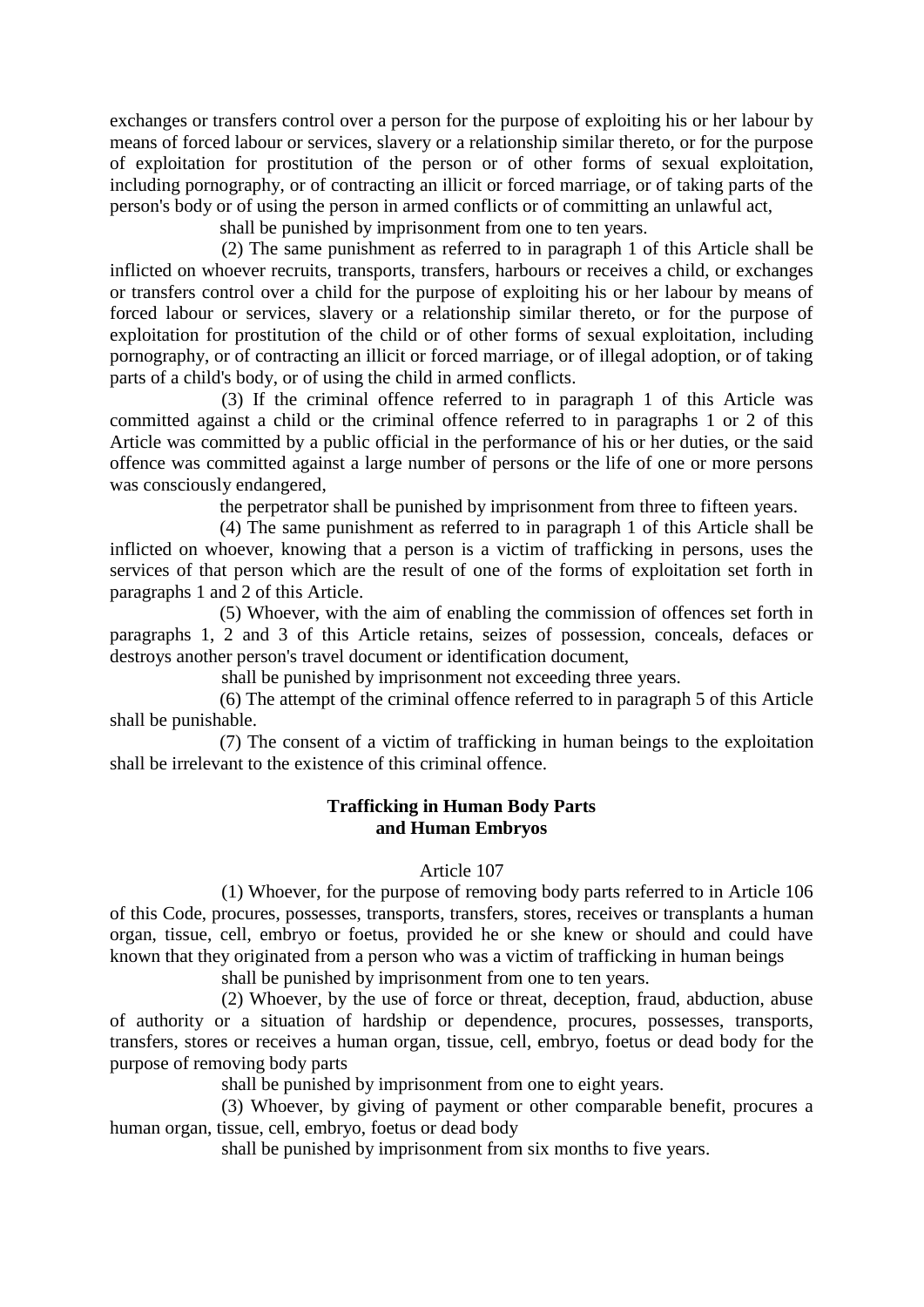(4) The same punishment as referred to in paragraph 3 of this Article shall be inflicted on whoever, with a view to financial compensation, induces or helps another to give his or her organ, tissue, cell, embryo or foetus in exchange for payment or another benefit.

(5) Whoever removes or transplants a human organ, tissue, cell, embryo or foetus, where he /she knew or should and could have known that in exchange for it the donor had received payment or another benefit,

shall be punished by imprisonment not exceeding three years.

(6) The same punishment as referred to in paragraph 5 of this Article shall be inflicted on whoever advertises the need for or availability of a human organ, tissue, cell, embryo, foetus or dead body for the purpose of offering or requesting payment or another benefit.

### **Cloning and Human Genome Changes**

Article 108

(1) Whoever acts with the aim of creating a human being which shares with another live or dead human being the same nuclear genes set,

shall be punished by imprisonment from one to ten years.

(2) Whoever carries out an intervention seeking to modify the human genome for purposes other than preventive, diagnostic or therapeutic, or does so for preventive, diagnostic or therapeutic purposes, but with the aim of introducing modifications in the genome of a patient's descendent

shall be punished by imprisonment from six months to five years.

### **Prohibition to Mix Human Sex Cells with Animal Sex Cells**

#### Article 109

Whoever fertilises a woman's egg cell with a sperm cell of any species other than the sperm cell of a man or an animal egg cell with a human sperm cell, modifies the human embryo by transplanting animal embryos or introduces human sex cells or the human embryo into an animal, or animal sex cells or the animal embryo into a woman

shall be punished by imprisonment from one to ten years.

# **TITLE X**

### **CRIMINAL OFFENCES AGAINST LIFE AND LIMB**

#### **Murder**

#### Article 110

Whoever kills a person, shall be punished by imprisonment for not less than five years.

#### **Aggravated Murder**

Article 111

A punishment by imprisonment for not less than ten years or long-term imprisonment shall be imposed on whoever: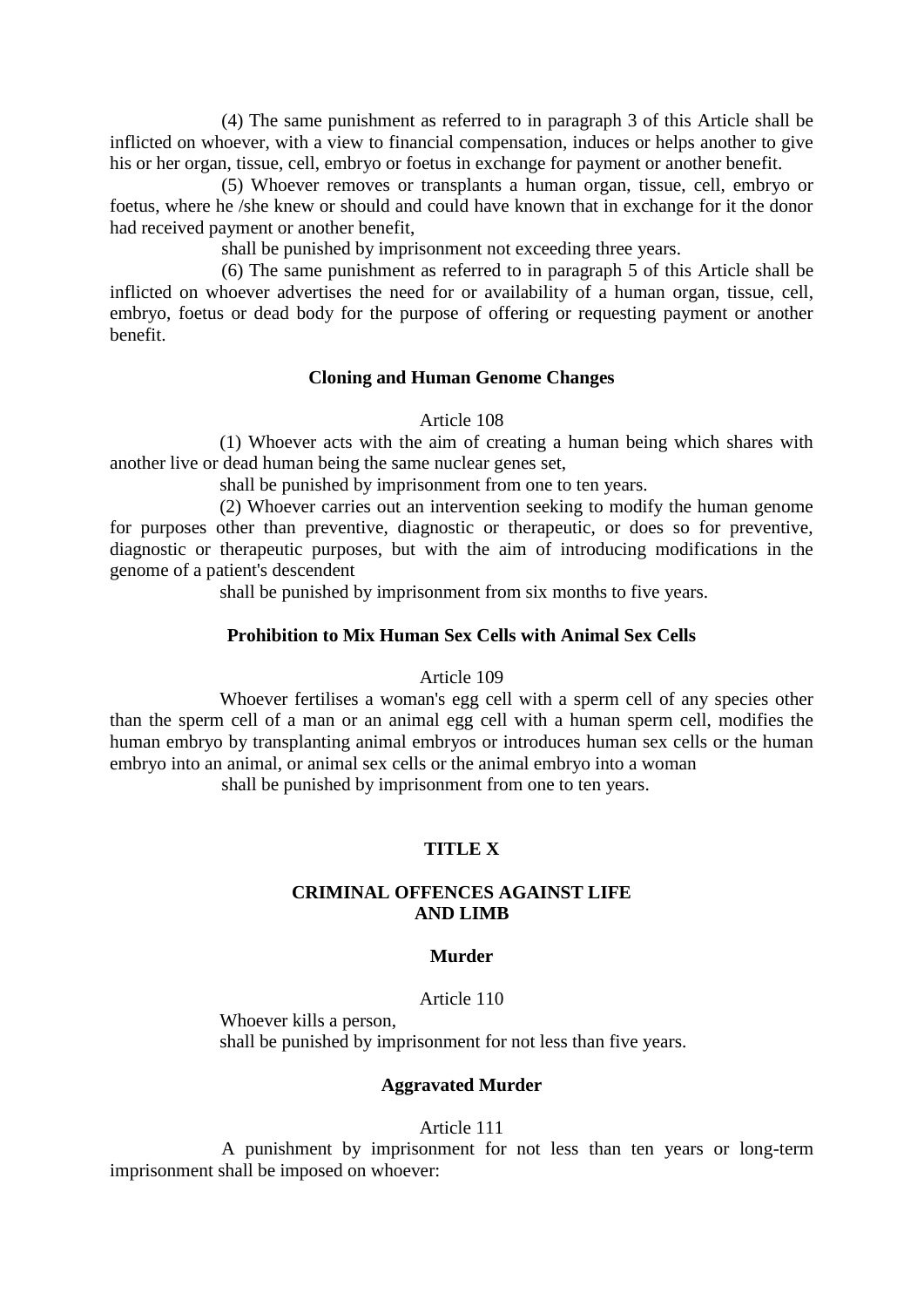1. murders another in a cruel or treacherous manner;

2. murders a person who is especially vulnerable due to his or her age, a severe physical or mental disorder or pregnancy;

3. murders a family member whom he or she has already abused;

4. murders another out of greed, ruthless revenge, hatred or other base motives;

5. murders another in order to commit or cover up another criminal offence;

6. murders an official person in relation to his or her performance of official

duties.

### **Manslaughter**

### Article 112

(1) Whoever kills another after being brought, without his or her fault, by that person's attack, serious insults or maltreatment into a state of long-term suffering, severe irritation or fright,

shall be punished by imprisonment from one to ten years.

(2) A mother who kills her child under the influence of severe mental strain due to pregnancy or childbirth,

shall be punished by imprisonment from six months to five years.

(3) Whoever kills another at the latter's express and earnest request, out of pity provoked by the latter's grave state of health

shall be punished by imprisonment not exceeding three years.

# **Negligent Homicide**

### Article 113

Whoever causes another person's death by negligence shall be punished by imprisonment from six months to five years.

# **Participation in Suicide**

Article 114

(1) Whoever induces another to commit suicide or out of base motives assists him or her therein and the suicide is committed or attempted

shall be punished by imprisonment not exceeding three years.

(2) Whoever commits the offence referred to in paragraph 1 of this Article against a child who has turned fourteen or a person whose capacity to appreciate his or her conduct is substantially diminished,

shall be punished by imprisonment from one to eight years.

# **Unlawful Termination of Pregnancy**

### Article 115

(1) Whoever, contrary to the regulation on the termination of pregnancy, terminates pregnancy on a pregnant person, or incites a pregnant person to terminate her pregnancy or assists her therein with her consent,

shall be punished by imprisonment not exceeding three years.

(2) If, as a result of the criminal offence referred to in paragraph 1 of this Article, a pregnant person has died or her health is severely impaired,

the perpetrator shall be punished by imprisonment from one and ten years.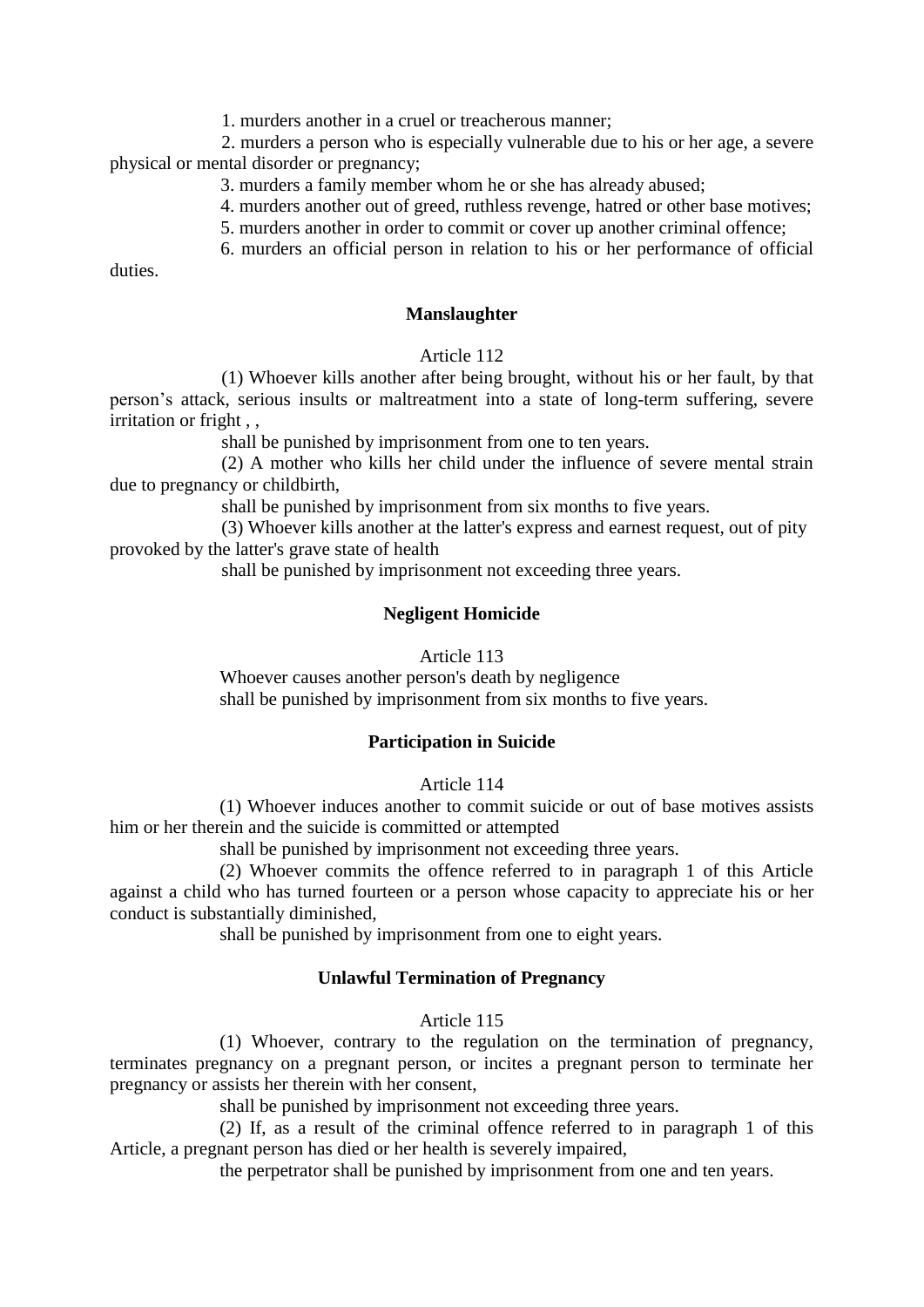(3) Whoever terminates pregnancy on a pregnant person without her consent

shall be punished by imprisonment from one to eight years.

(4) If, as a result of the criminal offence referred to in paragraph 3 of this Article, a pregnant person has died or her health is severely impaired,

the perpetrator shall be punished by imprisonment from three to fifteen years.

(5) A perpetrator who attempts to commit the criminal offence referred to in paragraph 1 of this Article shall be punished.

# **Female Genital Mutilation**

Article 116

(1) Whoever partially or totally removes or permanently alters the external female genitalia,

shall be punished by imprisonment from six to five years.

(2) Whoever incites a woman to subject herself to procedures referred to in paragraph 1 of this Article or assists therein

shall be punished by imprisonment not exceeding three years.

(3) Whoever commits the offence referred to in paragraphs 1 and 2 of this Article out of hatred against a child or family member,

shall be punished by imprisonment from one and eight years.

# **Bodily Injury**

# Article 117

(1) Whoever inflicts a bodily injury on another or impairs his or her health

shall be punished by imprisonment not exceeding one year.

(2) Whoever commits the offence referred to in paragraph 1 out of hatred against a family member or a person especially vulnerable due to his or her age, a severe physical or mental disorder, disability or pregnancy, or in the capacity of a public official performing his or her functions or exercising public authority

shall be punished by imprisonment not exceeding three years.

(3) The criminal offence referred to in paragraph 1 shall be prosecuted by private action.

# **Serious Bodily Injury**

Article 118

(1) Whoever inflicts a serious bodily injury on another or severely impairs his or her health,

shall be punished by imprisonment from six months to five years.

(2) Whoever commits the offence referred to in paragraph 1 out of hatred against a family member or a person especially vulnerable due to his or her age, a severe physical or mental disorder, disability or pregnancy, or in the capacity of a public official performing his or her functions or exercising public authority,

shall be punished by imprisonment from one to eight years.

# **Particularly Serious Bodily Injury**

Article 119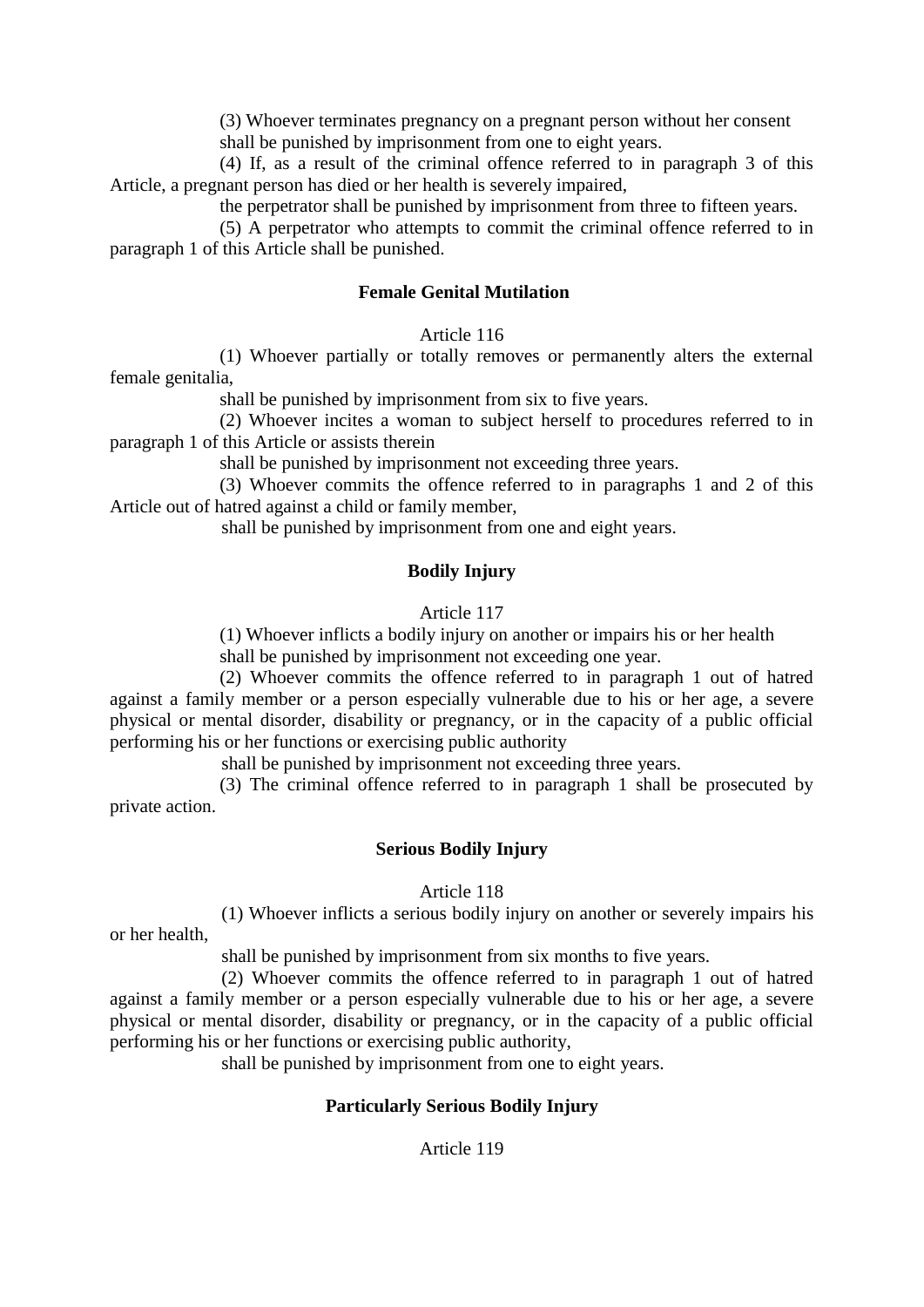(1) If, as a result of the criminal offence referred to in Article 116, paragraphs 1 and 2, and Article 118, paragraph 1, of this Code, the life of the injured person is endangered, or an important part of his or her body or an important organ is destroyed or permanently and significantly weakened, or the injured person suffers permanent work disability or permanent and severe damage to his or her health or permanent disfigurement or permanent reproductive disability,

the perpetrator shall be punished by imprisonment from one to eight years.

(2) Whoever commits the offence referred to in paragraph 1 of this Article out of hatred against a family member or a person especially vulnerable due to his or her age, a severe physical or mental disorder, disability or pregnancy, or in the capacity of a public official performing his or her functions or exercising public authority

shall be punished by imprisonment from one to ten years.

(3) Whoever intentionally causes any of the consequences set forth in paragraph 1 of this Article

shall be punished by imprisonment from three to twelve years.

# **Serious Bodily Injury Resulting in Death**

Article 120

If the criminal offence referred to in Articles 116, 118 and 119 of this Code results in the death of another person,

the perpetrator shall be punished by imprisonment from three to fifteen year.

# **Serious Bodily Injury Caused by Negligence**

Article 121

(1) Whoever commits the offence referred to in Article 118 by negligence shall be punished by imprisonment not exceeding one year.

(2) Whoever commits the offence referred to in Article 119 by negligence shall be punished by imprisonment not exceeding three years.

# **Participation in an Affray**

Article 122

(1) Whoever participates in an affray or an assault by several persons which results in the death or serious bodily injury of one or more persons, for mere participation

shall be punished by imprisonment not exceeding three years.

(2) Whoever organises or leads a group of three or more persons who participate in an affray or assault referred to in paragraph 1 of this Article or organises such an assault or affray

shall be punished by imprisonment from one to eight years.

(3) There shall be no criminal offence referred to in paragraph 1 of this Article if a person was drawn into an affray without his or her fault or if he or she only defended himself or herself or was separating other participants in the affray.

### **Failure to Render Assistance**

Article 123

(1) Whoever fails to render assistance to a person in mortal danger, although he or she could have done so without exposing himself or herself or another to serious danger,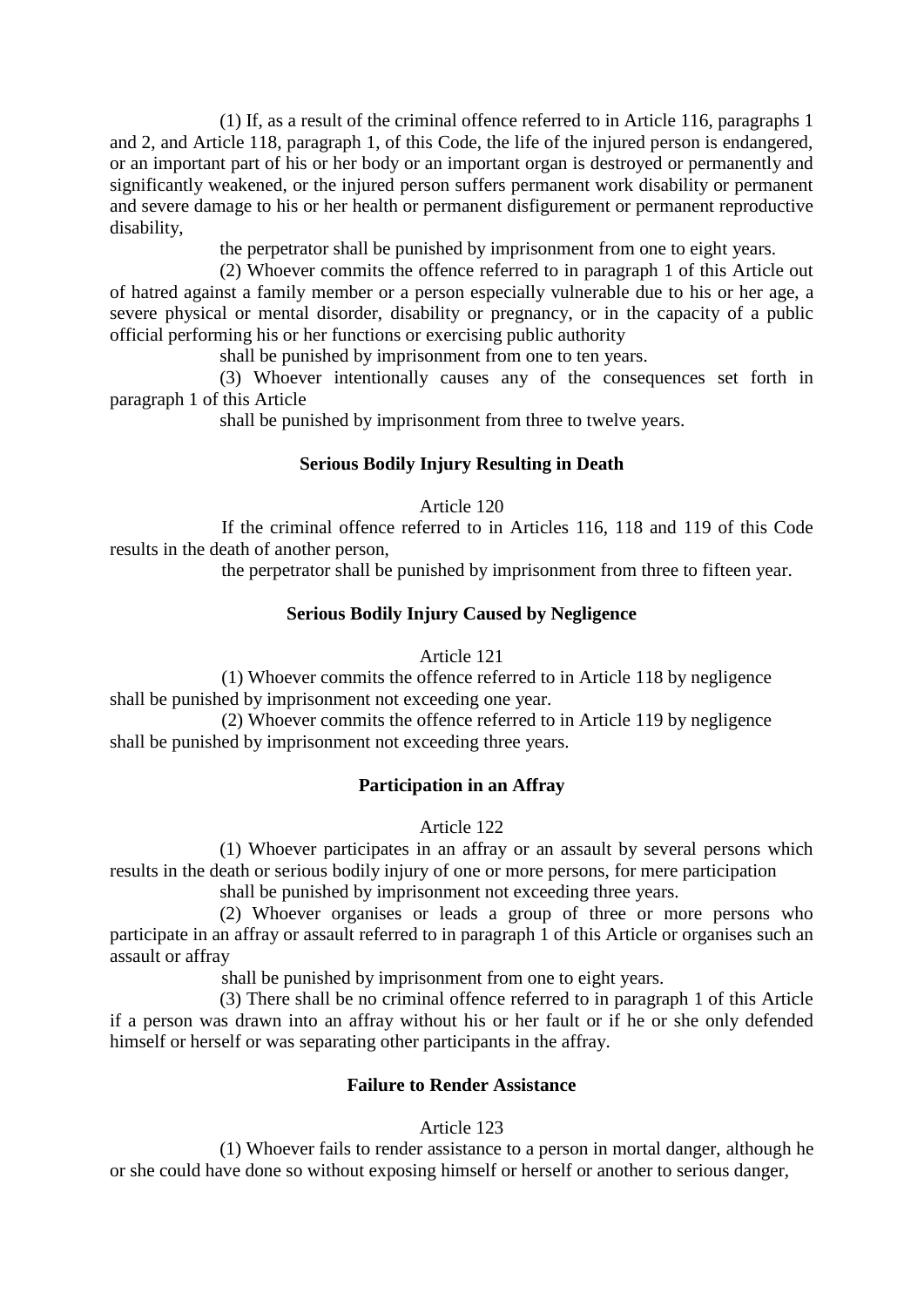shall be punished by imprisonment not exceeding one year.

(2) Whoever does not render assistance to a person in danger which he or she himself or herself has caused, unless doing so would expose him or her or another to serious danger,

shall punished by imprisonment not exceeding three years.

### **Abandonment of a Helpless Person**

Article 124

Whoever leaves a helpless person entrusted to him or her unassisted in circumstances in which his or her life or health are at risk,

shall be punished by imprisonment not exceeding three years.

### **TITLE XI**

### **CRIMINAL OFFENCES AGAINST HUMAN RIGHTS AND FUNDAMENTAL FREEDOMS**

#### **Violation of Equality**

### Article 125

(1) Whoever, on the basis of race, ethnic affiliation, skin colour, gender, language, religion, political and other convictions, national or social origin, property, birth, education, social status, marital or family status, age, state of health, disability, genetic inheritance, gender identity, expression, sexual orientation or other characteristics, denies, limits or conditions another the right to acquire goods or receive services, the right to carry out an activity, the right to employment and promotion, , or whoever on the basis of any such characteristic or affiliation gives another privileges or advantages

shall be punished by imprisonment not exceeding three years.

(2) The same punishment as referred to in paragraph 1 of this Article shall be inflicted on whoever persecutes individuals or organisations because of their commitment to equality of people.

#### **Violation of the Freedom to Express National Affiliation**

#### Article 126

(1) Whoever denies or limits a member of a national minority the right freely to express his or her national affiliation to cultural autonomy,

shall be punished by imprisonment not exceeding one year.

(2) The same punishment as referred to in paragraph 1 of this Article shall be inflicted on whoever, contrary to the regulations on the use of language and script, denies a person the right to use his or her own language and script or places limits on this right.

#### **Violation of the Freedom of Thought and Expression**

#### Article 127

(1) Whoever denies or limits the freedom of speech or public expression, the freedom of the press or other media of communication or the free establishment of mass media institutions,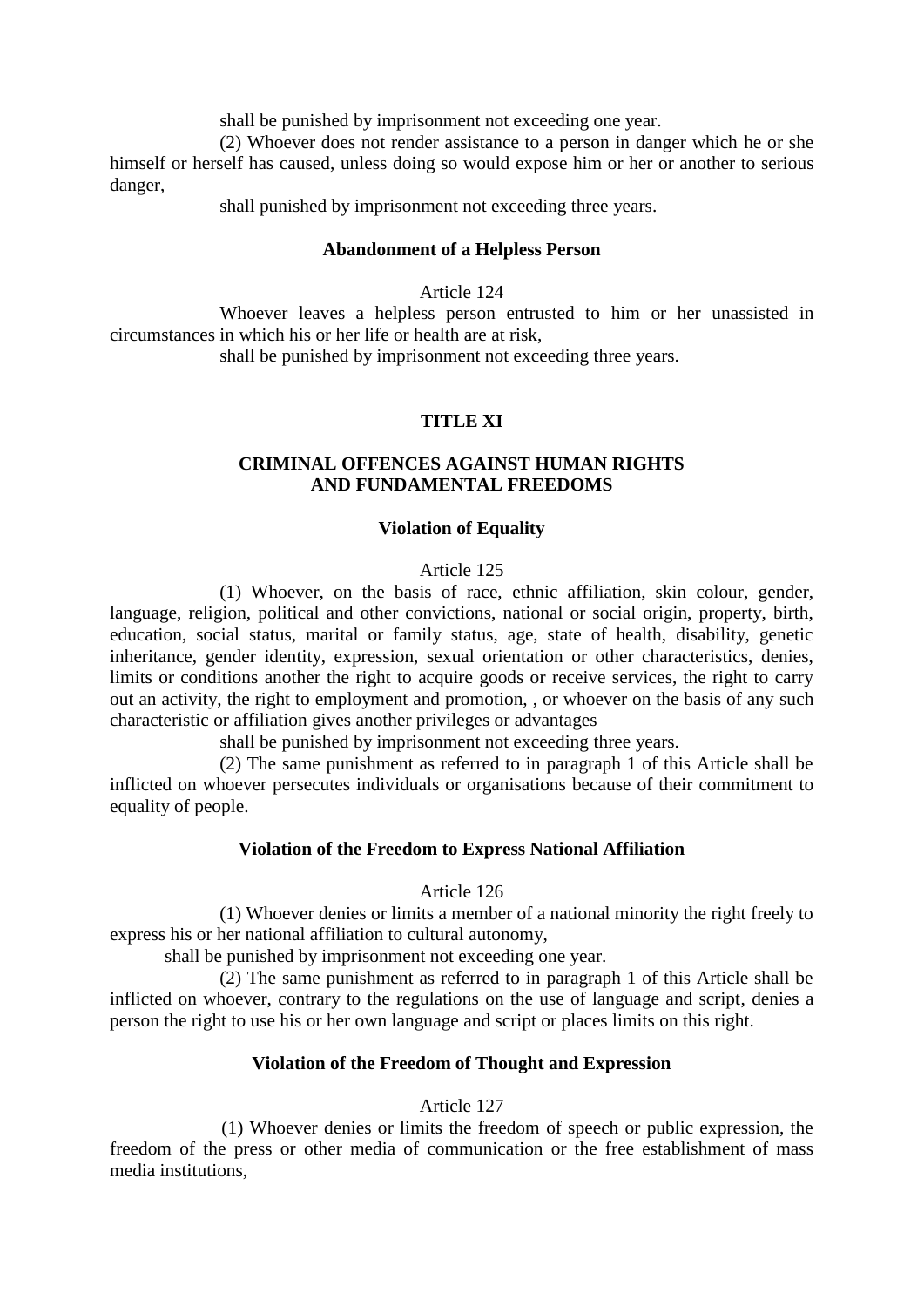shall be punished by imprisonment not exceeding one year.

(2) The sentence referred to in paragraph 1 of this Article shall be imposed on whoever orders or practices censorship or unlawfully denies a journalist the freedom to report or limits this freedom.

(3) The same punishment as referred to in paragraph 1 of this Article shall be inflicted on whoever unlawfully prevents the publication, sale or distribution of books, magazines, newspapers or other printed matter, or the production and broadcasting of radio and television programmes, news agency programmes or the release of other media content.

### **Violation of the Rights to Assemble and Protest**

Article 128

(1) Whoever denies or limits the right of assembly or the right to peaceful protest organised in accordance with the law

shall be punished by imprisonment not exceeding one year.

(2) The sentence referred to in paragraph 1 of this Article shall be imposed on whoever prevents, renders impossible or significantly obstructs, by force, serious threat or otherwise, public assembly or peaceful protest organised in accordance with the law.

### **Violation of the Right of Association**

Article 129

Whoever denies or limits the right to form political parties, trade unions or other associations, to join or withdraw from their membership in accordance with the law, shall be punished by imprisonment not exceeding one year.

### **Violation of the Freedom of Religion**

Article 130

(1) Whoever denies or limits the freedom of conscience and religion, the freedom to publicly profess one's religion or other belief,

shall be punished by imprisonment not exceeding one year.

(2) The same punishment as referred to in paragraph 1 of this Article shall be inflicted on whoever denies a religious community which operates in accordance with the law the right to equality with other religious communities in the Republic of Croatia or denies or limits it the rights to publicly hold religious services, found and run schools, learning institutions, institutes, social or charitable institutions.

# **TITLE XII**

# **CRIMINAL OFFENCES AGAINST LABOUR RELATIONS AND SOCIAL INSURANCE**

# **Violation of the Right to Work**

### Article 131

(1) Whoever terminates an employment contract because that worker turned or reported in good faith on justified suspicion of corruption to the competent persons or state authorities,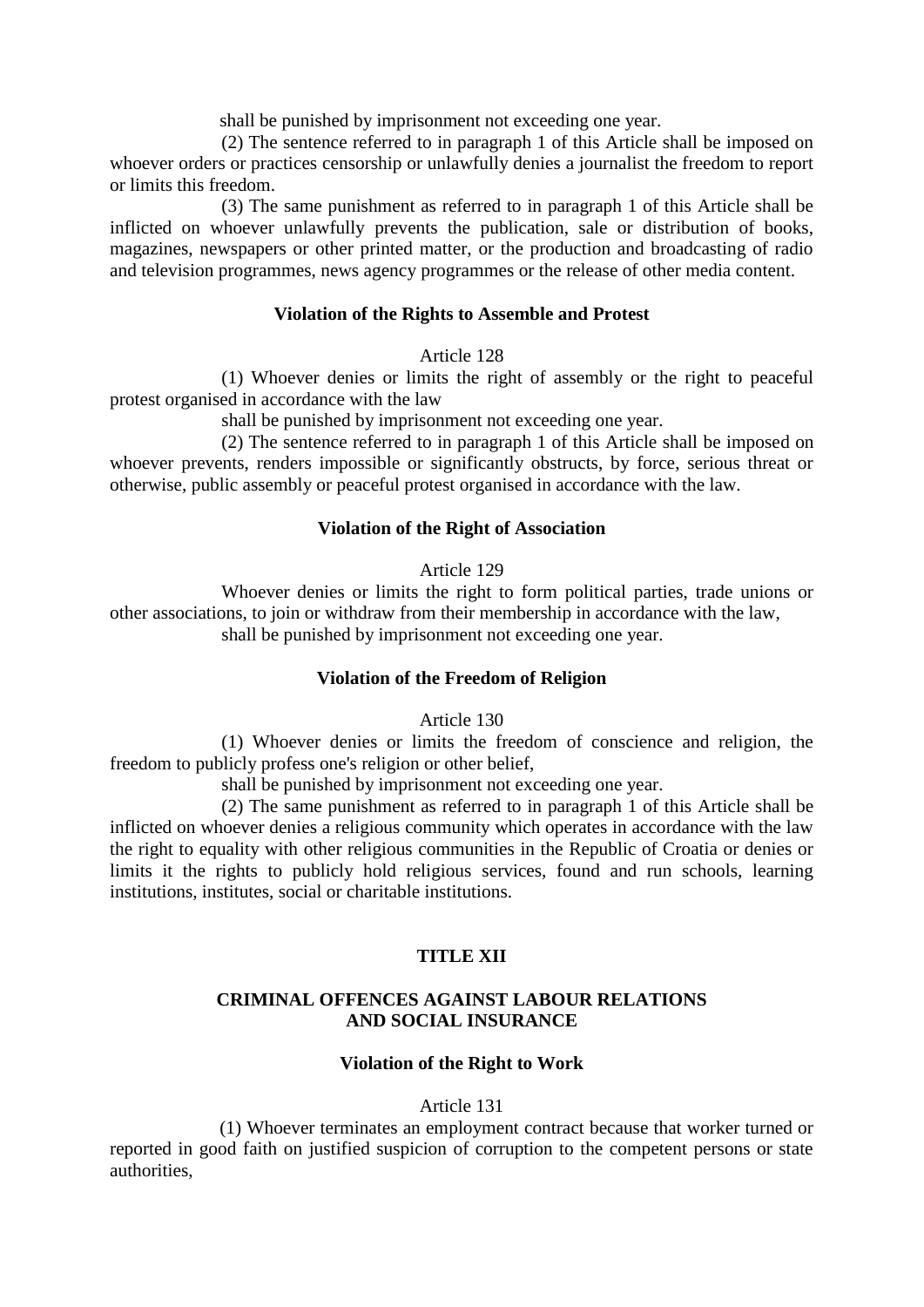shall be punished by imprisonment not exceeding three years.

(2) The sentence referred to in paragraph 1 of this Article shall be imposed on whoever terminates one or more employment contracts because of workers' participation in a strike that was organised and carried out in accordance with the law, collective wage agreement and trade union rules.

(3) The same punishment as referred to in paragraph 1 of this Article shall be inflicted on whoever does not enforce a final judicial decision reinstating the worker.

### **Non-Payment of Salaries**

### Article 132

(1) Whoever fails to pay one salary in full or in part to one or more workers,

shall be punished by imprisonment not exceeding three years.

(2) The same punishment as referred to in paragraph 1 of this Article shall be inflicted on whoever fails to provide information or provides incorrect information for the fixing of a salary and by doing so fails to pay the salary or pays it in part.

(3) There shall be no criminal offence referred to in paragraph 1 of this Article where the non-payment is the result of the impossibility to freely use funds in the employer's account or of the insufficiency of funds in the employer's account which did occur with the aim of avoiding the payment of salaries.

(4) If the perpetrator referred to in paragraph 1 of this Article pays the salaries due subsequently, he or she may be exempted from punishment.

(5) For the purpose of this Article, a salary shall mean the basic salary and any other consideration, whether in cash or in kind, which the worker receives in respect of his or her employment, in gross amount, including contributions from and on the salary according to a special regulation.

### **Workplace Mistreatment**

Article 133

(1) Whoever insults, humiliates, mistreats or otherwise disturbs another in the workplace or in relation to work and by doing so damages his or her health or violates his or her rights

shall be punished by imprisonment not exceeding two years.

(2) The criminal offence referred to in paragraph 1 of this Article shall be prosecuted upon request.

#### **Violation of Social Insurance Rights**

#### Article 134

Whoever denies to or limits the right of another that derives from pension, health or unemployment insurance established by law or withholds the payment of contributions for the employment of disabled persons, where this does not satisfy the elements of another criminal offence,

shall be punished by imprisonment not exceeding one year.

### **Illegal Employment**

Article 135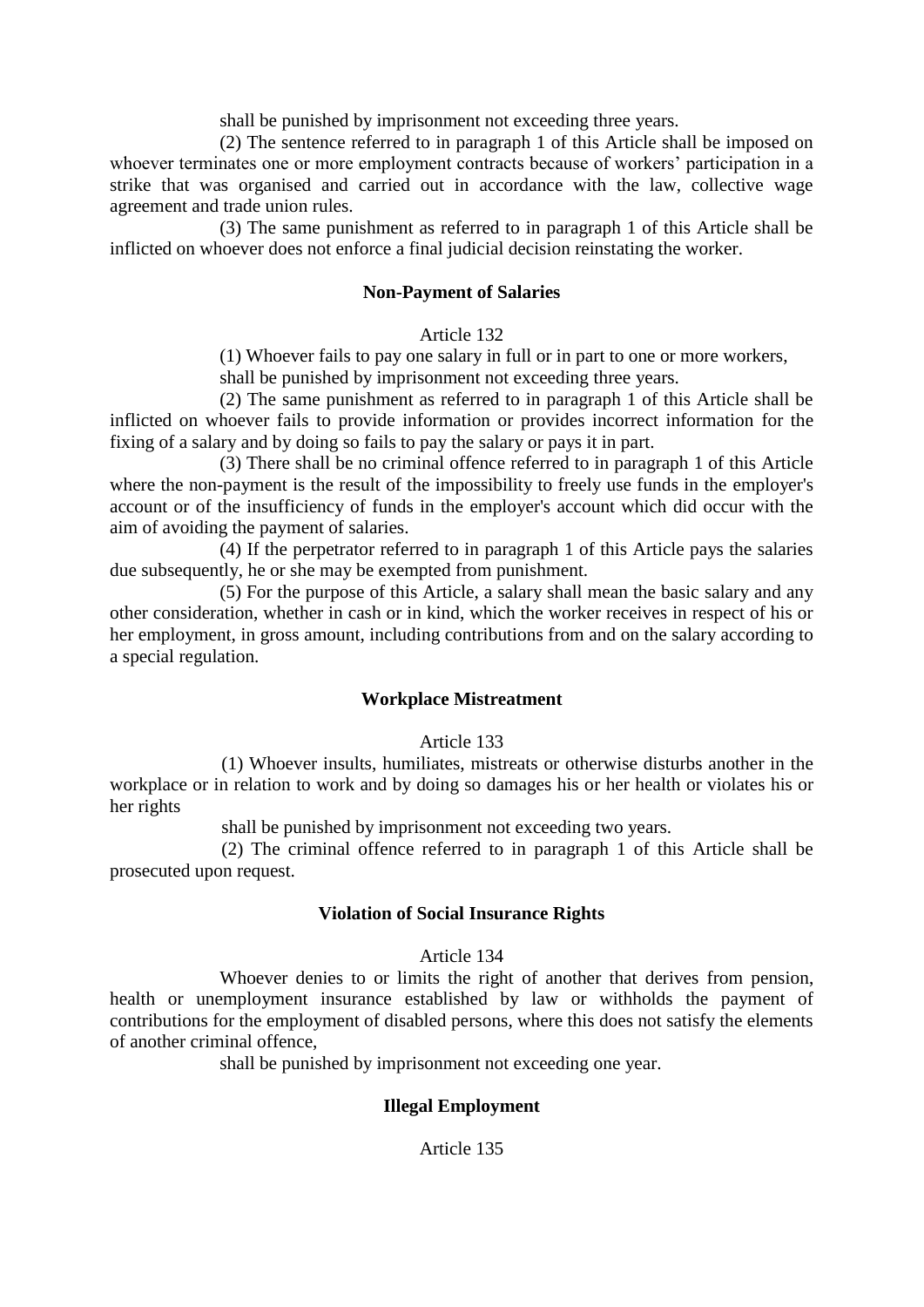Whoever employs a person who is illegally residing in the territory of the Republic of Croatia, which person is neither a citizen of an EU Member State nor enjoys the right of free movement in the European Union, in working conditions characterised by exploitation or knowing that the person is a victim of trafficking in persons, or that he or she is under the age of eighteen, or whoever over a long period of time or repeatedly employs such persons or simultaneously employs a great number of them

shall be punished by imprisonment from six months to five years.

### **TITLE XIII**

# **CRIMINAL OFFENCES AGAINST PERSONAL FREEDOM**

### **Unlawful Deprivation of Liberty**

Article 136

(1) Whoever unlawfully detains another, keeps detained or in some other manner deprives another person of the freedom of movement or restricts it,

shall be punished by imprisonment not exceeding three years.

(2) Whoever unlawfully deprives another of liberty with the aim to force him or her to do or omit to do something or to suffer,

shall be punished by imprisonment from six months to five years.

(3) If the criminal offences referred to in paragraphs 1 and 2 of this Article were committed against a child or unlawful deprivation of liberty lasted longer than fifteen days or was carried out in a cruel way, or if the person unlawfully deprived of liberty suffered a severe bodily injury, or if unlawful deprivation of liberty was committed by a public official in the performance of his or her functions or the exercise of public authority,

the perpetrator shall be punished by imprisonment from one to ten years.

(4) If the criminal offences referred to in paragraphs 1, 2 and 3 of this Article caused the death of a person who was unlawfully deprived of liberty,

the perpetrator shall be punished by imprisonment from three to fifteen years.

(5) A perpetrator who of his or her free will releases a person who was unlawfully deprived of liberty before he or she achieves the goal referred to in paragraph 2 of this Article may be exempted from punishment.

(6) A perpetrator who attempts to commit the criminal offence referred to in paragraph 1 of this Article shall be punished.

#### **Kidnapping**

#### Article 137

(1) Whoever unlawfully deprives another of liberty with the aim of forcing a third party to do or omit to do something or to suffer,

shall be punished by imprisonment from six months to five years.

(2) If the criminal offence referred to in paragraph 1 of this Article was committed under threat that the abducted person would be killed or was committed in a cruel way or the abducted person suffered a severe bodily injury or the said criminal offence was committed against a child or a disabled person,

the perpetrator shall be punished by imprisonment from one to ten years.

(3) If criminal offence referred to in paragraph 1 of this Article results in death of the abducted person,

the perpetrator shall be punished by imprisonment from three to fifteen years.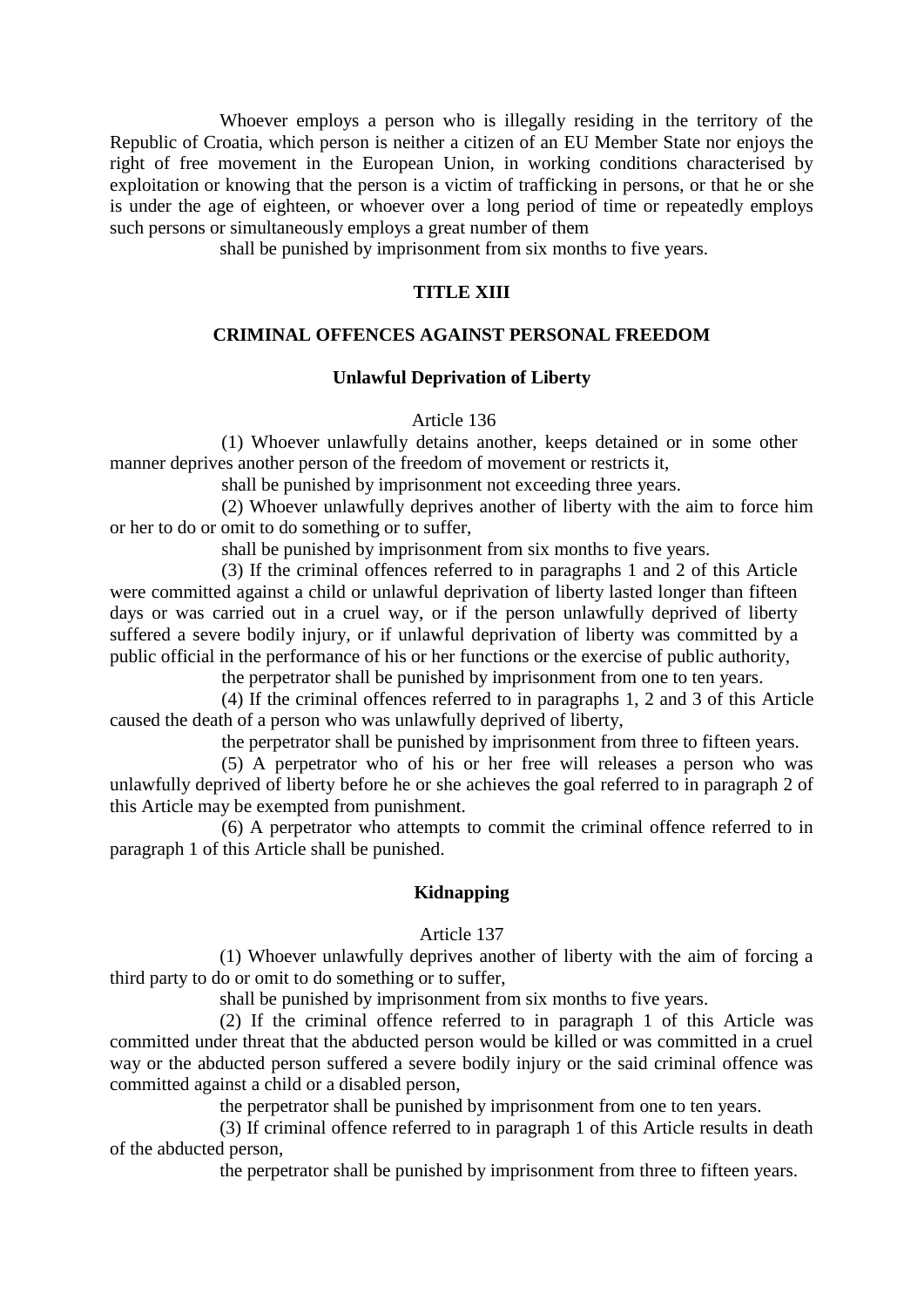(4) A perpetrator who of his or her free will releases an abducted person before achieving the aim referred to in paragraphs 1 and 2 of this Article may be exempted from punishment.

#### **Coercion**

#### Article 138

(1) Whoever by the use of force or serious threat coerces another to do or omit to do something or to suffer

shall be punished by imprisonment not exceeding three years.

(2) The criminal offence referred to in paragraph 1 of this Article shall be prosecuted by private action, unless it was committed out of hatred, against a child, a disabled person or a family member.

#### **Threat**

#### Article 139

(1) Whoever seriously threatens another with some evil in order to intimidate or disturb him or her,

shall be punished by imprisonment not exceeding one year.

(2) Whoever seriously threatens to kill, inflict severe bodily injury on, abduct or deprive of liberty another or a person close to another or to inflict evil by arson, explosion, ionising radiation, weapons, dangerous tools or other dangerous means, or to destroy the social status or material means of subsistence,

shall be punished by imprisonment not exceeding three years.

(3) If the criminal offence referred to in paragraphs 1 and 2 was committed against a public official or responsible person in connection with his or her job or position or against a journalist in connection with his or her job, or against many persons, or if it has significantly disturbed the population or the person threatened was put in a difficult position over a long period of time,

the perpetrator shall be punished by imprisonment from six months to five

(4) The criminal offence referred to in paragraph 1 of this Article shall be prosecuted by private action, while the criminal offence referred to in paragraph 2 of this Article shall be prosecuted upon request, unless the criminal offences referred to in paragraphs 1 and 2 were committed out of hatred, against a child, a disabled person or a family member.

years.

#### **Stalking**

#### Article 140

(1) Whoever persistently and over a long period of time follows or spies on another, or establishes or seeks to establish unwanted contact with another, or intimidates another in some other way and by doing so provokes anxiety in him or her or causes him or her to fear for his or her safety or the safety of persons close to him or her

shall be punished by imprisonment not exceeding one year.

(2) If the offence referred to in paragraph 1 of this Article is committed against the current or former spouse or cohabitant or same-sex partner, a person with whom the perpetrator was in an intimate relationship or a child,

the perpetrator shall be punished to imprisonment not exceeding three years.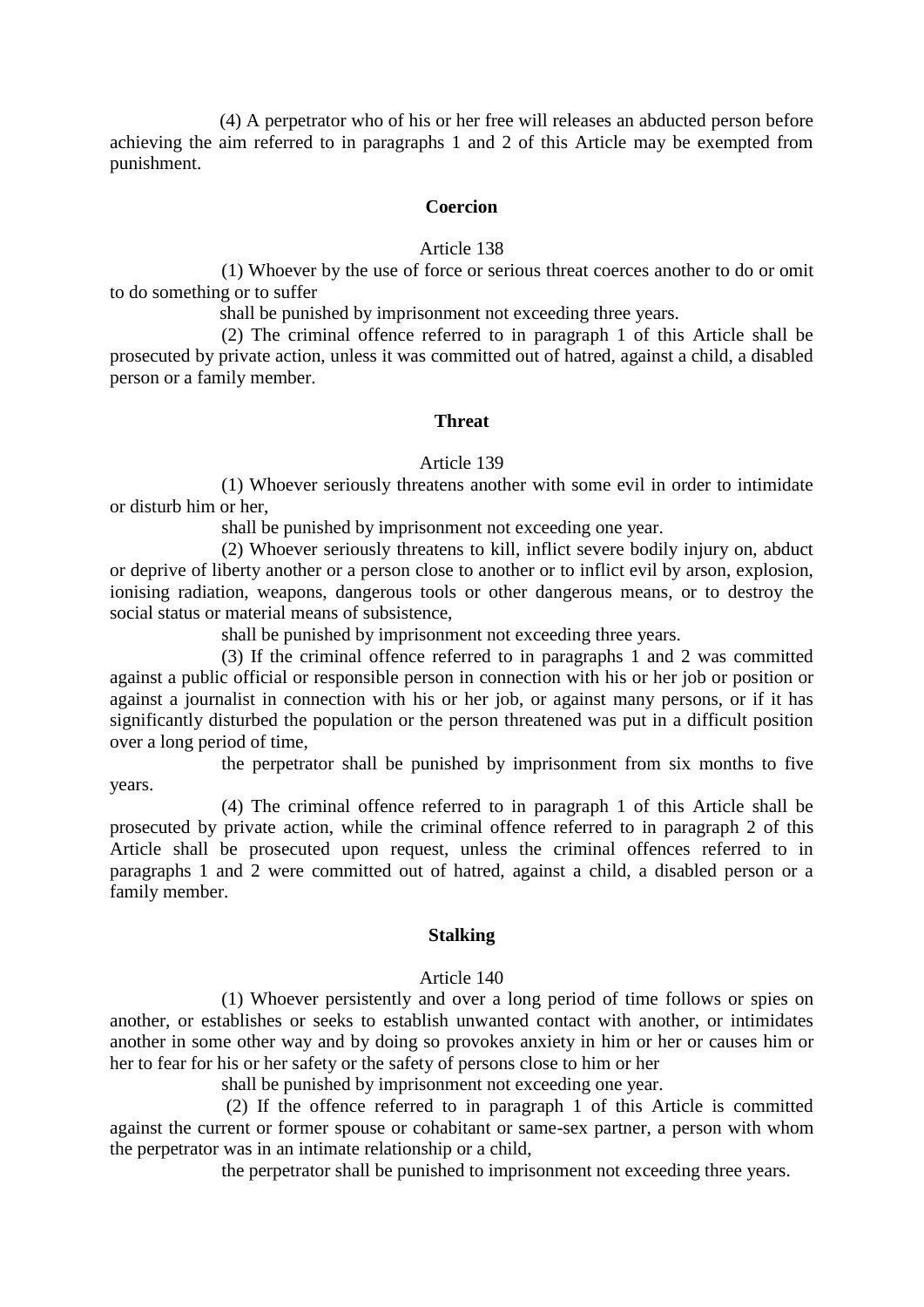(3) Unless it was committed against a child, the criminal offence referred to in paragraphs 1 and 2 of this Article shall be prosecuted upon request.

### **TITLE XIV**

#### **CRIMINAL OFFENCES AGAINST PRIVACY**

#### **Violation of the Inviolability of the Home and Business Premises**

#### Article 141

(1) Whoever enters without authorisation another person's home or business premises, or a closed or fenced-in space belonging to that home or business premises, or fails to leave the same at the request of an authorised person,

shall be punished by imprisonment not exceeding one year.

(2) If the criminal offence referred to in paragraph 1 of this Article is committed by a public official in the performance of his or her functions or the exercise of public authority,

he or she shall be punished by imprisonment not exceeding three years.

(3) The criminal offence referred to in paragraph 1 of this Article shall be prosecuted upon request.

#### **Violation of the Privacy of Correspondence and Other Parcels**

#### Article 142

(1) Whoever, without authorisation, opens another person's parcel, letter, telegram, electronic mail or any other item of correspondence, or otherwise violates their secrecy, or without authorisation retains, conceals, destroys or hands over to a third party another person's sealed parcel or letter, telegram, electronic mail or any other item of correspondence,

shall be punished by imprisonment not exceeding one year.

(2) Whoever, with the aim of acquiring a material gain for himself or herself or for another or of causing damage to another, discloses to a third party a piece of information learned by violating the secrecy of another person's parcel, letter, telegram, electronic mail or any other item of correspondence, or makes use of such a secret,

shall be punished by imprisonment not exceeding two years.

(3) If the criminal offences referred to in paragraphs 1 and 2 of this Article are committed by a public official in the performance of his or her functions or the exercise of public authority,

he or she shall be punished by imprisonment not exceeding three years.

(4) The criminal offences referred to in paragraphs 1 and 2 of this Article shall be prosecuted upon request.

#### **Unauthorised Audio Recording and Eavesdropping**

#### Article 143

(1) Whoever, without authorisation, audio records another person's privately uttered words or by means of special devices eavesdrops without authorisation another person's privately uttered words not intended for his or her attention,

shall be punished by imprisonment not exceeding three years.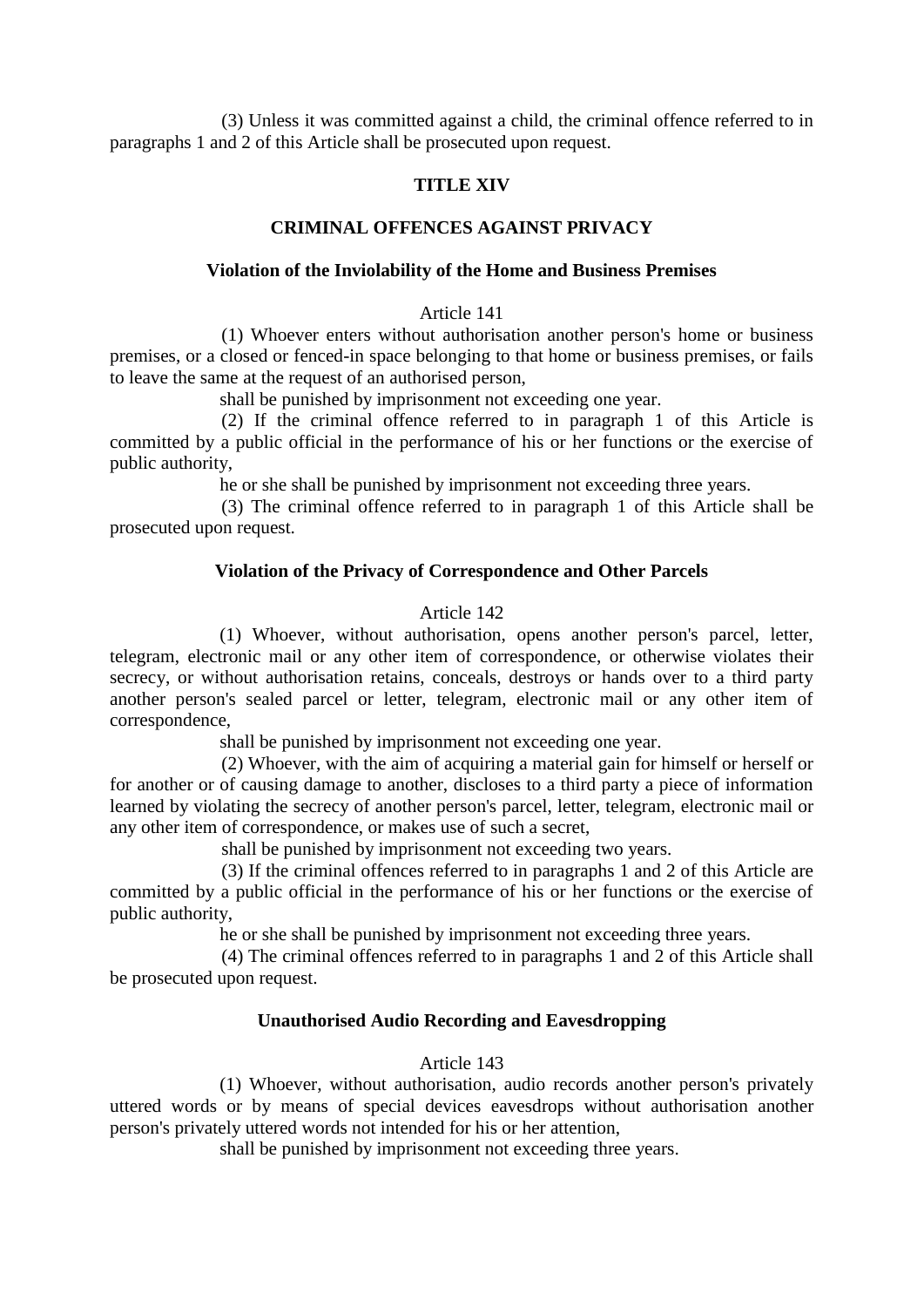(2) The same punishment as referred to in paragraph 1 of this Article shall be inflicted on whoever uses or makes available to a third party the recorded words referred to in paragraph 1 or whoever publicly reveals word for word the eavesdropped words referred to in paragraph 1 or their gist.

(3) If the criminal offences referred to in paragraphs 1 and 2 of this Article are committed by a public official in the performance of his or her functions or the exercise of public authority,

he or she shall be punished by imprisonment from six months to five years.

(4) There shall be no criminal offence if the acts referred to in paragraphs 1 and 2 of this Article are committed in the public interest or another interest prevailing over the interest to protect the privacy of the person being recorded or eavesdropped on.

(5) The criminal offences referred to in paragraphs 1 and 2 of this Article shall be prosecuted upon request.

(6) The recordings and special devices used for committing the criminal offence referred to in this Article shall be confiscated.

### **Unauthorised Taking of Pictures**

#### Article 144

(1) Whoever, without authorisation, takes pictures of another person located in an dwelling or an area especially protected from view or uses or makes available to a third party such a picture and thereby violates that person's privacy

shall be punished by imprisonment not exceeding one year.

(2) If the criminal offence referred to in paragraph 1 of this Article is committed by a public official in the performance of his or her functions or the exercise of public authority,

he or she shall be punished by imprisonment not exceeding three years.

(3) The criminal offence referred to in paragraph 1 of this Article shall be prosecuted upon request.

(4) Pictures and special devices used for committing the criminal offence referred to in this Article shall be confiscated.

#### **Unauthorised Disclosure of a Professional Secret**

#### Article 145

(1) An attorney-at-law, notary public, healthcare worker, psychologist, employee of a welfare institution, religious confessor or another person who discloses without authorisation a piece of information about the personal or family life confided to him or her in the performance of his other profession,

shall be punished by imprisonment not exceeding one year.

(2) There shall be no criminal offence referred to in paragraph 1 of this Article if the secret was disclosed in the public interest or the interest of a third party which prevail over the interest of keeping the secret.

(3) The criminal offence referred to in paragraph 1 of this Article shall be prosecuted upon request.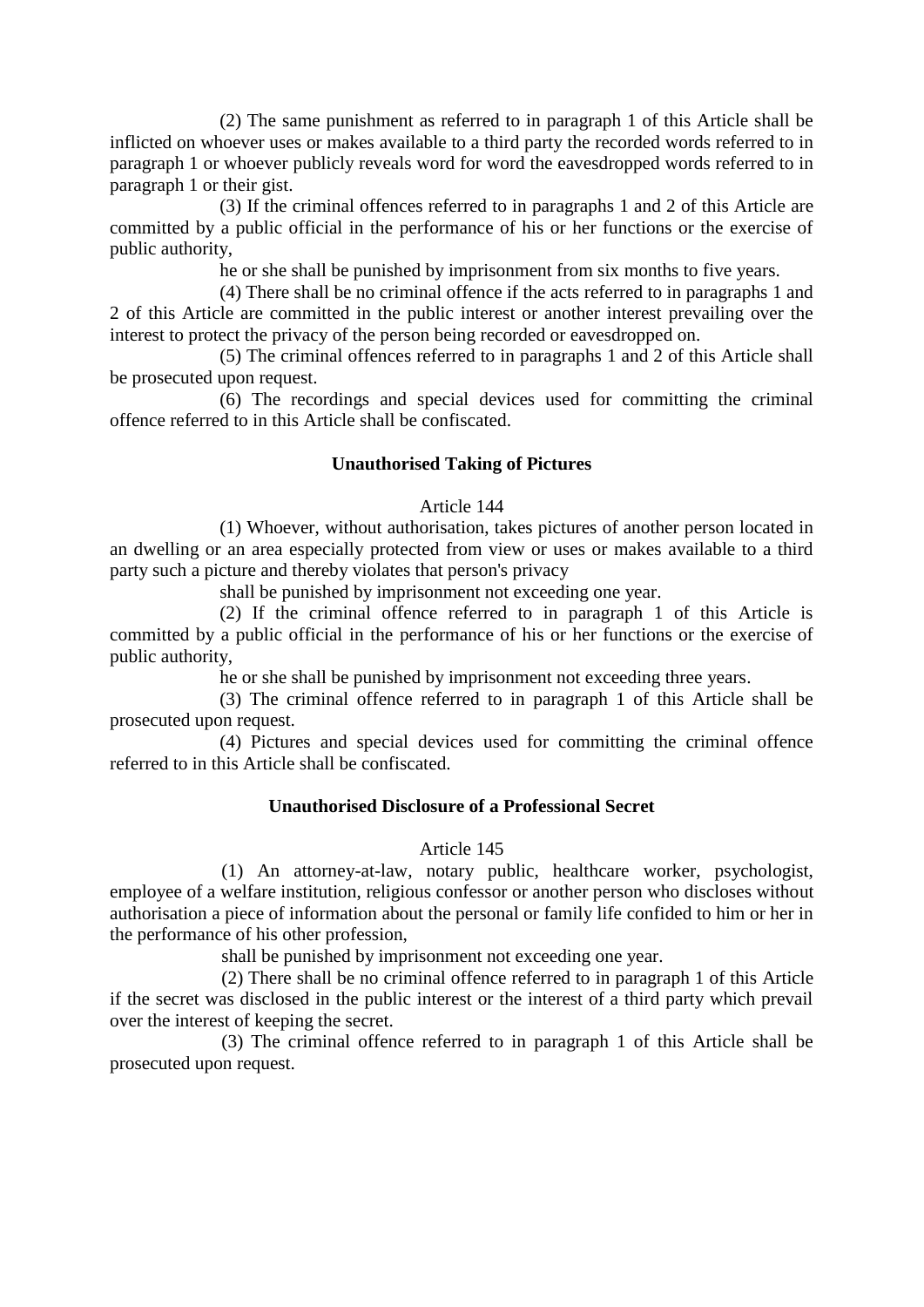### **Illegal Use of Personal Data**

Article 146

(1) Whoever, contrary to the conditions set out by the law, collects, processes or uses personal data of physical persons

shall be punished by imprisonment not exceeding one year.

(2) Whoever, contrary to the conditions set out by the law, transfers personal data outside of the Republic of Croatia for further processing, or makes them public or in some other way available to a third party, or whoever by the act referred to in paragraph 1 of this Article acquires considerable material gain for himself or herself or for another or causes considerable damage

shall be punished by imprisonment not exceeding three years.

(3) The same punishment as referred to in paragraph 2 of this Article shall be inflicted on whoever commits the offence referred to in paragraph 1 of this Article against a child or on whoever, in contravention of the conditions set out by the law collects, processes or uses personal data of physical persons on the racial or ethnic origin, political views, religious or other beliefs, trade union membership, health or sex life or the personal data of physical persons on criminal or misdemeanour proceedings.

(4) If the criminal offences referred to in paragraphs 1 through 3 of this Article is committed by a public official in the exercise of his or her authorities,

he or she shall be punished by imprisonment from six months to five years.

### **TITLE XV**

### **CRIMINAL OFFENCES AGAINST HONOUR AND REPUTATION**

#### **Insult**

#### Article 147

(1) Whoever insults another,

shall be punished by a fine of up to ninety daily units.

(2) Whoever commits the offence referred to in paragraph 1 of this Article through the press, radio, television, computer system or network, at a public gathering or in some other way, thus making the insult accessible to a large number of persons,

shall be punished by a fine of up to one hundred and eighty daily units.

(3) If the insulted person returns the insult, the court may remit the punishment of both perpetrators.

(4) If the perpetrator was prompted by improper behaviour of the injured party, or the injured party has accepted his or her apology for the committed offence before the court, the court may remit his or her punishment.

(5) There shall be no criminal offence of insult if it follows from the manner of expression and other circumstances that disparagement was committed in order to protect another justified interest.

### **Defamation**

Article 148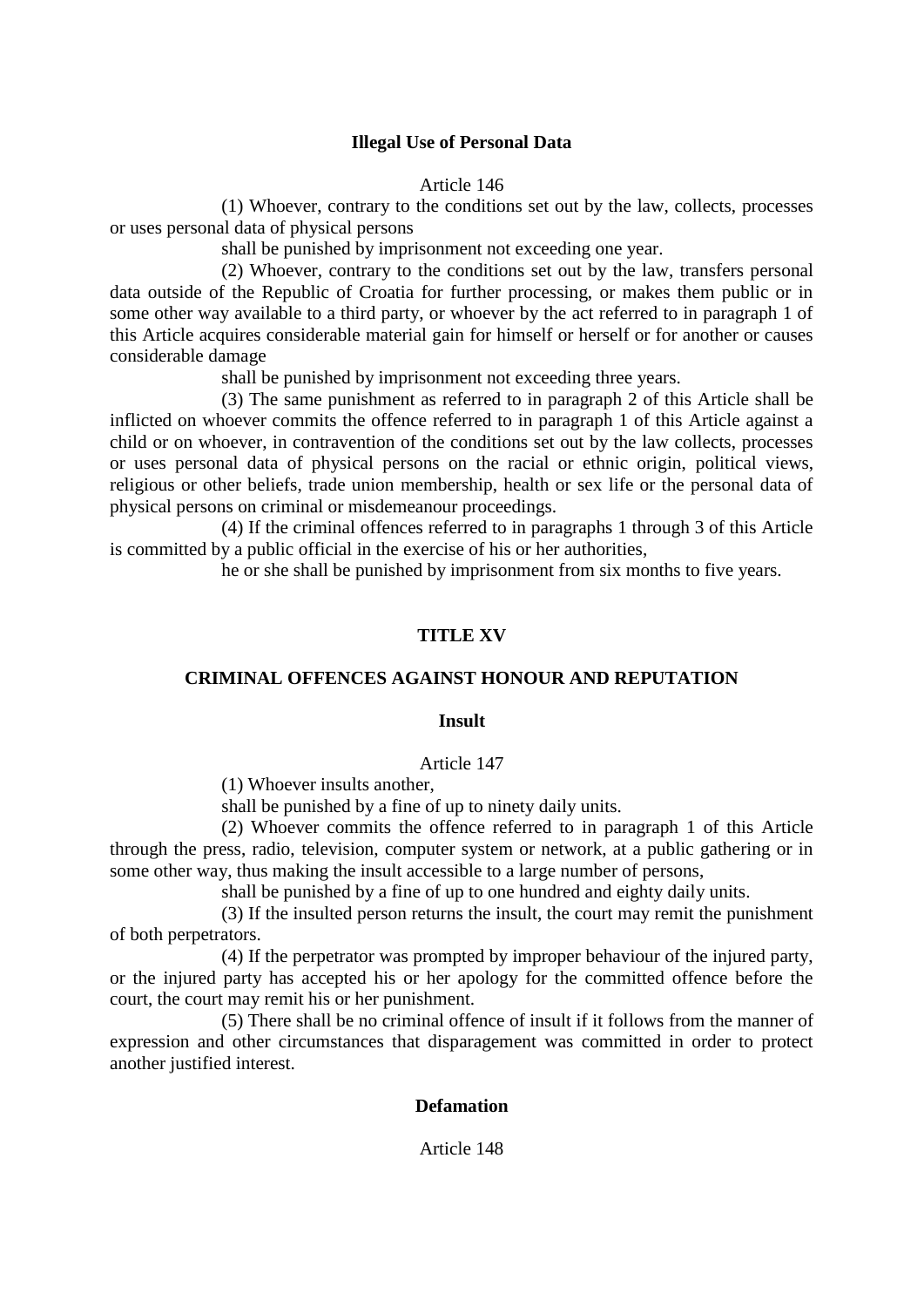(1) Whoever asserts or disseminates in front of a third party a factual claim about another person which can damage his or her honour or reputation,

shall be punished by a fine of up to one hundred and eighty daily units.

(2) Whoever commits the offence referred to in paragraph 1 of this Article through the press, radio, television, computer system or network, at a public gathering or in some other way, thus making the insult accessible to a large number of persons,

shall be punished by a fine of up to three hundred and sixty daily units.

(3) There shall be no criminal offence referred to in paragraphs 1 and 2 of this Article if the perpetrator proves that the factual claims made or propagated by him or her are true or that there existed a serious reason why he or she, acting in good faith, believed them to be true.

(4) If the perpetrator did not assert or disseminate factual claim in the public interest or for some other justified reason but acted, for the most part, with the aim of dishonouring or damaging the reputation of another person, especially if the claims concern another person's personal or family life, he or she shall not be allowed to prove the circumstances referred to in paragraph 3 of this Article.

(5) If the perpetrator admits that his or her claims are not true and retracts them, the court may remit his punishment.

### **(Intentional) Defamation**

#### Article 149

(1) Whoever knowing that it is untrue, in front of a third party asserts or disseminates a false factual claim about another person which can damage his honour or reputation,

shall be punished by a fine of up to three hundred and sixty daily units.

(2) Whoever commits the offence referred to in paragraph 1 of this Article through the press, radio, television, computer system or network, at a public gathering or in some other way, thus making the insult accessible to a large number of persons,

shall be punished by a fine of up to five hundred daily units.

### **Institution of Criminal Proceedings for Criminal Offences against Honour and Reputation**

Article 150

(1) Criminal offences against honour and reputation shall be prosecuted by private action.

(2) If the criminal offences against honour and reputation were committed against a deceased person, criminal proceedings may be instituted by a private action brought by the deceased person's spouse or cohabitant, same-sex partner, parent, child, adopter, adoptee or siblings.

# **Public Announcement of Judgments for Criminal Offences against Honour and Reputation**

### Article 151

(1) The judgment convicting the perpetrator of a criminal offence against honour and reputation which was committed through the press, radio, television, computer system or network, or other media shall be publicly announced in full or in part at the request of the injured party and at the perpetrator's expense.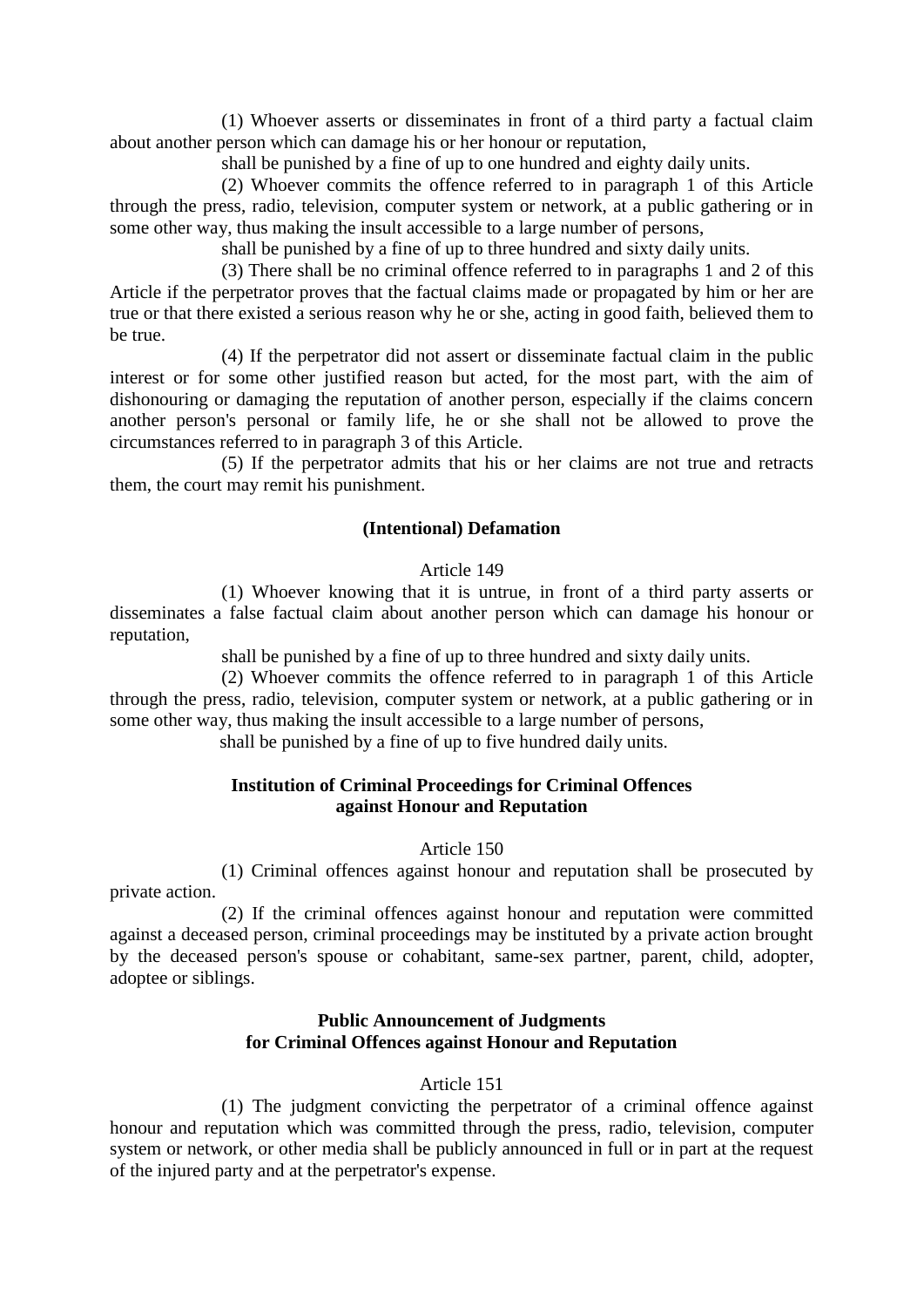(2) The public announcement shall be made in the manner indicated by the court in the judgment. Whenever possible, the court shall order that the judgment be publicly announced in the same media in which the criminal offence was committed.

# **TITLE XVI**

### **CRIMINAL OFFENCES AGAINST SEXUAL FREEDOM**

#### **Non-Consensual Sexual Intercourse**

#### Article 152

(1) Whoever engages in sexual intercourse or an equivalent sexual act with another person without this person's consent, or whoever induces another person to engage without his or her consent in sexual intercourse or an equivalent sexual act with a third party or to perform without his or her consent a sexual act equated to sexual intercourse upon himself or herself,

shall be punished by imprisonment from six months to five years.

(2) A perpetrator who is avoidably mistaken as to the existence of consent referred to in paragraph 1 of this Article,

shall be punished by imprisonment not exceeding three years.

(3) Consent referred to in paragraph 1 of this Article shall exist if the person decided of his or her own free will to engage in sexual intercourse or an equivalent sexual act and was capable of making and expressing such a decision. It shall be deemed that no such consent exists in particular if the sexual intercourse or the equivalent sexual act was performed by the use of force or threat, by fraud, by abusing one's position towards a person who is in a situation of dependence with respect to the perpetrator, by exploiting a person's condition due to which the person was unable to express his or her refusal or if it was performed against a person unlawfully deprived of liberty.

#### **Rape**

#### Article 153

(1) Whoever commits the offence referred to in Article 152, paragraph 1, of this Code by the use of force or by threat of an imminent attack on the life or limb of the raped or other person,

shall be punished by imprisonment from one to ten years.

(2) A perpetrator who is avoidably mistaken as to the existence of consent referred to in paragraph 1 of this Article

shall be punished by imprisonment from six months to five years.

# **Serious Criminal Offences against Sexual Freedom**

#### Article 154

(1) The punishment of imprisonment from one to ten years shall be inflicted on whoever commits the offence referred to in Article 152, paragraph 1, of this Code:

1. against a family member;

2. against a victim especially vulnerable due to his or her age, illness, addiction, pregnancy, disability, a severe physical or mental disorder;

3. in an especially cruel or especially humiliating manner;

4. out of hatred;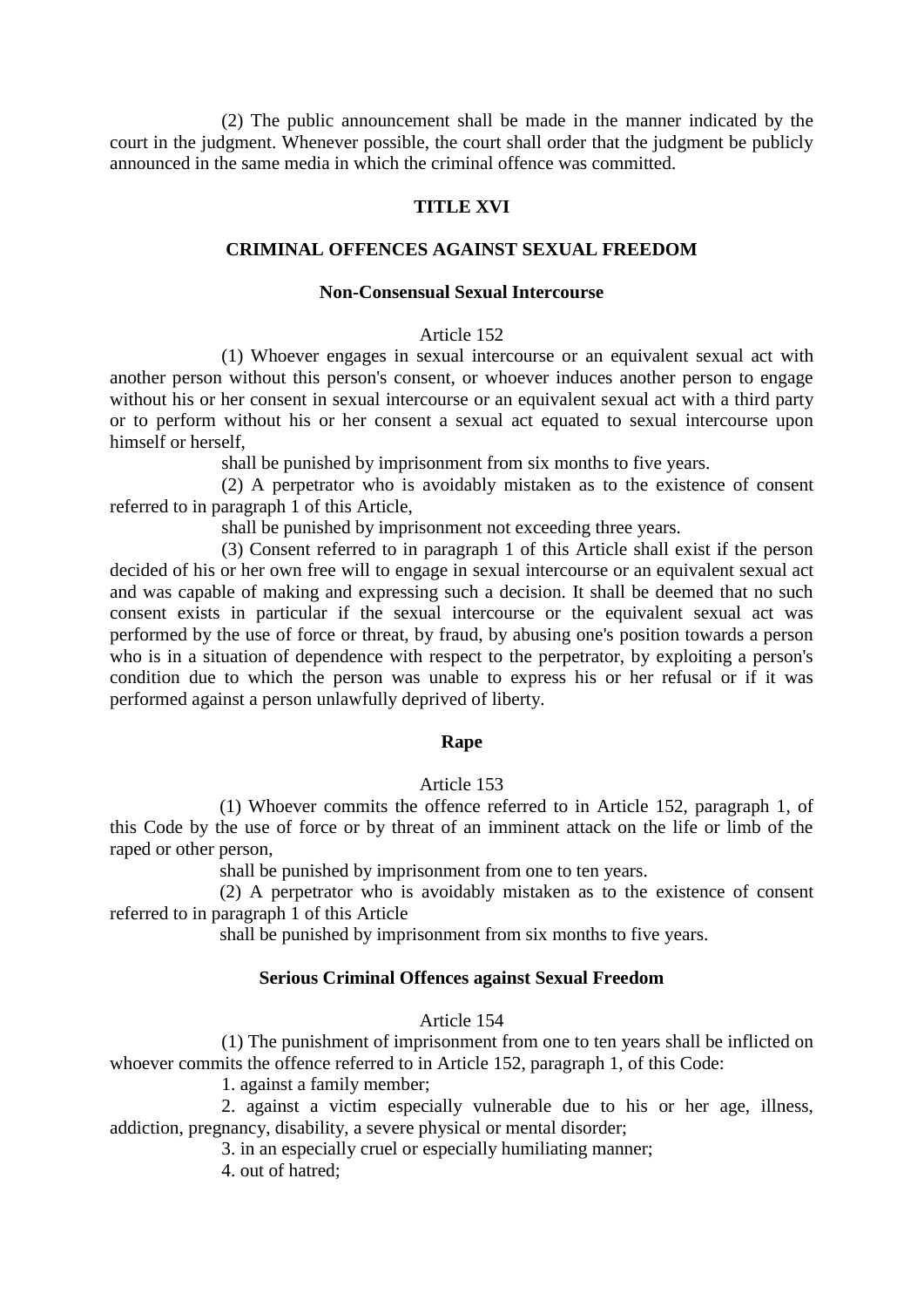5. together with one or more perpetrators, with several acts of sexual intercourse or equivalent sexual acts being committed against one and the same person;

6. by using weapons or dangerous instruments;

7. in such a manner that it resulted in serious bodily injury or pregnancy of the raped person.

(2) Whoever commits the offence referred to in Article 153, paragraph 1, of this Code under the circumstances referred to in paragraph 1 of this Article,

shall be punished by imprisonment from three to fifteen years.

(3) If the criminal offence referred to in Article 152, paragraph 1, or Article 153, paragraph 1, of this Code, results in the death of the raped person,

the perpetrator shall be s punished by imprisonment not less than five years.

#### **Lewd Acts**

#### Article 155

(1) Whoever, under the conditions set forth in Article 152 of this Code when the criminal offence in question has not even been attempted, commits a lewd act,

shall be punished by imprisonment not exceeding one year.

(2) Whoever, under the conditions set forth in Article 153 or Article 154 of this Code when the criminal offences in question have not even been attempted, commits a lewd act,

shall be punished by imprisonment not exceeding three years.

#### **Sexual Harassment**

#### Article 156

(1) Whoever sexually harasses another person who is his or her subordinate or who is in a situation of dependence with respect to him or /her or who is especially vulnerable due to age, illness, disability, addiction, pregnancy, a severe physical or mental disability,

shall be punished by imprisonment not exceeding one year.

(2) Sexual harassment shall mean any form of unwanted verbal, non-verbal or physical conduct of a sexual nature which aims at or effectively constitutes a violation of the dignity of a person, which creates an intimidating, hostile, degrading or offensive environment.

(3) The criminal offence referred to in paragraph 1 of this Article shall be prosecuted upon request.

### **Prostitution**

#### Article 157

(1) Whoever for the purpose of making a profit or gaining some other benefit entices, solicits or incites another person to provide sexual services, or organises or enables another person to provide sexual services

shall be punished by imprisonment from six months to five years.

(2) Whoever for the purpose of making a profit coerces or induces another person, by the use of force or threat, deception, fraud, abuse of authority or of a situation of hardship or dependence, to provide sexual services, or uses the sexual services of such a person in exchange for payment, where he or she knew or should and could have known about the above circumstances,

shall be punished by imprisonment from one to ten years.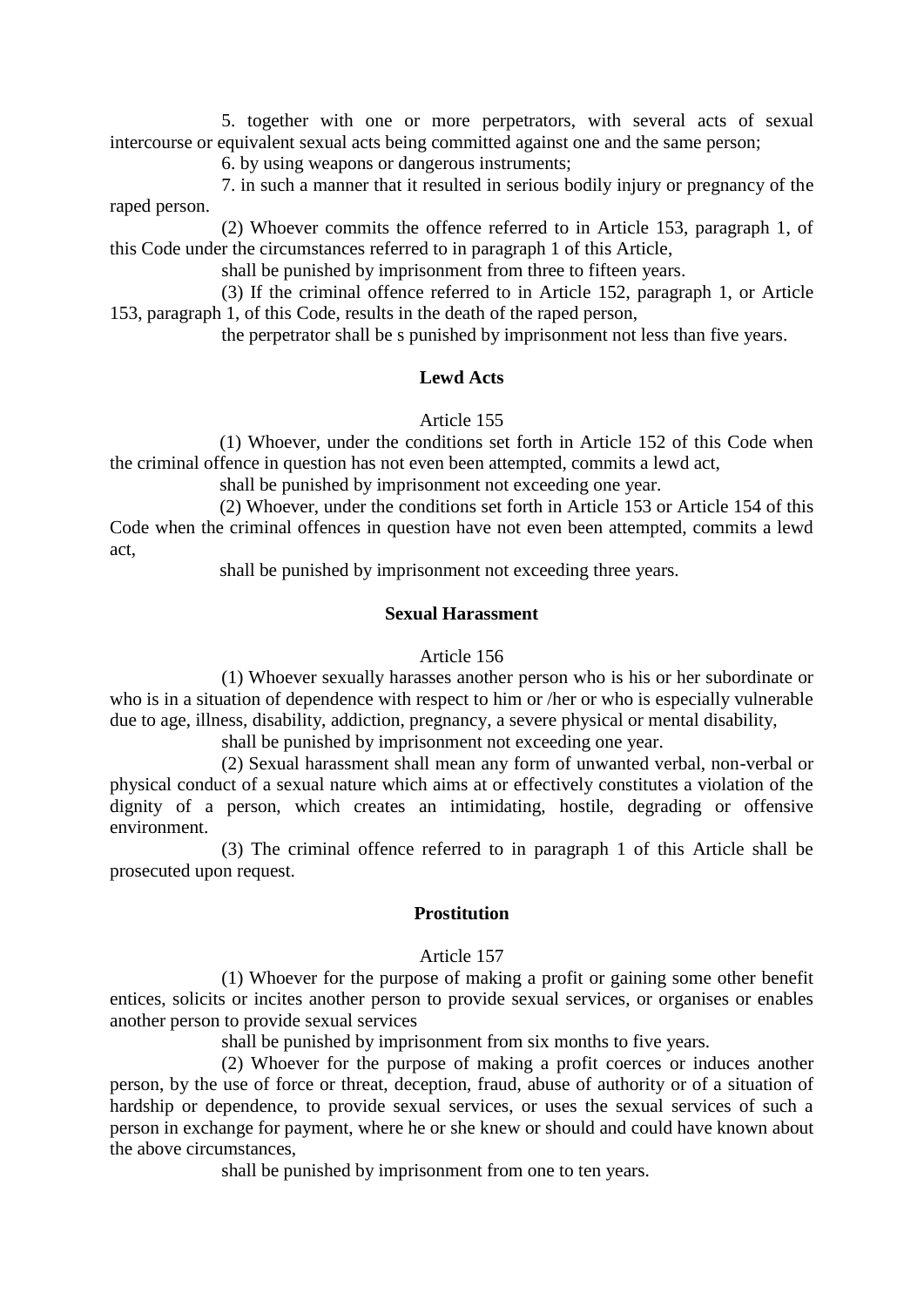(3) Whoever advertises prostitution via the media and other similar means,

shall be punished by imprisonment not exceeding three years.

(4) Whether the person being enticed, recruited, incited or used for prostitution has consented to it and whether he or she has already engaged in such activity shall be of no relevance to the existence of the criminal offence referred to in this Article.

# **TITLE XVII**

## **CRIMINAL OFFENCES OF SEXUAL ABUSE AND SEXUAL EXPLOITATION OF CHILDREN**

### **Sexual Abuse of a Child under the Age of Fifteen**

#### Article 158

(1) Whoever engages in sexual intercourse or an equivalent sexual act with a child under the age of fifteen, or induces a child under the age of fifteen to engage in sexual intercourse or an equivalent sexual act with a third party or to perform upon himself or herself a sexual act equated with sexual intercourse,

shall be punished by imprisonment from one to ten years.

(2) Whoever commits a lewd act against a child under the age of fifteen, or induces a child to commit a lewd act with a third party or upon himself or herself

shall be punished by imprisonment from six months to five years.

(3) There shall be no criminal offence referred to in paragraphs 1 and 2 of this Article if the age difference between the persons engaging in sexual intercourse or an equivalent sexual act or a lewd act does not exceed three years.

(4) A perpetrator who was avoidably mistaken that the child referred to in paragraph 1 of this Article was at least fifteen years old shall be punished by imprisonment from six months to five years. If he or she was avoidably mistaken that the child referred to in paragraph 2 of this Article was at least fifteen years old, he or she shall be punished by imprisonment not exceeding three years.

(5) Whoever engages in sexual intercourse or performs an equivalent sexual act with a child under the age of fifteen by means of the use of force or threats, deception, fraud, abuse of authority or of a situation of hardship or dependence of the child on him or her

shall be punished by imprisonment from three to fifteen years.

(6) Whoever under the conditions referred to in paragraph 5 of this Article commits a lewd act against a child under the age of fifteen

shall be punished by imprisonment from one to eight years.

### **Sexual Abuse of a Child over the Age of Fifteen**

### Article 159

(1) Whoever engages in sexual intercourse or an equivalent sexual act with a child over the age of fifteen with whose upbringing, education, custody, spiritual guidance or care he or she has been entrusted, or whoever induces a child over the age of fifteen with whose upbringing, education, custody, spiritual guidance or care he or she has been entrusted to engage in sexual intercourse or an equivalent sexual act with a third party or to perform upon himself or herself a sexual act equated with sexual intercourse,

shall be punished by imprisonment from six months to five years.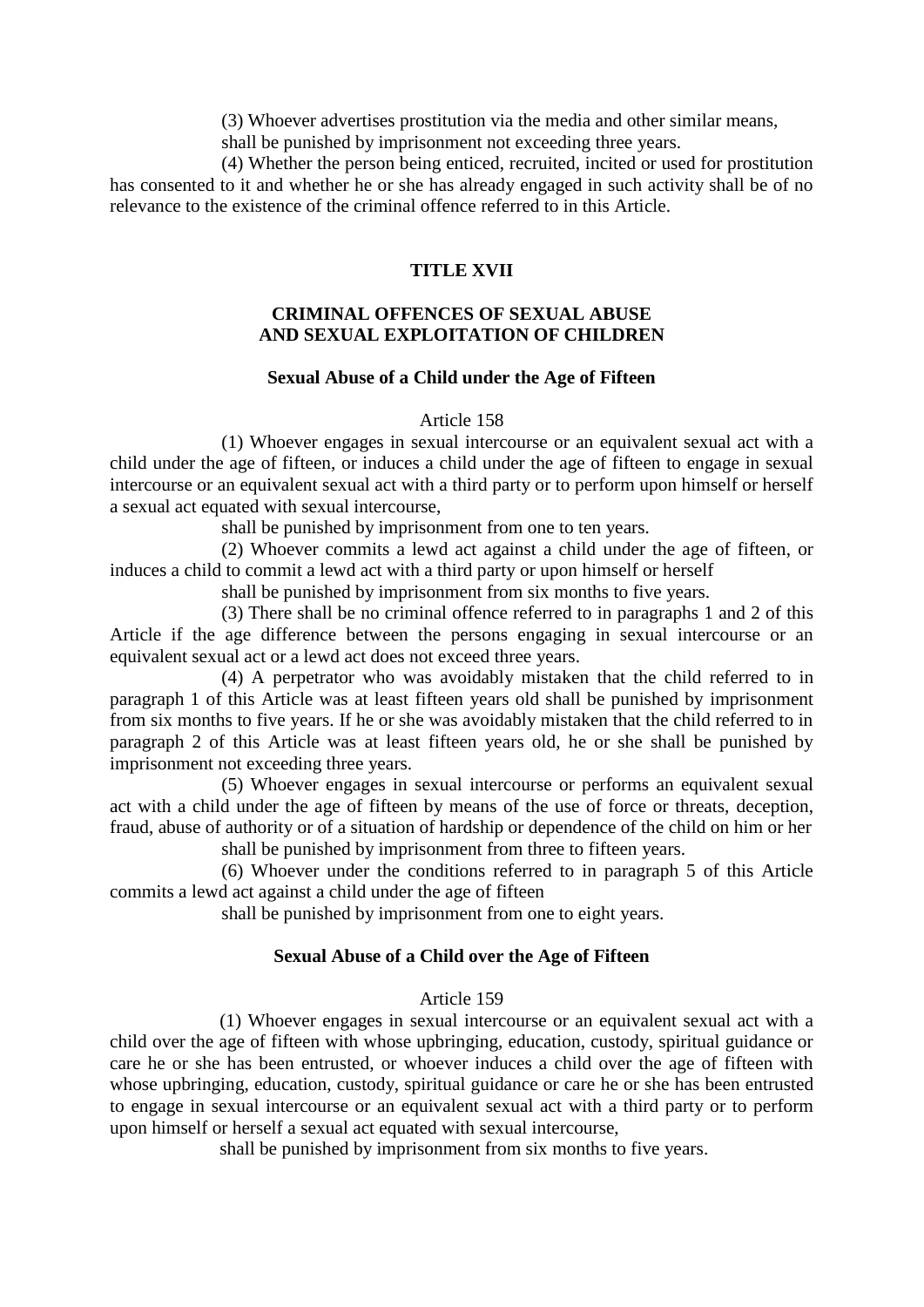(2) The same punishment as referred to in paragraph 1 of this Article shall be inflicted on a relative by blood in direct line or by adoption, a step-father or step-mother who engages in sexual intercourse or an equivalent sexual act with a child over the age of fifteen or who induces a child over the age of fifteen to engage in sexual intercourse or an equivalent sexual act with a third party or to perform upon himself or herself a sexual act equated with sexual intercourse.

### **Satisfying Lust in the Presence of a Child under the Age of Fifteen**

Article 160

(1) Whoever in the presence of a child under the age of fifteen commits sexual acts intended to satisfy his or her own or another person's lust

shall be punished by imprisonment not exceeding one year.

(2) Whoever in the presence of a child under the age of fifteen commits any of the criminal offences referred to in Articles 152 through 155, Articles 158 and 159 of this Code

shall be punished by imprisonment not exceeding three years.

(3) The attempt of the criminal offence referred to in paragraph 1 or 2 of this Article shall be punishable.

# **Child Enticement for the Purpose of Satisfying Sexual Needs**

### Article 161

(1) An adult who, with the intention that he or she or a third party commits the criminal offence referred to in Article 158 of this Code against a person under the age of fifteen, proposes to this person, through information and communication technologies or in some other way, to meet up with him or her or a third party, where this proposal is followed by material acts leading to such a meeting,

shall be punished by imprisonment not exceeding three years.

(2) Whoever collects, gives or transfers data on a person under the age of fifteen for the purpose of committing the criminal offence referred to in paragraph 1 of this Article

shall be punished by imprisonment not exceeding one year.

(3) The attempt of the criminal offence referred to in paragraph 1 of this Article shall be punishable.

# **Child Pandering**

### Article 162

(1) Whoever for profit or gaining some other benefit entices, recruits or incites a child to provide sexual services, or organises or makes possible the provision of child sexual services, where he or she knows or should and could have known that the person in question was a child,

shall be punished by imprisonment from one to ten years.

(2) Whoever uses the sexual services of a child who has attained the age of fifteen years in exchange for any form of remuneration or consideration, where he or she knows or should and could have known that the person in question is a child,

shall be punished by imprisonment from six months to five years.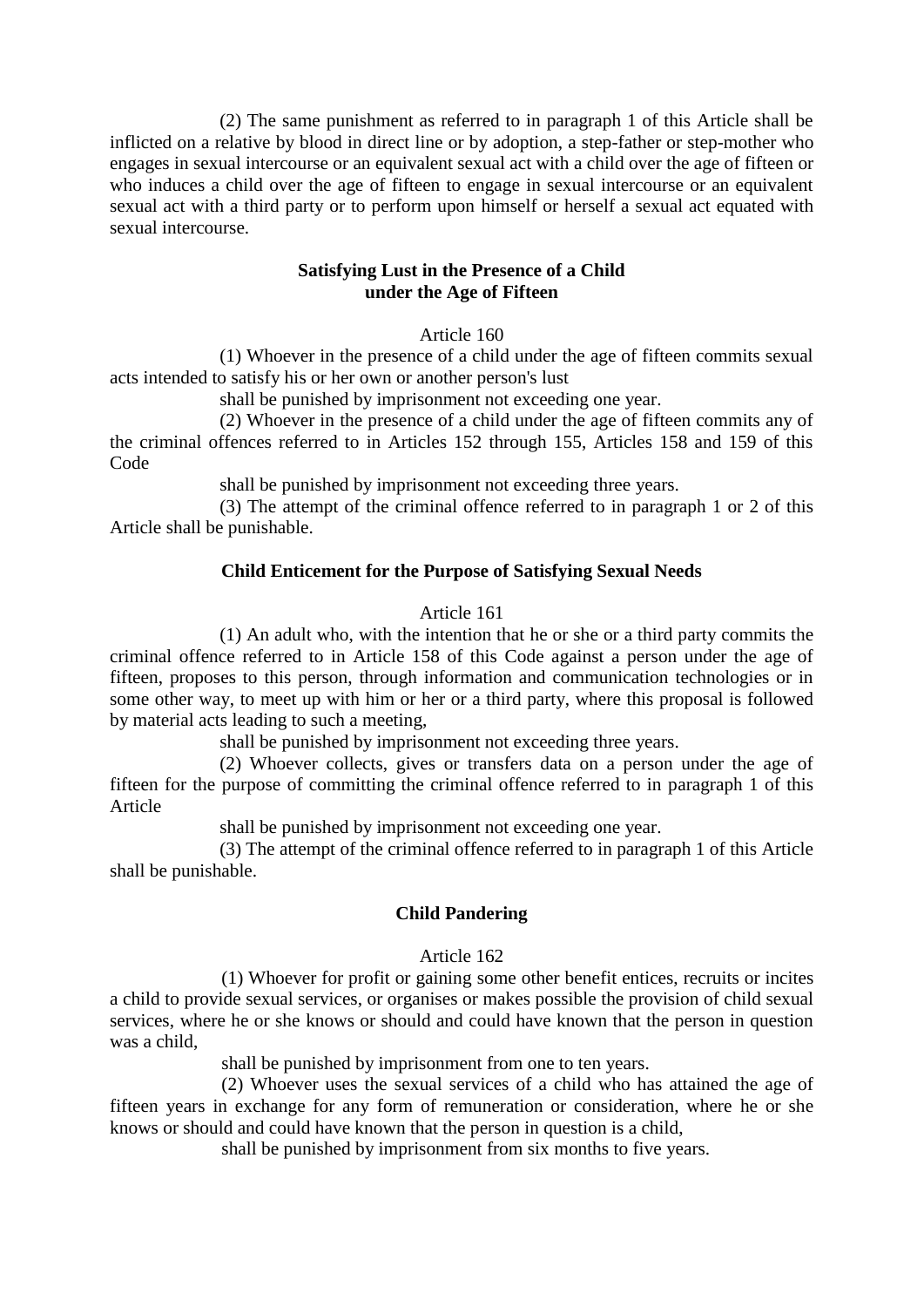(3) Whoever for the purpose of making a profit coerces or induces by means of the use of force or threats, deception, fraud, abuse of authority or of a situation of hardship or dependence a person he or she knows, or could and should have known, is a child, to provide sexual services, or uses the sexual services of this child in exchange for payment, where he or she knows or should and could have known about the said circumstances,

shall be punished by imprisonment from three to fifteen years.

(4) Whoever advertises the exploitation of sexual services of a child

shall be punished by imprisonment from six months to five years.

# **Exploitation of Children for Pornography**

# Article 163

(1) Whoever entices, recruits or incites a child to participate in the child pornography or whoever organises or makes possible producing child pornography

shall be punished by imprisonment from one and eight years.

(2) The same punishment as referred to in paragraph 1 of this Article shall be inflicted on whoever films child pornography or produces, offers, makes available, distributes, transmits, imports, exports, procures for himself or herself or for another person, sells, gives, presents or possesses child pornography or knowingly obtains access, through information and communication technologies, to child pornography.

(3) Whoever by means of the use of force or threats, deception, fraud, abuse of authority or of a situation of hardship or dependence coerces or induces a child to participate in child pornography shall punished by imprisonment from three and twelve years.

(4) Special devices, means, computer programmes or data intended for, adapted to or used for committing or facilitating the commission of the criminal offences referred to in paragraphs 1, 2 and 3 of this Article shall be confiscated, while the pornographic material which was created by the commission of the criminal offences referred to in paragraphs 1, 2 and 3 of this Article shall be destroyed.

(5) A child shall not be punished for producing and possessing pornographic material depicting him or her alone or him or her and another child, where this material is produced and possessed by them with their consent and solely for their own private use.

(6) Child pornography shall mean any material that visually or otherwise depicts a real child or a realistic image of a non-existent child or a person appearing to be a child, involved or engaged in real or simulated sexually explicit conduct, or any depiction of a child's sexual organs for sexual purposes. For the purpose of this Article, any material that is artistic, medical, scientific, informative or similar in character shall not be deemed pornography.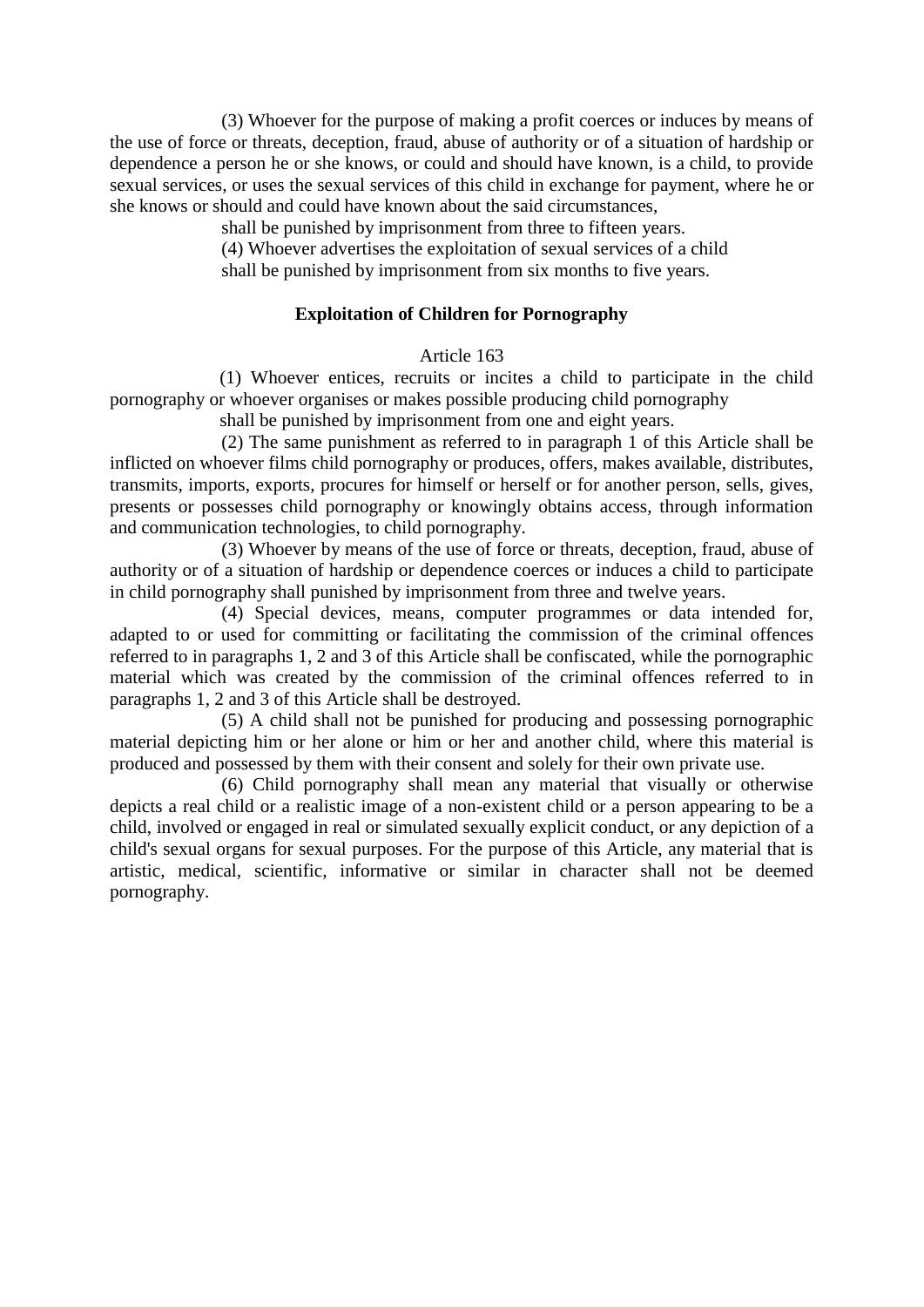### **Exploitation of Children for Pornographic Performances**

Article 164

(1) Whoever entices, recruits or incites a child to participate in pornographic

performances

shall be punished by imprisonment from one and eight years.

(2) Whoever profits from pornographic performances involving the participation of a child or otherwise exploits a child for pornographic performances

shall be punished by imprisonment from one to ten years.

(3) Whoever by means of the use of force or threats, deception, fraud, of abuse of authority or of a situation of hardship or dependence coerces or induces a child to participate in a pornographic performance

shall be punished by imprisonment from three and twelve years.

(4) The same punishment as referred to in paragraph 1 of this Article shall be inflicted on whoever watches a pornographic performance that is transmitted live or via communication means, where he or she knows or should and could have known that it involved the participation of a child.

(5) Special devices, means, computer programmes or data intended, adapted or used for committing or facilitating the commission of the criminal offences referred to in paragraphs 1, 2 and 3 of this Article shall be confiscated, while the pornographic material which was created by the commission of the criminal offences referred to in paragraphs 1 and 2 of this Article shall also be destroyed.

### **Introducing Pornography to Children**

#### Article 165

(1) Whoever to a child under the age of fifteen sells, gives a gift, presents or publicly displays, by means of a computer system, network or media for the storage of computer data or in some other way makes accessible the files, pictures, audio-visual content or other objects of pornographic content or shows him or her a pornographic performance

shall be punished by imprisonment not exceeding three years.

(2) Objects, special devices, means, computer programmes or data intended for, adapted to or used for committing or facilitating the commission of a criminal offence referred to in paragraph 1 of this Article shall be confiscated, while the pornographic material shall also be destroyed.

(3) For the purpose of this Article, pornography shall mean any material that visually or otherwise depicts a person in real or simulated sexually explicit conduct or any depiction of a person's sexual organs for sexual purposes. For the purpose of this Article, any material that is artistic, medical, or scientific in character shall not be deemed pornography.

### **Serious Criminal Offence of Child Sexual Abuse and Exploitation**

#### Article 166

(1) If as a result of the criminal offence referred to in Article 158, paragraph 1, Article 162, paragraph 1 or 2, Article 163, paragraph 1 or 2, or Article 164, paragraph 1, of this Code a child suffers serious bodily injury or his or her physical or emotional development is compromised or becomes pregnant, where a number of perpetrators participate in the offence, or the offence is committed against an especially vulnerable child, or is committed by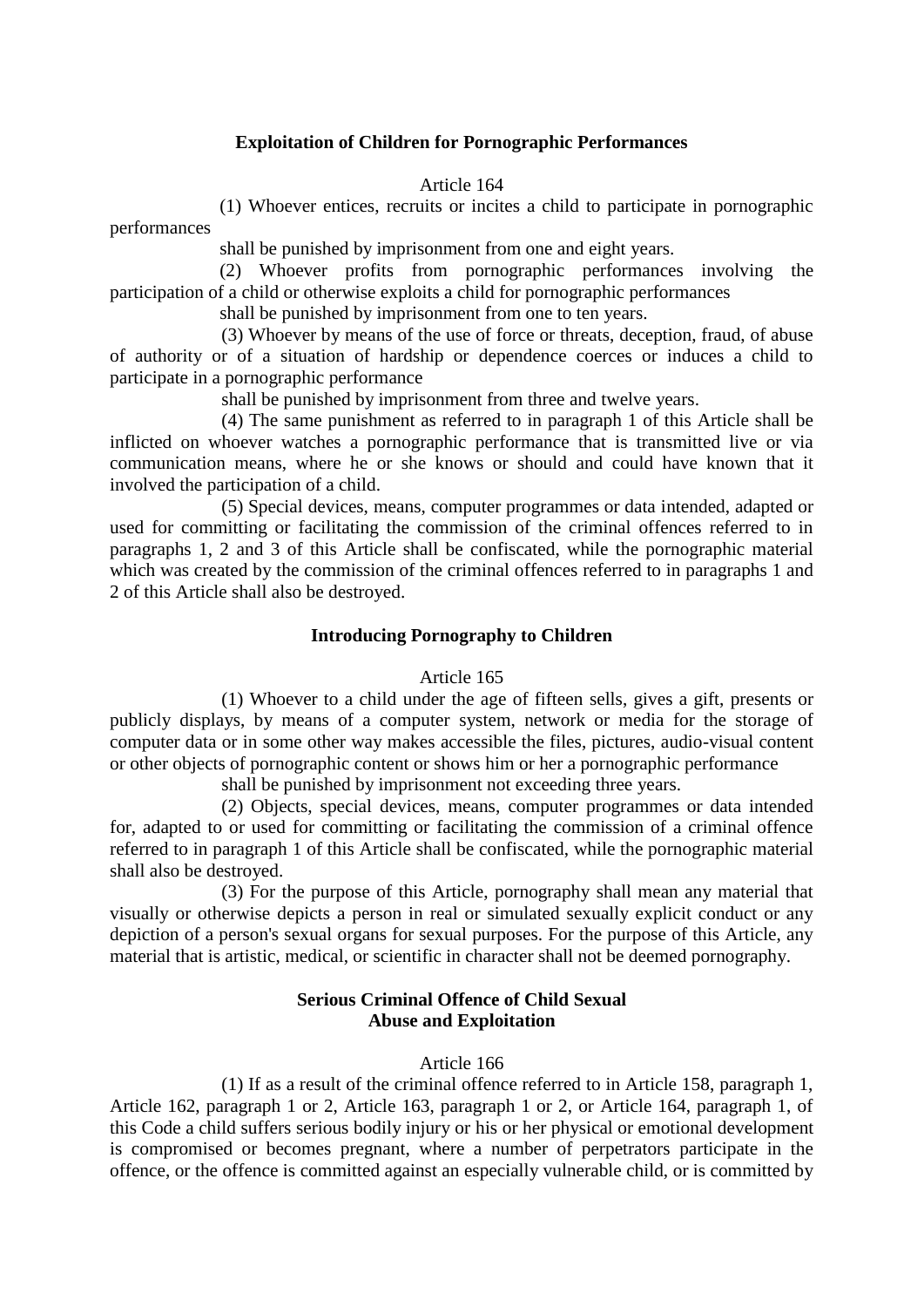a family member or a person the child lives with in a joint household, or is committed in an especially cruel or degrading manner,

the perpetrator shall be punished by imprisonment from three to fifteen years.

(2) If as a result of the criminal offence referred to in Article 158, paragraph 5, Article 162, paragraph 3, Article 163, paragraph 3, or Article 164, paragraph 2, of this Code a child suffers severe bodily injury or his or her physical or emotional development is compromised or becomes pregnant, where a number of perpetrators participate in the offence, or the offence is committed against an especially vulnerable child, or is committed by a family member or a person the child lives with in a joint household, or is committed in an especially cruel or degrading manner,

the perpetrator shall be punished by imprisonment not less than five years.

(3) If as a result of the criminal offence referred to in Article 158, 162, 163 or 164 of this Code a child dies,

the perpetrator shall be punished by imprisonment not less than ten years or long-term imprisonment.

# **TITLE XVIII**

#### **CRIMINAL OFFENCES AGAINST MARRIAGE, FAMILY AND CHILDREN**

#### **Bigamy**

#### Article 167

(1) Whoever contracts a new marriage although being already married, or whoever contracts a marriage with a person while knowing such a person to be already married,

shall be punished by imprisonment not exceeding one year.

(2) If in the meantime the previous marriage is terminated, criminal prosecution shall not be initiated.

#### **Enabling the Contracting of a Prohibited Marriage**

#### Article 168

An authorised person before whom marriages are contracted, who enables the contracting of a marriage where all statutory requirements for the existence and validity of a marriage have not been complied with,

shall be punished by imprisonment not exceeding three years.

#### **Forced Marriage**

Article 169

(1) Whoever forces another person to contract a marriage,

shall be punished by imprisonment from six months to five years.

(2) Whoever entices a person to a country in which that person does not have permanent residence in order to force him or her to contract a marriage there,

shall be punished by imprisonment not exceeding three years.

#### **Enabling Nonmarital Cohabitation with a Child**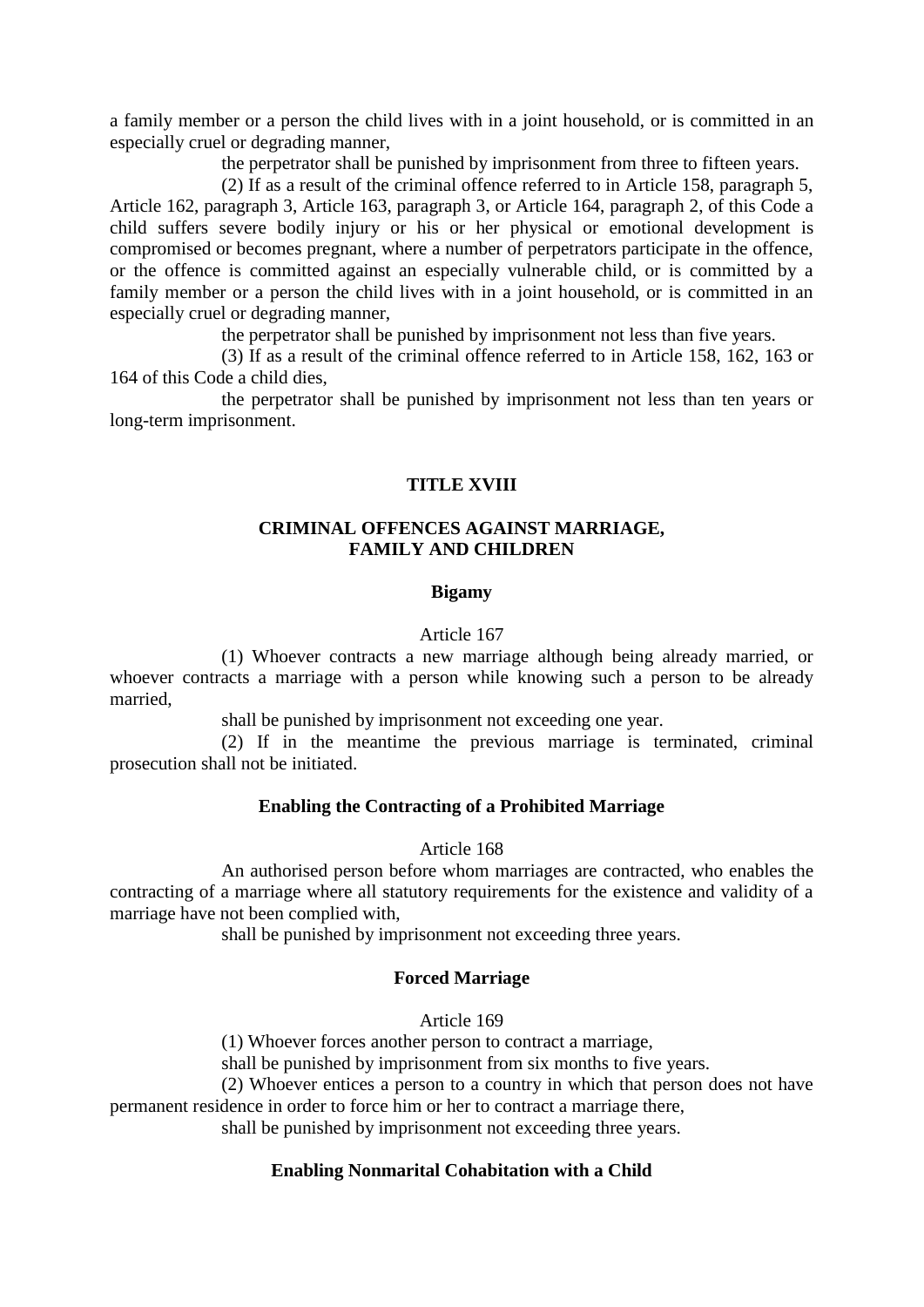#### Article 170

(1) An adult who lives with a child under the age of sixteen and thereby commits no other criminal offence for which a more severe punishment is prescribed,

shall be punished by imprisonment not exceeding three years.

(2) The same punishment as referred to in paragraph 1 of this Article shall be inflicted on whoever makes it possible for a child under the age of sixteen to cohabit with another person or induces a child to do that, and thereby commits no other criminal offence for which a more severe punishment is prescribed.

(3) Whoever commits the offence referred to in paragraph 2 of this Article out of greed,

shall be punished by imprisonment from six months to five years.

### **Abandonment of a Family Member in a Situation of Distress**

Article 171

Whoever in violation of his or her statutory family obligations abandons a family member unable to take care of himself or herself in a situation of distress, shall be punished by imprisonment not exceeding three years.

#### **Violation of Duty of Maintenance**

#### Article 172

(1) Whoever does not provide maintenance a person who he or she is required by law to maintain in the manner, amount and by the deadlines specified in an enforceable instrument,

shall be punished by imprisonment not exceeding one year.

(2) If the obligation referred to in paragraph 1 of this Article relates to the maintenance of a child or a person who due to age, illness, mental or physical disability is unable to work,

the perpetrator shall be punished by imprisonment not exceeding three years.

(3) There shall be no criminal offence if the perpetrator proves that he or she was unable to pay maintenance referred to in paragraph 1 or 2 of this Article for justified reasons.

#### **Non-Implementation of the Decision for the Protection of Child Welfare**

#### Article 173

(1) Whoever fails to implement a decision for the protection of child welfare taken by a court, county welfare service or state body, or prevents or renders impossible its implementation,

shall be punished by imprisonment not exceeding one year.

(2) A public official working at an institution or state body who fails to implement the decisions of courts or state bodies or who fails to comply in a timely manner with statutory obligations relating to child protection and by failing to do so endangers a child's health or development

shall be punished by imprisonment not exceeding three years.

(3) If the criminal offence referred to in paragraph 2 of this Article was committed by negligence,

the perpetrator shall be punished by imprisonment not exceeding one year.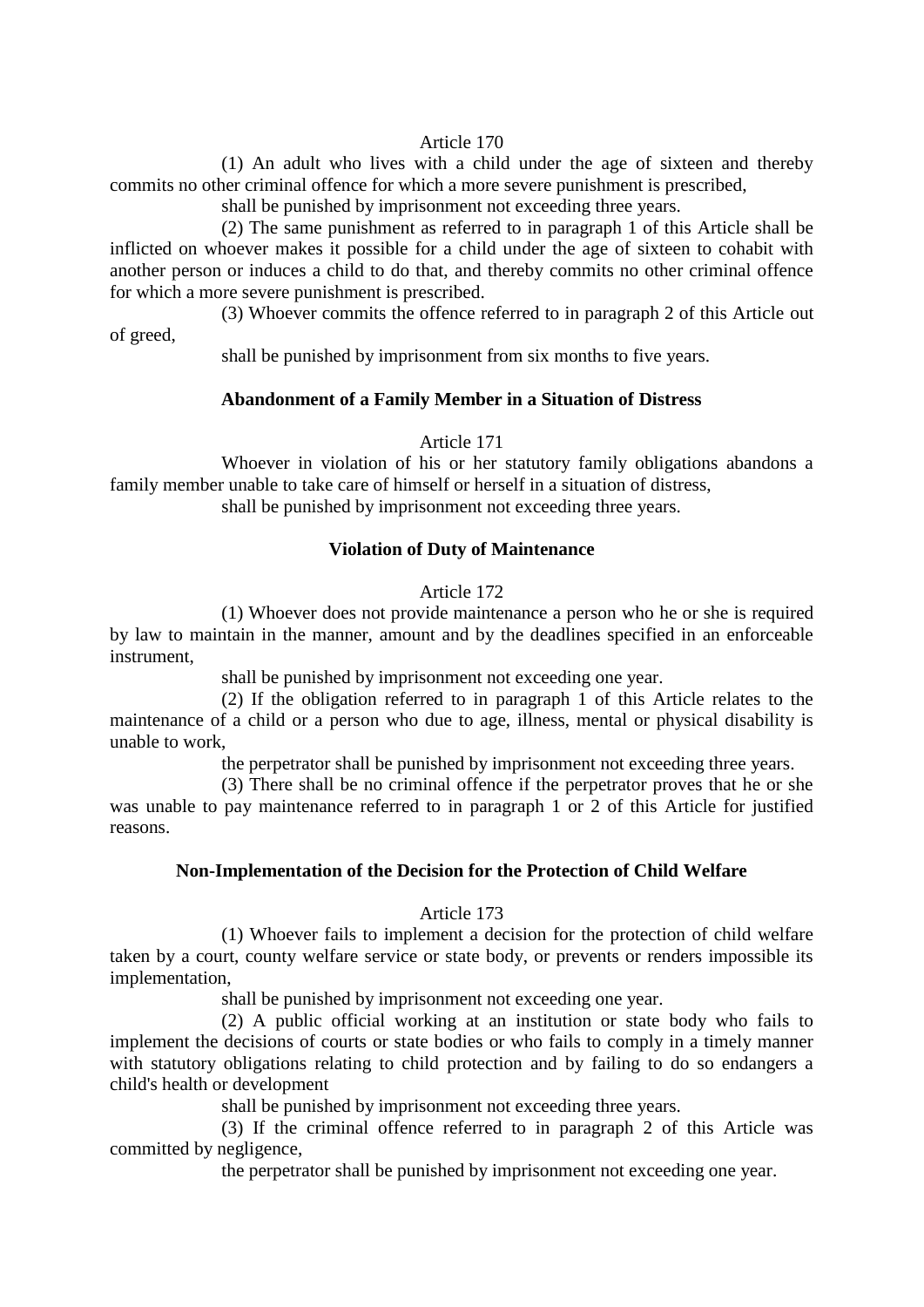(4) If the perpetrator renders it possible to implement the decision referred to in paragraph 1 of this Article before the institution of criminal proceedings, his or her sentence may be remitted.

### **Abduction of a Child**

Article 174

(1) Whoever takes a child away from his or her parent, adopter, guardian, another person or institution entrusted with his or her care, unlawfully keeps him or her or prevents him or her from living with the person or at the institution to whose care he or she has been entrusted,

shall be punished by imprisonment from six months to five years.

(2) If the criminal offence referred to in paragraph 1 of this Article is committed by a parent or adopter,

he or she shall be punished by imprisonment not exceeding three years.

(3) Whoever commits the criminal offence referred to in paragraph 1 of this Article with the aim of permanently keeping a child, or if as a result of the criminal offence referred to in paragraph 1 of this Article the child has left the territory of the Republic of Croatia, or the child's state of health, upbringing or education has been seriously jeopardised or the child's welfare has in some other way been seriously jeopardised

shall be punished by imprisonment from one to ten years.

(4) A parent or adopter who commits the criminal offence referred to in paragraph 1 of this Article with the aim of permanently keeping a child or in such a way that the child leaves the territory of the Republic of Croatia,

shall be punished by imprisonment from six months to five years.

(5) If as a result of the criminal offence referred to in paragraph 1, 2, 3 or 4 of this Article a child dies,

the perpetrator shall be punished by imprisonment from three to fifteen years.

(6) The attempt of the criminal offence referred to in paragraph 2 of this Article shall be punishable.

(7) If the perpetrator returns the child before the institution of criminal proceedings, his or her sentence may be remitted.

#### **Change in Family Status**

#### Article 175

(1) Whoever by stealthily introducing, substituting, giving false information or in some other way changes a child's family status,

shall be punished by imprisonment not exceeding three years.

(2) Whoever substitutes or in some other way changes a child's family status by negligence,

shall be punished by imprisonment not exceeding one year.

(3) The attempt of the criminal offence referred to in paragraph 1 of this Article shall be punishable.

### **Child Desertion**

### Article 176

Whoever deserts his or her child with the aim of permanently getting rid of

him or her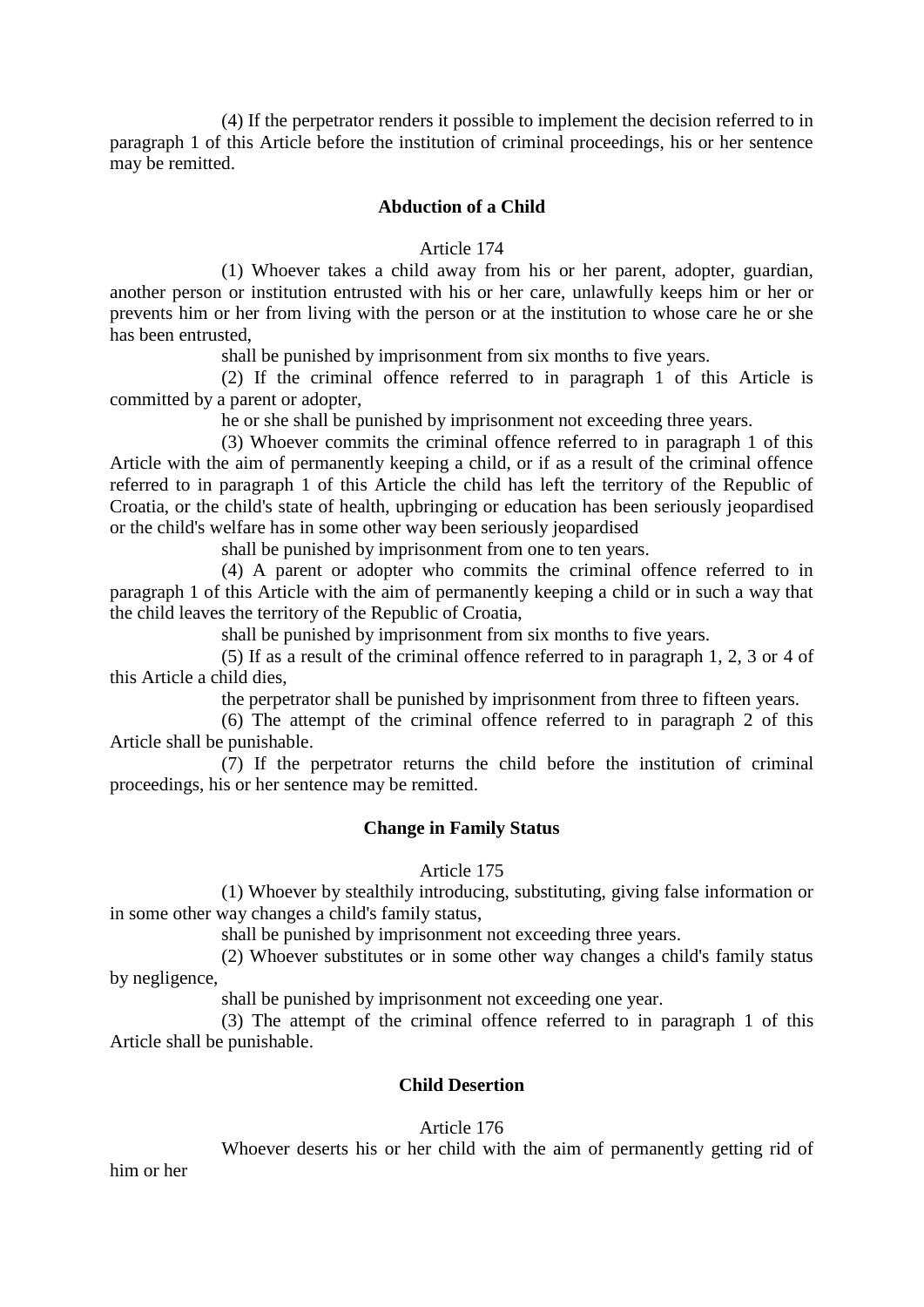shall be punished by imprisonment not exceeding three years.

# **Neglect and Abuse of the Rights of a Child**

Article 177

(1) A parent, adopter, guardian or another person who seriously neglects his or her duties of raising, upbringing and educating a child,

shall be punished by imprisonment not exceeding three years.

(2) Whoever coerces a child to work excessively or to carry out tasks that are inappropriate to his or her age, or to beg, or whoever encourages a child to exhibit other forms of behaviour that are detrimental to his or her development or in some other way grossly abuses a child's rights,

shall be punished by imprisonment from six months to five years.

(3) If as a result of the criminal offence referred to in paragraph 1 or 2 of this Article a child takes to begging, prostitution or other forms of socially unacceptable behaviour, or if a child suffers a serious bodily injury,

the perpetrator shall be punished by imprisonment from one to eight years.

(4) If as a result of the criminal offence referred to in paragraph 1 or 2 of this Article a child dies,

the perpetrator shall be punished by imprisonment from three to fifteen years.

# **Violation of the Privacy of a Child**

# Article 178

(1) Whoever asserts or disseminates something concerning a child's personal or family life, in violation of regulations publishes a child's photography or discloses a child's identity, as a result of which the child suffers anxiety, ridicule of his or her peers or other persons or which in some other way jeopardises the child's welfare,

shall be punished by imprisonment not exceeding one year.

(2) Whoever commits the offence referred to in paragraph 1 of this Article through the press, radio, television, computer system or network, at a public gathering or in some other way, thus making it accessible to a large number of persons,

shall be punished by imprisonment not exceeding two years.

(3) Whoever commits the offence referred to in paragraph 1 or 2 as a public official or in the performance of his or her profession

shall be punished by imprisonment not exceeding three years.

### **Incest**

# Article 179

(1) Whoever engages in sexual intercourse or an equivalent sexual act with a relative by blood in direct line, a brother, sister, half-brother or half-sister, by blood or by adoption,

shall be punished by imprisonment not exceeding one year.

(2) A person who at the time of commission of the act referred to in paragraph 1 of this Article was a child shall not be punished.

# **TITLE XIX**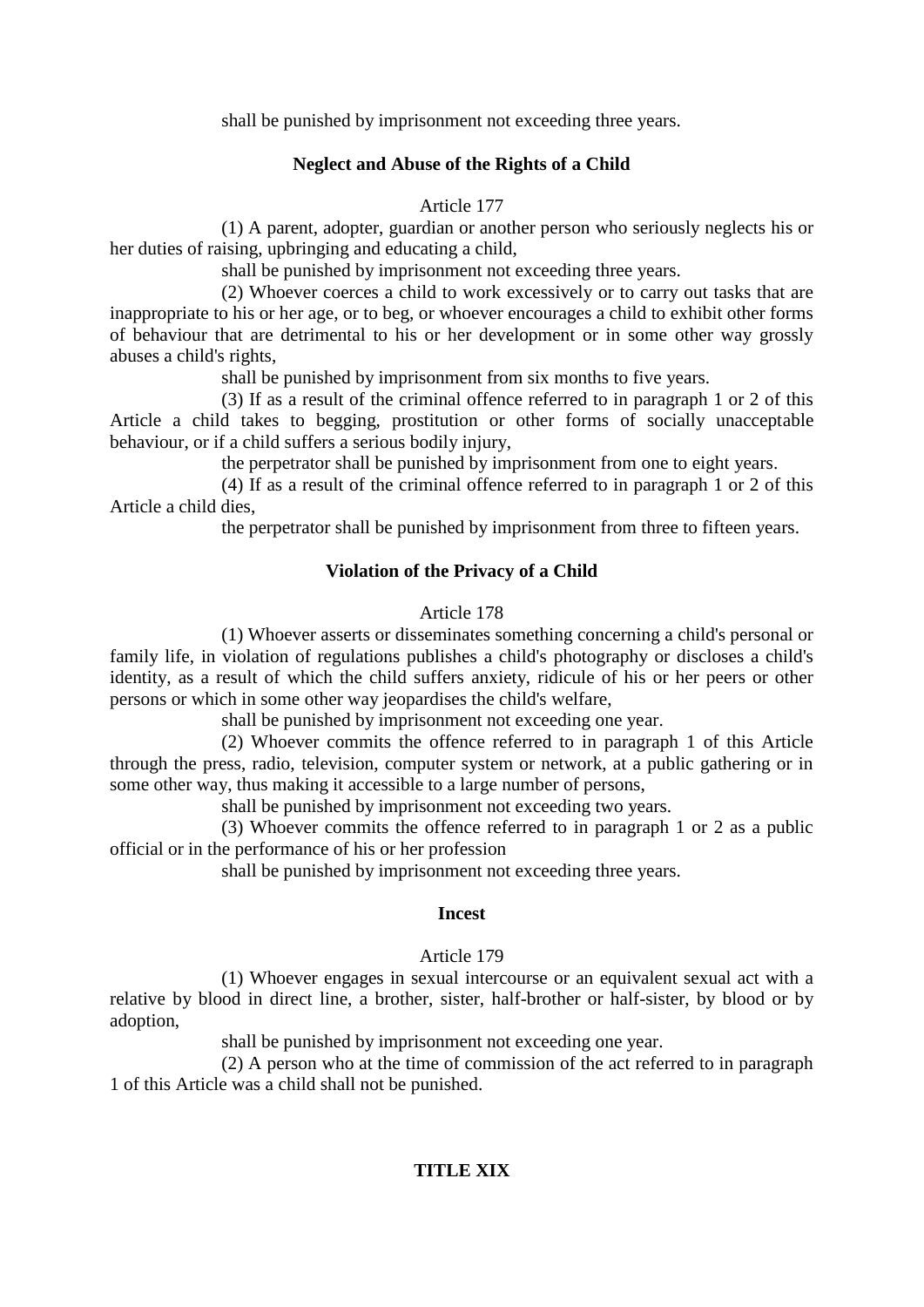### **CRIMINAL OFFENCES AGAINST THE HEALTH OF PEOPLE**

#### **Spread and Transmission of Contagious Diseases**

#### Article 180

(1) Whoever fails to comply with regulations or orders of the competent state authority ordering check-ups, disinfection, disinsectisation, deratisation, quarantining of patients or another measure for the prevention and suppression of infectious diseases among people or the prevention and suppression of infectious animal diseases that can also be contracted by people and where consequently the danger of spreading an infectious disease among people or the transmission of the infectious disease from animals onto humans occurs

shall be punished by imprisonment not exceeding two years.

(2) Whoever by not complying with the measures of protection infects another person with a dangerous infectious disease

shall be punished by imprisonment not exceeding three years.

(3) If the criminal offence referred to in paragraph 1 or 2 of this Article is committed by negligence,

the perpetrator shall be punished by imprisonment not exceeding one year.

(4) The criminal offence referred to in paragraph 2 of this Article, where it concerns a sexually transmitted disease, shall be prosecuted at the injured party's request. unless the criminal offence was committed against a child.

### **Medical Malpractice**

#### Article 181

(1) A doctor of medicine, doctor of dental medicine or other health care worker who in rendering health care services applies an obviously inadequate means or method of medical treatment or in some other way obviously fails to follow the rules of the health care profession or obviously acts carelessly, thereby causing the deterioration of an illness or the impairment of the health of another person

shall be punished by imprisonment not exceeding one year.

(2) If as a result of the criminal offence referred to in paragraph 1 of this Article another person suffers a serious bodily injury or the existing illness is considerably deteriorated,

the perpetrator shall be punished by imprisonment not exceeding three years.

(3) If as a result of the criminal offence referred to in paragraph 1 of this Article another person suffers an particularly serious bodily injury or a person's pregnancy is terminated,

the perpetrator shall be punished by imprisonment from six months and five

(4) If as a result of the criminal offence referred to in paragraph 1 of this Article one or more persons die,

years.

the perpetrator shall be punished by imprisonment from three to twelve years.

(5) If the criminal offence referred to in paragraph 1 of this Article is committed by negligence,

the perpetrator shall be punished by imprisonment not exceeding six months.

(6) If the criminal offence referred to in paragraph 2 of this Article is committed by negligence,

the perpetrator shall be punished by imprisonment not exceeding one year.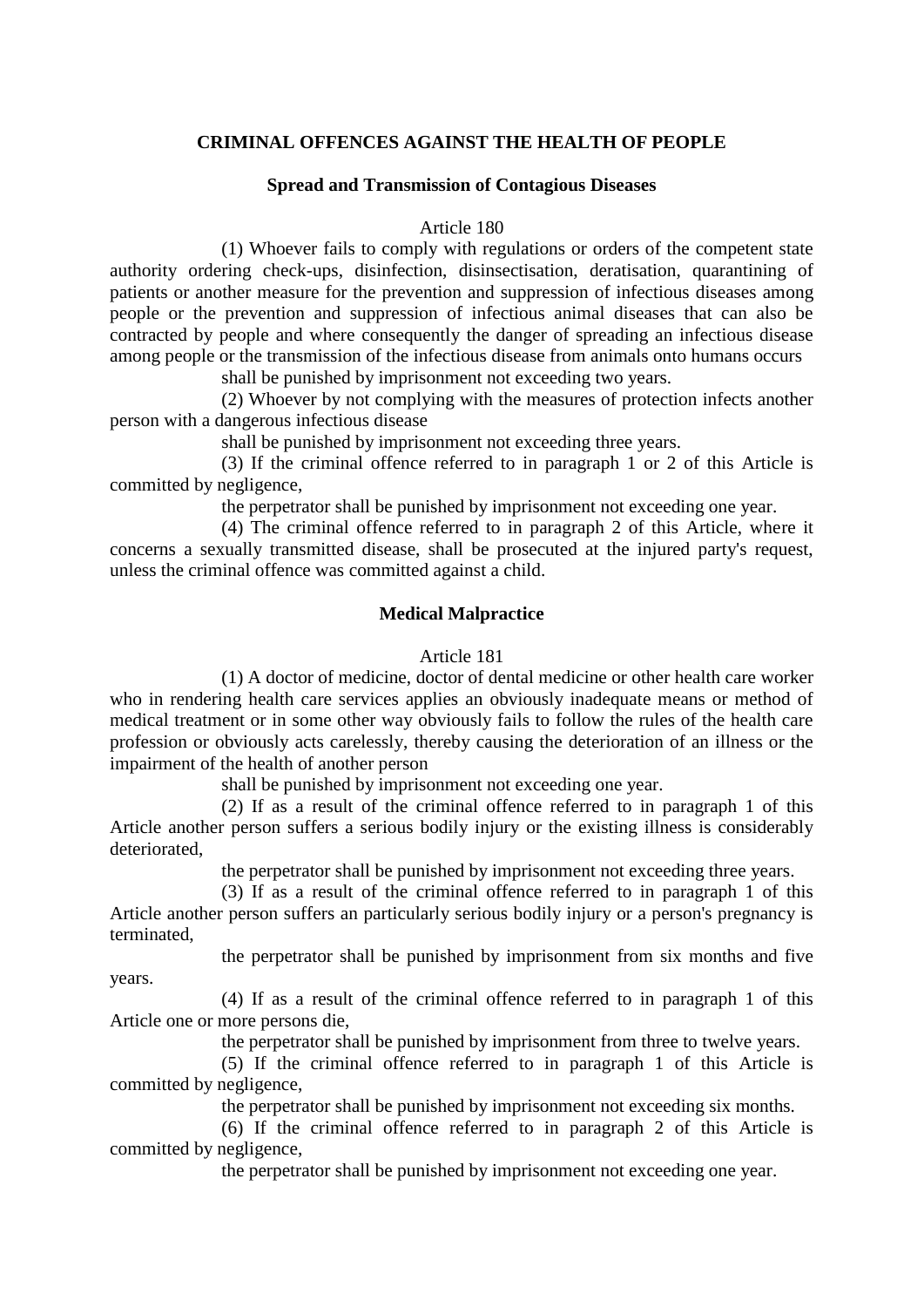(7) If the criminal offence referred to in paragraph 3 of this Article is committed by negligence,

the perpetrator shall be punished by imprisonment not exceeding three years.

(8) If the criminal offence referred to in paragraph 4 of this Article is committed by negligence,

the perpetrator shall be punished by imprisonment from one to eight years.

#### **Illicit Removal and Transplantation of Human Body Parts**

### Article 182

(1) A doctor of medicine, doctor of dental medicine or other health care worker who without the prescribed consent or for medically unjustified reason removes an organ, tissue, cell, embryo or foetus from a live donor, or transplants them to a recipient, or uses them for the medical fertilisation procedure

shall be punished by imprisonment from one to ten years.

(2) If as a result of the criminal offence referred to in paragraph 1 of this Article a person dies,

the perpetrator shall be punished by imprisonment from three and fifteen years.

(3) A doctor of medicine, doctor of dental medicine or other health care worker who for the purpose of transplantation removes a part of a deceased person's body although he or she knows that this person, or his or her legal representative or guardian, gave during his or her life a written statement declining to donate organs, or whoever without the prescribed consent removes for the purpose of transplantation a part of a deceased child's body or a deceased adult incapable to exercise his or her judgment

shall be punished by imprisonment not exceeding one year.

## **Failure to Render Medical Aid in Emergencies**

# Article 183

A doctor of medicine, doctor of dental medicine or other health care worker who does not immediately render medical aid to a person in need of such aid because of the risk that he or she would suffer permanent harmful consequence on his or her health or life shall be punished by imprisonment not exceeding three years.

### **Medical Quackery**

#### Article 184

(1) Whoever, lacking the prescribed professional qualifications, engages in medical treatment or rendering other medical aid

shall be punished by imprisonment not exceeding one year.

(2) If the offence referred to in paragraph 1 of this Article leads to considerable deterioration of illness or impairment of the health of another person,

the perpetrator shall be punished by imprisonment from six months to five years.

(3) If the offence referred to in paragraph 1 of this Article causes serious bodily injury to another person or pregnancy termination,

the perpetrator shall be punished by imprisonment from one to ten years.

(4) If the offence referred to in paragraph 1 of this Article results in the death of one or more persons,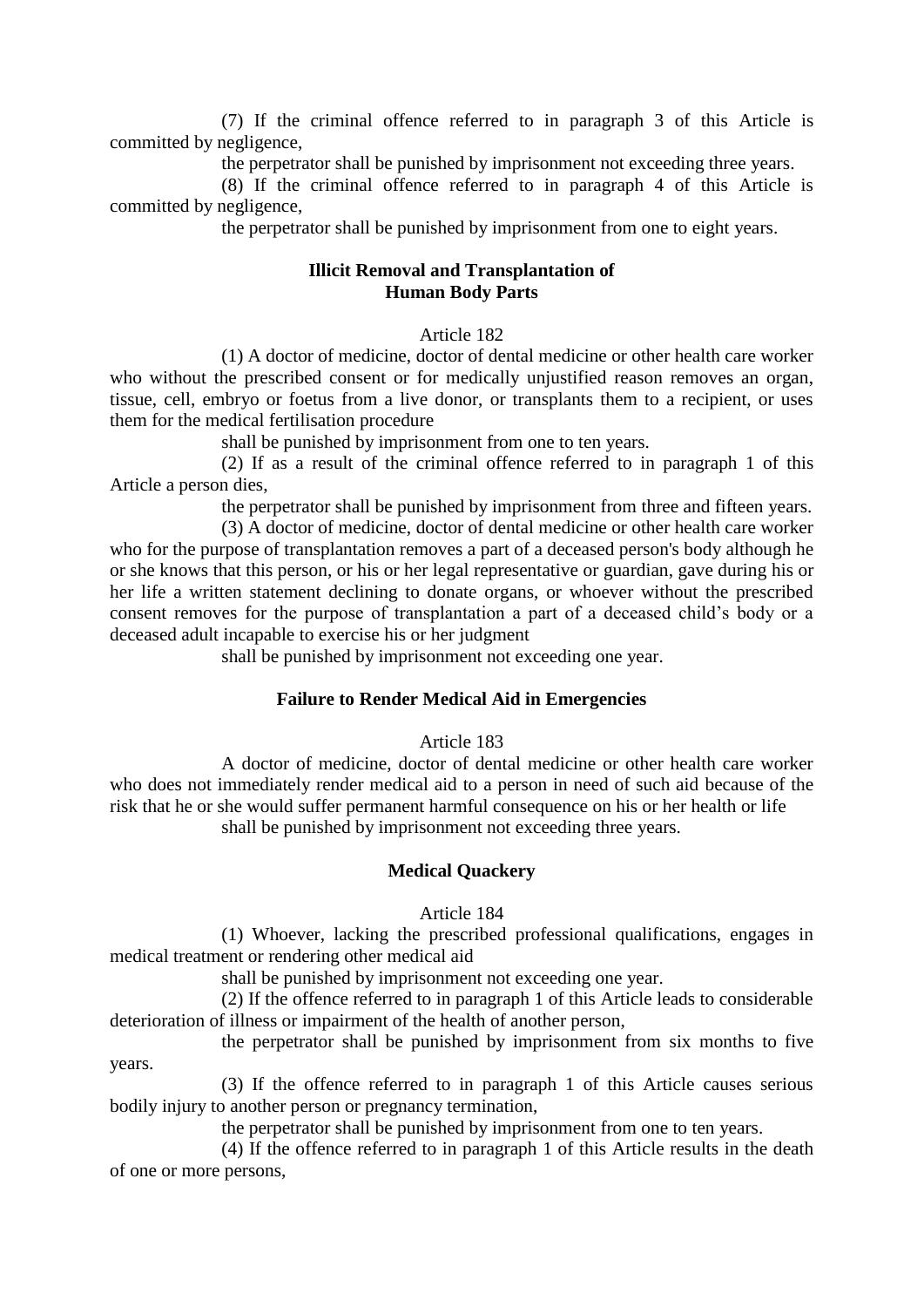the perpetrator shall be punished by imprisonment from three to fifteen years.

(5) The means used for medical treatment referred to in paragraphs 1 and 2 of this Article shall be confiscated.

# **Counterfeiting of Medicines or Medical Products**

## Article 185

(1) Whoever manufactures a counterfeit medical, active substance, excipient, medical product, its components or paraphernalia, or modifies a genuine medicine, active substance, excipient or medical product, its components or paraphernalia

shall be punished by imprisonment for from six months to five years.

(2) The same punishment as referred to in paragraph 1 of this Article shall be inflicted on whoever procures or offers to supply, stocks, imports or exports, puts into circulation as genuine, counterfeit or modified a medicine , active substance, excipient, medical product, its components or paraphernalia.

(3) Whoever counterfeits or modifies the original inner or outer package of a medicine or medical product, summary of description of the medicine characteristics, the medicine information leaflet, the instructions on use of a medical product or documentation on the active substance or excipient

shall be punished by imprisonment not exceeding three years.

(4) The same punishment as referred to in paragraph 3 of this Article shall be inflicted on whoever uses the original inner or outer package of a medicine or medical product, the summary of description of the medicine characteristics, the medicine information leaflet, the instructions on use of a medical product or the documentation on the active substance or the excipient for purposes other than those for which they were intended for in the legal supply chain of medicines and medical products.

(5) Whoever commits the offence referred to in paragraph 1, 2, 3 or 4 of this Article by abusing the trust he or she enjoys as an expert, manufacturer or supplier, or commits it through the media suitable for mass distribution, such as information systems, including the internet,

shall be punished by imprisonment from one and eight years.

(6) The attempt of the criminal offence referred to in paragraph 3 or 4 of this Article shall be punishable.

(7) Products and means of production shall be confiscated.

# **Preparation and Production of Harmful Products for the Treatment of People**

# Article 186

(1) Whoever prepares or produces as a medicine, homoeopathic product or medical product for the purpose of sale or otherwise putting into circulation substances or products that are harmful to people's health and thereby endangers the health of another person

shall be punished by imprisonment not exceeding three years.

(2) The same punishment as referred to in paragraph 1 of this Article shall be inflicted on whoever procures, processes, distributes or puts in the circulation infected blood or other tissue or makes means of treatment therefrom.

(3) Whoever commits the criminal offence referred to in paragraph 1 or 2 of this Article by negligence

shall be punished by imprisonment not exceeding one year.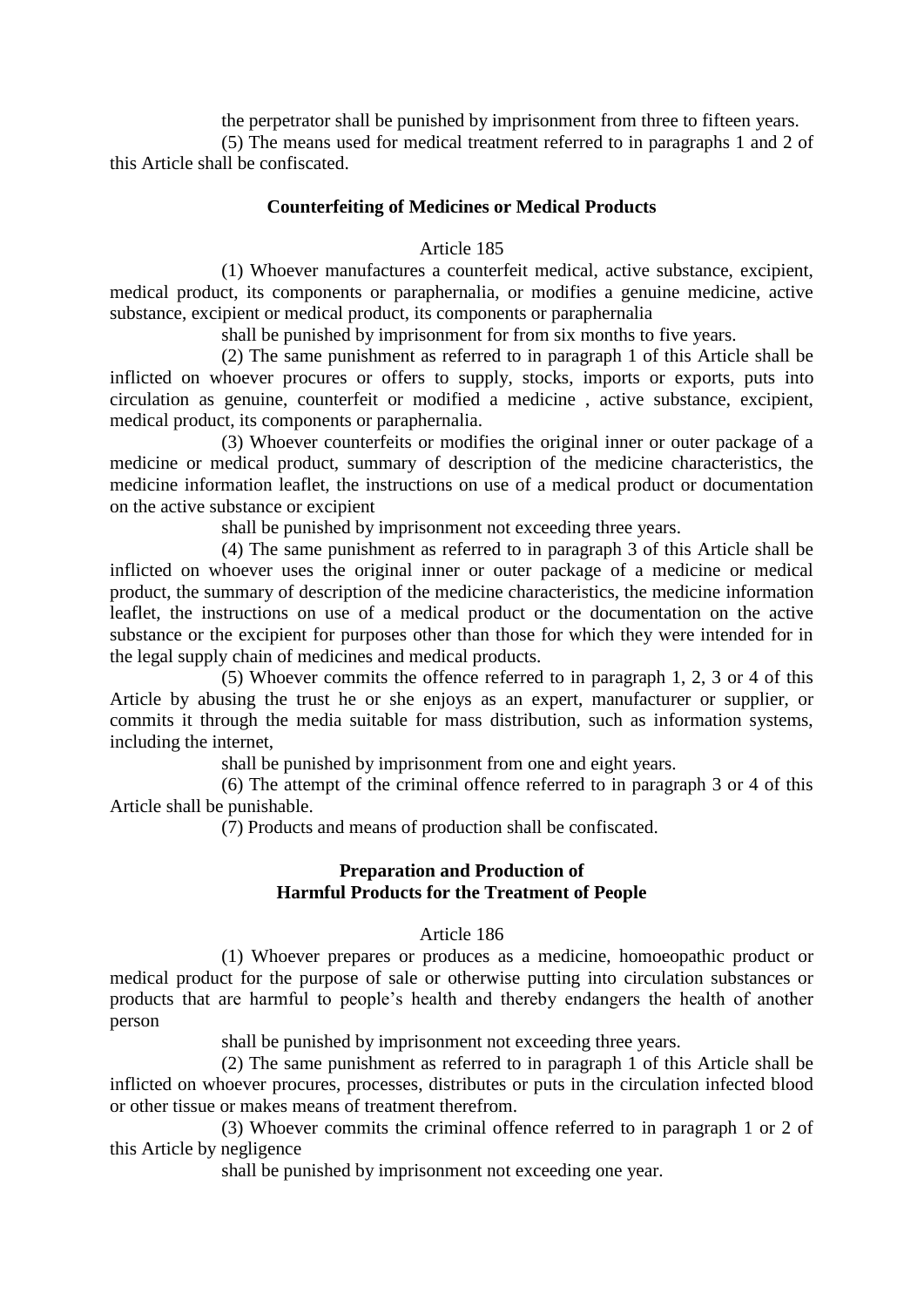(4) Products and means of production shall be confiscated.

# **Careless Conduct in Preparing and Dispensing Medicine**

Article 187

(1) A pharmacist or another person authorised to prepare or dispense medicine for use in medicine, who prepares a medicinal product contrary to the of the rules of his or her profession or dispenses a wrong medicine and thereby endangers the health of another person shall be punished by imprisonment not exceeding three years.

(2) If the criminal offence referred to in paragraph 1 of this Article was committed by negligence,

the perpetrator shall be punished by imprisonment not exceeding one year.

# **Production and Circulating of Products Harmful to Human Health**

### Article 188

(1) Whoever produces, sells or otherwise puts into circulation food not compliant with food safety standards or other products harmful to human health and thereby endangers the health of another person

shall be punished by imprisonment not exceeding three years.

(2) Whoever commits the criminal offence referred to in paragraph 1 of this Article by negligence,

shall be punished by imprisonment not exceeding one year.

# **Careless Inspection of Meat Intended for Consumption**

### Article 189

(1) A veterinary inspector or other person authorised to inspect animals for slaughter, meat or animal products intended for human consumption who inspects animals for slaughter, meat or animal products intended for human consumption in a manner contrary to the regulations or rules of profession or altogether fails to carry out an inspection which he or she is required to undertake, thus enabling the circulation of animals for slaughter, meat or animal products intended for human consumption that are harmful to human health and thereby endangers the health of another person

shall be punished by imprisonment not exceeding three years.

(2) Whoever commits the criminal offence referred to in paragraph 1 of this Article by negligence,

shall be punished by imprisonment not exceeding one year.

# **Unauthorised Possession, Manufacture of and Trade in Illicit Drugs and Substances Banned in Sports**

Article 190

(1) Whoever without authorisation possesses substances declared by law to be illicit drugs or substances banned from use in sports

shall be punished by imprisonment not exceeding six months.

(2) Whoever without authorisation produces, processes, imports or exports substances referred to in paragraph 1 of this Article

shall be punished by imprisonment not exceeding three years.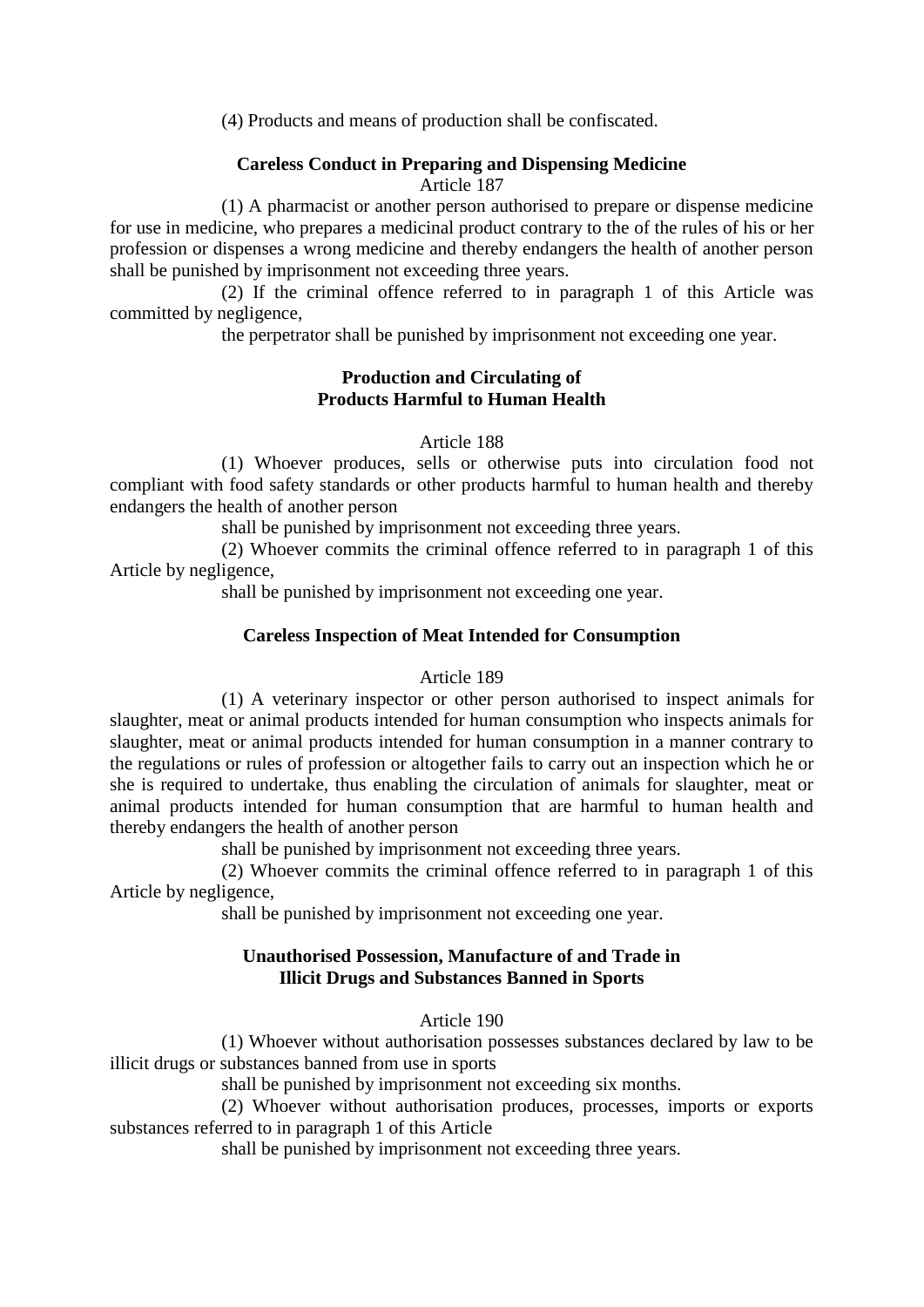(3) Whoever produces, processes, transports, imports or exports, procures or possesses substances referred to in paragraph 1 of this Article, that are intended for unauthorised sale or putting into circulation in some other way, or offers them for sale without authorisation, or sells or transports them, or mediates in their sale or purchase, or markets them in some other way

shall be punished by imprisonment from one to ten years.

(4) Whoever offers for sale, sells or mediates in the sale of substances referred to in paragraph 1 of this Article to a child, or does this in school or at another place providing education to children or at which children engage in sporting or social activities, or in its immediate proximity, or in a penal institution, or whoever in order to commit the offence referred to in paragraph 3 of this Article uses a child, or if a public official does this in relation to his or her function or public authority,

shall be punished by imprisonment from three to fifteen years.

(5) Whoever organises a network of resellers or dealers,

shall be punished imprisonment for a term of at least three years.

(6) Whoever by the criminal offence referred to in paragraph 3, 4 or 5 of this Article causes the death of a person to whom he or she sold the substance referred to in paragraph 1 of this Article or to whom the substance was sold through his or her dealing

shall be punished by imprisonment not less than five years.

(7) Whoever produces, procures, possesses or gives to another for his or her use equipment, material or substances which can be used in the production of substances referred to in paragraph 1 of this Article, which equipment, material or substances he or she knows are intended for their unauthorised production,

shall be punished by imprisonment from six months to five years.

(8) Drug production shall also mean the cultivation of a plant or mushroom from which a drug can be obtained.

(9) The substances referred to in paragraph 1 of this Article, the substances which can be used for their production, plants, mushrooms or parts of plants or mushrooms from which the substances referred to in paragraph 1 can be obtained, the means of their production or processing, the means of transport adapted for the purpose of concealing these substances and the paraphernalia for their use shall be confiscated.

(10) If the perpetrator of the criminal offence referred to in paragraph 1, 2, 3, 4, 5 or 7 of this Article substantially contributes of his or her own free will to the discovery of the offence set out in this Article, the court may remit his or her punishment.

### **Enabling the Use of Illicit Drugs or Substances Banned in Sports**

### Article 191

(1) Whoever induces another to use the substances referred to in Article 190 paragraph 1, of this Code or gives them to another so that he/her or another person may use it, or makes available to another premises in which to use them, or in some other way enables him or her to use them

shall be punished by imprisonment from six months to five years.

(2) If the criminal offence referred to in paragraph 1 of this Article was committed against a child or a person suffering from a severe mental disorder, or in school or at another place providing education to children or at which children engage in sporting or social activities, or in its immediate proximity, or in a penal institution, or against a number of persons, or if the offence referred to in paragraph 1 of this Article is committed by a public official, health worker, welfare worker, teacher, supervisor or trainer through abuse of his or her position,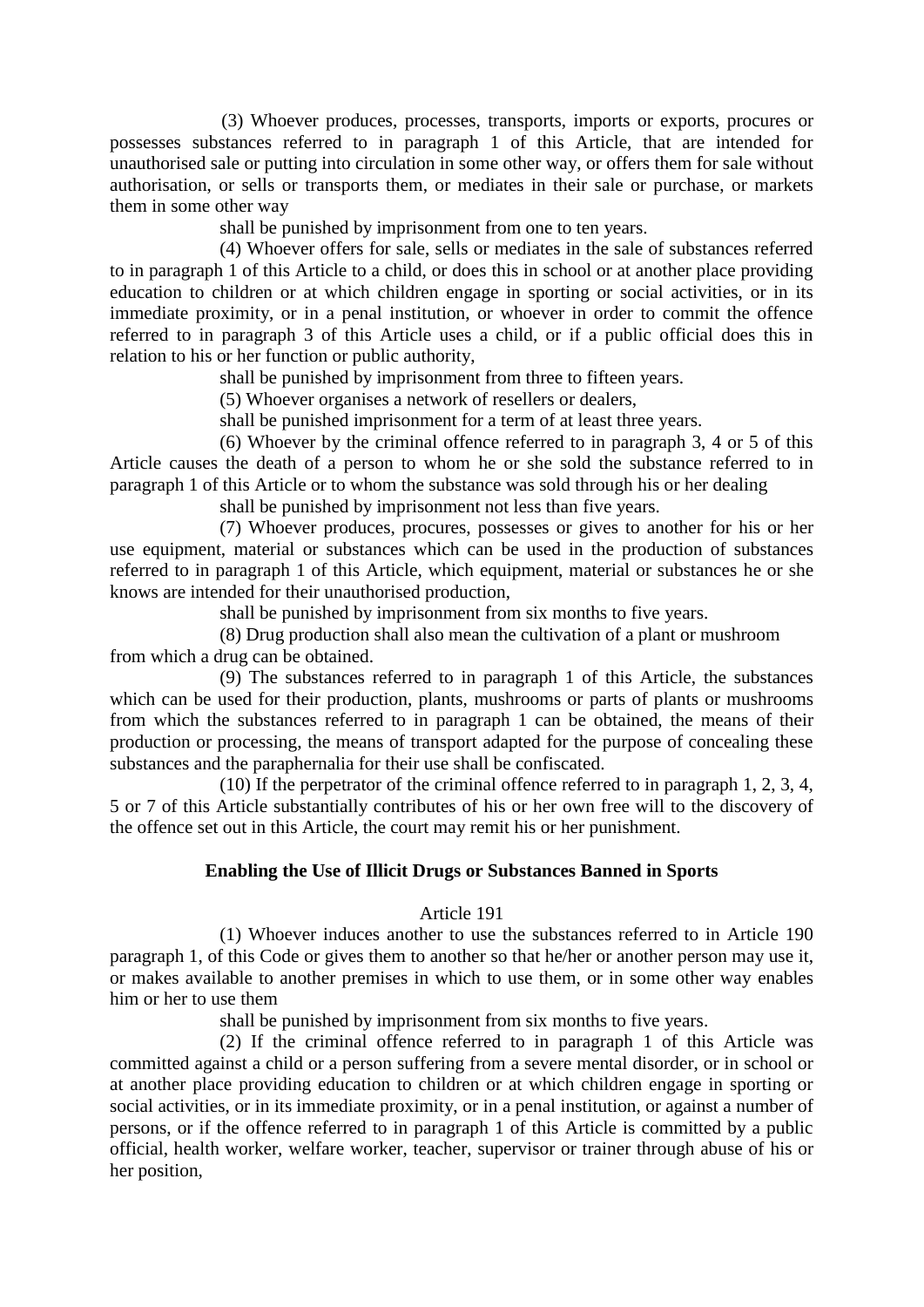the perpetrator shall be punished by imprisonment from one to ten years.

(3) Whoever by the criminal offence referred to in paragraph 1 or 2 of this Article causes the death of a person to whom he or she gave the substance referred to in paragraph 1 of this Article

shall be punished by imprisonment from three to fifteen years.

(4) The substances referred to in paragraph 1 of this Article and the paraphernalia for their preparation and use shall be confiscated.

(5) If the perpetrator of the criminal offence referred to in paragraph 1 or 2 of this Article voluntary substantially contributes to the discovery of the criminal offence set out in Article 190 or Article 191 of this Code, the court may remit his or her punishment.

### **Serious Criminal Offences against the Health of People**

### Article 192

(1) If as a result of the criminal offence referred to in Article 180, paragraph 1 or 2, Article 183, Article 185, paragraph 1 or 2, Article 186, paragraph 1, Article 187, paragraph 1, Article 188, paragraph 1, Article 189, paragraph 1, of this Code another person suffers a serious bodily injury or an existing illness considerably deteriorates,

the perpetrator shall be punished by imprisonment from six months to five years.

(2) If as a result of the criminal offence referred to in paragraph 1 of this Article another person suffers a particularly serious bodily injury or a person's pregnancy is terminated,

the perpetrator shall be punished by imprisonment from one to eight years.

(3) If as a result of the criminal offences referred to in paragraph 1 of this Article one or more persons die,

the perpetrator shall be punished by imprisonment from three to twelve years.

(4) If as a result of the criminal offence referred to in Article 180, paragraph 3, Article 186, paragraph 3, Article 187, paragraph 2, Article 188, paragraph 2, or Article 189, paragraph 2, of this Code a serious bodily injury is inflicted on another person or the existing illness is considerably deteriorates,

the perpetrator shall be punished by imprisonment not exceeding three years.

(5) If as a result of the criminal offences referred to in paragraph 4 of this Article another person suffers an particularly serious bodily injury or a person's pregnancy is terminated,

the perpetrator shall be punished by imprisonment from six months to five

years.

(6) If as a result of the criminal offences referred to in paragraph 4 of this Article one or more persons die,

the perpetrator shall be punished by imprisonment from one to eight years.

# **TITLE XX**

## **CRIMINAL OFFENCES AGAINST THE ENVIRONMENT**

### **Environmental Pollution**

Article 193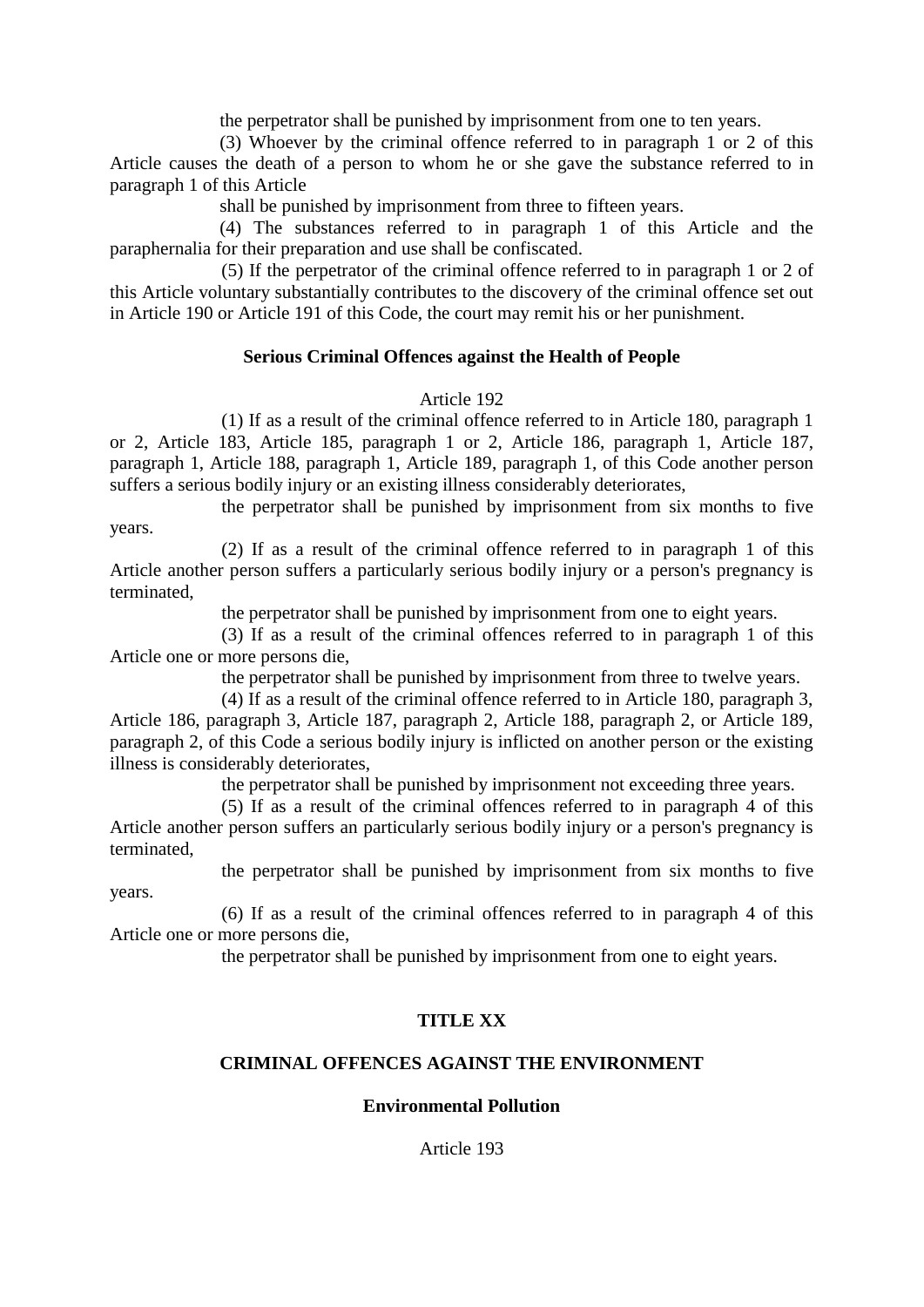(1) Whoever contrary to regulations discharges, introduces or emits a quantity of materials or ionising radiation into the air, soil, underground, water or sea, which can over longer period of time or to a considerable degree jeopardise their quality or to a considerable degree or over a wider area jeopardise animals, plants or fungi, or the lives or health of people,

shall be punished by imprisonment from six months to five years.

(2) Whoever discharges, introduces or emits materials or ionising radiation into the air, soil, underground, water or sea and thereby jeopardises the lives and health of people shall be punished by imprisonment from one to eight years.

(3) Whoever commits the criminal offence referred to in paragraph 1 of this Article by negligence shall be punished by imprisonment not exceeding, two years, and for the criminal offence referred to in paragraph 2 of this Article by imprisonment not exceeding three years.

# **Discharge of Polluting Substances from a Vessel**

# Article 194

(1) Whoever, contrary to regulations, discharges polluting substances from a maritime object into the sea or from a vessel into the fresh water and thereby deteriorates their quality,

shall be punished by imprisonment not exceeding three years.

(2) The same punishment as referred to in paragraph 1 of this Article shall be inflicted on whoever, contrary to regulations, discharges smaller quantities of polluting substances from a maritime object into the sea or from a vessel into fresh waters, which in conjunction result in the deterioration of their quality.

(3) Whoever commits the offence referred to in paragraph 1 or 2 of this Article by negligence,

shall be punished by imprisonment not exceeding one year.

# **Endangerment of the Ozone Layer**

Article 195

(1) Whoever, contrary to regulations, produces, imports, exports, puts in circulation or uses substances that deplete the ozone layer,

shall be punished by imprisonment not exceeding three years.

(2) Whoever commits the offence referred to in paragraph 1 of this Article by

negligence,

shall be punished by imprisonment not exceeding one year.

# **Endangerment of the Environment with Waste**

Article 196

(1) Whoever, contrary to regulations, carries out in a single shipment or in several shipments which appear to be linked prohibited transport of waste in a non-negligible quantity,

shall be punished by imprisonment not exceeding two years.

(2) Whoever, contrary to regulations, discards, disposes of, collects, stores, processes, imports, exports or transports waste, or mediates in such an activity, or in general manages or handles waste in a manner that can over longer period of time or to a considerable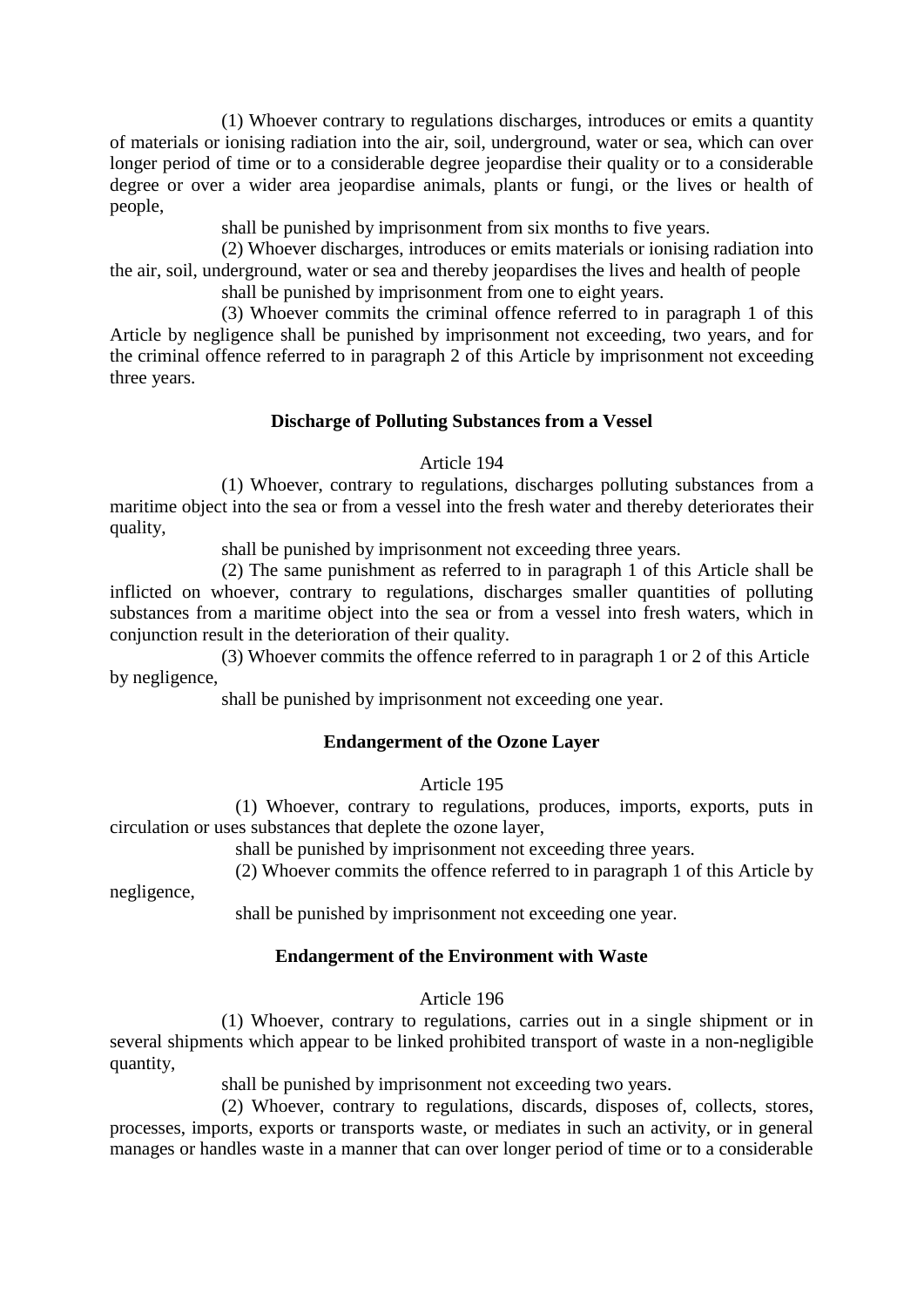jeopardise the quality of air, soil, underground, water or sea, or to a considerable degree or over a wider area jeopardizes animals, plants or fungi, or the lives or health of people,

shall be punished by imprisonment from six months to five years.

(3) Whoever commits the offence referred to in paragraph 2 of this Article by negligence,

shall be punished by imprisonment not exceeding two years.

# **Endangerment of the Environment with a Plant**

#### Article 197

(1) Whoever, contrary to regulations, operates a plant in which a dangerous activity is carried out or in which dangerous substances or preparations are stored or used, which substances or preparations can, outside the plant, over longer period of time or to a considerable degree jeopardise the quality of air, soil, underground, water or sea, or to a considerable degree or over a wider area jeopardise animals, plants or fungi, or the lives or health of people,

shall be punished by imprisonment from six months to five years.

(2) Whoever commits the offence referred to in paragraph 1 of this Article by

negligence,

negligence,

shall be punished by imprisonment not exceeding two years.

# **Endangerment of the Environment with Radioactive Substances**

# Article 198

(1) Whoever, contrary to regulations, produces, processes, handles, uses, possesses, stores, transports, imports, exports or disposes of nuclear material or other hazardous radioactive substances which can over longer period of time or to a considerable degree jeopardise the quality of air, soil, underground, water or sea, or to a considerable degree or over a wider area jeopardise animals, plants or fungi, or animal, plant or fungi communities, or jeopardise the lives or health of people,

shall be punished by imprisonment from six months to five years.

(2) Whoever commits the offence referred to in paragraph 1 of this Article by

shall be punished by imprisonment not exceeding two years.

# **Endangerment with Noise, Vibrations or Non-Ionising Radiation**

# Article 199

Whoever, contrary to regulations, produces noise, vibrations or non-ionising radiation and thereby endangers the lives or health of people,

shall be punished by imprisonment not exceeding three years.

# **Destruction of Protected Natural Values**

Article 200

(1) Whoever, contrary to regulations, kills, destroys , possesses, captures or takes a specimen of a protected species of an animal, plant or fungus or other protected natural value,

shall be punished by imprisonment not exceeding three years.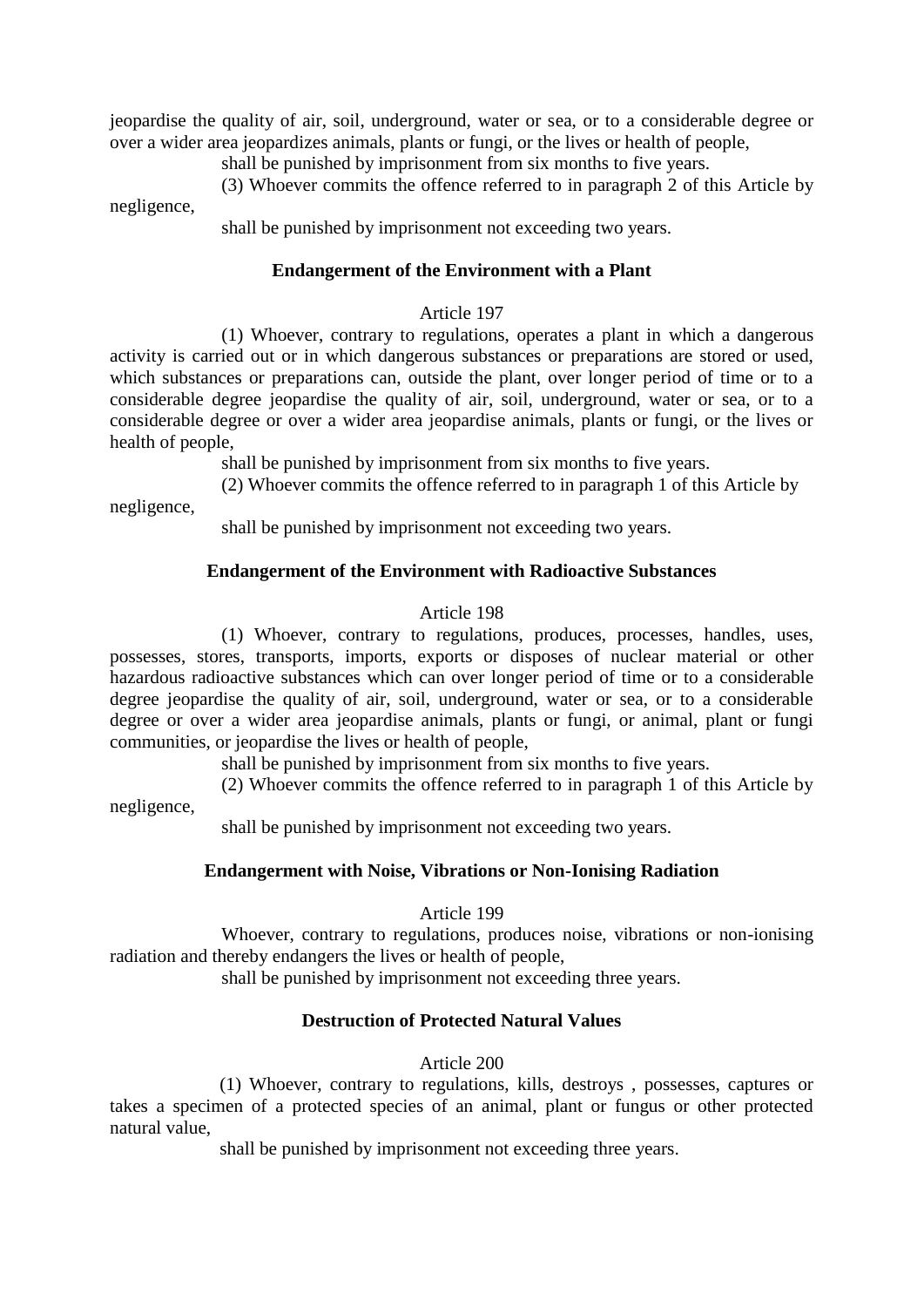(2) Whoever commits the offence referred to in paragraph 1 of this Article against a highly protected wild species of an animal, plant or fungus,

shall be punished by imprisonment from six months to five years.

(3) Whoever commits the offence referred to in paragraph 1 or 2 of this Article by negligence,

shall be punished by imprisonment not exceeding two years.

(4) There shall be no criminal offence referred to in paragraph 1 of this Article where it is committed against a negligible quantity of members of a species or other protected natural value and has had a negligible impact on the preservation of this species or other protected natural value.

# **Destruction of Habitat**

Article 201

(1) Whoever, contrary to regulations, destroys or causes significant deterioration of the habitat of a protected species of an animal, plant or fungus, or destroys or causes significant deterioration of a habitat type,

shall be punished by imprisonment not exceeding three years.

(2) Whoever commits the offence referred to in paragraph 1 of this Article against a habitat or a breeding, rearing, migration or hibernation site of a highly protected wild species of an animal, plant or fungus,

shall be punished by imprisonment from six months to five years.

(3) The same punishment as referred to in paragraph 2 of this Article shall be inflicted on whoever destroys or causes significant deterioration of a habitat in a protected natural area or in an ecologically important area.

(4) Whoever commits the criminal offence referred to in paragraph 1, 2 or 3 of this Article by negligence

shall be punished by imprisonment not exceeding two years.

# **Trade in Protected Natural Values**

# Article 202

(1) Whoever, contrary to regulations, trades in, imports, exports or transports a live or dead specimen of a protected species of an animal, plant or fungus or other protected natural value, parts of or derivatives thereof, or without authorisation transfers from the Republic of Croatia a protected natural value or does not return it to the Republic of Croatia within the time limit set in the authorisation,

shall be punished by imprisonment not exceeding three years.

(2) Whoever commits the offence referred to in paragraph 1 of this Article against a highly protected wild species of an animal, plant or fungus,

shall be punished by imprisonment from six months to five years.

(3) Whoever commits the offence referred to in paragraph 1 or 2 of this Article by negligence.

shall be punished by imprisonment not exceeding two years.

(4) There shall be no criminal offence referred to in paragraph 1 of this Article where it is committed against a negligible quantity of members of a species or other protected natural value and has had a negligible impact on the preservation of this species or other protected natural value.

# **Unlawful Introduction of Wild Species or GMOs into the Environment**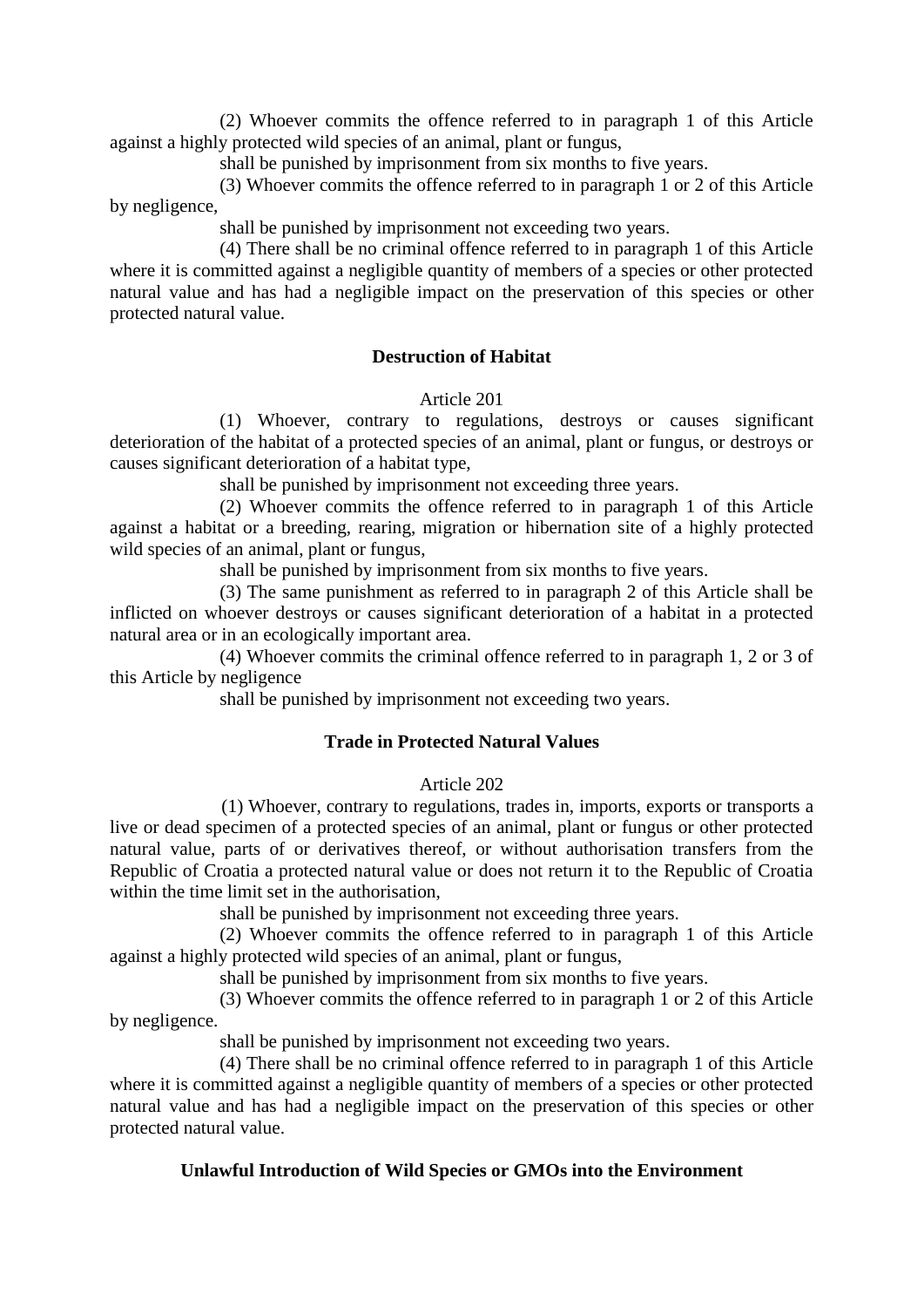#### Article 203

Whoever, contrary to regulations, transports across a border a live genetically modified organism or introduces a live genetically modified organism or an alien wild species of a microorganism, fungus, plant or animal into an environment which it does not naturally inhabit and thereby causes considerable or permanent damage to nature,

shall be punished by imprisonment from six months to five years.

#### **Poaching Game and Fish**

Article 204

(1) Whoever hunts game during the closed season or in an area in which hunting is forbidden, or hunts without having passed the hunting examination,

shall be punished by imprisonment not exceeding one year.

(2) Whoever hunts game, catches fish or other freshwater or marine organisms in such a manner or by such means that cause their massive destruction or by using prohibited accessory equipment,

shall be punished by imprisonment not exceeding three years.

(3) The same punishment as referred to in paragraph 1 of this Article shall be inflicted on whoever permanently takes abroad a top game trophy.

(4) The objects intended to be used or used for the purpose of committing a criminal offence as well as the catch shall be confiscated.

# **Killing or Torture of Animals**

#### Article 205

(1) Whoever kills an animal without a justified reason or severely maltreats it, inflicts unnecessary pain on it or puts it through unnecessary suffering,

shall be punished by imprisonment not exceeding one year.

(2) Whoever commits the criminal offence referred to in paragraph 1 of this Article out of greed,

shall be punished by imprisonment not exceeding two years.

(3) Whoever by negligence exposes an animal to conditions of hardship over a longer period of time by depriving an animal of food or water or in another manner,

shall be punished by imprisonment not exceeding six months.

(4) The animal referred to in this Article shall be confiscated.

# **Transmission of Contagious Animal Diseases and of Organisms Harmful to Plants**

#### Article 206

(1) Whoever fails to comply with regulations or decisions whereby the competent state authority lays down measures for the suppression or prevention of the spreading of contagious disease of animals or of organisms harmful to plants and thereby causes the danger of spreading of that disease or its agents or of occurrence or spreading of organisms harmful to plants,

shall be punished by imprisonment not exceeding one year.

(2) Whoever commits the offence referred to in paragraph 1 of this Article by negligence,

shall be punished by imprisonment not exceeding six months.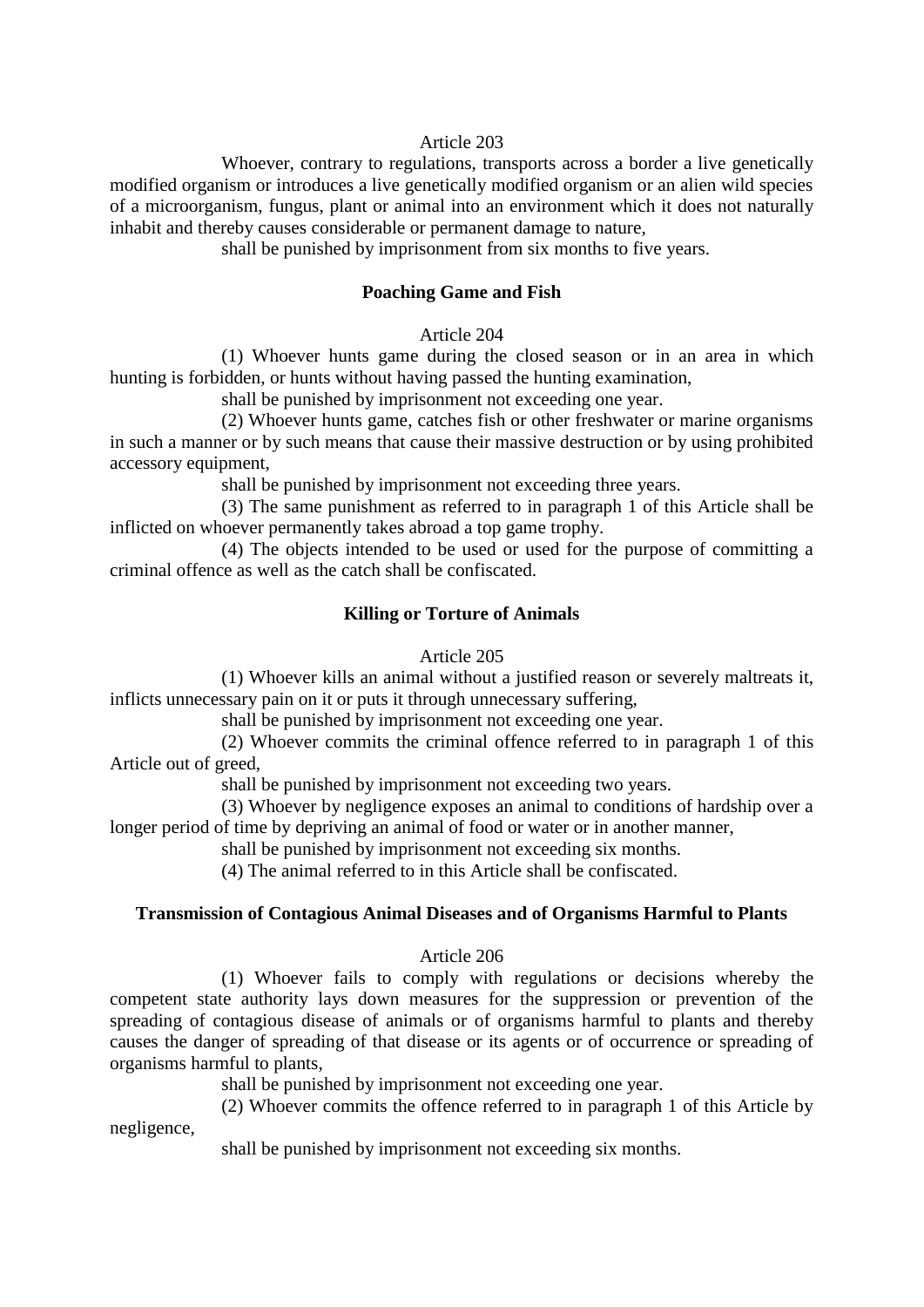# **Production and Circulation of Harmful Products for the Treatment of Animals**

#### Article 207

(1) Whoever produces for the purpose of sale or puts in circulation products for the treatment or prevention of an infection in animals that pose a risk to the animals' life or health and thereby causes the spreading of an contagious disease or the deaths of a larger number of animals,

shall be punished by imprisonment not exceeding two years.

(2) Whoever commits the offence referred to in paragraph 1 of this Article by

negligence,

shall be punished by imprisonment not exceeding six months.

#### **Veterinary Malpractice**

#### Article 208

A veterinarian or veterinary worker who in rendering aid to, examining, giving vaccination or treatment to animals fails to comply with the rules of the veterinary profession, and thereby causes disease, considerable deterioration of illness or death of an animal,

shall be punished by imprisonment not exceeding one year.

#### **Devastation of Forests**

#### Article 209

(1) Whoever, contrary to regulations, cuts down or clears or otherwise devastates a forest and thereby commits no other criminal offence for which a more severe punishment is prescribed,

shall be punished by imprisonment not exceeding two years.

(2) Whoever commits the criminal offence referred to in paragraph 1 of this Article in a forest that is a constituent part of an area which, pursuant to a competent authority's regulation or decision, has been declared a protected natural value,

shall be punished by imprisonment not exceeding three years.

(3) The objects intended to be used or used for the purpose of committing a criminal offence or which are the product of commission of a criminal offence shall be confiscated.

#### **Change in the Water Regime**

#### Article 210

(1) Whoever, contrary to regulations, changes or disrupts a water regime and thereby commits no other criminal offence for which a more severe punishment is prescribed, shall be punished by imprisonment not exceeding two years.

(2) Whoever commits the criminal offence referred to in paragraph 1 of this Article in an area which, pursuant to a competent authority's regulation or decision, has been declared a protected natural value,

shall be punished by imprisonment not exceeding three years.

(3) The objects intended to be used or used for the purpose of committing a criminal offence or which are the product of commission of a criminal offence shall be confiscated.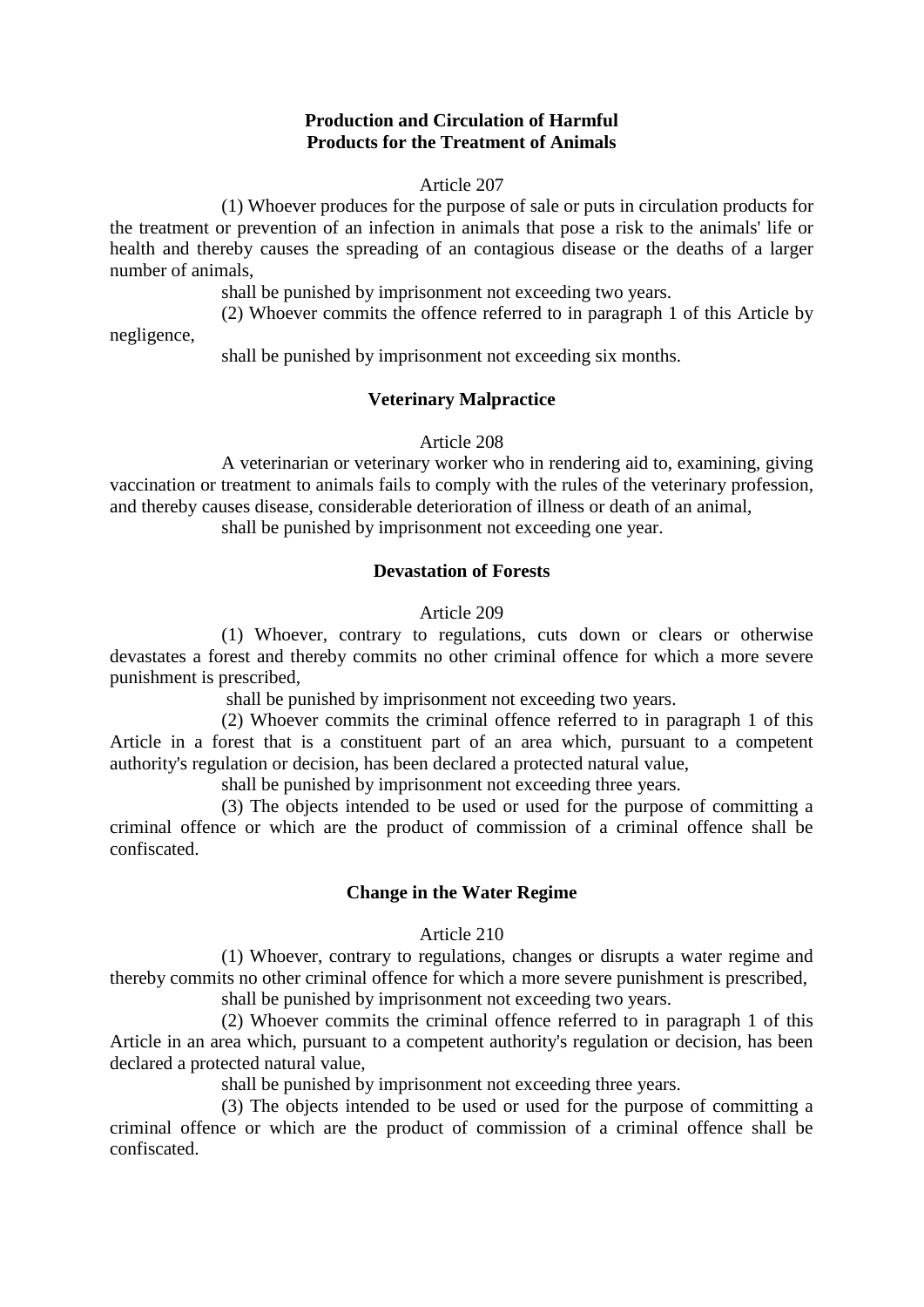(4) The attempt of the criminal offence referred to in paragraph 1 or 2 of this Article shall be punishable.

#### **Unlawful Exploitation of Mineral Resources**

#### Article 211

(1) Whoever, contrary to regulations, exploits mineral resources and thereby causes considerable damage,

shall be punished by imprisonment not exceeding three years.

(2) Whoever, contrary to regulations, exploits mineral resources in an area which, pursuant to a competent authority's regulation or decision, has been declared a protected natural value,

shall be punished by imprisonment from six months to five years.

(3) The objects intended to be used or used for the purpose of committing a criminal offence or which are the product of commission of a criminal offence shall be confiscated.

(4) The attempt of the criminal offence referred to in paragraph 1 of this Article shall be punishable.

#### **Unlawful Construction**

#### Article 212

Whoever, contrary to regulations, constructs an edifice in an area which, pursuant to a competent authority's regulation or decision, has been declared a protected natural value, cultural property or other area of special interest to the state,

shall be punished by imprisonment from six months to five years.

# **Active Remorse**

#### Article 213

The court may remit the punishment of the perpetrator of any of the criminal offences referred to in Articles 193, 194, 195, 197 and 198 of this Code who voluntarily averts the danger or eliminates the condition he or she caused before the occurrence of serious consequences.

#### **Serious Criminal Offences against the Environment**

# Article 214

(1) If as a result of the criminal offence referred to in Article 193, paragraph 1 or 2, Article 194, paragraph 1 or 2, Article 196, paragraph 1 or 2, Article 197, paragraph 1, Article 198, paragraph 1, or Article 199 of this Code one or more persons suffer serious bodily injuries, or changes brought about by pollution cannot be eliminated for a considerable period of time, or a major disaster occurs,

the perpetrator shall be punished by imprisonment from one to ten years.

(2) If the criminal offences referred to in paragraph 1 of this Article result in the death of one or more persons,

the perpetrator shall be punished by imprisonment from three to fifteen years.

(3) If as a result of the criminal offence referred to in Article 193, paragraph 3, Article 194, paragraph 3, Article 196, paragraph 3, Article 197, paragraph 2, or Article 198, paragraph 2, of this Code a number of persons suffer serious bodily injuries, or changes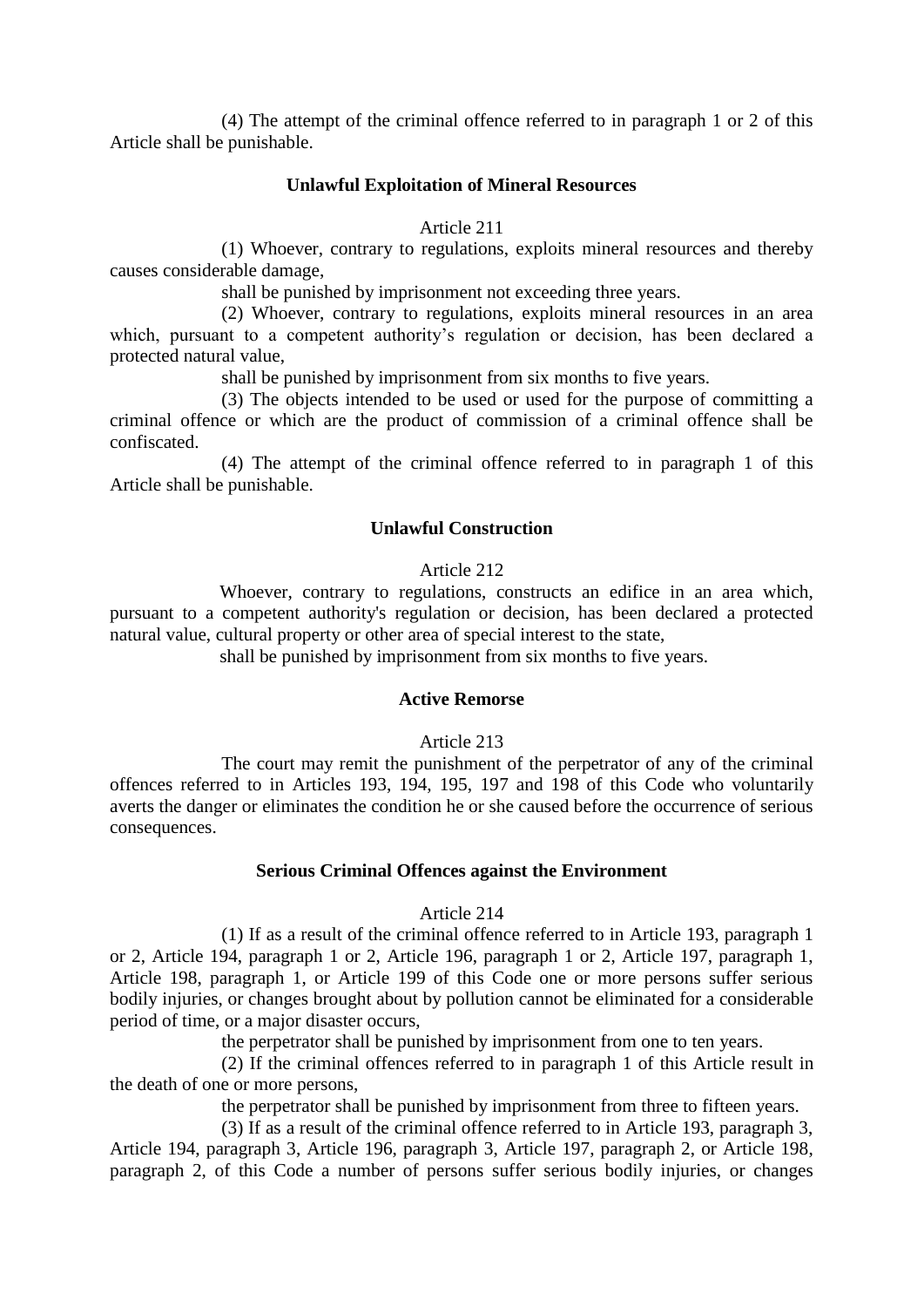brought about by pollution cannot be undone for a considerable period of time, or a major disaster occurs,

the perpetrator shall be punished by imprisonment from six months to five years.

(4) If as a result of the criminal offences referred to in paragraph 3 of this Article one or more persons die,

the perpetrator shall be punished by imprisonment from one to eight years.

(5) If as a result of the criminal offence referred to in Article 200, paragraph 1 or 2, Article 201, paragraph 1, 2 or 3, or Article 202, paragraph 1 or 2, of this Code considerable damage is caused,

the perpetrator shall be punished by imprisonment from one to eight years.

(6) If as a result of the criminal offence referred to in Article 206, paragraph 1, Article 207, paragraph 1, or Article 208 of this Code considerable damage is caused,

the perpetrator shall be punished by imprisonment from six months to five years.

(7) If as a result of the criminal offence referred to in Article 200, paragraph 3, Article 201, paragraph 4, Article 202, paragraph 3, Article 206, paragraph 2, or Article 207, paragraph 2, of this Code considerable damage is caused,

the perpetrator shall be punished by imprisonment not exceeding three years.

# **TITLE XXI**

# **CRIMINAL OFFENCES AGAINST GENERAL SAFETY**

#### **Endangerment to Life and Property by a Generally Dangerous Act or Means**

#### Article 215

(1) Whoever endangers the life or limb or property of substantial value by fire, flood, explosive, poison or poisonous gas, ionising radiation, mechanical force, electricity or other energy or by some generally dangerous act or generally dangerous means

shall be punished by imprisonment from six months to five years.

(2) The sentence referred to in paragraph 1 of this Article shall be imposed on whoever fails to install the prescribed devices for protection against fire, explosion, flood, poison, poisonous gases, nuclear energy, ionising radiation or intended to protect the health and safety at work, or fails to maintain these devices in working order, or where necessary fails to activate them, or altogether fails to comply with the regulations or technical rules on protective measures and thereby endangers the life or limb of people or property of substantial value.

(3) Whoever commits the criminal offence referred to in paragraph 1 or 2 of this Article by negligence

shall be punished by imprisonment not exceeding three years.

# **Destruction of or Damage to Public-Use Devices**

# Article 216

(1) Whoever destroys, damages, modifies, renders unusable, removes, disconnects or disrupts the functioning of a public-use device for water, heat, gas, electricity or other energy or of electronic communications equipment and thereby causes disruption to the regular life of a population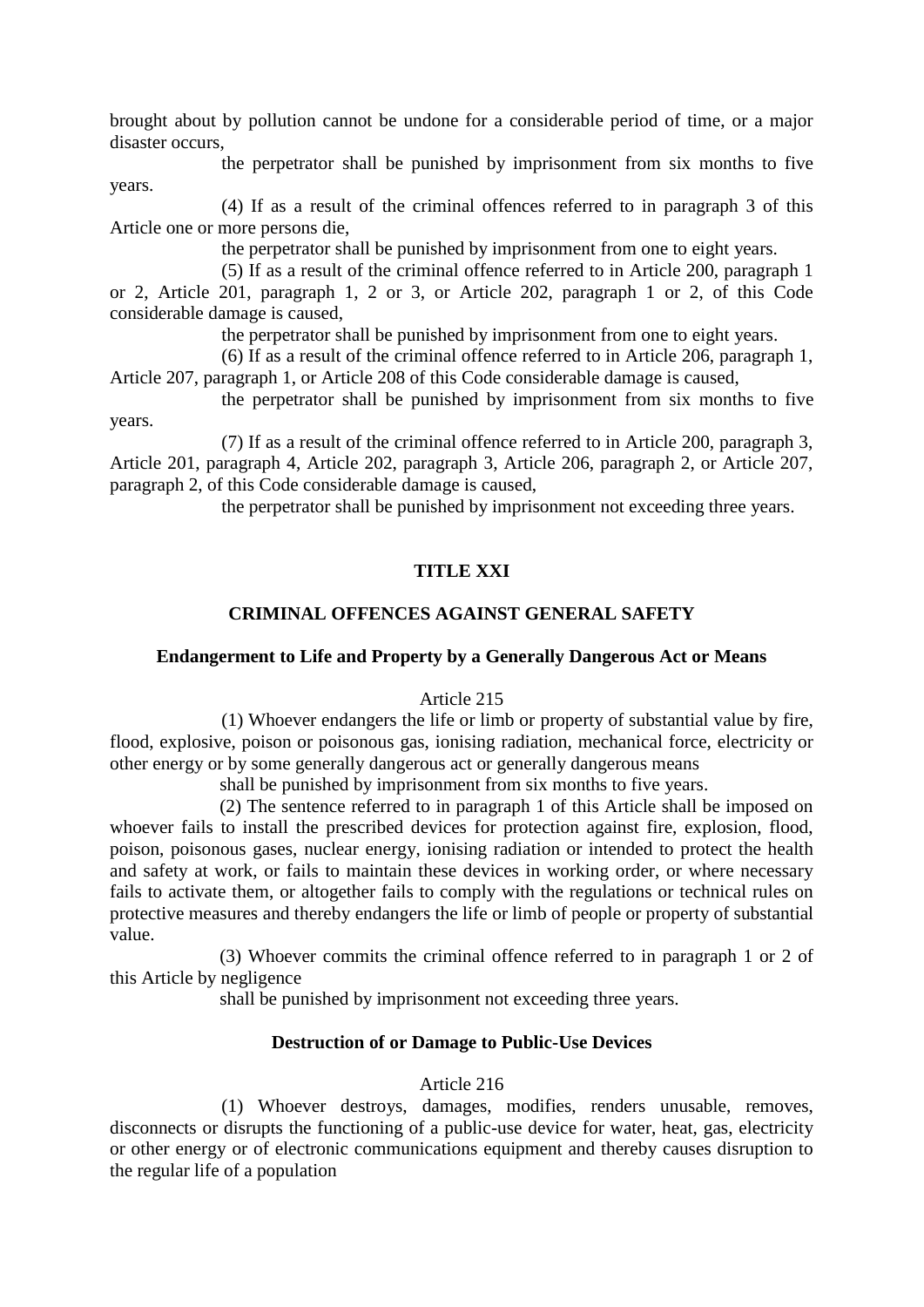shall be punished by imprisonment from six months to five years.

(2) The same punishment as referred to in paragraph 1 of this Article shall be inflicted on whoever destroys, damages, disconnects, redirects or otherwise disrupts the functioning of a subsea cable or pipeline which below sea level enables the provision of an electronic communications service or the flow of water, gas, oil or electricity between two or more countries or between country and the Arctic or Antarctic.

(3) The same punishment as referred to in paragraph 1 of this Article shall be inflicted on whoever destroys, damages or otherwise disrupts the functioning of auxiliary facilities, vessels, devices or equipment that is used for installation, repair or maintenance of subsea cables or pipelines.

(4) Whoever commits the criminal offence referred to in paragraph 1, 2 or 3 of this Article by negligence

shall be punished by imprisonment not exceeding three years.

# **Destruction of or Damage to Safety Devices at Work**

# Article 217

(1) Whoever at a place where some kind of work is being carried out destroys, damages, removes, turns off or otherwise makes unusable or ineffective safety devices at work and thereby endangers the life or limb of people or property of substantial value

shall be punished by imprisonment from six months to five years.

(2) Whoever commits the criminal offence referred to in paragraph 1 of this Article by negligence

shall be punished by imprisonment not exceeding three years.

# **Destruction, Damage or Misuse of Warning Signs**

# Article 218

(1) Whoever destroys, damages, removes or otherwise makes unusable or unnoticeable a sign giving warning of a danger,

shall be punished by imprisonment not exceeding one year.

(2) The same punishment as referred to in paragraph 1 of this Article shall be inflicted on whoever needlessly sends out an internationally agreed-upon distress signal or signal that danger threatens or an internationally agreed-upon safety signal when this is not justified or on whoever misuses an internationally agreed-upon communication signal.

# **Misuse of Radioactive Substances**

# Article 219

(1) Whoever with the aim of killing or inflicting a serious bodily injury on another person or of causing considerable damage to another person's property or the environment produces, processes, procures, possesses, stocks, transports, imports, exports, gives to another or enables another to acquire without authorisation radioactive substances or a device for activating, dispersing or emitting radioactive substances

shall be punished by imprisonment from six months to five years.

(2) The same punishment as referred to in paragraph 1 of this Article shall be inflicted on whoever with the aim of killing or inflicting a severe bodily injury on another person or of causing considerable damage to another person's property or the environment uses radioactive substances or a device for activating, dispersing or emitting radioactive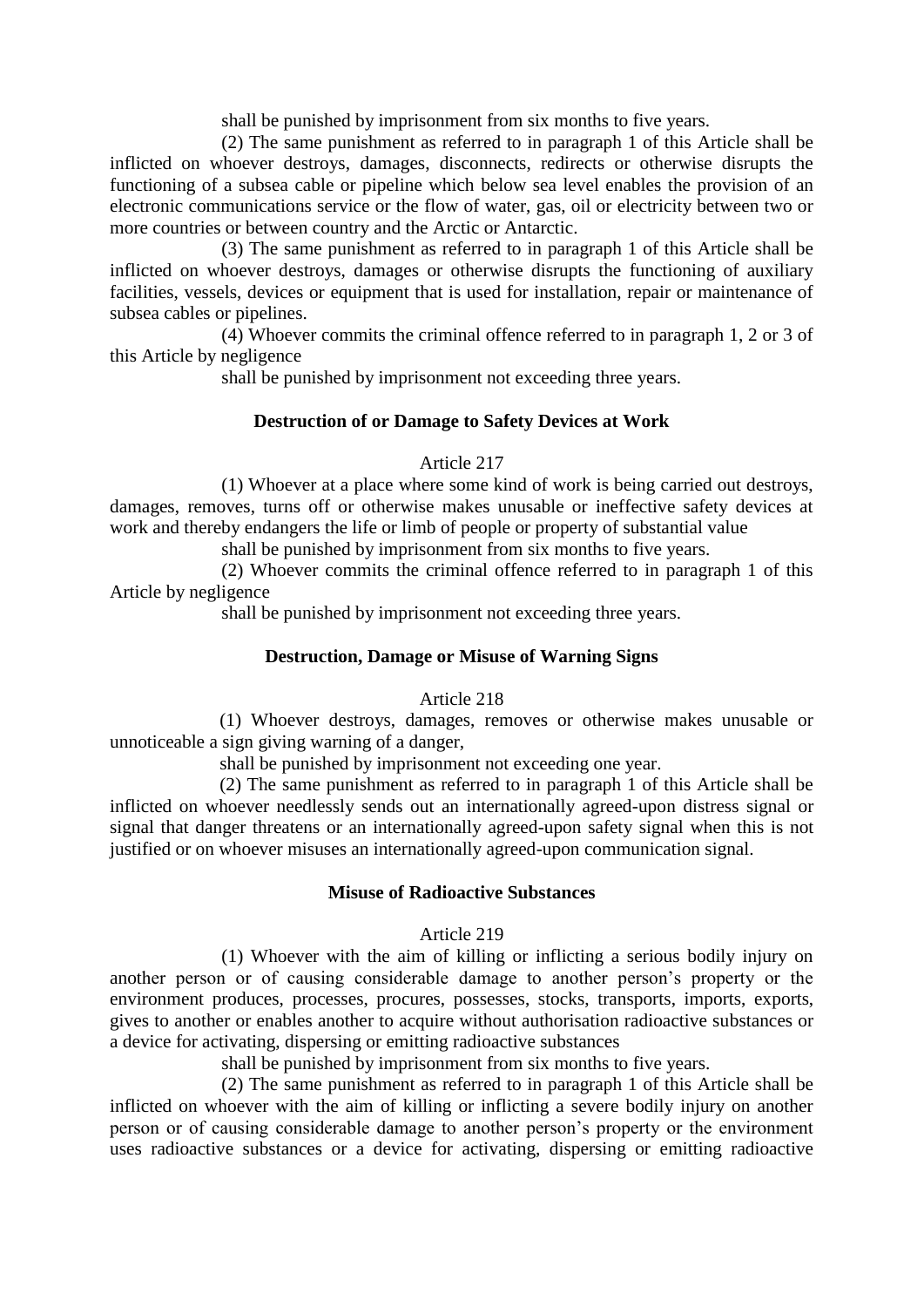substances, or uses or damages a nuclear facility, thereby causes danger the radioactive substances being released.

(3) The same punishment as referred to in paragraph 1 of this Article shall be inflicted on whoever by the use or threats of use of force demands without authorisation the handing over of a nuclear facility or of radioactive substances or of a device for activating, dispersing or emitting radioactive substances.

# **Handling of Generally Dangerous Substances**

#### Article 220

(1) Whoever without authorisation produces, collects, conceals, disperses, uses, modifies, distributes or transports contrary to regulations, or enables another to acquire without authorisation, or prevents another from acquiring on the basis of an authorisation ionising or other substances that may endanger the lives of people or property of substantial value,

shall be punished by imprisonment not exceeding three years.

(2) The same punishment as referred to in paragraph 1 of this Article shall be inflicted on whoever contrary to regulations on the transportation of explosives or easily inflammable materials hands over an explosive or an easily inflammable material for transportation by public means of transportation or himself or herself transports such material by using public means of transportation.

(3) Ionising or other substances referred to in paragraph 1 of this Article and explosives and easily inflammable materials referred to in paragraph 2 of this Article shall be confiscated.

# **Dangerous Execution of Construction Works**

# Article 221

(1) Whoever, in the course of designing, carrying out inspections of construction works, constructing or carrying out individual jobs, or demolishing or dismantling a building, by acting contrary to regulations or generally accepted rules of profession, endangers the lives of people or property of substantial value

shall be punished by imprisonment from six months and five years.

(2) Whoever commits the criminal offence referred to in paragraph 1 of this Article by negligence

shall be punished by imprisonment not exceeding three years.

# **Serious Criminal Offences against General Safety**

# Article 222

(1) If as a result of the criminal offence referred to in Article 215, paragraph 1 or 2, Article 216, paragraph 1, 2 or 3, Article 217, paragraph 1, Article 219, or Article 221, paragraph 1, of this Code a serious bodily injury is inflicted on a person or extensive material damage to property is caused,

the perpetrator shall be punished by imprisonment from one to ten years.

(2) If as a result of the criminal offence referred to in paragraph 1 of this Article one or more persons die,

the perpetrator shall be punished by imprisonment from three and fifteen years.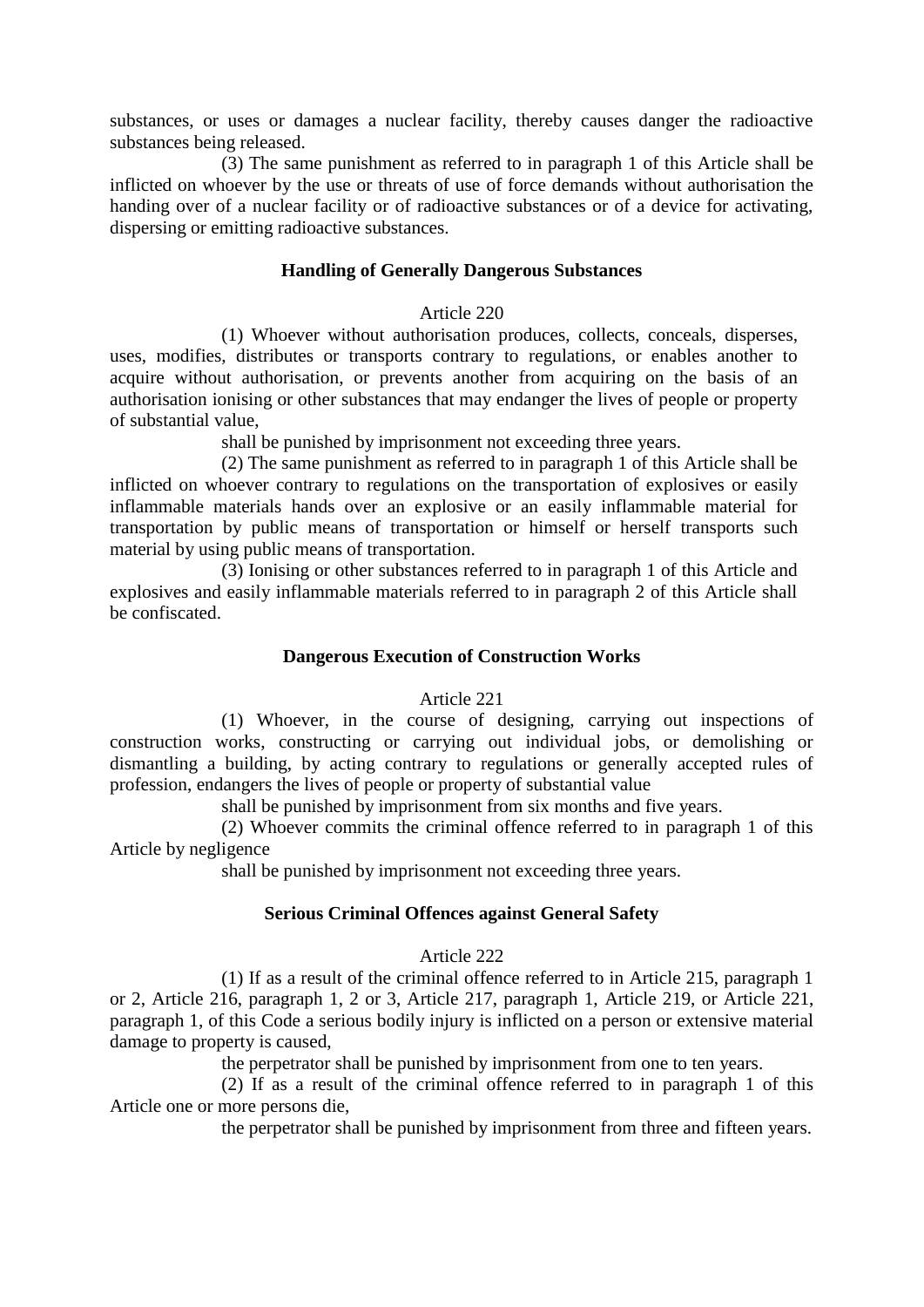(3) If as a result of the criminal offence referred to in Article 215, paragraph 3, Article 216, paragraph 4, Article 217, paragraph 2, or Article 221, paragraph 2, of this Code a serious bodily injury is inflicted on a person or extensive material damage is caused,

the perpetrator shall be punished by imprisonment from six months to five years.

(4) If as a result of the criminal offence referred to in paragraph 3 of this Article one or more persons die,

the perpetrator shall be punished by imprisonment from one to eight years.

# **TITLE XXII**

# **CRIMINAL OFFENCES AGAINST TRAFFIC SAFETY**

# **Attack on an Aircraft, Vessel or Immovable Platform**

#### Article 223

(1) Whoever uses force or serious threat with the aim of assuming control over a civil aircraft in flight, a civil vessel at sea or an immovable platform

shall be punished by imprisonment from three to fifteen years.

(2) Whoever uses force or serious threat in a civil aircraft in flight, on a civil vessel at sea or an immovable platform or plants on a civil aircraft, vessel or immovable platform a device or substances which can destroy or cause damage to them , if such an act can jeopardise the safety of flight or voyage,

shall be punished by imprisonment from one to ten years.

(3) Whoever with the aim of destroying or damaging a civil aircraft in flight, a civil vessel at sea or its cargo or an immovable platform uses firearms or causes an explosion or starts a fire,

shall be punished by imprisonment from three to fifteen years.

(4) Whoever with the aim of bringing to a halt airport operations or endangering the safety of air traffic commits violence against a person employed at an international airport or severely damages or destroys airport equipment or damages an aircraft taken out of service,

shall be punished by imprisonment from one to ten years.

(5) If as a result of the criminal offence referred to in paragraph 1, 2, 3 or 4 of this Article one or more persons die or an aircraft or vessel is destroyed or other extensive material damage is caused,

the perpetrator shall be punished by imprisonment for not less than five years.

(6) If in committing the criminal offence referred to in paragraph 1, 2, 3 or 4 of this Article a perpetrator intentionally kills one or more persons,

> he or she shall be punished by imprisonment for not less than ten years or by long-term imprisonment.

(7) An aircraft shall be deemed in flight from the moment when, after the completion of boarding, all outer doors are closed to the moment when one of these doors are opened for disembarkment. In the case of forced landing, a flight shall be deemed to last until the competent body takes charge of the aircraft, persons and property on board the aircraft.

# **Endangering Traffic by a Dangerous Act or Dangerous Means**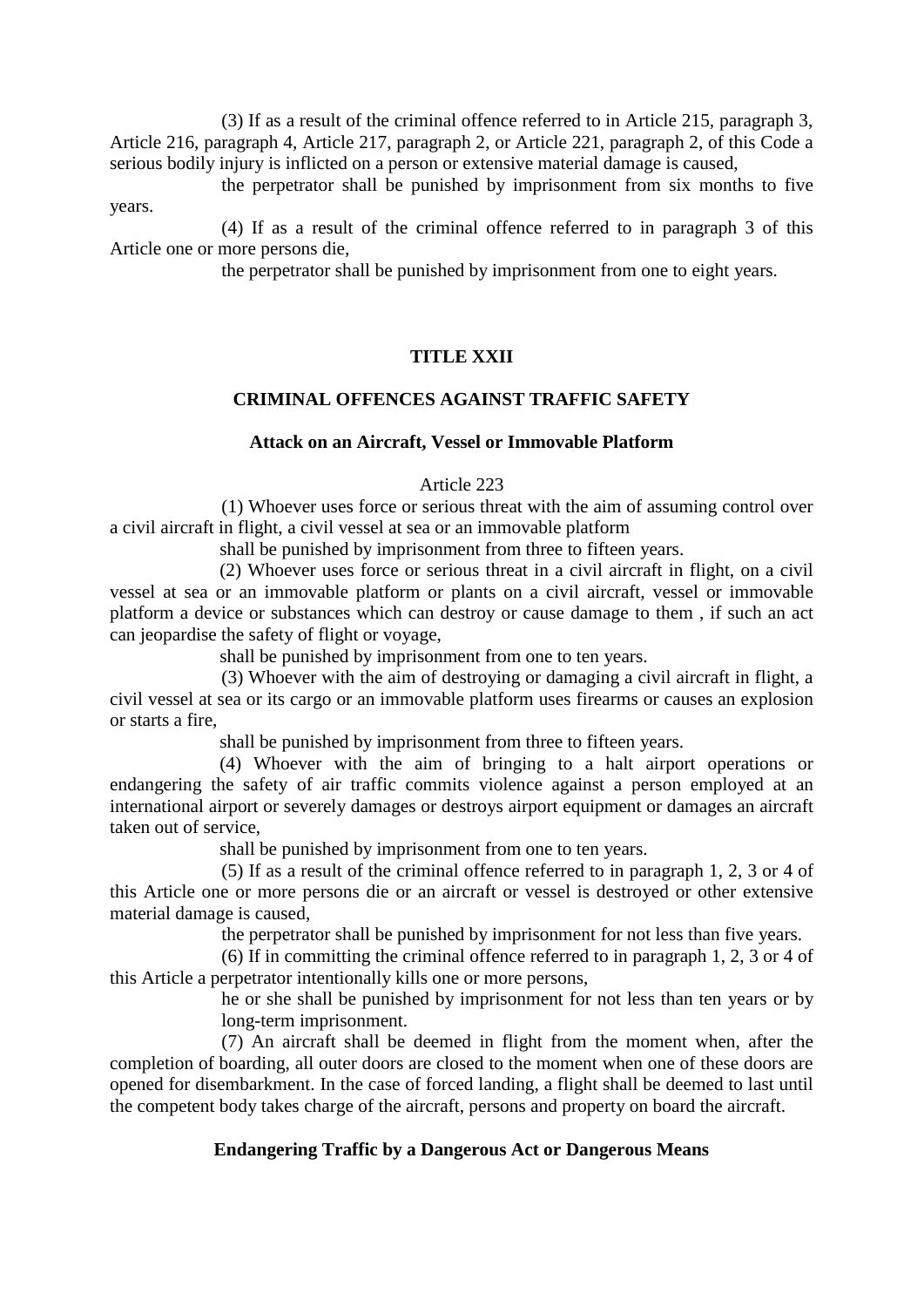#### Article 224

(1) Whoever destroys, damages, removes or otherwise makes unusable or unnoticeable a sign or device ensuring the safety of rail, sea, inland water or air traffic,

shall be punished by imprisonment not exceeding one year.

(2) Whoever destroys, damages, removes or otherwise makes unusable or unnoticeable a sign, device or traffic mechanism ensuring the safety of any type of traffic, or erects obstructions, gives false information, signs or signals or otherwise endangers traffic and thereby endangers the life or limb of people or property of significant value,

shall be punished by imprisonment from six months to five years.

(3) Whoever commits the criminal offence referred to in paragraph 2 of this Article by negligence,

shall be punished by imprisonment not exceeding three years.

(4) If as a result of the criminal offence referred to in paragraph 2 of this Article a person suffers an injury or extensive material damage is caused,

the perpetrator shall be punished by imprisonment from between one to ten years.

(5) If as a result of the criminal offence referred to in paragraph 2 of this Article one or more persons die,

the perpetrator shall be punished by imprisonment from three to fifteen years.

(6) If as a result of the criminal offence referred to in paragraph 3 of this Article a person suffers a serious bodily injury or extensive material damage is caused,

the perpetrator shall be punished by imprisonment from one to eight years.

(7) If as a result of the criminal offence referred to in paragraph 3 of this Article one or more persons die,

the perpetrator shall be punished by imprisonment from one to ten years.

# **Endangering Special Types of Traffic**

# Article 225

(1) A participant in air, ship or rail traffic or funicular railway traffic who by violating traffic safety regulations jeopardises traffic safety in a manner that endangers the lives of people or property of s significant value

shall be punished by imprisonment from six months to five years.

(2) Whoever commits the criminal offence referred to in paragraph 1 of this Article by negligence,

shall be punished by imprisonment not exceeding three years.

(3) If as a result of the criminal offence referred to in paragraph 1 of this Article a person suffers a serious bodily injury or extensive material damage is caused,

the perpetrator shall be punished by imprisonment from one to ten years.

(4) If as a result of the criminal offence referred to in paragraph 1 of this Article one or more persons die,

the perpetrator shall be punished by imprisonment from three to fifteen years.

(5) If as a result of the criminal offence referred to in paragraph 2 of this Article a person suffers a serious bodily injury or extensive material damage is caused,

the perpetrator shall be punished by imprisonment from one to eight years.

(6) If as a result of the criminal offence referred to in paragraph 2 of this Article one or more persons die,

the perpetrator shall be punished by imprisonment from one to ten years.

# **Wanton Driving in Road Traffic**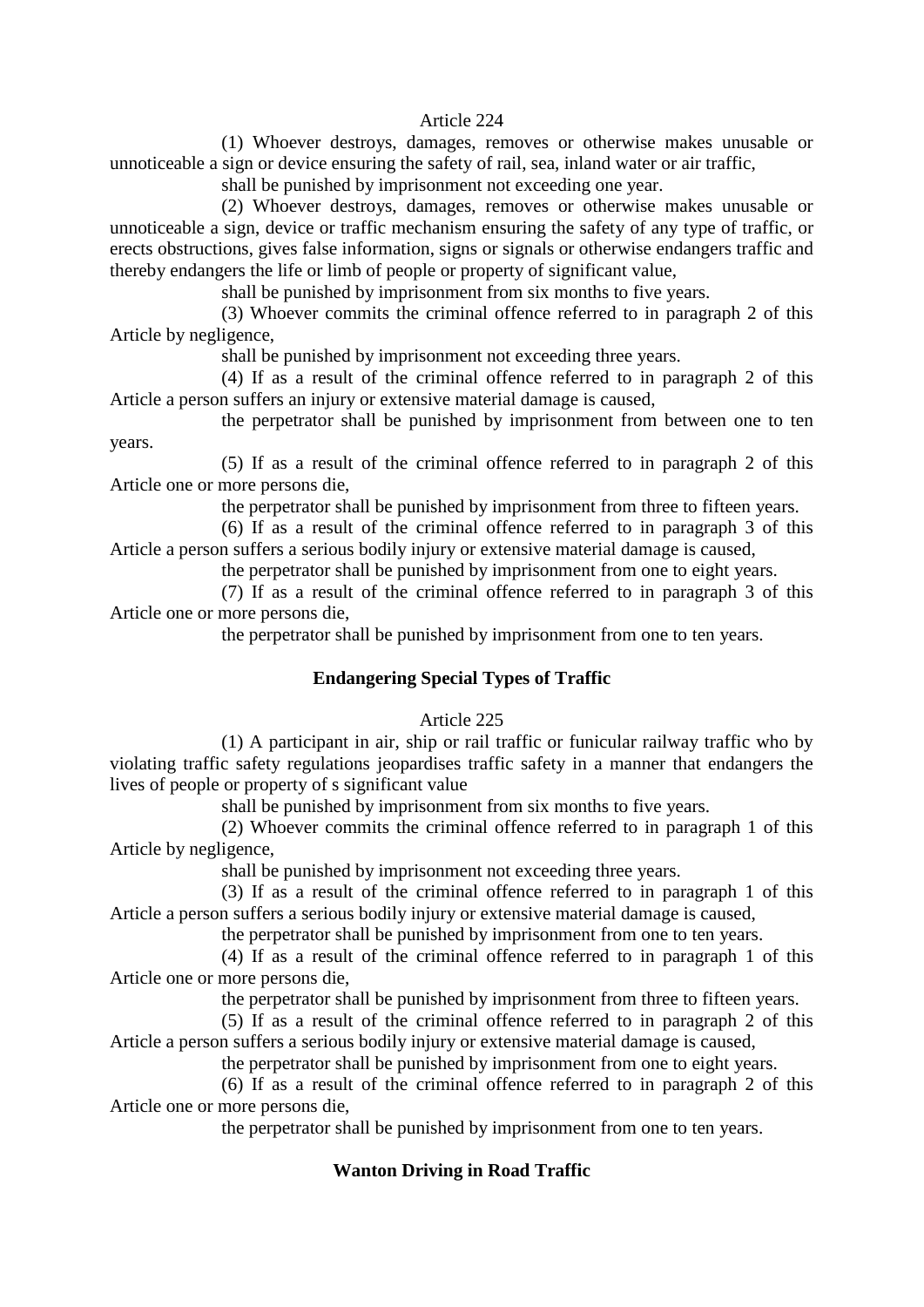#### Article 226

A road traffic participant who out of wantonness seriously violates traffic safety regulations by driving in a state of inability to drive caused by alcohol consumption characterised by a blood alcohol content of at least 1.50 g/kg, or by drug or psychoactive drug consumption, or by driving in a prohibited direction or by overpassing a column of vehicles in a place where the road is not sufficiently clear ahead, or by exceeding the speed limit by fifty km/h when driving through a populated place or area where the speed limit is indicated, endangers the life or limb of people,

shall be punished by imprisonment not exceeding three years.

#### **Causing a Road Traffic Accident**

Article 227

(1) A road traffic participant who by violating traffic safety regulations endangers the life or limb of people or property of significant value and therefore inflicts on another person a serious bodily injury or causes extensive material damage,

shall be punished by imprisonment from six months to five years.

(2) If the criminal offence referred to in paragraph 1 of this Article is committed by negligence,

the perpetrator shall be punished by imprisonment not exceeding three years.

(3) If as a result of the criminal offence referred to in paragraph 1 of this Article another person suffers an particularly serious bodily injury,

the perpetrator shall be punished by imprisonment from one to eight years.

(4) If as a result of the criminal offence referred to in paragraph 3 of this Article one or more persons die,

the perpetrator shall be punished by imprisonment from six months to five years.

(5) If as a result of the criminal offence referred to in paragraph 1 of this Article one or more persons die,

the perpetrator shall be punished by imprisonment from three to twelve years.

(6) If as a result of the criminal offence referred to in paragraph 5 of this Article one or more persons die,

the perpetrator shall be punished by imprisonment from one to eight years.

#### **TITLE XXIII**

#### **CRIMINAL OFFENCES AGAINST PROPERTY**

# **Theft**

#### Article 228

(1) Whoever takes another person's movable property away from another with the aim of unlawfully appropriating it,

shall be punished by imprisonment from six months to five years.

(2) If the stolen property is of small value and the perpetrator acted with the aim of appropriating property of such value,

he or she shall be punished by imprisonment not exceeding one year.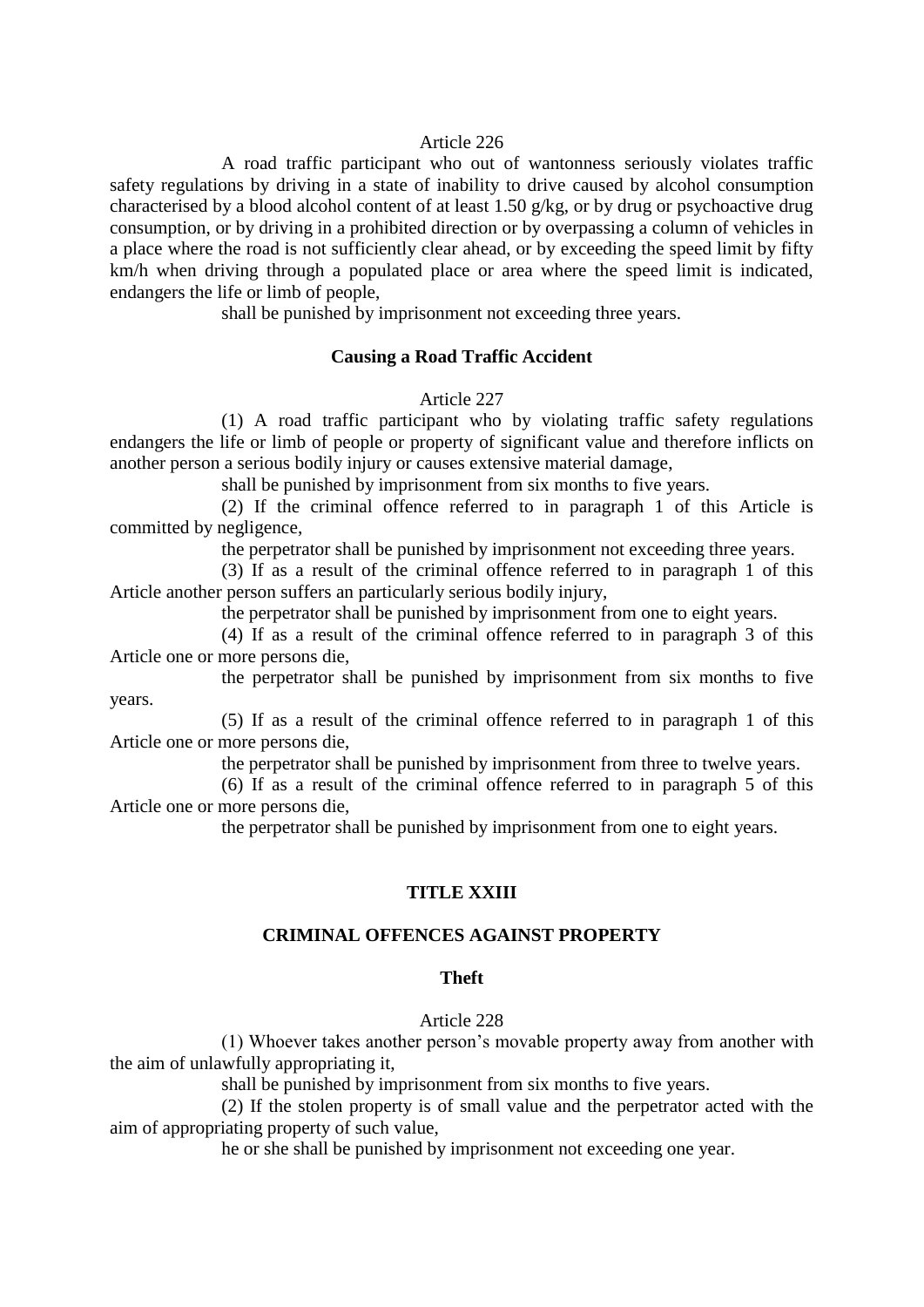(3) If the perpetrator returns stolen property to the injured party before having learnt that he or she has been discovered, his or her punishment may be remitted.

# **Aggravated Theft**

# Article 229

(1) A punishment of imprisonment from one to eight years shall be inflicted on whoever commits theft referred to in Article 228, paragraph 1, of this Code:

1. by picking a lock, breaking in or overcoming considerable obstacles in order to gain access to property in closed buildings, rooms, cash registers, cabinets or other enclosed premises or space;

2. in a particularly dangerous or brazen manner;

3. by taking advantage of a condition caused by fire, flood, earthquake or other calamity;

4. by exploiting another person's helplessness or other particularly adverse circumstance afflicting the person;

5. if stolen property is of high value;

6. if weapons, ammunition, missiles, explosive ordnances, combat resources or part of combat resources serving the needs of the army are stolen;

7. if stolen property is used for religious purposes or is stolen from a church or other building or room used for religious services;

8. if an item of cultural property or an object of scientific, artistic, historical or technical significance is stolen or stolen property is part of a public collection, protected private collection or is publicly displayed;

9. if the perpetrator carried a weapon or a dangerous instrument for the purpose of attacking or defending himself or herself;

10. in the capacity of a public official performing his or her functions or exercising public authority.

(2) If the elements of aggravated theft referred to in paragraph 1, items 1 through 4 and items 6 and 7, of this Article are realised but the value of stolen property is small and the perpetrator acted with the aim of appropriating property of such value,

he or she shall be punished for theft referred to in Article 228, paragraph 1, of this Code.

# **Robbery**

# Article 230

(1) Whoever, by the use of force against a person or by threat of imminent attack on his or her life or limb, takes away another's movable property with the aim of unlawfully appropriating it,

shall be punished by imprisonment from one to ten years.

(2) If as a result of the criminal offence referred to in paragraph 1 of this Article a considerable material gain is obtained or if during its commission a weapon or a dangerous instrument is used,

the perpetrator shall be punished by imprisonment from three to twelve years.

(3) If as a result of the criminal offence referred to in paragraph 1 or 2 of this Article a person dies,

the perpetrator shall be punished by imprisonment for not less than least five years.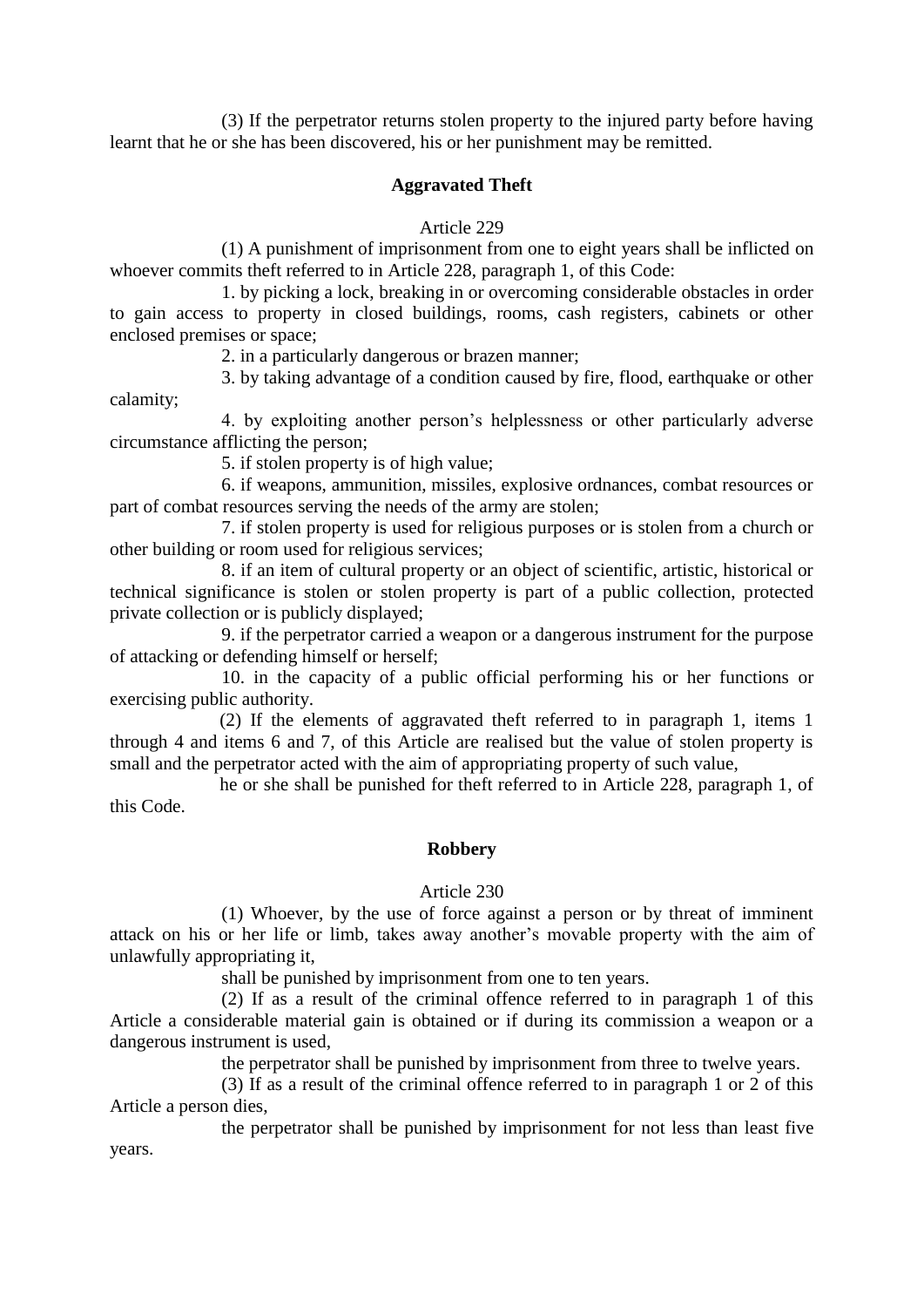# **Violent Theft**

# Article 231

(1) Whoever being caught in the act of committing theft uses force against a person or threats of imminent attack on his or her life or limb with the aim of retaining stolen property,

shall be punished by imprisonment from one to ten years.

(2) If during the commission of the criminal offence referred to in paragraph 1 of this Article a weapon or a dangerous instrument is used,

the perpetrator shall be punished by imprisonment from three to twelve years.

(3) If as a result of the criminal offence referred to in paragraph 1 or 2 of this Article a person dies,

the perpetrator shall be punished by imprisonment for not less than five years.

#### **Embezzlement**

#### Article 232

(1) Whoever unlawfully appropriates another person's movable property or property right that was entrusted to him or her,

shall be punished by imprisonment not exceeding three years.

(2) Whoever unlawfully appropriates another person's movable property or property right that he or she found or accidentally came across,

shall be punished by imprisonment not exceeding two years.

(3) If the value of misappropriated property or property right is high,

the perpetrator shall be punished by imprisonment from six months to five

years.

(4) If the value of misappropriated property or property right is small and the perpetrator acted with the aim of appropriating property of such value,

he or she shall be punished by imprisonment not exceeding one year.

# **Embezzlement at Work**

Article 233

(1) Whoever unlawfully appropriates another person's movable property or property right that was entrusted to him or her at work,

shall be punished by imprisonment from six months to five years.

(2) If the value of embezzled property or property right is high,

the perpetrator shall be punished by imprisonment from one to eight years.

(3) If the value of embezzled property or property right is small and the perpetrator acted with the aim of appropriating property of such value,

he or she shall be punished by imprisonment not exceeding two years.

# **Unauthorised Use of Another's Movable Property**

Article 234

(1) Whoever unlawfully takes away another person's movable property for temporary use,

shall be punished by imprisonment not exceeding one year.

(2) Whoever takes away without authorisation another person's motor vehicle for temporary use,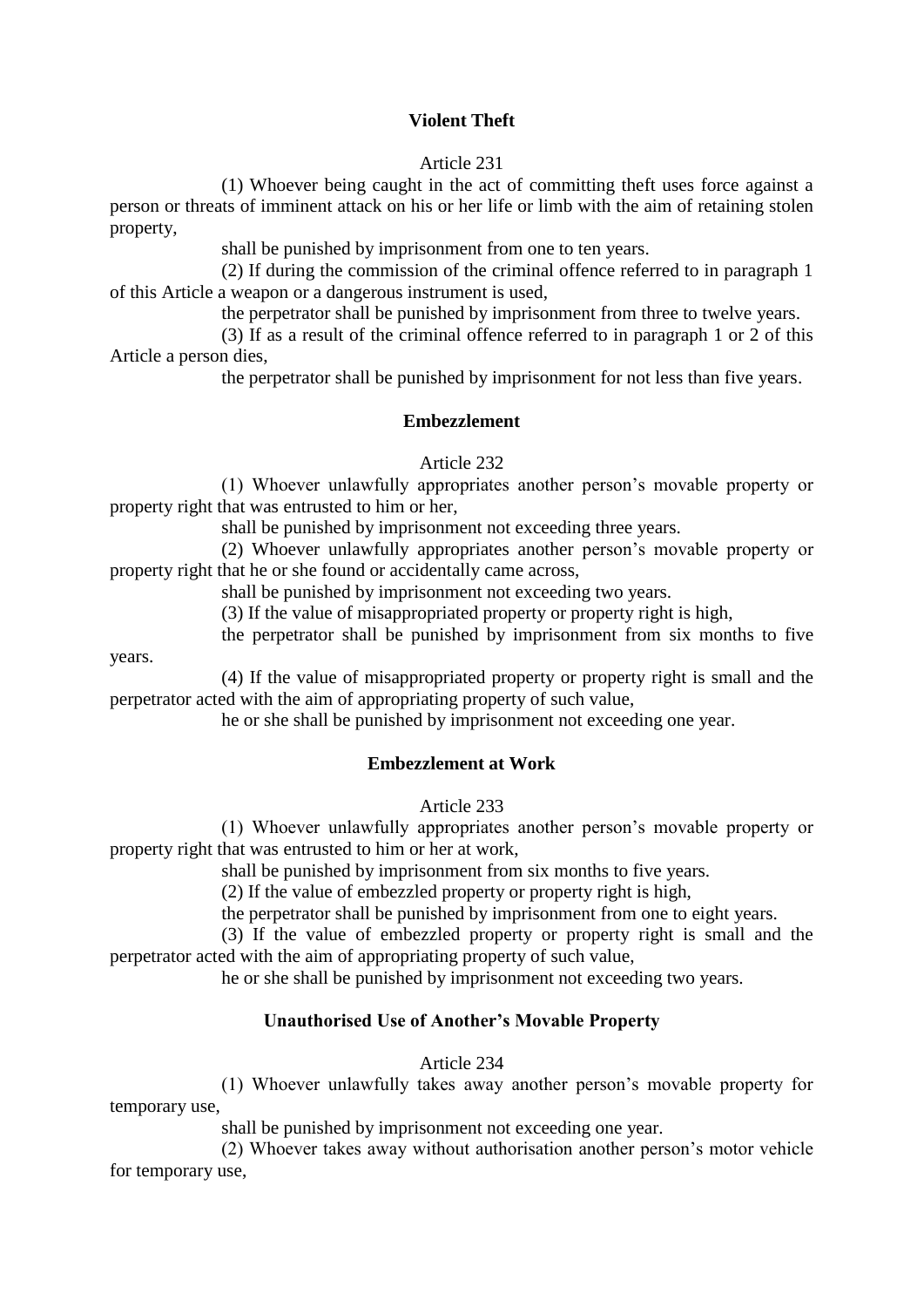shall be punished by imprisonment not exceeding three years.

(3) The attempt of the criminal offence referred to in paragraph 2 of this Article shall be punishable.

#### **Property Damage**

Article 235

property,

(1) Whoever damages, destroys, deforms or renders unusable another person's

shall be punished by imprisonment not exceeding two years.

(2) The same punishment as referred to in paragraph 1 of this Article shall be inflicted on whoever by making a drawing or a writing changes without authorisation the appearance of a wall, motor vehicle or other surface.

(3) If the perpetrator committed the criminal offence referred to in paragraph 1 or 2 of this Article out of base motives or thereby caused considerable damage,

he or she shall be punished by imprisonment from six months to five years.

#### **Fraud**

#### Article 236

(1) Whoever with the aim of acquiring for himself or herself or a third party an unlawful material gain misleads another by misrepresenting or concealing facts or keeps another in error, thus inducing him or her to do or refrain from doing something to the detriment of his or her property or the property of a third party/another;

shall be punished by imprisonment from six months to five years.

(2) If as a result of the criminal offence referred to in paragraph 1 of this Article a considerable material gain is obtained or considerable damage caused,

the perpetrator shall be punished by imprisonment from one to eight years.

(3) If as a result of the criminal offence referred to in paragraph 1 of this Article a small material gain is obtained and the perpetrator acted with the intention of obtaining such advantage gain,

he or she shall be punished by imprisonment not exceeding one year.

#### **Pyramid Scheme**

#### Article 237

Whoever organises or promotes a game or system in which a participant who invests funds can expect to profit only if new participants join the scheme,

shall be punished by imprisonment not exceeding three years.

#### **Insurance Misuse**

#### Article 238

(1) Whoever with the aim of obtaining for himself or herself or a third party insurance reimbursement destroys, damages or conceals an object that is insured against destruction, damage, loss or theft,

shall be punished by imprisonment not exceeding three years.

(2) The same punishment as referred to in paragraph 1 of this Article shall be inflicted on whoever feigns a disease, inflicts a bodily injury on himself or herself or on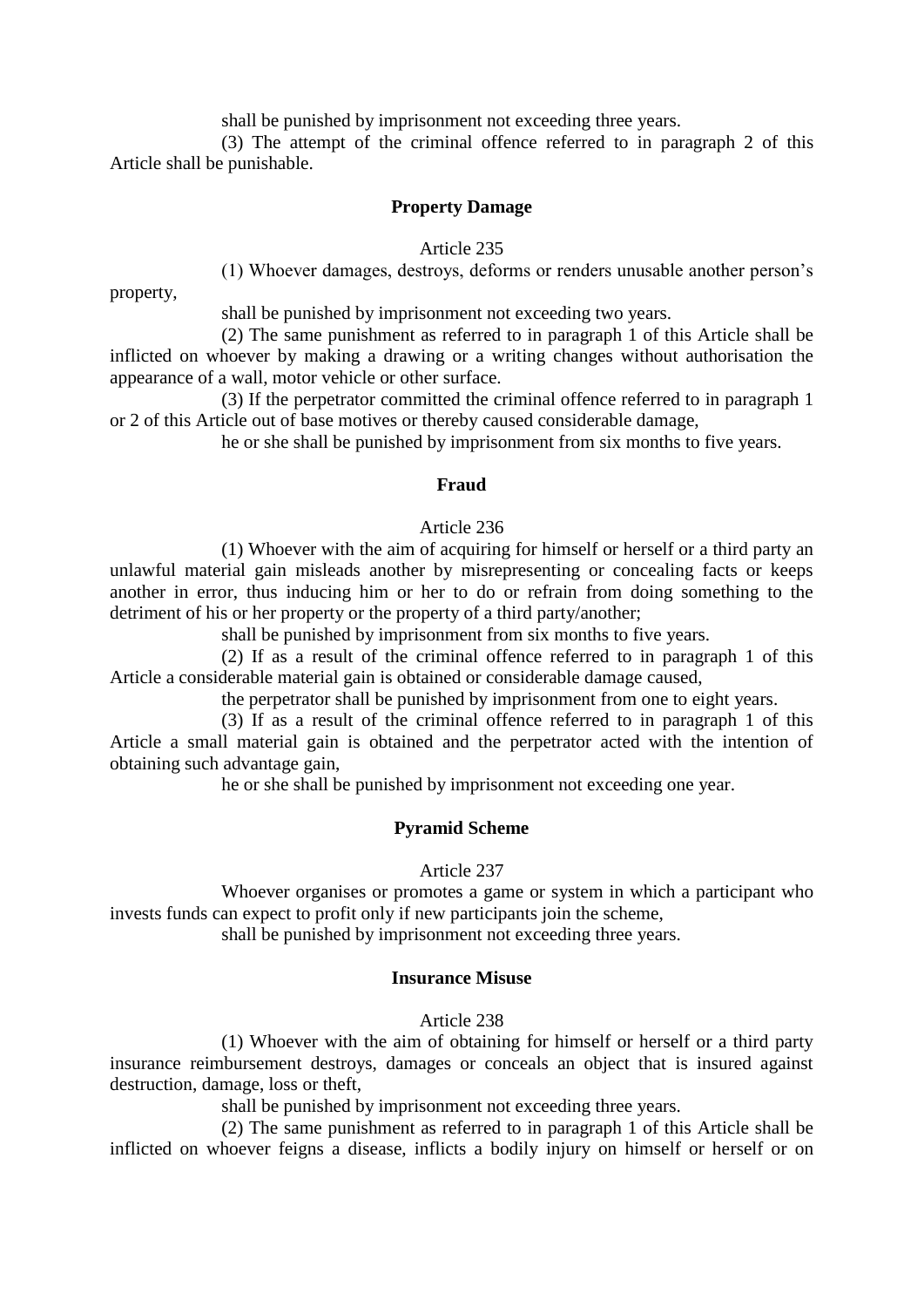another or impairs his or her or another person's health with the aim of obtaining for himself or herself or another an insurance right, social insurance right or a welfare right.

# **Misuse of Cheques and Payment Cards**

# Article 239

Whoever by misusing a cheque or payment card that he or she is entitled to use obligates its issuer to make a payment and thereby causes material damage to the issuer, shall be punished by imprisonment not exceeding three years.

# **Abuse of Trust**

# Article 240

(1) Whoever while representing the material interests of another abuses the powers conferred on him or her by statute or contract and thus causes material damage to the person whose interests he or she represents

shall be punished by imprisonment not exceeding three years.

(2) If the criminal offence referred to in paragraph 1 of this Article is committed by a parent, guardian or attorney-at-law,

he or she shall be punished by imprisonment from six months to five years.

(3) If as a result of the criminal offence referred to in paragraph 1 or 2 of this Article considerable damage is caused,

the perpetrator shall be punished by imprisonment from one to eight years.

# **Violation of Another's Rights**

# Article 241

(1) Whoever, with the aim of frustrating the satisfaction of a claim on objects, alienates, destroys, damages or takes away from another his or her own object on which the other person has a real security right, right of retention or right of usufruct.

shall be punished by imprisonment not exceeding one year.

(2) The same punishment as referred to in paragraph 1 of this Article shall be inflicted on whoever, with the aim of frustrating the settlement of creditors' claims before or after the enforcement procedure, alienates, destroys, damages or conceals parts of his or her property.

# **Usurious Contract**

# Article 242

(1) Whoever, by exploiting another person's necessity, inexperience, lightmindedness, diminished capacity to exercise his or her judgment or considerable weakness of will-power, receives from that person or contracts with him or her a material gain for himself or herself or a third party that is obviously disproportionate to what he or she has given, done or bound himself or herself to give or do

shall be punished by imprisonment not exceeding three years.

(2) If the perpetrator engages in the activity referred to in paragraph 1 of this

Article,

he or she shall be punished by imprisonment from one to eight years.

# **Extortion**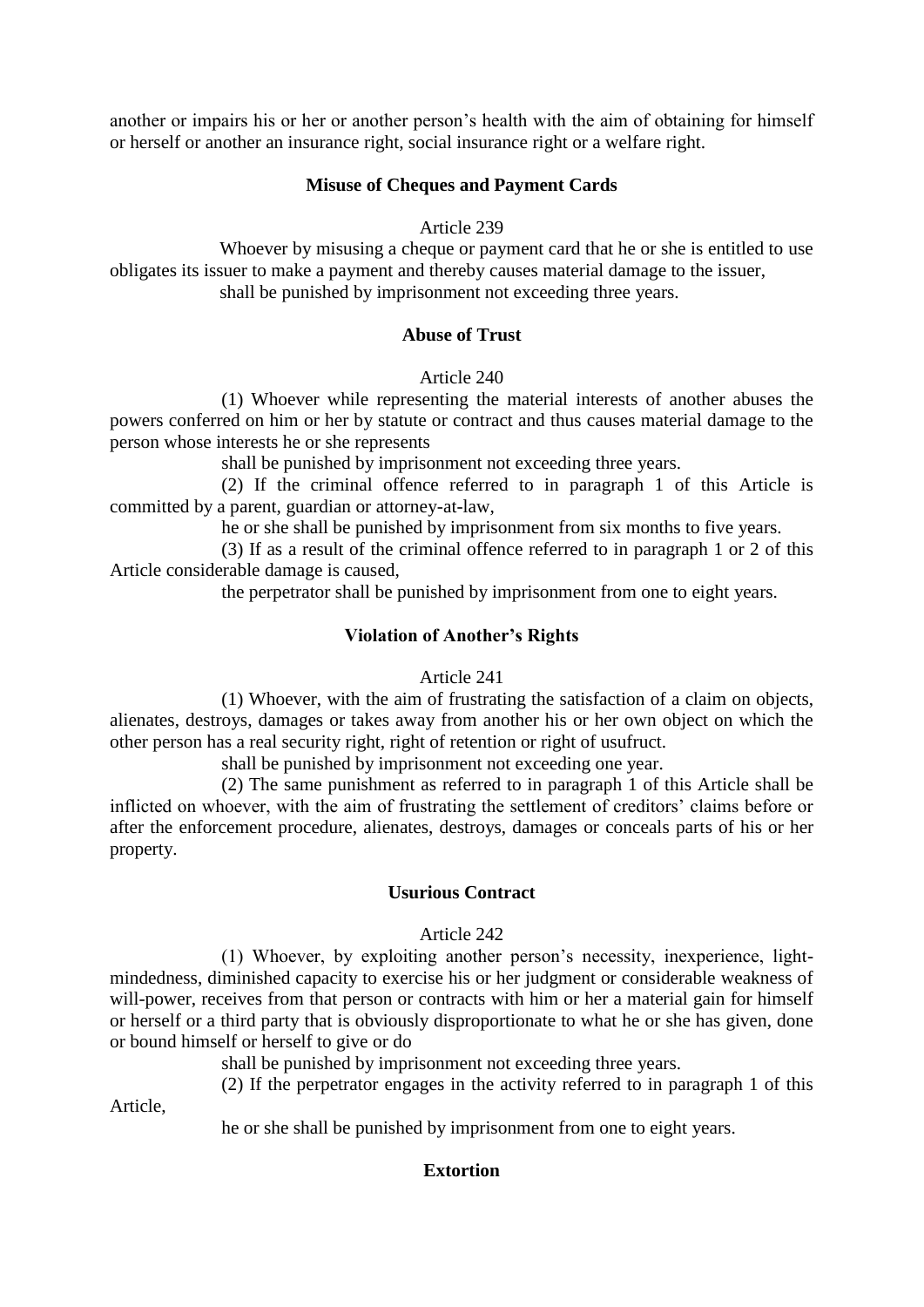#### Article 243

(1) Whoever, with the aim of procuring for himself or herself or a third party an unlawful material gain by the use of force or by serious threat, coerces another to do, refrain from doing or suffer something to the detriment of his or her or another's property,

shall be punished by imprisonment from six months to five years.

(2) If as a result of the criminal offence referred to in paragraph 1 of this Article a considerable material gain is obtained or considerable damage caused,

the perpetrator shall be punished by imprisonment from one to eight years.

(3) If in committing the criminal offence referred to in paragraph 1 of this Article the perpetrator used force against a person or threatened to directly attack the life or limb of a person,

he or she shall be punished by imprisonment from one to ten years.

(4) If during the commission of the criminal offence referred to in paragraph 3 of this Article a weapon or other dangerous instrument is used or if by its commission a considerable material gain is obtained or considerable damage caused,

the perpetrator shall be punished by imprisonment from three to twelve years.

(5) If during the commission of the criminal offence referred to in paragraph 1 or 3 of this Article the perpetrator threatened to directly attack the life or limb of a larger number of persons or to severely damage facilities of great social significance,

he or she shall be punished by imprisonment from three to fifteen years.

(6) If as a result of the criminal offence referred to in paragraph 1 or 3 of this Article a person dies,

the perpetrator shall be punished by imprisonment for not less than five years.

# **Concealment**

#### Article 244

(1) Whoever purchases, receives in pledge or otherwise procures, resells or conceals, or helps resell or conceal, an object for which he or she knows or should have known that it has been procured by the commission of a criminal offence against property,

shall be punished by imprisonment not exceeding three years.

(2) Whoever engages in the concealment of objects referred to in paragraph 1 of this Article,

shall be punished by imprisonment from six months to five years.

(3) The perpetrator of the criminal offence referred to in paragraph 1 of this Article shall not be punished by a punishment that is more severe than the one prescribed for the criminal offence whereby the concealed object is procured.

#### **Criminal Prosecution for Crimes against Property**

#### Article 245

(1) Unless they are committed against state property, the criminal offences referred to in Article 228, paragraph 2, Article 232, paragraphs 2 and 4, Article 233, paragraph 3, Article 236, paragraph 3, and Article 240, paragraphs 1 and 2, of this Code shall be prosecuted by private action.

(2) The criminal offences referred to in Article 233, paragraph 1, Article 234, paragraph 1, Article 235, paragraph 1, and Article 238, paragraph 1, of this Code shall be prosecuted upon request.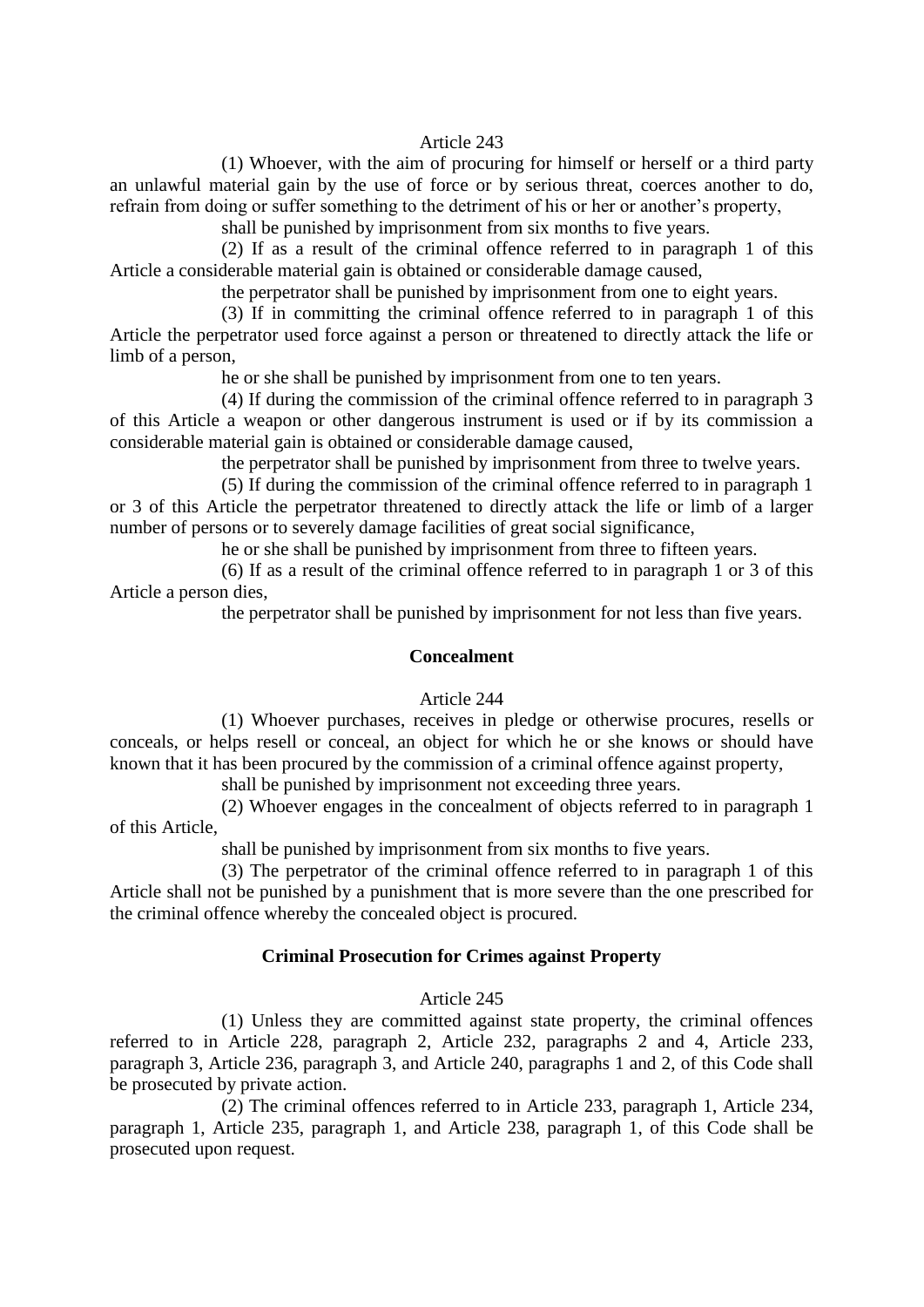(3) The criminal offences referred to in Article 228, paragraph 1, Article 229, Article 230, paragraph 1, Article 234, and Article 236, paragraphs 1 and 2, of this Code committed against a spouse or cohabitant, same-sex partner, lineal blood relative, sibling or a person with whom the perpetrator lives in a joint household shall be prosecuted by private action.

# **TITLE XXIV**

# **CRIMINAL OFFENCES AGAINST THE ECONOMY**

#### **Abuse of Trust in Business Dealings**

#### Article 246

(1) Whoever violates in business dealings the duty to protect another's material interests accorded him or her by statute, administrative or judicial decision, legal transaction or relationship of trust and thereby acquires for himself or herself or a third party an unlawful material gain, thereby or otherwise causing damage to the person whose material interests he or she is responsible for

shall be punished by imprisonment from six months to five years.

(2) If as a result of the criminal offence referred to in paragraph 1 of this Article a considerable material gain is acquired or considerable damage caused,

the perpetrator shall be punished by imprisonment from one to ten years.

#### **Fraud in Business Dealings**

Article 247

(1) Whoever in business dealings, with the aim of acquiring an unlawful material gain for a legal person he or she is representing or another legal person, misleads another by misrepresenting or concealing facts or keeps another in error and thereby induces him or her to the detriment of his or her property or the property of a third party to do or omit to do something,

shall be punished by imprisonment from six months and five years.

(2) If as a result of the criminal offence referred to in paragraph 1 of this Article considerable damage is caused,

the perpetrator shall be punished by imprisonment from one to ten years.

#### **Violation of Duty to Keep Commercial and Business Records**

#### Article 248

(1) Whoever fails to keep commercial or business records he or she is required by law to keep, or keeps them in a way that the transparency of business dealings or the financial situation is rendered difficult, or destroys, conceals, substantially damages or otherwise makes unusable commercial or business records or business documents he or she is required to keep

shall be punished by imprisonment not exceeding three years.

(2) Whoever commits the offence referred to in paragraph 1 of this Article by

negligence

shall be punished by imprisonment not exceeding one year.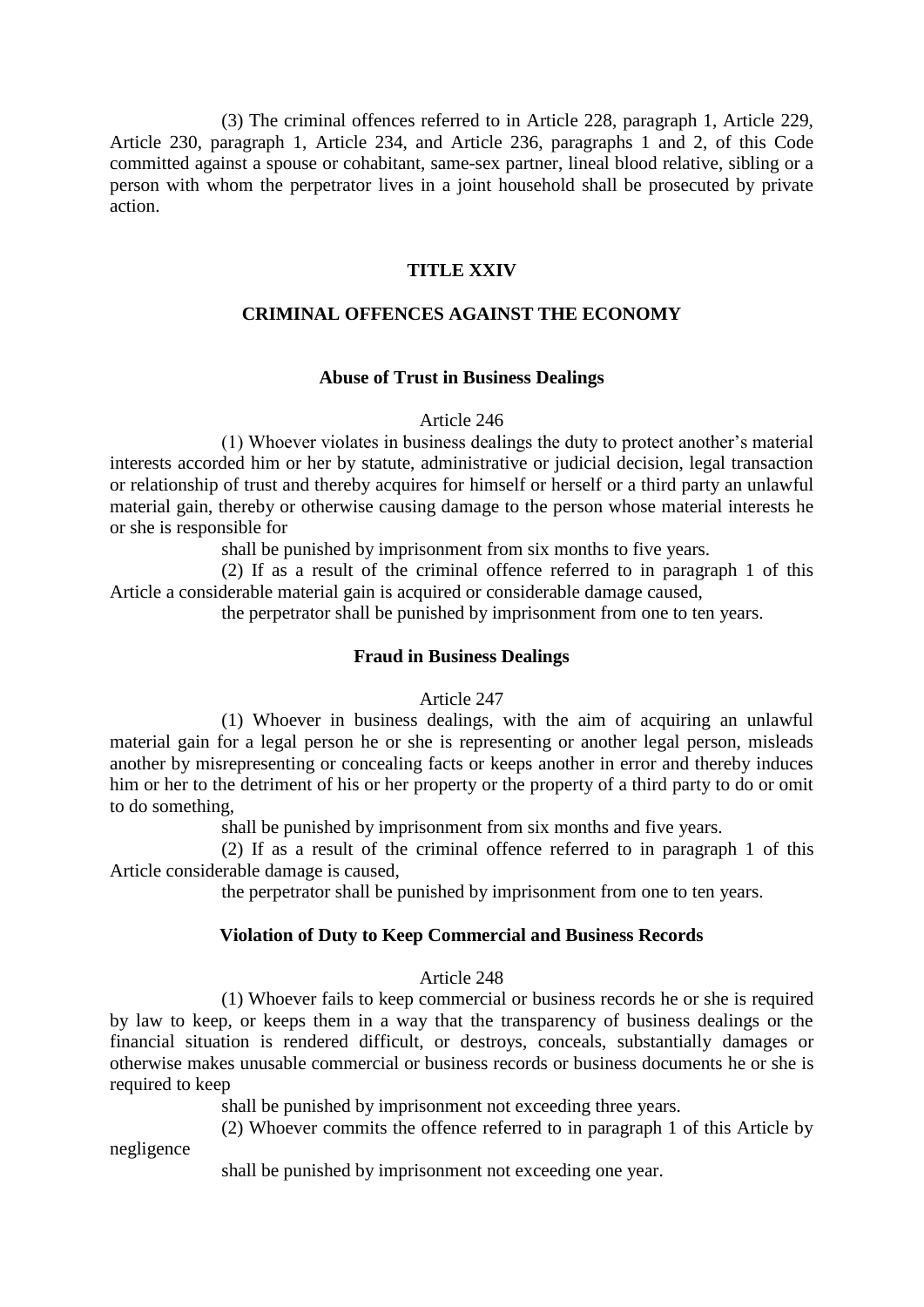# **Violation of Creditors' Rights in Business Dealings**

#### Article 249

(1) Whoever in business dealings causes overindebtedness or insolvency by the following acts or in a state of overindebtedness or insolvency that threatens or has occurred:

1. fictitiously or free of charge transfers assets to a company he or she has set up by himself or herself or with another person or otherwise fictitiously sells, encumbers without corresponding consideration, assigns free of charge, damages, destroys or renders unusable all or a part of assets that would make up the insolvency estate;

2. concludes a fictitious contract or admits a nonexistent claim;

3. fails to keep commercial or business records he or she is required to keep or conceals, destroys, damages or alters them, or keeps them or makes the annual statement of accounts in a way that his or her financial situation cannot be determined or its determination is rendered considerably more difficult;

4. contrary to diligence of prudent businessman diminishes assets that would form the insolvency estate or misrepresents the financial situation

shall be punished by imprisonment from six months to five years.

(2) Whoever commits the offence referred to in paragraph 1 of this Article by negligence

shall be punished by imprisonment not exceeding three years.

(3) If as a result of the criminal offence referred to in paragraph 1 of this Article considerable damage is caused,

the perpetrator shall be punished by imprisonment from one to ten years.

(4) If the consequence referred to in paragraph 3 of this Article is the result of the offence referred to in paragraph 2 of this Article,

the perpetrator shall be punished by imprisonment from six months to five years.

(5) If creditors' claims are settled before the judgment is rendered,

the punishment of the perpetrator may be remitted.

(6) Criminal offence referred to in this Article shall exist only if the perpetrator suspended payments or bankruptcy proceedings are instituted against him or her or a person he or she represented.

# **Favouritism towards Creditors**

#### Article 250

(1) Whoever, knowing that he or she or the person he or she represents has become insolvent, settles or secures a claim of a creditor not entitled to have his or her claim settled or secured in such a manner or at that moment in time,

shall be punished by imprisonment not exceeding three years.

(2) If other creditors' claims have been settled before the judgment is passed, the punishment of the perpetrator may be remitted.

# **Receiving or Giving Bribes during Bankruptcy Proceedings**

#### Article 251

(1) A creditor or member of the board of creditors who solicits or accepts a bribe or accepts an offer or promise of a bribe for himself or herself or another in order to vote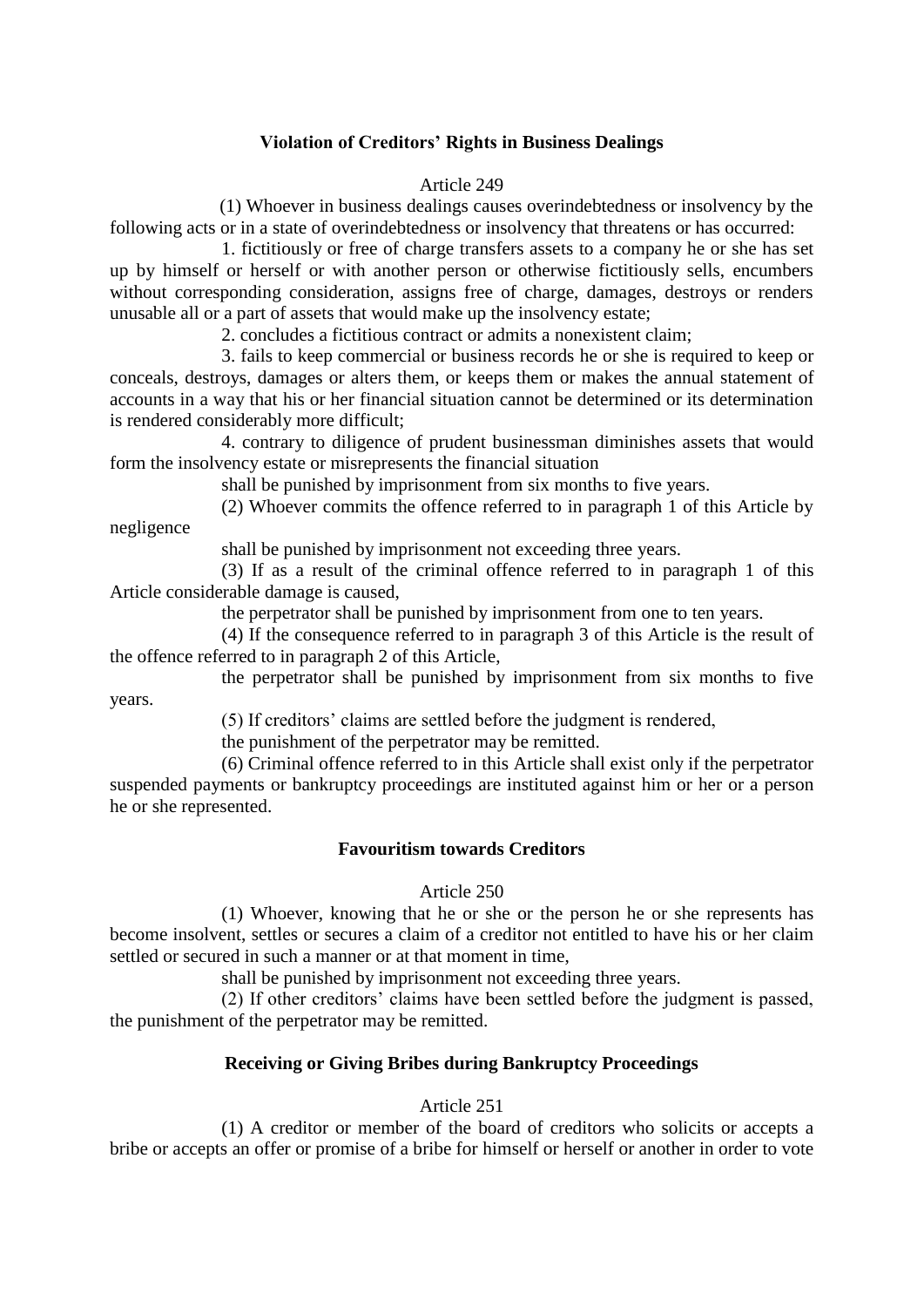a certain way or fail to vote or act in some other way for the purpose of causing damage to at least one creditor in bankruptcy proceedings

shall be punished by imprisonment from six months to five years.

(2) If the offence referred to in paragraph 1 is committed by the bankruptcy

trustee,

he or she shall be punished by imprisonment from one to eight years.

(3) Whoever offers, promises or confers, a bribe to a creditor, member of the board of creditors or bankruptcy trustee for the commission of the criminal offence referred to in paragraph 1 or 2 of this Article

shall be punished by imprisonment not exceeding three years.

# **Receiving Bribes in Business Dealings**

#### Article 252

(1) Whoever solicits or accepts a bribe or accepts an offer or promise of a bribe for himself or herself or another in order to favour a third party in business dealings on the occasion of the conclusion or execution of a contract or rendering a service, thereby causing damage to the person he or she represents or for whom he or she works, or whoever mediates in such an act of bribery

shall be punished by imprisonment from one to eight years.

(2) Whoever solicits or accepts a bribe or accepts an offer or promise of a bribe for himself or herself or another in business dealings as consideration for the conclusion or execution of a contract or rendering a service, or whoever mediates in such an act of bribery shall be punished by imprisonment from six months to five years.

# **Giving Bribes in Business Dealings**

Article 253

(1) Whoever offers, promises or confers a bribe to another in business dealings so that he or she or a third party would be favoured on the occasion of the conclusion or execution of a contract or rendering a service, thereby causing damage to the person he or she represents or for whom he or she works, or whoever mediates in such an act of bribery

shall be punished by imprisonment from six months to five years.

(2) Whoever offers, promises or confers a bribe to another in business dealings as consideration for the conclusion or execution of a contract or rendering a service, or whoever mediates in such an act of bribery

shall be punished by imprisonment not exceeding three years.

(3) The perpetrator of the criminal offence referred to in paragraph 1or 2 of this Article who confers a bribe at the request of a responsible person and reports the offence before it is discovered or before he or she finds out that the offence has been discovered may have his or her punishment remitted.

#### **Misuse of Public Procurement Procedures**

# Article 254

(1)Whoever submits as part of a public procurement procedure a bid based on a prohibited agreement between economic entities, the aim of which is that the contracting authority accepts a certain bid

shall be punished by imprisonment from six months to five years.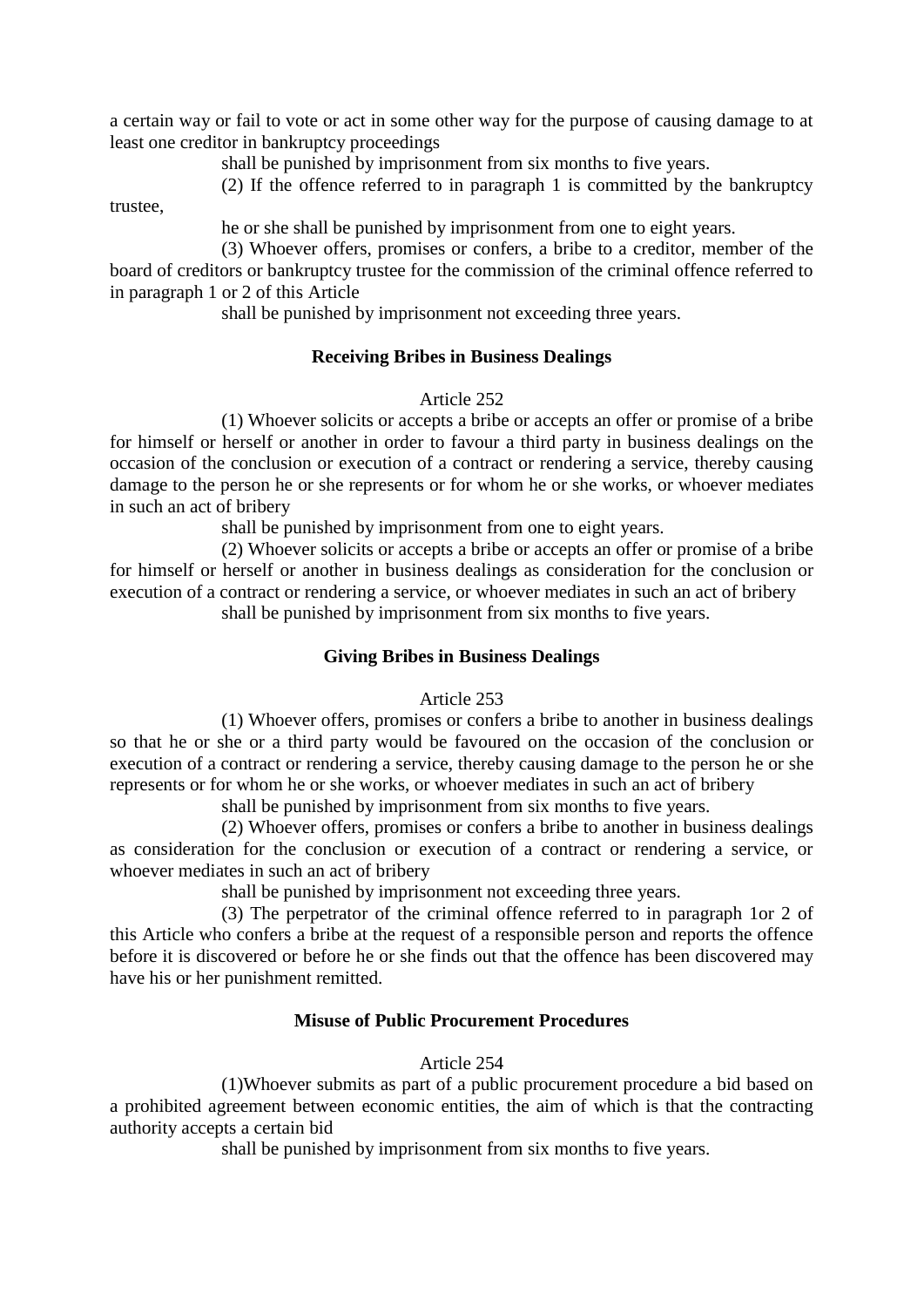(2) If as a result of the criminal offence referred to in paragraph 1 of this Article a considerable material gain is acquired or considerable damage caused,

the perpetrator shall be punished by imprisonment from one to ten years.

(3) The perpetrator who prevents of his or her own free will the contracting authority from accepting the bid referred to in paragraph 1 of this Article may have his or her punishment remitted.

#### **Deceptive Advertising**

#### Article 255

Whoever in offering goods or services to a wide circle of people states false or incomplete information that are essential for the conclusion of an contract and may mislead a reasonable consumer

shall be punished by imprisonment not exceeding to two years.

#### **Tax or Customs Duty Evasion**

#### Article 256

(1) Whoever, with the aim that he or she or another person evade paying in full or in part a tax or customs duty, provides false or incomplete information on income, items or other facts of relevance for determining the amount of tax or customs duty payable or whoever, in the case of mandatory declaration, fails, with the same aim, to declare his or her income, items or other facts of relevance to the determination of tax or customs duty payable, which results in a reduction of the tax or customs duty payable by an amount exceeding twenty thousand kuna or to its non-determination in the said amount

shall be punished by imprisonment from six months to five years.

(2) The same punishment as referred to in paragraph 1 of this Article shall be inflicted on whoever uses a tax relief or customs privilege in an amount exceeding twenty thousand kuna in breach of the conditions under which he or she obtained it.

(3) If the criminal offence referred to in paragraph 1 or 2 of this Article leads to a reduction in or non-determination of a considerable tax liability,

the perpetrator shall be punished by imprisonment from one to ten years.

(4) The provisions of paragraphs 1 through 3 of this Article shall also be applied to the perpetrator who reduces European Union funds by committing the acts described therein.

#### **Avoiding Customs Controls**

#### Article 257

(1) Whoever by avoiding customs control measures carries across the border goods the manufacture of or trade in which is restricted or prohibited, unless no other criminal offence for which a more severe punishment is prescribed is thereby committed,

shall be published by imprisonment from six months to five years.

(2) The goods referred to in paragraph 1 of this Article shall be confiscated.

#### **Subsidy Fraud**

#### Article 258

(1) Whoever, with the aim that he or she or another person receive a state subsidy, provides a state subsidy provider with false or incomplete information concerning the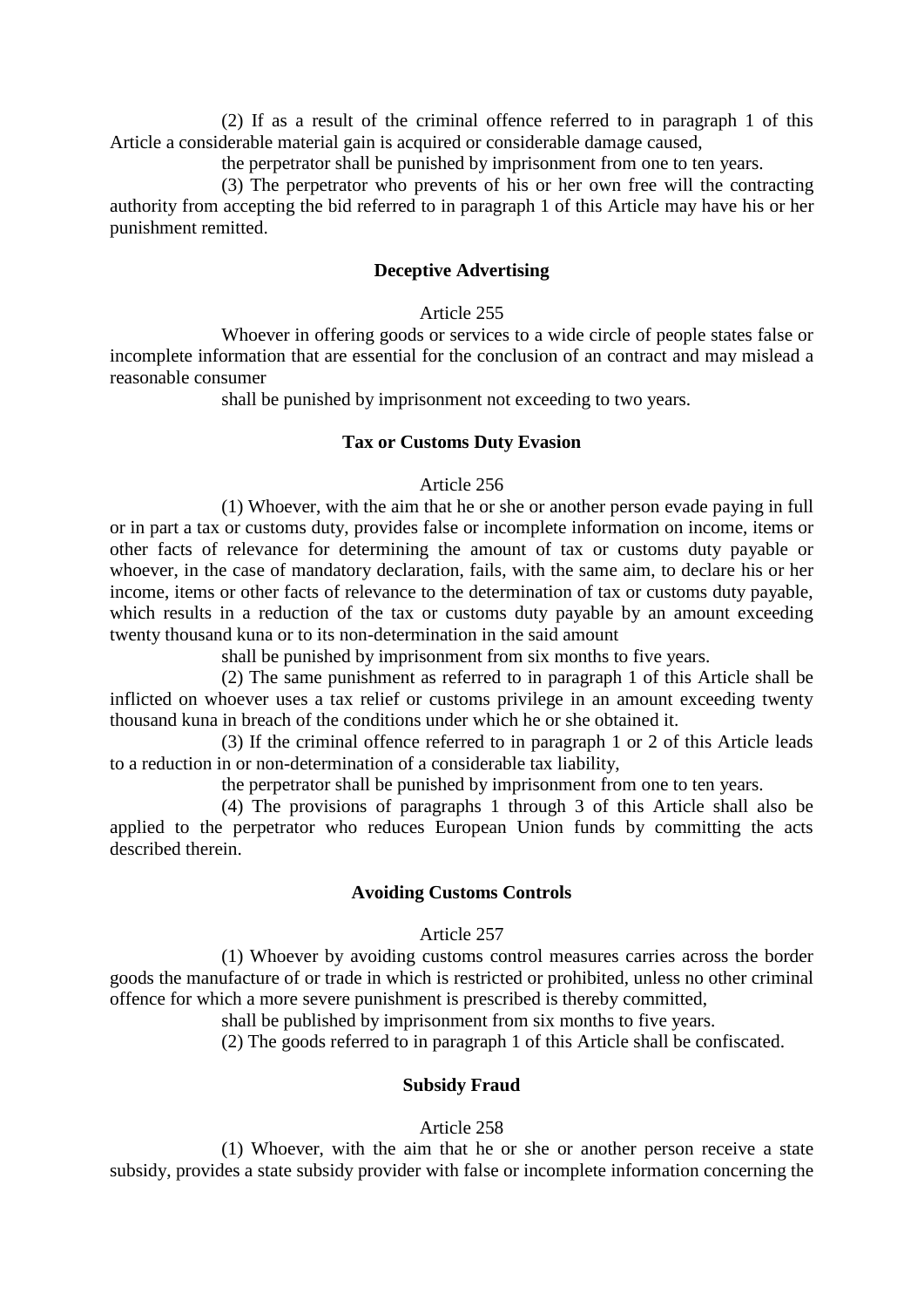facts on which the decision on the granting of a state subsidy depends, or fails to inform a state subsidy provider of changes important for making the decision on the granting of a state subsidy

shall be punished by imprisonment from six months to five years.

(2) The same punishment as referred to in paragraph 1 of this Article shall be inflicted on whoever uses the granted state subsidy funds in a manner contrary to their intended use.

(3) If, in the case referred to in paragraph 1 of this Article, the perpetrator acts with the aim of receiving a significant amount of state subsidies or if, in the case referred to in paragraph 2 of this Article, he or she uses a significant amount of state subsidies,

shall be punished by imprisonment from one to ten years.

(4) Whoever in cases referred to in paragraph 1 of this Article voluntarily prevents making of the decision on the granting of a state subsidy, may have his or her punishment remitted.

(5) State subsidies within the meaning of this Article shall be equated with subsidies and aid granted from European Union funds.

# **Insider Dealing**

# Article 259

(1) Whoever by possessing inside information:

1. acquires or disposes of for his or her own account or for the account of a third party, either indirectly or directly, a financial instrument to which that information relates;

2. discloses, tells, hands over or otherwise makes available without authorisation inside information to another person;

3. recommends to or induces another person to acquire or dispose of a financial instrument to which that information relates

shall be punished by imprisonment not exceeding three years.

(2) If the criminal offence referred to in paragraph 1 of this Article is committed by a person who possesses inside information by virtue of his or her membership of the management or supervisory bodies of the issuer, or by virtue of his or her holding in the capital of the issuer, or by virtue of his or her having access to the information through the exercise of his or her employment, profession or duties, or by virtue of his or her criminal activities

shall be punished by imprisonment from six months to five years.

(3) If as a result of the criminal offence referred to in paragraph 1 of this Article a considerable material gain is acquired or considerable damage is caused to another,

the perpetrator shall be punished by imprisonment from six months to five years.

(4) If as a result of the criminal offence referred to in paragraph 2 of this Article a considerable material gain is acquired or considerable damage is caused to another,

the perpetrator shall be punished by imprisonment from one to eight years.

# **Market Manipulation**

# Article 260

(1) Whoever in violation of capital market regulations:

1. carries out a transaction or issues an order to trade which give, or are likely to give, false or misleading signals as to the supply of, demand for or price of financial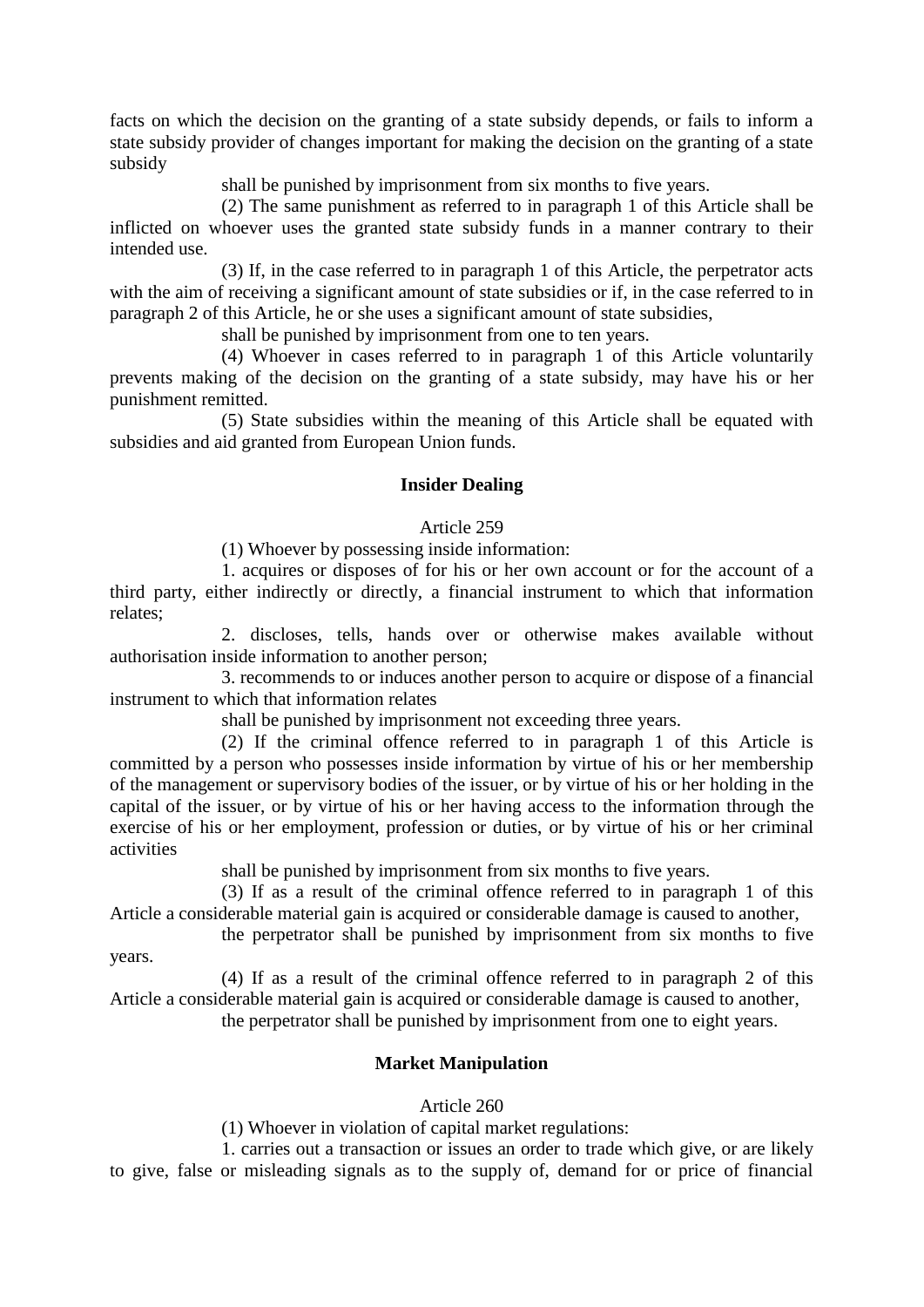instruments, or by acting in collaboration with a person or persons, secures the price of one or several financial instruments at an abnormal or artificial level;

2. when entering into a transaction or issuing an order to trade employs fictitious devices or any other form of deception or contrivance;

3. disseminates information through the media, the Internet or by any other means, which gives, or is likely to give, false or misleading signals as to financial instruments, including the dissemination of rumours and false or misleading news, where the person who made the dissemination knew, or ought to have known, that the information was false or misleading,

shall be punished by imprisonment not exceeding three years.

(2) If as a result of the criminal offence referred to in paragraph 1 of this Article a considerable material gain is acquired or considerable damage is caused,

he or she shall be punished by imprisonment from six months to five years.

# **Unauthorised Use of Another's Company Name**

# Article 261

(1) Whoever uses another's company name without authorisation or inserts into it without authorisation features that are misleading as to the object of the company, its identity or links with another company and thereby acquires a material gain or causes damage shall be punished by imprisonment not exceeding three years.

(2) The attempt to commit the criminal offence referred to in paragraph 1 of this Article shall be punishable.

# **Disclosure and Unauthorised Obtainment of a Business Secret**

#### Article 262

(1) Whoever discloses, hands over or otherwise makes available to another without authorisation information representing a business secret, or whoever obtains such information with the aim of delivering them to an unauthorised person

shall be punished to imprisonment not exceeding three years.

(2) If as a result of the criminal offence referred to in paragraph 1 of this Article the perpetrator acquires a considerable material gain for himself or herself or another or causes considerable damage,

the perpetrator shall be punished by imprisonment from six months to five years.

(3) There shall be no criminal offence if the offence referred to in paragraph 1 of this Article was for the most part committed in the public interest.

(4) The criminal offence referred to in paragraph 1 of this Article shall be prosecuted upon request.

# **Illicit Production**

# Article 263

(1) Whoever produces or processes items or goods whose production is prohibited, and thereby commits no other criminal offence for which a more severe punishment is prescribed,

shall be punished by imprisonment not exceeding one year.

(2) The instruments or goods the manufacture of which is prohibited shall be forfeited.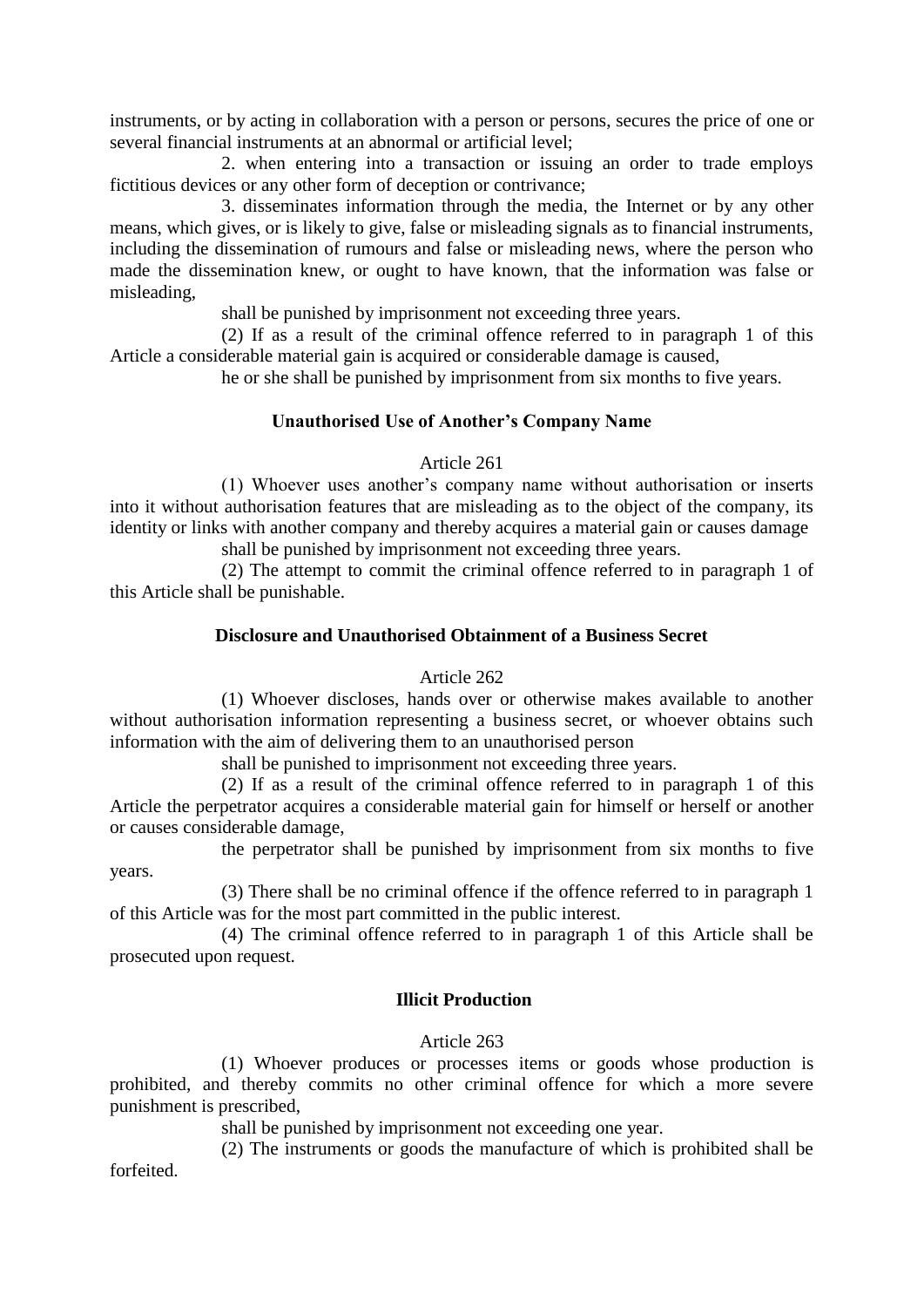#### **Illicit Trade**

#### Article 264

(1) Whoever purchases, sells or exchanges without authorisation items or goods the trade in which is prohibited or restricted, and thereby commits no other criminal offence for which a more severe punishment is prescribed,

shall be punished by imprisonment not exceeding one year.

(2) The objects or goods the trade in which is prohibited shall be confiscated

#### **Money Laundering**

Article 265

(1) Whoever invests, takes over, converts, transfers or replaces a material gain derived from criminal activity for the purpose of concealing or disguising its illicit origin

shall be punished to imprisonment from six months to five years.

(2) The same punishment as referred to in paragraph 1 of this Article shall be inflicted on whoever conceals or disguises the true nature, source, location, disposition, movement, rights with respect to, or ownership of a proceeds of crime.

(3) The same punishment as referred to in paragraph 1 of this Article shall be inflicted on whoever acquires, possesses or uses the proceeds of crime.

(4) Whoever commits the offence referred to in paragraph 1 or 2 of this Article in financial or other dealings or where the perpetrator engages professionally in money laundering or the material gain referred to in paragraph 1, 2 or 3 of this Article is of high value,

shall be punished by imprisonment from one to eight years.

(5) Whoever commits the offence referred to in paragraph 1, 2 or 4 of this Article by negligence with respect to the circumstance that the material gain is proceeds of crime.

shall be punished by imprisonment not exceeding three years.

(6) If the material gain referred to in paragraphs 1 through 5 of this Article is derived from criminal activity carried out in a foreign country, the perpetrator shall be punished when the activity is a criminal offence also under the domestic law of the country where it is committed.

(7) The perpetrator referred to in paragraphs 1 through 5 of this Article who contributes voluntarily to the discovery of the criminal activity from which a pecuniary advantage has been derived may have his or her punishment remitted.

#### **TITLE XXV**

# **CRIMINAL OFFENCES AGAINST COMPUTER SYSTEMS, PROGRAMMES AND DATA**

#### **Unauthorised Access**

#### Article 266

(1) Whoever accesses a computer system or computer data without authorisation

shall be punished by imprisonment not exceeding one year.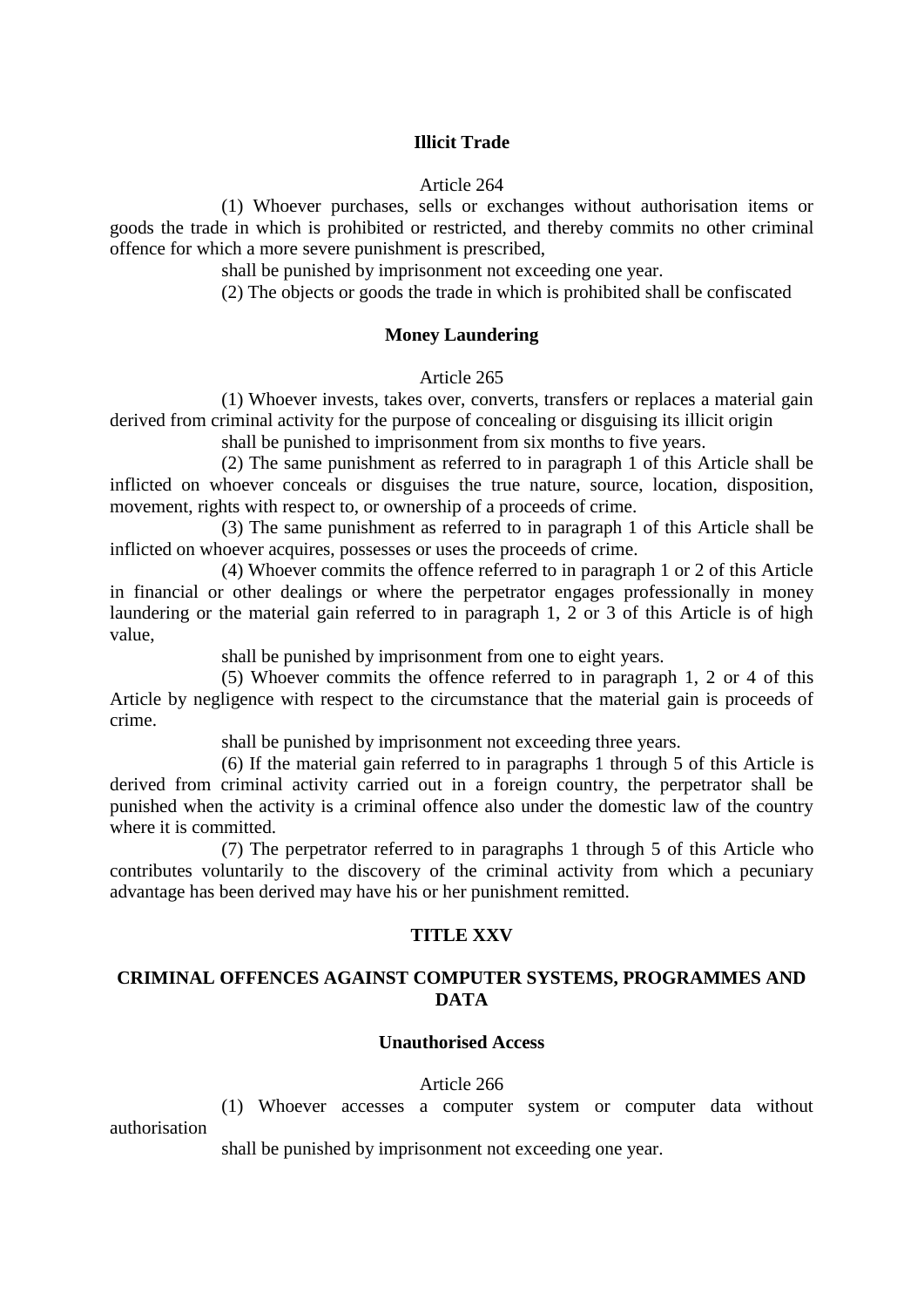(2) Whoever commits the criminal offence referred to in paragraph 1 of this Article with respect to a computer system or computer data of a state authority, body of local or regional self-government, public institution or company of special public interest,

shall be punished by imprisonment not exceeding three years.

(3) The attempt of the criminal offence referred to in paragraph 1 and 2 of this Article shall be punishable.

(4) The criminal offence referred to in paragraph 1 of this Article shall be prosecuted upon request.

# **Computer System Interference**

Article 267

(1) Whoever prevents or hinders the functioning or use of a computer system, computer data or programmes, or computer communication,

shall be punished by imprisonment not exceeding three years.

(2) The attempt of the criminal offence referred to in paragraph 1 of this Article shall be punishable.

#### **Damage to Computer Data**

#### Article 268

(1) Whoever damages, alters, deletes, destroys, renders unusable or inaccessible, or presents as inaccessible, in full or in part, another's computer data or programmes without authorisation,

shall be punished imprisonment for a term of up to three years.

(2) The attempt of the criminal offence referred to in paragraph 1 of this Article shall be punishable.

# **Unauthorised Interception of Computer Data**

#### Article 269

(1) Whoever intercepts or records without authorisation non-public transmissions of computer data, including electromagnetic emissions from a computer system, or makes available to another the data thus procured,

shall be punished by imprisonment not exceeding three years.

(2) The attempt of the criminal offence referred to in paragraph 1 of this Article shall be punishable.

(3) The data derived from the commission of the criminal offence referred to in paragraph 1 of this Article shall be destroyed.

# **Computer-related Forgery**

Article 270

(1) Whoever produces, inputs, alters, deletes, or renders unusable or inaccessible without authorisation computer data of value to legal relations with the intent that they be used as authentic, or whoever uses or procures for use such data,

shall be punished by imprisonment not exceeding three years.

(2) The attempt of the criminal offence referred to in paragraph 1of this Article shall be punishable.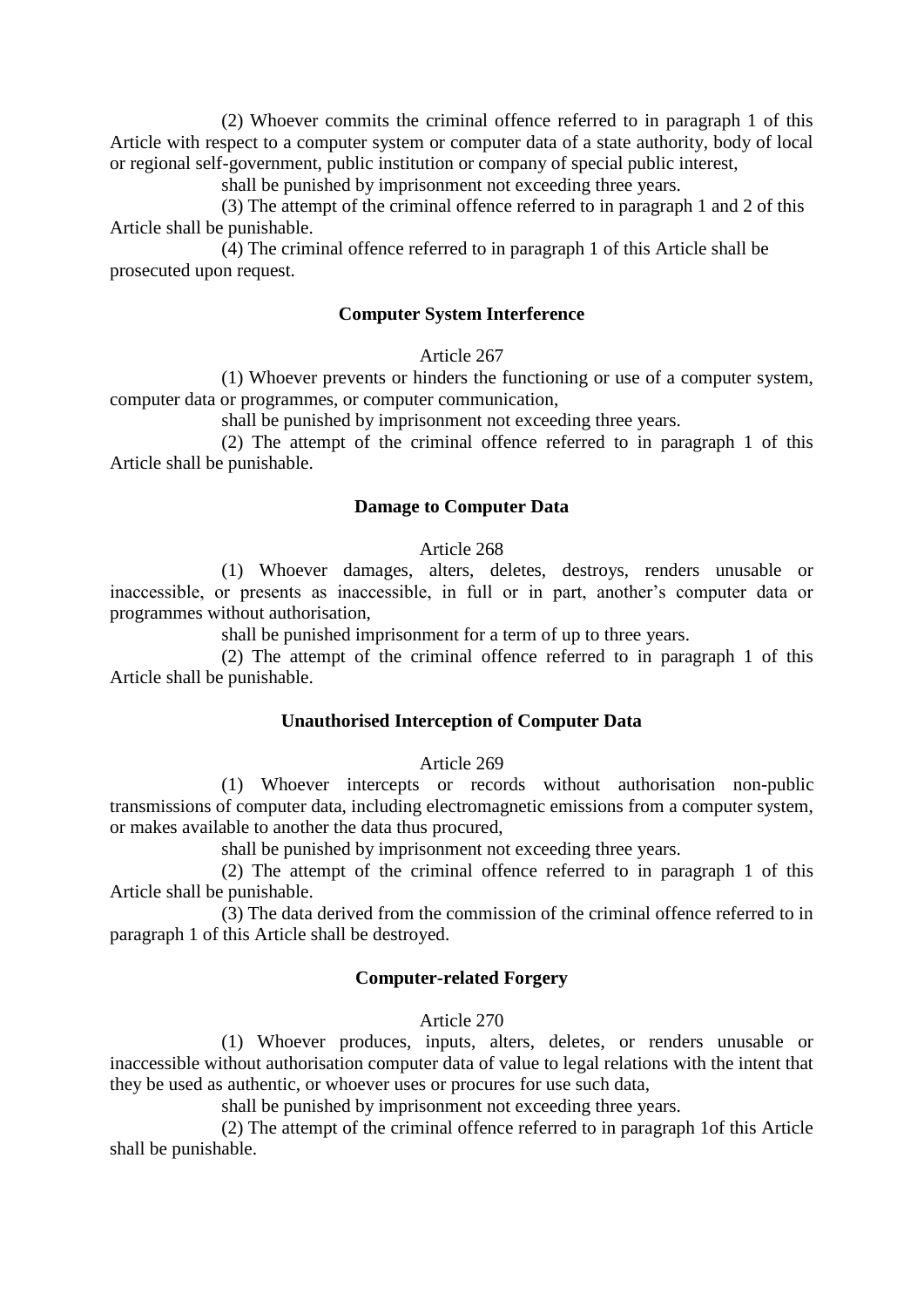(3) The data derived from the commission of the criminal offence referred to in paragraph 1 of this Article shall be destroyed.

#### **Computer-related Fraud**

#### Article 271

(1) Whoever with the aim of acquiring for himself or herself or another an unlawful material gain inputs, alters, deletes, damages, renders unusable or inaccessible computer data or interferes with the functioning of a computer system and thus causes damage to another,

shall be punished by imprisonment from six months to five years.

(2) If as a result of the criminal offence referred to in paragraph 1 of this Article a considerable material gain is acquired or considerable damage is caused,

the perpetrator shall be punished by imprisonment from one to eight years.

(3) The data derived from the commission of the criminal offence referred to in paragraphs 1 and 2 of this Article shall be destroyed.

#### **Misuse of Devices**

#### Article 272

(1) Whoever produces, procures, sells, possesses or makes available to another devices or computer programmes or computer data designed or adapted for the purpose of committing any of the criminal offences referred to in Articles 266, 267, 268, 269, 270 and 271 of this Code with intent that it be used for the purpose of committing any of the criminal offences established in Articles 266 through 271

shall be punished by imprisonment not exceeding three years.

(2) Whoever produces, procures, sells, possesses or makes available to another a computer passwords, access codes or other data by which a computer system is capable of being accessed with intent that it be used for the purpose of committing any of the criminal offences referred to in Articles 266, 267, 268, 269, 270 and 271 of this Code,

shall be punished by imprisonment not exceeding one year.

(3) The perpetrator of the criminal offence referred to in paragraph 1 of this Article shall not be punished by a punishment that is more severe than the one prescribed for the criminal offence the perpetrator intended to commit.

(4) Special devices and programmes referred to in paragraph 1 of this Article shall be forfeited while the data referred to in paragraph 1 and 2 of this Article shall be destroyed.

#### **Serious Criminal Offences against Computer Systems, Programmes and Data**

#### Article 273

(1) Whoever commits any of the criminal offences referred to in Articles 267 through 270 of this Code with respect to a computer system or computer data of a state authority, a body of local or regional self-government, public institution or company of special public interest,

shall be punished by imprisonment from six months to five years.

(2) The same punishment as referred to in paragraph 1 shall be inflicted on whoever commits any of the criminal offences referred to in Articles 266 through 269 of this Code by concealing his or her real identity and giving rise to an error about the authorised identity holder.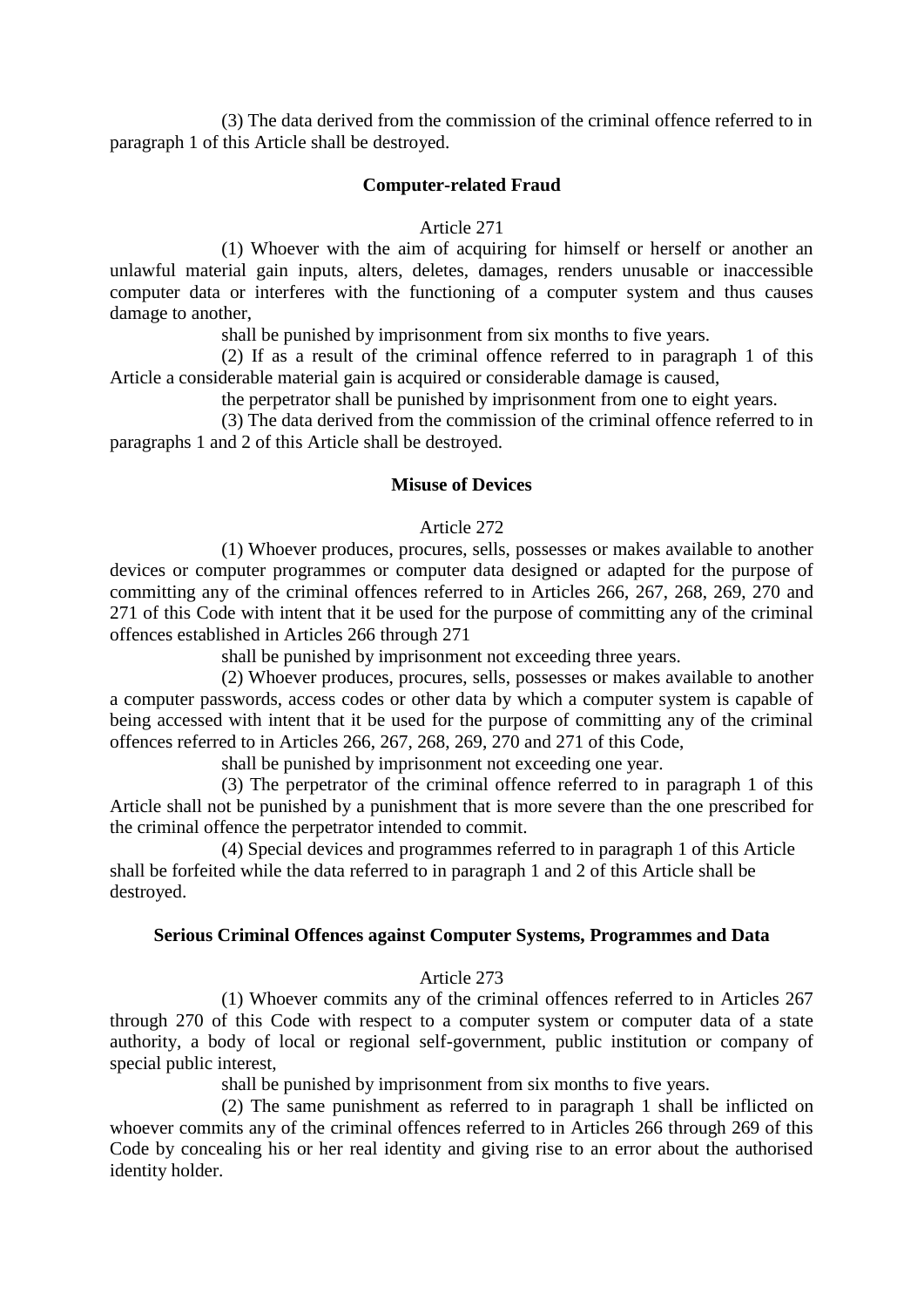(3) Whoever commits any of the criminal offences referred to in Articles 267 through 269 of this Code through the use of a tool designed to launch attacks affecting a larger number of computer systems, or hereby considerable damage is caused,

shall be punished by imprisonment rom b one to eight years.

# **TITLE XXVI**

# **CRIMINAL OFFENCES OF FORGERY**

# **Counterfeiting Money**

# Article 274

(1) Whoever produces counterfeit money, alters genuine money or procures such money with the aim of putting it into circulation as genuine, or whoever puts such money into circulation as genuine,

shall be punished by imprisonment from one to ten years.

(2) Whoever, upon finding out that the money he or she accepted in the belief it was genuine is counterfeit, puts counterfeit money into circulation,

shall be punished by imprisonment not exceeding three years.

(3) Counterfeit money shall be confiscated.

# **Counterfeiting Securities**

# Article 275

(1) Whoever produces a counterfeit security issued on the basis of regulations, alters a genuine security or procures such a counterfeit security, or whoever puts it into circulation as genuine.

shall be punished by imprisonment from one to ten years.

(2) Whoever, upon finding out that the counterfeit security he or she accepted in the belief it was genuine is counterfeit, puts the counterfeit security into circulation,

shall be punished by imprisonment not exceeding three years.

(3) Counterfeit securities shall be confiscated.

# **Counterfeiting Value Signs**

# Article 276

(1) Whoever produces counterfeit tax stamps, postage stamps or other value signs issued on the basis of regulations, or alters or procures them, or gives them to another with the aim that the latter would use them as genuine,

shall be punished by imprisonment from six months to five years.

(2) Whoever removes the postmark from a value sign or otherwise treats an already used value sign in order to give it the appearance of an unused sign, or whoever reuses an already used value sign or sells it as if it had not been used,

shall be punished by imprisonment not exceeding six months.

(3) Counterfeit value signs shall be confiscated.

# **Counterfeiting Signs for the Marking of Goods and Falsifying Measures and Weights**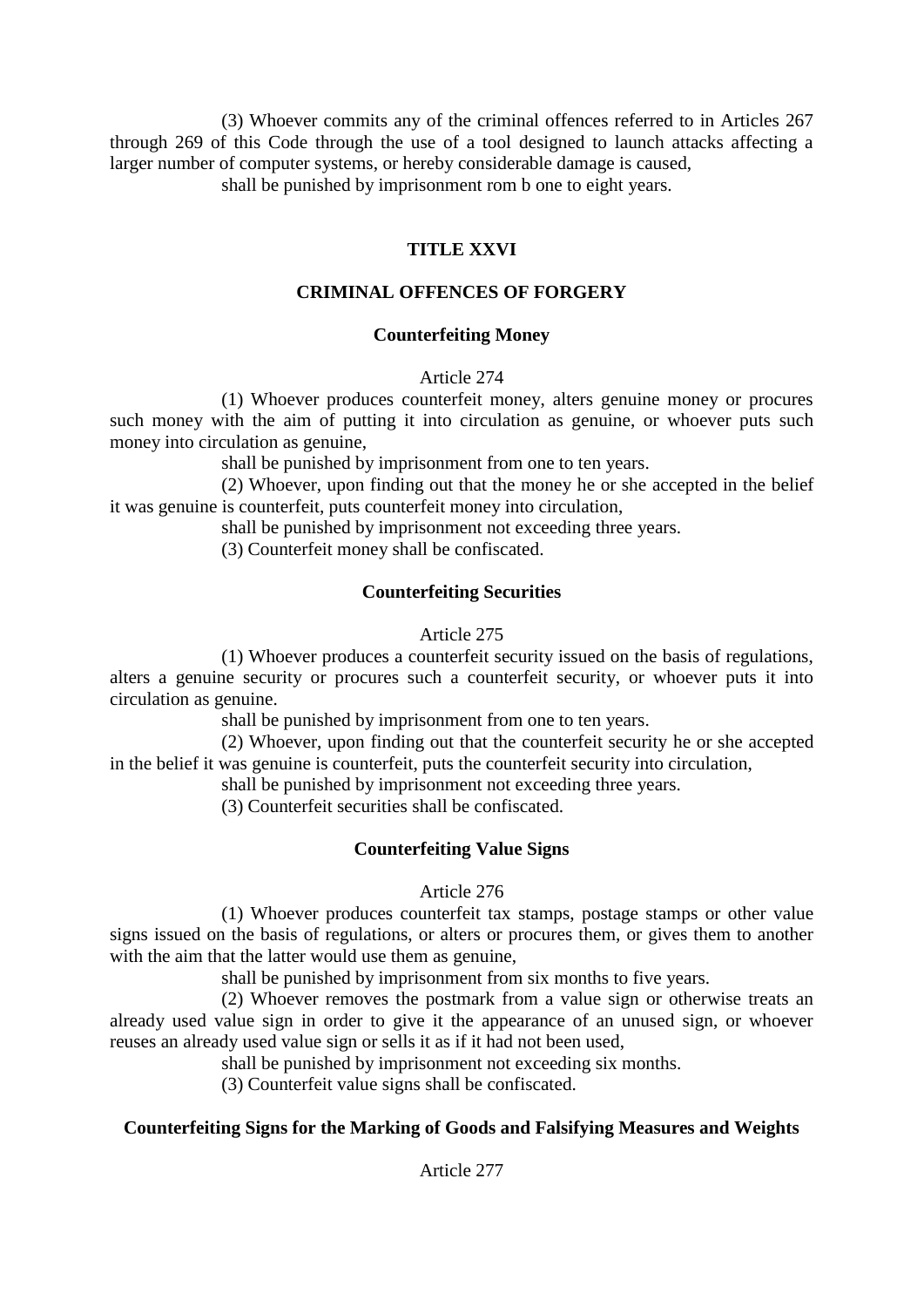(1) Whoever, with the aim of using them as genuine, counterfeits signs for the marking of goods, such as seals, marks or stamps for the branding of gold, silver, livestock, timber or any other good, or alters such genuine signs, or uses counterfeit signs as genuine,

shall be punished by imprisonment from six months to five years.

(2) Whoever falsifies measures or weights,

shall be punished by imprisonment not exceeding three years.

(3) Counterfeit signs and falsified measures and weights as well as the means for their manufacture shall be confiscated.

# **Forging Documents**

#### Article 278

(1) Whoever forges a document or alters a genuine document with the aim that such document be used as genuine, or whoever procures such a document for use or uses it as genuine,

shall be punished by imprisonment not exceeding three years.

(2) The same punishment as referred to in paragraph 1 of this Article shall be inflicted on whoever misleads another as to the contents of a document and the latter signs this document believing that he or she is putting his or her signature to some other document or other contents.

(3) Whoever commits the criminal offence referred to in paragraph 1 or 2 of this Article with respect to a public document, testament, bill of exchange, cheque, payment card or public or official records that must be kept by virtue of law,

shall be punished by imprisonment from six months to five years.

(4) The attempt of the criminal offence referred to in paragraphs 1 or 2 of this Article shall be punishable.

# **Forging Official or Business Documents**

# Article 279

(1) A public official or responsible person who enters false information into an official or business document, record or file, or fails to enter an important piece of information, or certifies by his or her signature or official seal such a document, record or file containing false information, or enables by his or her signature or official seal the making of a document, record or file containing false information,

shall be punished by imprisonment from six months to five years.

(2) The same punishment as referred to in paragraph 1 of this Article shall also be inflicted on whoever uses an official or business document, record or file containing false information in the exercise of his or her employment, profession or duties or in business dealings as if the information it contained were true.

# **Abuse of Identification Document**

#### Article 280

Whoever fraudulently uses an identification document issued in the name of another person in legal transactions or for fraudulent purposes in legal transactions cedes to another an identification document not issued in the latter's name,

shall be punished by imprisonment not exceeding one year.

# **Certification of Untrue Content**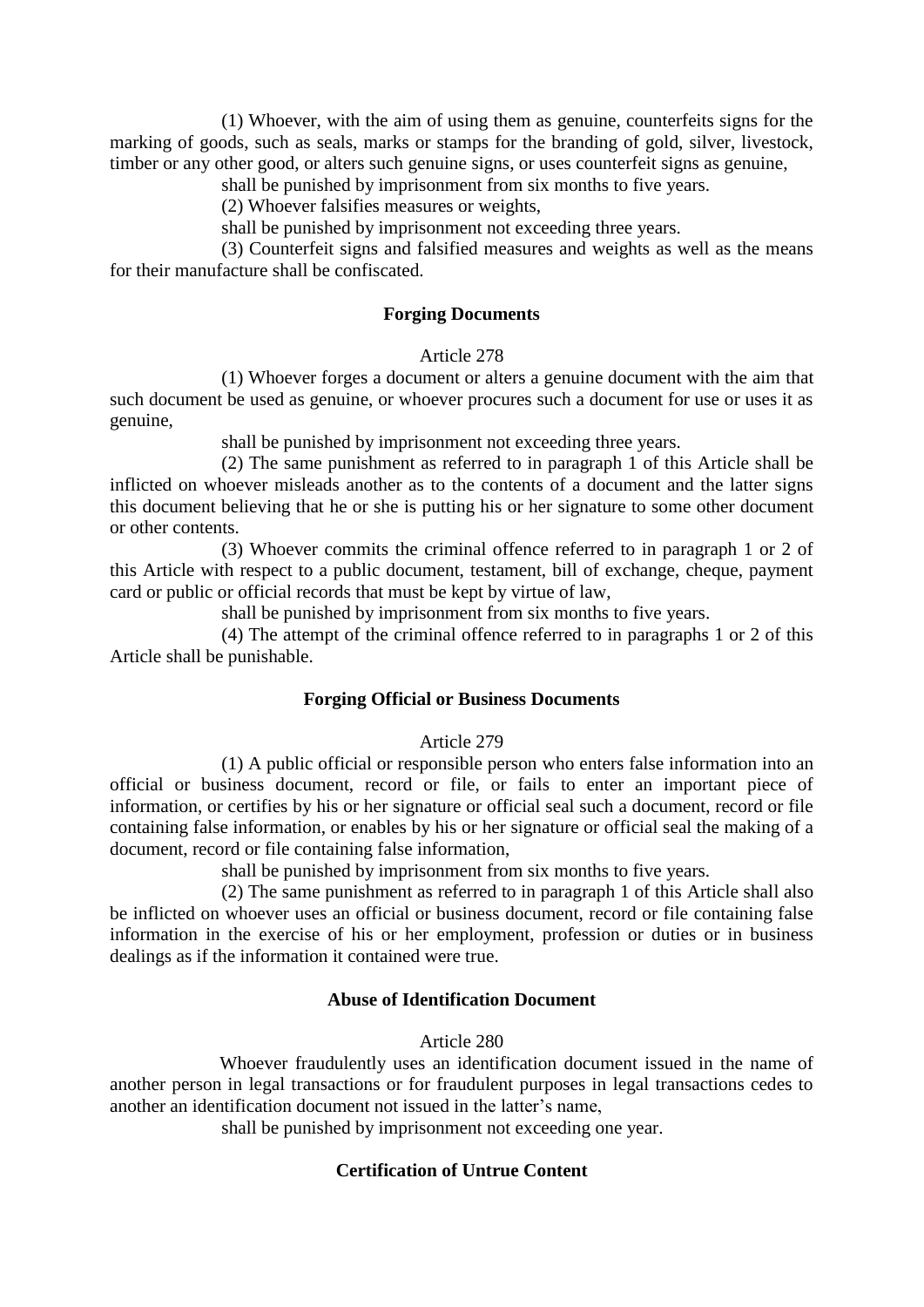#### Article 281

(1) Whoever by misleading a competent authority makes it certify in a public document, record or logbook something untrue that is to serve as evidence in legal transactions,

shall be punished by imprisonment from six months to five years.

(2) The same punishment as referred to in paragraph 1 of this Article shall be inflicted on whoever makes use of this document, record or logbook despite knowing that it contains untrue information.

#### **Issuing and Using an Untrue Medical or Veterinary Certificate**

#### Article 282

Whoever enters false information in a medical or veterinary certificate or uses such a certificate,

shall be punished by imprisonment not exceeding three years.

# **Producing, Procuring, Possessing, Selling or Giving to Another for Use Forgery Tools**

#### Article 283

(1) Whoever produces, procures, possesses, sells or gives to another for use tools for counterfeiting money, securities, value signs issued pursuant to regulations, signs for the marking of goods, or tools for falsifying measures or weights, or for forging documents

shall be punished by imprisonment not exceeding three years.

(2) The tools referred to in paragraph 1 of this Article shall be confiscated.

# **TITLE XXVII CRIMINAL OFFENCES AGAINST INTELLECTUAL PROPERTY**

#### **Infringement of the Personal Rights of an Author or Artist Performer**

Article 284

(1) Whoever, contrary to regulations on copyright and related rights designates another's copyright work by a wrong name, his or her name or a third party's name or whoever contrary to the author's prohibition designates a work by its author's name and publishes or uses it, or allows this to be done,

shall be punished by imprisonment not exceeding one year.

(2) The same punishment as referred to in paragraph 1 of this Article shall be inflicted on whoever contrary to regulations on copyright and related rights designates by a wrong name, his or her name or a third party's name the performance by another artist performer, or on whoever contrary to the artist performer's prohibition designates the performance by an artist performer by the name of the artist performer and publishes or uses it, or allows this to be done.

(3) The same punishment as referred to in paragraph 1 of this Article shall be inflicted on whoever contrary to regulations on copyright and related rights inserts parts of another's copyright work or performance by an artist performer into his or her copyright work or his or her performance with the aim of obtaining a gain or causing damage.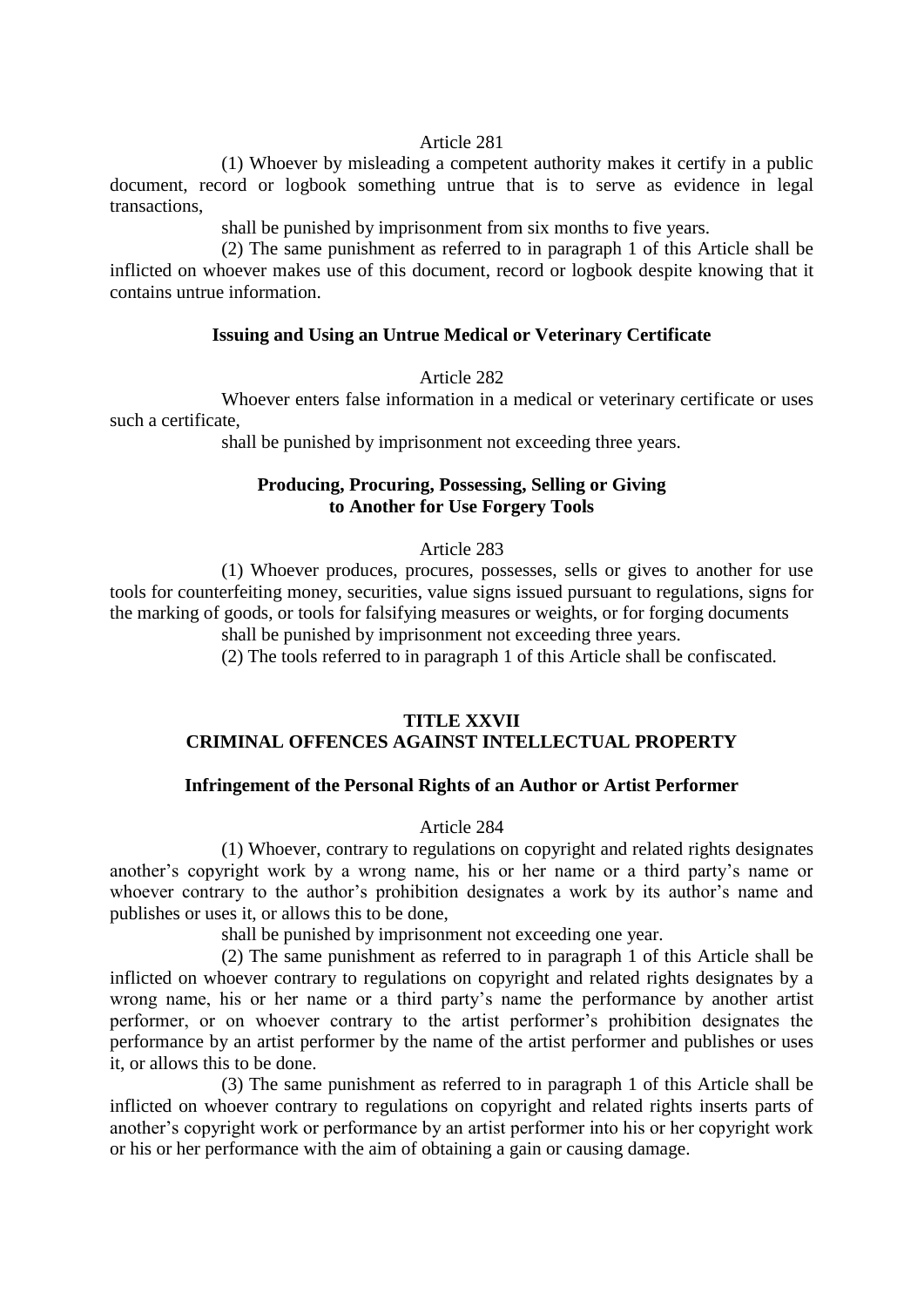(4) The criminal offences referred to in paragraphs 1 through 3 of this Article shall be prosecuted upon request of the injured party or other interested party.

# **Illicit Use of a Copyright Work or Performance by an Artist Performer**

#### Article 285

(1) Whoever, contrary to regulations on copyright and related rights reproduces, adapts, distributes, stores or takes any other action for the purpose of distribution of, or communicates to the public in whatever way another's copyright work, or allows this to be done and thus obtains a material gain or causes damage,

shall be punished by imprisonment not exceeding three years.

(2) The same punishment as referred to in paragraph 1 of this Article shall be inflicted on whoever contrary to regulations on copyright and related rights fixates another artist's performance that is not fixed, reproduces, adapts, distributes, stores or takes any other action for the purpose of distributing a fixed performance by another artist performer, or communicates to the public in whatever way a performance by an artist performer that is either fixed or not fixed, or allows this to be done and thus obtains a considerable material gain or causes considerable damage.

(3) The same punishment as referred to in paragraph 1 of this Article shall be inflicted on whoever contrary to regulations on copyright and related rights circumvents technical measures for the protection of the rights of authors and artists performers, or removes or alters information on the management of such rights and thus obtains a considerable material gain or causes considerable damage.

(4) The attempt of the criminal offence referred to in paragraph 1, 2 or 3 of this Article shall be punishable. The perpetrator who attempts to commit any of the criminal offences referred to in paragraphs 1 through 3 of this Article shall be punished.

(5) The objects intended to be used or used for the purpose of committing any of the criminal offences referred to in paragraphs 1, 2, 3, and 4 of this Article shall be confiscated, while the objects which are the product of commission of those criminal offences shall be destroyed unless the person whose right has been infringed requests their handing over along with the payment of compensation which cannot exceed the costs of their production. The compensation shall be paid into the state budget and shall be used for the purpose of suppression of criminal offences against intellectual property.

# **Infringement of Other Copyright-related Rights to**

# Article 286

(1) Whoever contrary to regulations on copyright and related rights reproduces, distributes, stores or takes any other action for the purpose of distribution of, or makes available to the public another person's phonogram, or allows this to be done and thus obtains a considerable material gain or causes considerable damage,

shall be punished by imprisonment not exceeding one year.

(2) The same punishment as referred to in paragraph 1 of this Article shall be inflicted on whoever contrary to regulations on copyright and related rights reproduces, distributes, stores or takes any other action for the purpose of distribution of, or publicly displays or makes available to the public another person's videogram, or allows this to be done and thus obtains a considerable material gain or causes considerable damage.

(3) The same punishment as referred to in paragraph 1 of this Article shall be inflicted on whoever contrary to regulations on copyright and related rights reemits another's broadcast, or communicates to the public another's broadcast in exchange for ticket purchase,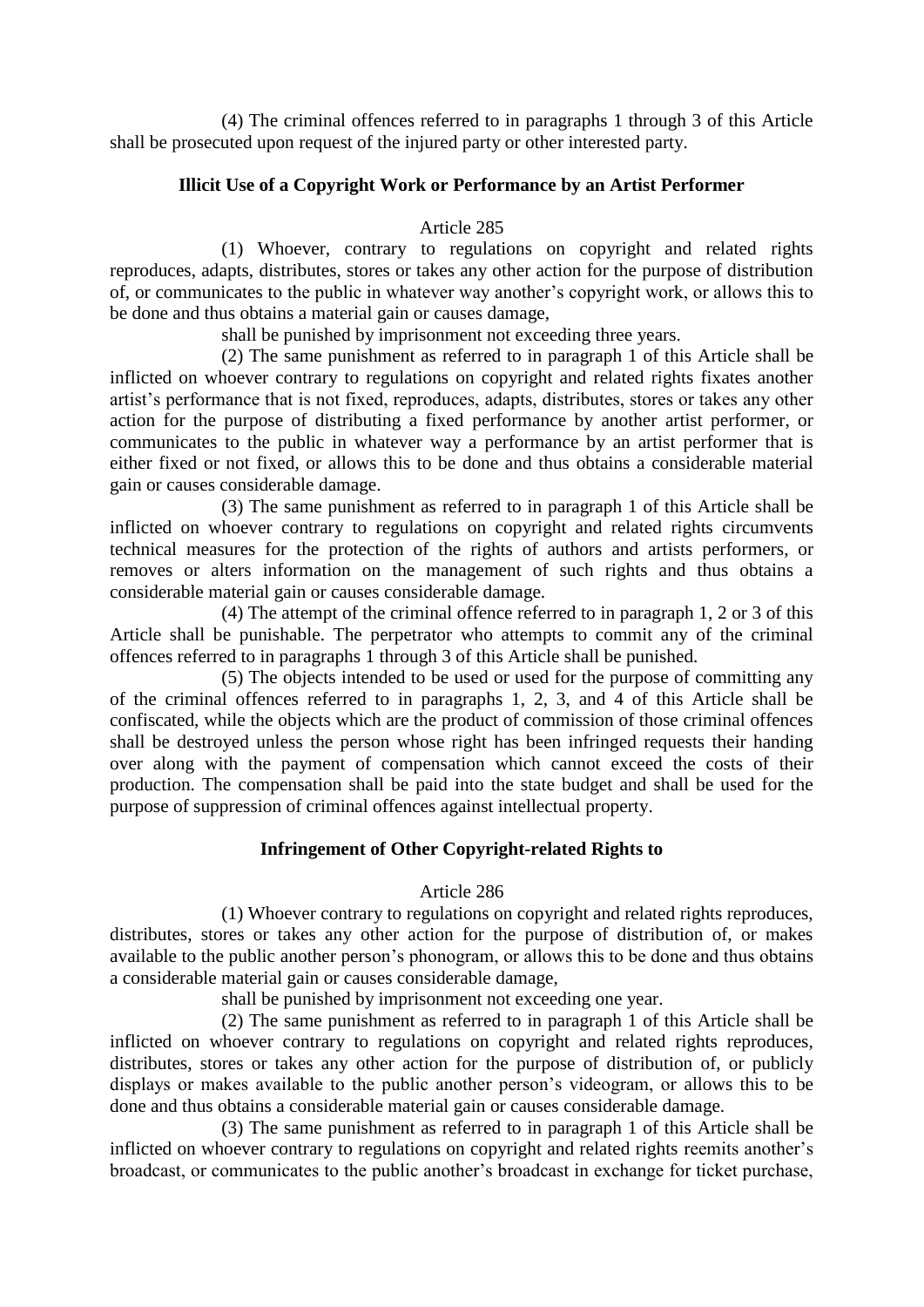or makes available to the public another's broadcast, or allows this to be done and thus obtains a considerable material gain or causes considerable damage.

(4) The same punishment as referred to in paragraph 1 of this Article shall be inflicted on whoever contrary to regulations on copyright and related rights circumvents technical measures for the protection of related rights of phonogram or videogram producers or broadcasting organisations, or removes or alters information on the management of such rights, or allows this to be done and thus obtains a considerable material gain or causes considerable damage.

(5) The attempt of the criminal offence referred to in paragraph 1 through 4 of this Article shall be punishable.

(6) The objects intended to be used or used for the purpose of committing any of the criminal offences referred to in paragraphs 1 through 4 of this Article shall be confiscated, while the objects which are the product of commission of those criminal offences shall be destroyed unless the person whose right has been infringed requests their handing over along with the payment of compensation which cannot exceed the costs of their production. The compensation shall be paid into the state budget and shall be used for the purpose of suppression of criminal offences against intellectual property.

# **Infringement of the Right to Invention**

#### Article 287

(1) Whoever files a patent application without authorisation, or contrary to regulations on patent protection fails to state or falsely states in the patent application who the inventor is, or without authorisation makes available to the public an invention before it is legally disclosed to the public,

shall be punished by imprisonment not exceeding one year.

(2) Whoever contrary to regulations on patent protection makes, offers for sale, sells, uses, exports, imports or stores for these purposes a product made according to an invention protected by a patent or a supplementary protection certificate, or uses or offers for use a process which is the subject matter of a protected invention, or offers for sale, sells, uses, exports, imports or stores for these purposes a product which has been directly produced by a process which is the subject matter of an invention and thus obtains a considerable material gain or causes considerable damage,

shall be punished by imprisonment not exceeding three years.

(3) The attempt of the criminal offence referred to in paragraph 2 of this Article shall be punishable.

(4) The objects intended to be used or used for the purpose of committing the criminal offences referred to in paragraphs 2 and 3 of this Article shall be confiscated, while the objects which are the product of commission of the criminal offences referred to in paragraphs 1 and 2 of this Article shall be confiscated and destroyed.

(5) The criminal offence referred to in paragraph 1 of this Article shall be prosecuted upon request of the injured party or other interested party.

# **Trademark Infringement**

#### Article 288

(1) Whoever contrary to regulations on trademark protection in trade uses any sign which is identical with the protected trademark in relation to goods/products or services which are identical with those for which the trademark is registered, or any sign which is identical with, or similar to, the protected trademark in relation to products or services which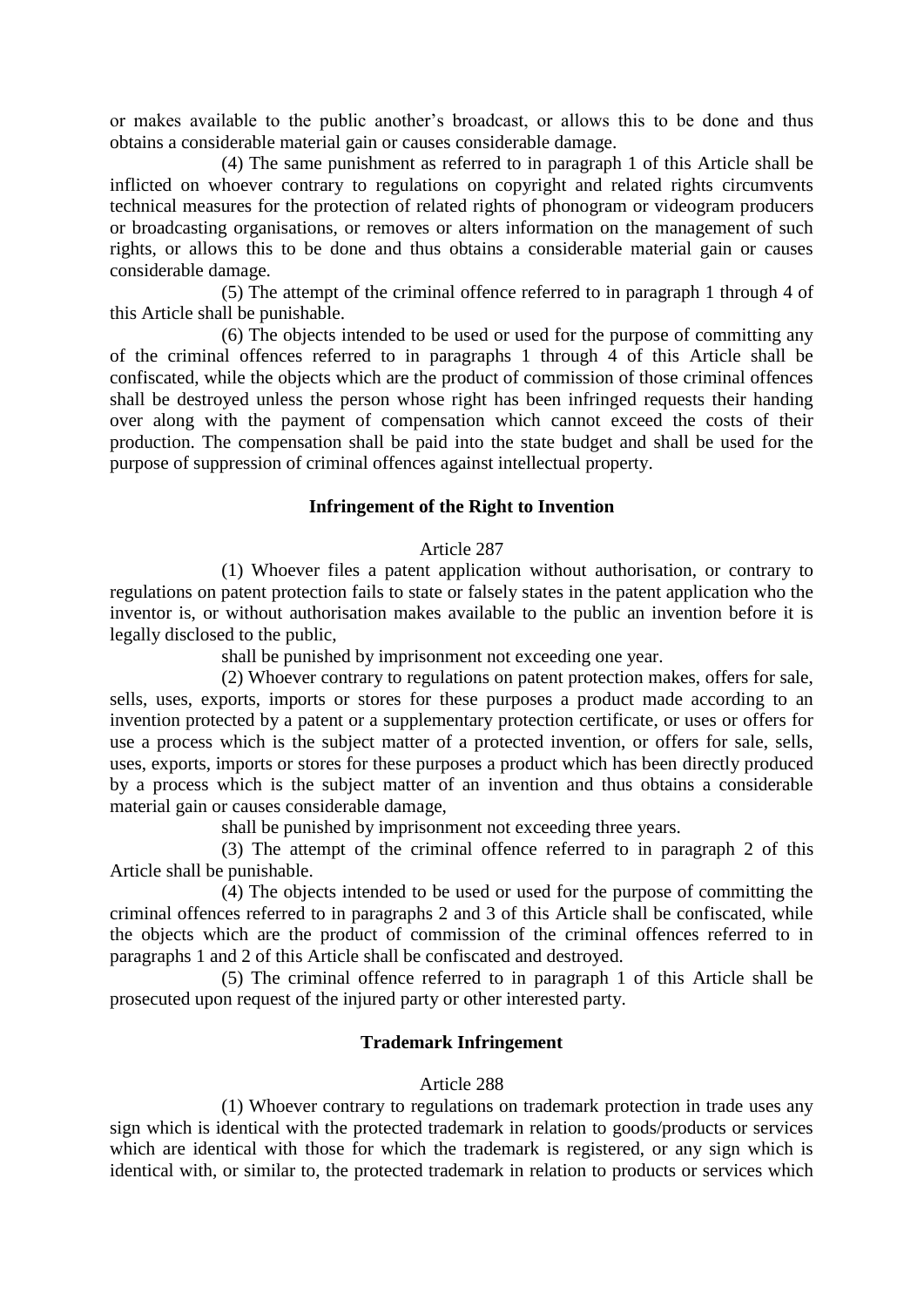are identical with, or similar to, those for which the trademark is registered, by affixing the sign to the products or to the packaging thereof, offering the product, or putting it on the market or stocking it for these purposes under that sign, or offering or supplying services thereunder, or importing or exporting the products under the sign, or using the sign on business products and in advertising, which can mislead the public as to the origin of products and services, and thus obtains a considerable material gain or causes considerable damage.

shall be punished by imprisonment not exceeding three years.

(2) The attempt of the criminal offence referred to in paragraph 1 of this Article shall be punishable. The perpetrator who attempts to commit the criminal offence referred to in paragraph 1 of this Article shall be punished.

(3) The objects intended to be used or used for the purpose of committing the criminal offence referred to in paragraph 1 of this Article shall be confiscated, while the objects which are the product of commission of the criminal offence referred to in paragraph 1 of this Article shall be confiscated and destroyed unless the court decides that the used sign is to be made unrecognisable and the objects which are the product of commission of the offence used for humanitarian purposes.

# **Infringement of Registered Designation of Origin**

# Article 289

(1) Whoever contrary to regulations uses a designation of authenticity, designation of geographical origin of a good or services or traditional speciality guaranteed for agricultural and food products and thus obtains a considerable material gain or causes considerable damage,

shall be punished by imprisonment not exceeding three years.

(2) The objects intended to be used or used for the purpose of committing the criminal offence referred to in paragraph 1 of this Article shall be confiscated, while the objects which are the product of commission of the criminal offence referred to in paragraph 1 of this Article shall be confiscated and destroyed unless the court decides that the used designation is to be made unrecognisable and the objects which are the product of commission of the offence used for humanitarian purposes.

# **Public Announcement of Judgment**

# Article 290

At the request of the injured party and where the injured party has a justified interest in this, the judgment pronounced for any of the criminal offences set forth in this Title shall be publicly announced at the expense of the perpetrator. The manner of announcement shall be laid down in the judgment.

# **TITLE XXVIII**

# **CRIMINAL OFFENCES AGAINST OFFICIAL DUTY**

# **Abuse of Position and Authority**

Article 291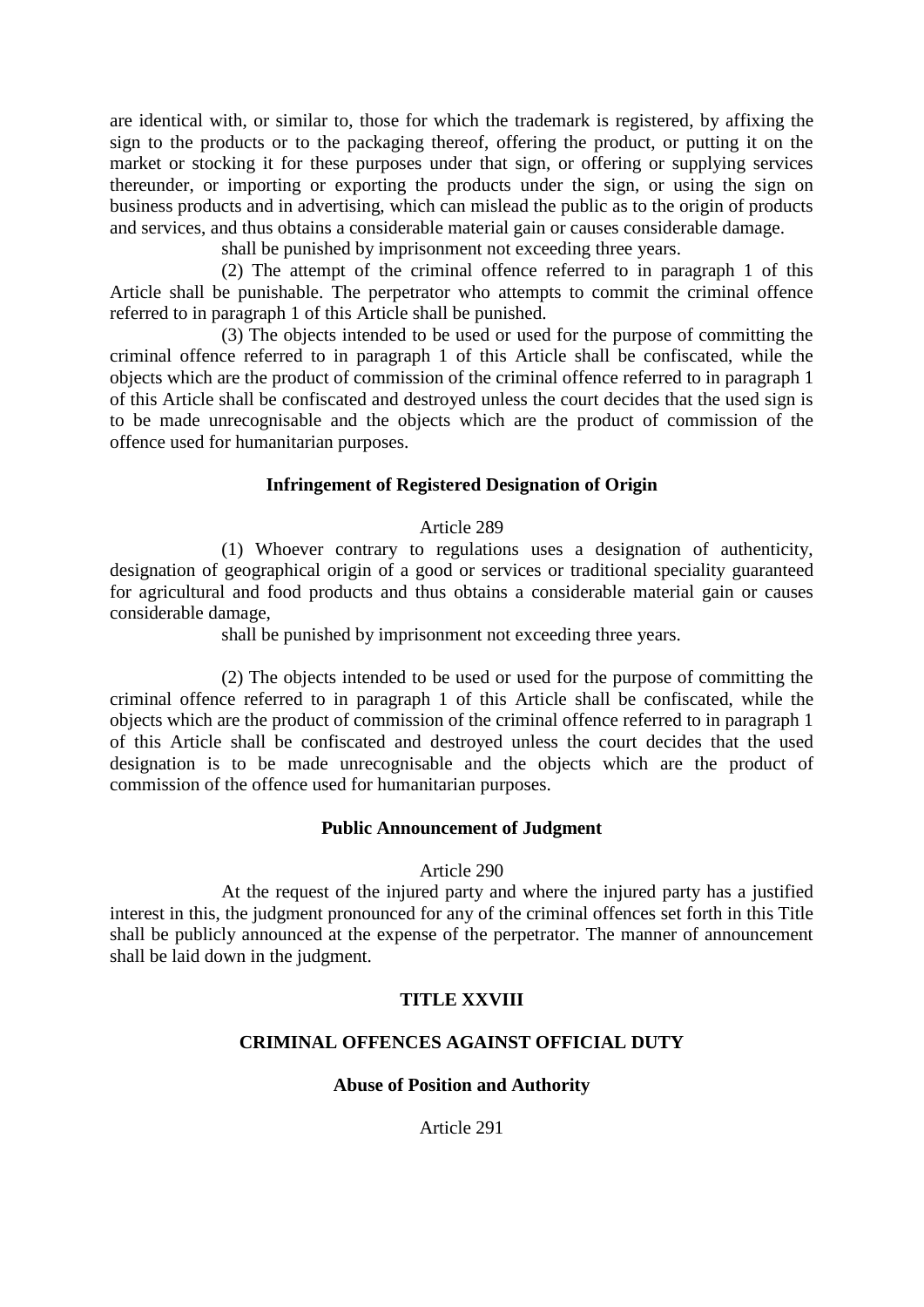(1) A public official or responsible person who abuses his or her position or authority, oversteps the limits of his or her authority, or fails to perform a duty and thereby obtains for himself or herself or another an advantage or causes damage to another

shall be punished by imprisonment from six months to five years.

(2) If as a result of the criminal offence referred to in paragraph 1 of this Article a considerable material gain is obtained or considerable damage caused,

the perpetrator shall be punished by imprisonment from one to ten years.

#### **Unlawful Favouritism**

#### Article 292

(1) A public official or responsible person who on the basis of an agreement demonstrates favouritism towards an economic entity by adapting public procurement terms and conditions or who awards a contract to a tenderer whose tender is contrary to the terms and conditions set out in the bid documentation

shall be punished by imprisonment from six months to five years.

(2) The same punishment as referred to in paragraph 1 of this Article shall be inflicted on a public official or responsible person who abuses his or her position or authority by demonstrating favouritism in the award of contracts or in taking on or negotiating deals toward his or her activity or the activity of persons with whom he or she is linked in terms of vested interests.

#### **Taking a Bribe**

#### Article 293

(1) A public official or responsible person who solicits or accepts a bribe, or who accepts an offer or a promise of a bribe for himself or herself or another in return for performing within or beyond the limits of his or her authority an official or other act which should not be performed, or failing to perform an official or other act which should be performed

shall be punished by imprisonment from one to ten years.

(2) A public official or responsible person who solicits or accepts a bribe, or who accepts an offer or a promise of a bribe for himself or herself or another in return for performing within or beyond the limits of his or her authority an official or other act which should be performed, or not performing an official or other act which should not be performed shall be punished by imprisonment from one to eight years.

(3) A public official or responsible person who following performance or omission of an official or other act referred to in paragraph 1 or 2 of this Article solicits or accepts a bribe with respect thereto

shall be punished by imprisonment not exceeding one year.

# **Giving a Bribe**

#### Article 294

(1) Whoever offers, gives or promises a bribe to a public official or responsible person in order that he or she perform, within or beyond the limits of his or her authority, an official or other act which he or she should not perform, or fail to perform an official or other act which he or she should perform, or whoever intermediates in such an act of bribery of a public official or responsible person

shall be punished by imprisonment from one to eight years.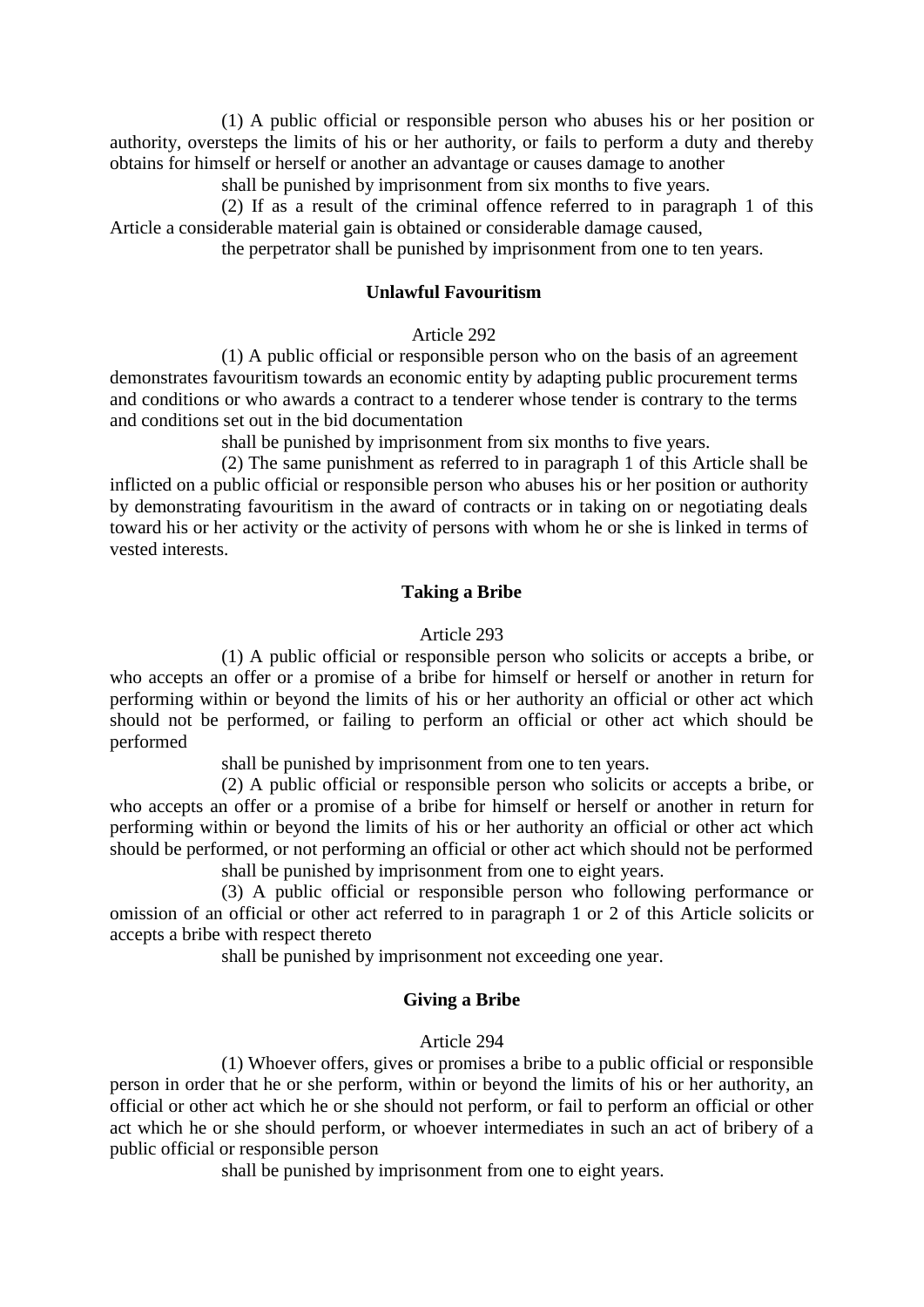(2) Whoever offers, gives or promises a bribe to a public official or responsible person in order that he or she perform, within or beyond the limits of his or her authority, an official or other act which he or she should perform, or fail to perform an official or other act which he or she should not perform, or whoever intermediates in such an act of bribery of a public official or responsible person

shall be punished by imprisonment from six months to five years.

(3) The perpetrator of the criminal offence referred to in paragraph 1 or 2 of this Article who gives a bribe at the request of a public official or responsible person and reports the offence before it is discovered or before he or she finds out that the offence has been discovered may have his or her punishment remitted.

# **Trading in Influence**

# Article 295

(1) Whoever, by taking advantage of his or her official or social position or influence, intermediates in order that an official or other act which should not be performed be performed, or that an official or other act which should be performed not be performed

shall be punished by imprisonment from six months to five years.

(2) Whoever solicits or accepts a bribe, or accepts an offer or a promise of a bribe for himself or herself or another so that, by taking advantage of his or her official or social position or influence, he or she would intermediate in order that an official or other act which should not be performed be performed, or that an official or other act which should be performed not be performed

shall be punished by imprisonment from one and ten years.

(3) Whoever solicits or accepts a bribe, or accepts an offer or a promise of a bribe for himself or herself or another so that, by taking advantage of his or her official or social position or influence, he or she would intermediate in order that an official or other act which should be performed be performed, or that an official or other act which should not be performed not be performed

shall be punished by imprisonment from one to eight years.

# **Giving a Bribe for Trading in Influence**

# Article 296

(1) Whoever offers, promises or gives to another a bribe intended for him or her or a third party so that he or she would, by abusing his or her official or social position or influence, intermediate in order that an official or other act which should not be performed be performed, or that an official or other act which should be performed not be performed

shall be punished by imprisonment from one and eight years.

(2) Whoever offers, promises or gives to another a bribe intended for him or her or a third party so that he or she would, by abusing his or her official or social position or influence, intermediate in order that an official or other act which should be performed be performed, or that an official or other act which should not be performed not be performed

shall be punished by imprisonment from six months to five years.

(3) The perpetrator of a criminal offence referred to in paragraph 1 or 2 of this Article who gives a bribe at the request of the person referred to in Article 295 of this Code and reports the offence before it is discovered or before he or she finds out that the offence has been discovered may have his or her punishment remitted.

# **Extortion of Testimony**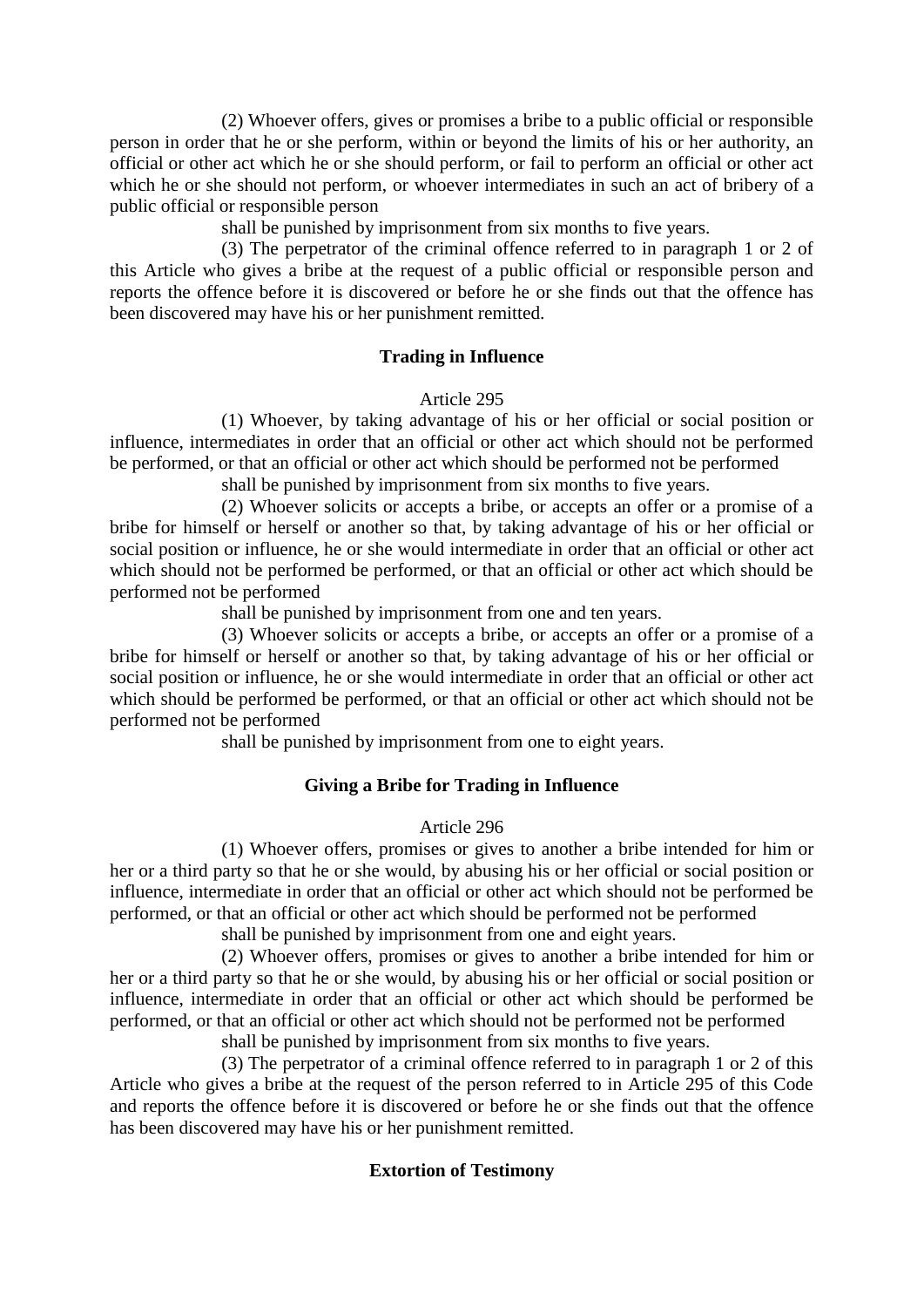#### Article 297

(1) A public official who during authorised interrogation uses force, threats or any other prohibited means with the aim that another person give or refrain from giving a testimony or other statement

shall be punished by imprisonment from six months to five years.

(2) If as a result of the commission of the criminal offence referred to in paragraph 1 of this Article the suspect, defendant and the indicted person in criminal proceedings suffers especially severe consequences,

the perpetrator shall be punished by imprisonment from one to eight years.

# **Unlawful Search**

Article 298

A public official who in the exercise of his or her functions or public authority conducts an unlawful search

shall be punished by imprisonment not exceeding three years.

# **Unlawful Release of a Person Deprived of Liberty**

Article 299

A public official who unlawfully releases a person deprived of liberty or assists him or her in his or her escape

shall be punished by imprisonment from one to eight years.

#### **Disclosure of Official Secret**

Article 300

(1) Whoever without authorisation communicates, conveys or otherwise makes accessible to another unclassified data which represent an official secret

shall be punished by imprisonment not exceeding three years.

(2) There shall be no criminal offence if the offence referred to in paragraph 1 of this Article was committed predominantly in the public interest.

# **TITLE XXIX**

# **CRIMINAL OFFENCES AGAINST THE JUDICIARY**

# **Failure to Report the Preparation of a Criminal Offence**

Article 301

(1) Whoever knows that the commission of a criminal offence for which a punishment of five years of imprisonment or a more severe punishment is prescribed is being prepared and fails to report this at a time when it is still possible to avert its commission, and the offence is attempted or committed,

shall be punished by imprisonment not exceeding one year.

(2) Whoever commits the criminal offence referred to in paragraph 1 of this Article with respect to a criminal offence for which a punishment of long-term imprisonment is prescribed,

shall be punished by imprisonment not exceeding three years.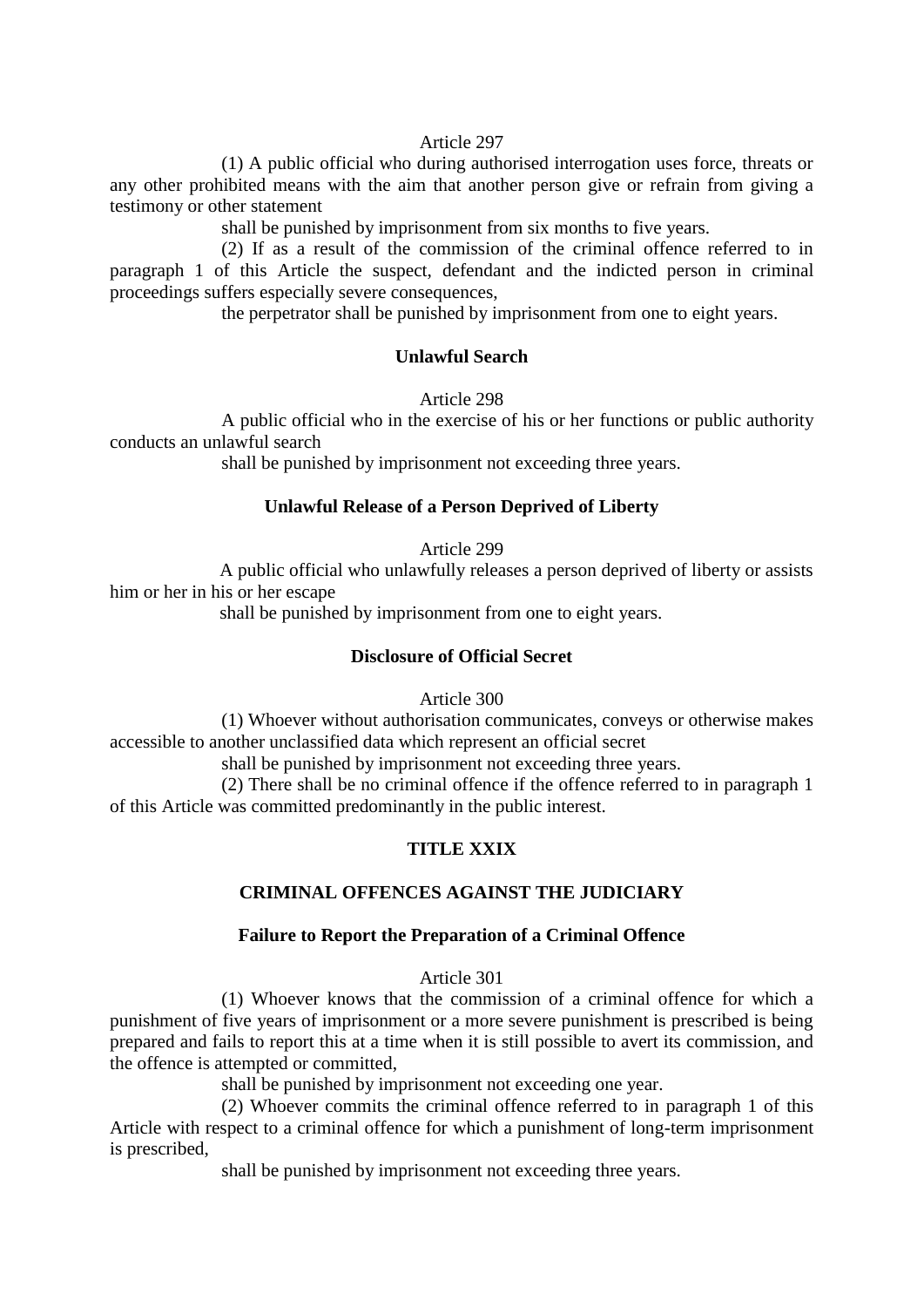(3) There shall be no criminal offence referred to in paragraph 1 of this Article where its elements materialised by a person who is married to, or lives in a cohabiting or same-sex relationship with, or is a lineal blood relative, sibling, adopter or adoptee of the person preparing the unreported criminal offence, unless a criminal offence against a child is being prepared.

(4) The perpetrator of the criminal offence referred to in paragraph 2 of this Article who is in any kind of a relationship set forth in paragraph 3 of this Article with a person preparing to commit a criminal offence may have his or her punishment mitigated.

# **Failure to Report the Commission of a Criminal Offence**

# Article 302

(1) Whoever knows that a criminal offence for which a punishment of ten years of imprisonment or a more severe punishment is prescribed has been committed and fails to report this although he or she knows that reporting it would enable or greatly facilitate the discovery of the offence or the perpetrator,

shall be punished by imprisonment not exceeding three years.

(2) The same punishment as referred to in paragraph 1 of this Article shall be inflicted on a public official or a responsible person who fails to report the commission of a criminal offence which he or she has come to know about in the course of performing his or her duties, provided that the criminal proceedings for the criminal offence in question cannot be initiated only by private action or upon request.

(3) The perpetrator of the criminal offence referred to in paragraph 2 of this Article shall not be punished by a punishment that is more severe than the one prescribed for the criminal offence he or she has failed to report.

(4) There shall be no criminal offence referred to in paragraphs 1 and 2 of this Article where it is committed by a person who is married to, or lives in a cohabiting or samesex relationship with, or is a lineal blood relative, sibling, adopter or adoptee, attorney at law, notary public, doctor of medicine, doctor of dental medicine or other healthcare worker, psychologist, a person who is entrusted with the upbringing and education in an appropriate institution, guardianship employee, confessor, unless the criminal offence was committed against a child.

# **Assisting the Perpetrator Following the Commission of a Criminal Offence**

# Article 303

(1) Whoever conceals or harbours the perpetrator of a criminal offence for which a punishment of five years of imprisonment or a more severe punishment is prescribed, or assists him or her not to be discovered or arrested by concealing the means by which the criminal offence was committed, traces of the criminal offence or objects which are the product of or which were obtained by the criminal offence or in any other manner,

shall be punished by imprisonment from six months to five years.

(2) The same punishment as referred to in paragraph 1 of this Article shall be inflicted on whoever conceals a person sentenced to imprisonment or otherwise prevents the execution of this sentence.

(3) Whoever commits the criminal offence referred to in paragraph 1 or 2 of this Article to the benefit of the perpetrator of any of the criminal offences referred to in Articles 88 through 91 or Article 97 of this Code

shall be punished by imprisonment from one to eight years.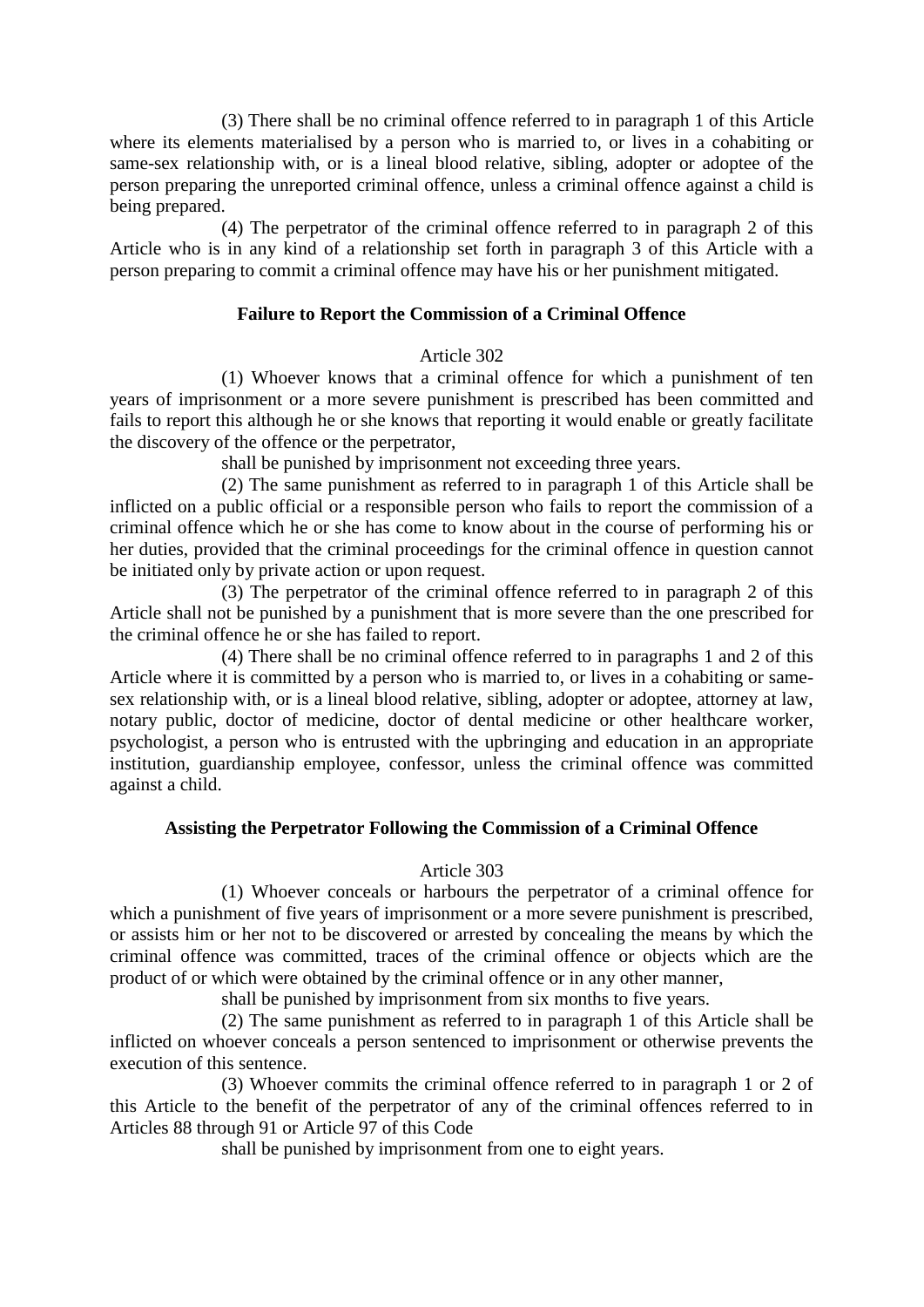(4) The perpetrator of the criminal offence referred to in paragraph 2 of this Article shall not be punished by a punishment that is more severe than the one prescribed for the criminal offence committed by the person to whom the perpetrator provided assistance.

(5) There shall be no criminal offence referred to in paragraphs 1, 2 and 3 of this Article where it is committed by a person who is married to, or lives in a cohabiting or same-sex relationship with, or is a lineal blood relative, sibling, adopter or adoptee of the person to whom he or she provided assistance.

# **False Reporting of a Criminal Offence**

## Article 304

(1) Whoever, despite knowing this is not true, reports a person or plants traces that make it look like this person committed a criminal offence, provided the criminal offence in question is not prosecuted by private action,

shall be punished by imprisonment not exceeding three years.

(2) Whoever by false reporting, planting of traces or otherwise causes the institution of criminal proceedings against a person he or she knows did not commit a criminal offence, provided the criminal offence in question is not prosecuted by private action,

shall be punished imprisonment for a term of between six months and five

years.

(3) Whoever reports that a criminal offence has been committed despite knowing this is not true, provided the criminal offence in question is not prosecuted by private action, or whoever reports that he or she committed such an offence despite knowing this is not true,

shall be punished by imprisonment not exceeding one year.

# **Giving False Testimony**

# Article 305

(1) A witness, expert witness, translator or interpreter who in pre-trial criminal proceedings, proceedings before a court, an international tribunal the jurisdiction of which the Republic of Croatia accepts or arbitration board, in misdemeanour or administrative proceedings, proceedings before a notary public or disciplinary proceedings gives false testimony, presents a false finding or provides false information in his or her opinion, or who falsely translates or interprets something,

shall be punished by imprisonment from six months to five years.

(2) The same punishment as referred to in paragraph 1 of this Article shall be inflicted on a party to the proceedings, with the exception of the defendant, who gives false testimony if the final decision in the proceedings is based on such testimony.

(3) If as a result of the criminal offence referred to in paragraph 1 or 2 of this Article an innocent defendant is convicted or the defendant suffers other especially serious consequences,

the perpetrator shall be punished by imprisonment from one to ten years.

(4) If the perpetrator of the criminal offence referred to in paragraph 1 of this Article voluntarily revokes his or her testimony before the final decision is rendered, his or her punishment may be remitted.

# **Obstruction of Justice**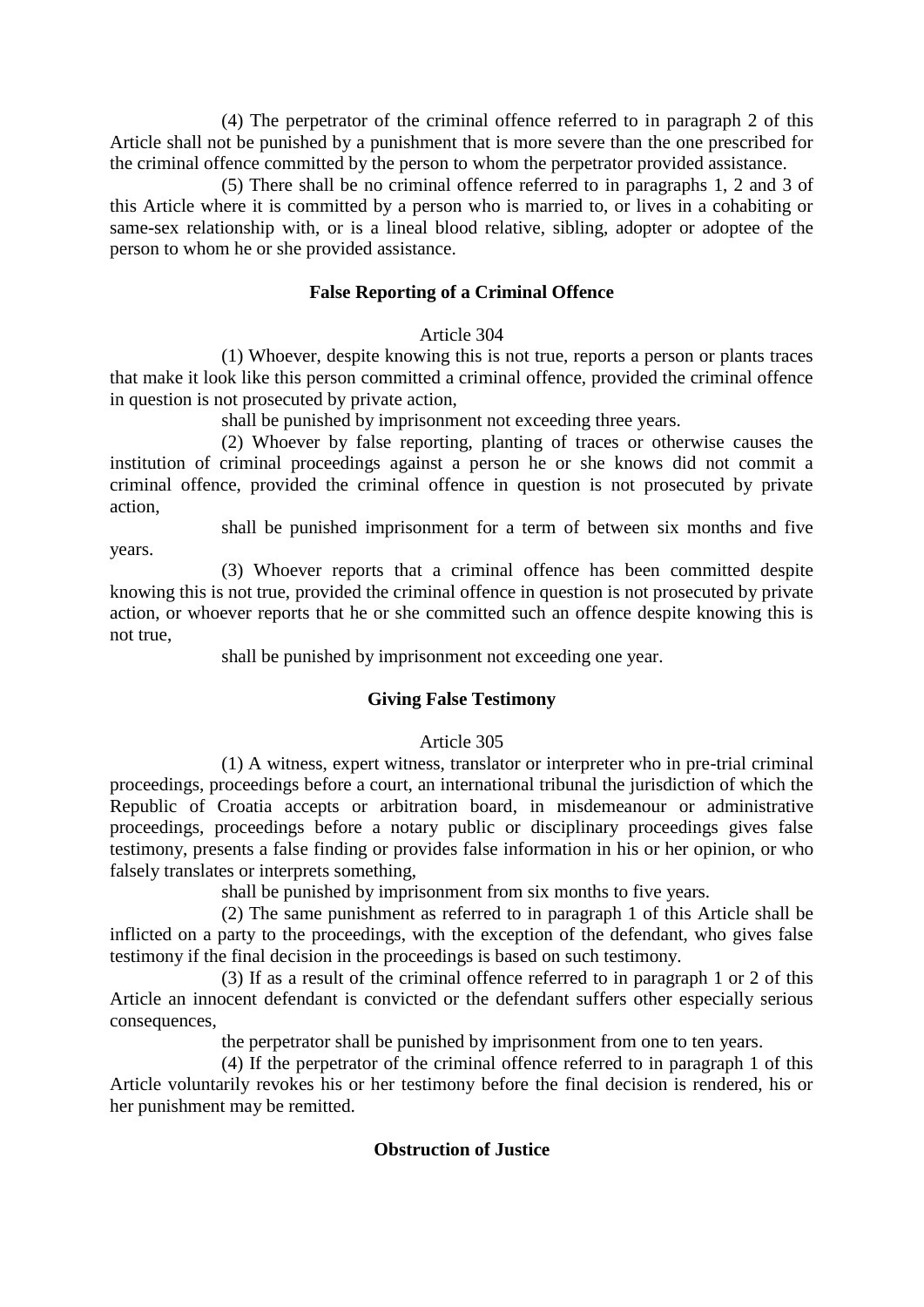#### Article 306

(1) Whoever, with the aim of inducing a presumed witness, witness or expert witness to give false testimony or preventing or obstructing the presentation of evidence in pre-trial criminal proceedings, proceedings before a court, an international tribunal the jurisdiction of which the Republic of Croatia accepts or arbitration board, in misdemeanour or administrative proceedings, proceedings before a notary public or disciplinary proceedings uses force, threats or any other form of coercion against these persons, or promises, offers or gives a gift or any other benefit to them,

shall be punished by imprisonment from one to eight years.

(2) Whoever with the aim of preventing or significantly obstructing the presentation of evidence in proceedings before a court, an international tribunal the jurisdiction of which the Republic of Croatia accepts or arbitration board, in misdemeanour or administrative proceedings, proceedings before a notary public or disciplinary proceedings conceals, damages or destroys an object or document serving as evidence, falsifies a piece of evidence, or whoever submits such evidence knowing it is falsified,

shall be punished by imprisonment from six months to five years.

(3) Whoever, with the aim of preventing or significantly obstructing the presentation of evidence in court or administrative proceedings, removes, destroys, moves or shifts a boundary stone, geodetic mark, or in general any mark of ownership or any other real right or a mark concerning the use of water, or whoever with the same aim incorrectly places such a mark,

shall be punished by imprisonment not exceeding three years.

## **Violation of Secrecy of Proceedings**

#### Article 307

(1) Whoever discloses without authorisation what he or she has found out in pre-trial criminal proceedings, court proceedings, misdemeanour proceedings, administrative proceedings, proceedings before a notary public or disciplinary proceedings, and what under the law or pursuant to a decision based on the law is considered a secret,

shall be punished by imprisonment not exceeding three years.

(2) The same punishment as referred to in paragraph 1 of this Article shall be inflicted on whoever makes public without the court's authorisation the course of proceedings which under the law are secret or have been declared secret by a decision of the court, or whoever makes public without the court's authorisation the course of criminal proceedings against a child, criminal proceedings for a criminal offence committed against a child or proceedings in which a decision on the protection of a child's rights and interests is to be taken, or makes public a decision taken in these proceedings.

## **Disclosing the Identity of a Person in Danger or Protected Witness**

#### Article 308

Whoever communicates, hands over to another or publishes without authorisation information on the identity of a person in danger or a person who has been or will be questioned as a protected witness, or with respect to whom the procedure for inclusion in the witness protection programme pursuant to a special act has been instituted or who has been included in the witness protection programme, or whoever takes any other action with the aim of disclosing information on the identity of this person or with the aim of tracking down this person,

shall be punished by imprisonment from six months to five years.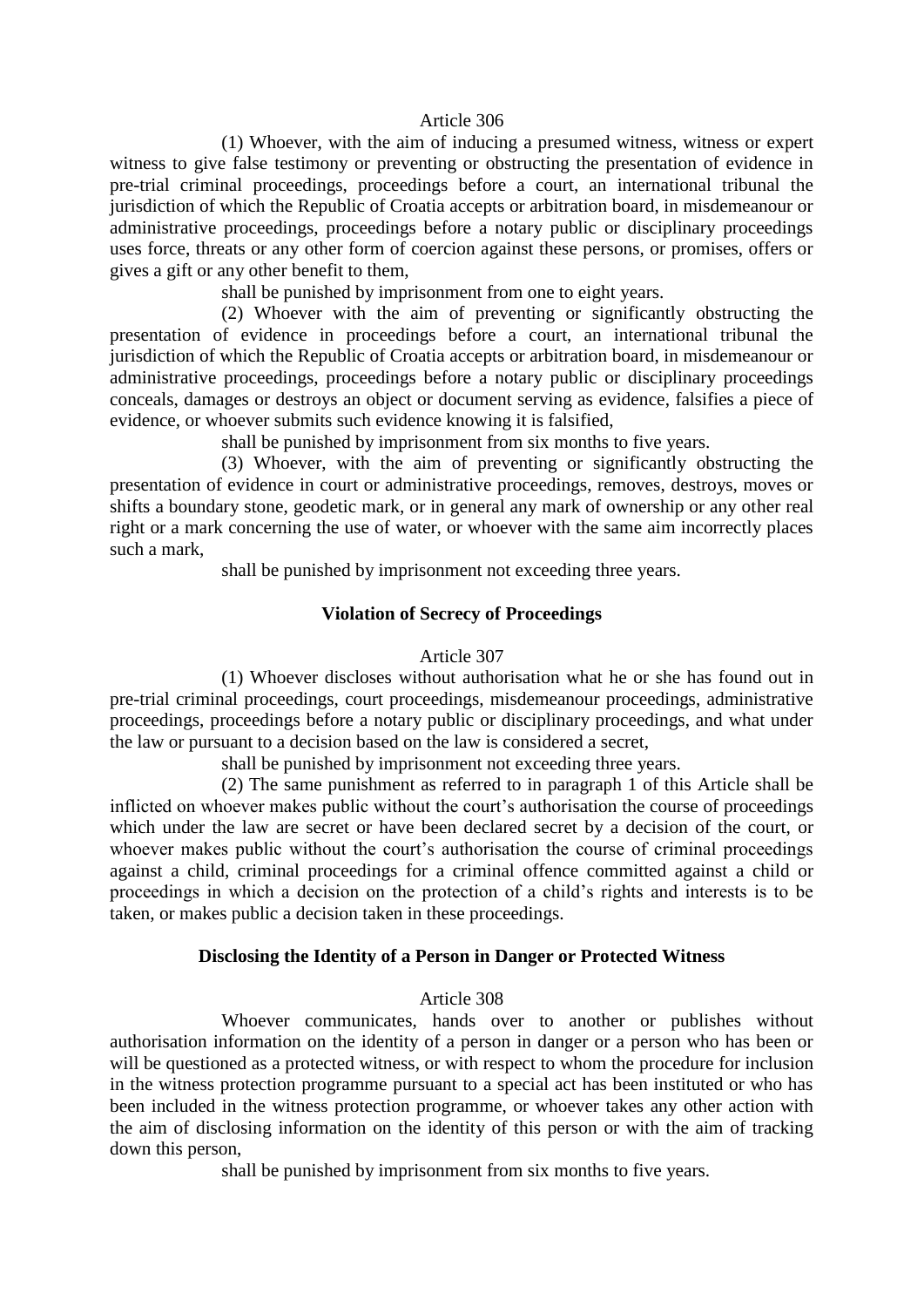# **Uprising of Persons Deprived of Liberty**

#### Article 309

(1) Whoever participates in a gathering of persons deprived of liberty, in an institution in which he or she resides pursuant to a lawful decision depriving him or her of liberty, with the aim of setting themselves free by violent means, or jointly attacking official persons in that institution or coercing them to do or refrain from doing something which constitutes a violation of their duties,

shall be punished by imprisonment not exceeding three years.

(2) Whoever by the use of force or by threat of immediate attack on the life or limb of a person flees from an institution in which he or she resides pursuant to a lawful decision depriving him or her of liberty,

shall be punished by imprisonment from six months to five years.

(3) The perpetrator of the criminal offence referred to in paragraph 1 of this Article who, after an official person calls on him or her to do so, abstains from participating in the gathering may have his or her punishment remitted.

#### **Enabling a Person Deprived of Liberty to Flee**

#### Article 310

Whoever incites a person who has been deprived of liberty under the law, to flee or assists him or her in flight,

shall be punished by imprisonment not exceeding three years.

#### **Failure to Comply with Security Measures**

Article 311

(1) Whoever violates an obligation imposed on him or her by a security

measure

shall be punished by imprisonment not exceeding two years.

(2) There shall be no criminal offence referred to in paragraph 1 of this Article if the violation of the obligation referred to in paragraph 1 has led to the application of Article 55, paragraph 8, or Article 58, paragraph 5, of this Code.

#### **Coercion against a Judicial Official**

## Article 312

Whoever by the use of force or by threat of any kind of evil prevents a judge, state attorney, notary public or other judicial official from taking an action or making a decision within the limits of his or her authority or coerces him or her to take an action or make a decision within or beyond the limits of his or her authority,

shall be punished by imprisonment from six months to five years.

# **Unlicensed Practice of Law**

#### Article 313

Whoever engages without authorisation in providing legal aid for a fee, shall be punished by imprisonment not exceeding six months.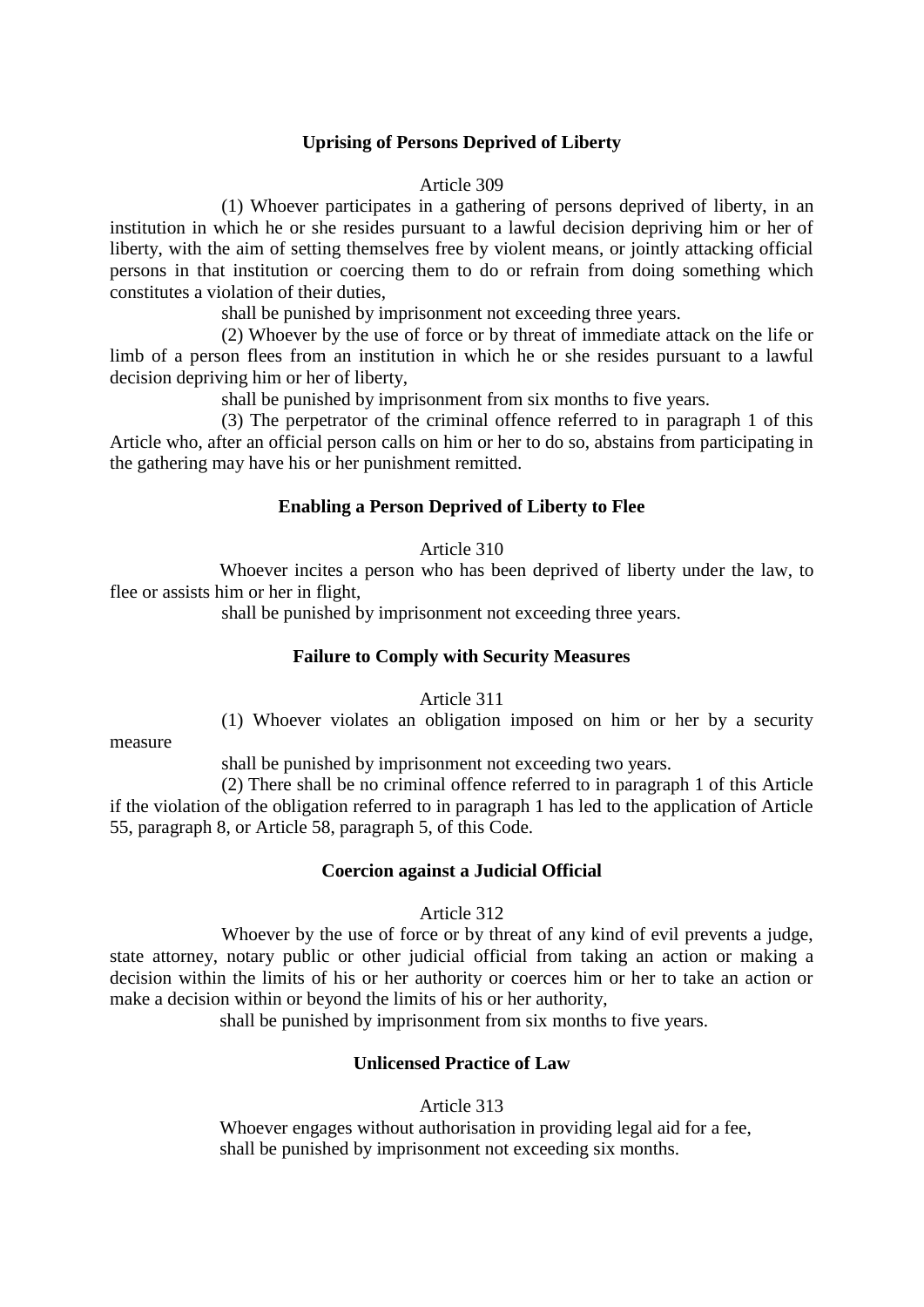#### **TITLE XXX**

## **CRIMINAL OFFENCES AGAINST PUBLIC ORDER**

#### **Coercion against a Public Official**

Article 314

(1) Whoever by the use of force or threat of immediate use of force prevents a public official from performing an official act falling within the limits of his or her authority or coerces him or her to perform an official act within or beyond the limits of his or her authority

shall be punished by imprisonment from six months and five years.

(2) If as a result of the criminal offence referred to in paragraph 1 of this Article the life or limb of a public official is endangered or a public official is inflicted a bodily injury or if during its commission a weapon or other dangerous instrument is used,

the perpetrator shall be punished by imprisonment from one to eight years.

(3) Whoever commits the criminal offence referred to in paragraph 1 or 2 of this Article against a person assisting, with authorisation, a public official in the performance of an official act

shall be punished as if he or she committed the offence against a public official.

(4) If the perpetrator of any of the criminal offences referred to in paragraphs 1, 2 and 3 of this Article is provoked by unlawful, inconsiderate or rude treatment on the part of a public official or a person authorised to assist the public official, his or her punishment may be remitted.

#### **Attack on a Public Official**

#### Article 315

(1) Whoever by the use of force or threat of use of force, in cases not falling under Articles 312 and 314 of this Code, attacks a military person, police official, authorised public official of the Military Police, public official entrusted to guard persons who, under the law, have been deprived of liberty, in the performance of their official duties

shall be punished by imprisonment from six months to five years.

(2) The same punishment as referred to in paragraph 1 of this Article shall be inflicted on whoever by the use of force or threat of use of force puts up resistance to a public official in the performance of an official act or implementation of a lawful decision or measure of a state body.

(3) Whoever commits the criminal offence referred to in paragraph 1 or 2 of this Article against a person assisting, with authorisation, a public official in the performance of an official act

shall be punished as if he or she committed the offence against a public official.

(4) If as a result of the criminal offence referred to in paragraph 1, 2 or 3 of this Article the life or limb of a public official or a person assisting the public official in the performance of an official act is endangered or a bodily injury is inflicted on him or her or if during the commission of the offence a weapon or other dangerous instrument is used,

the perpetrator shall be punished by imprisonment from one to eight years.

(5) If the perpetrator of any of the criminal offences referred to in paragraphs 1, 2 and 3 of this Article is provoked by unlawful, inconsiderate or rude treatment on the part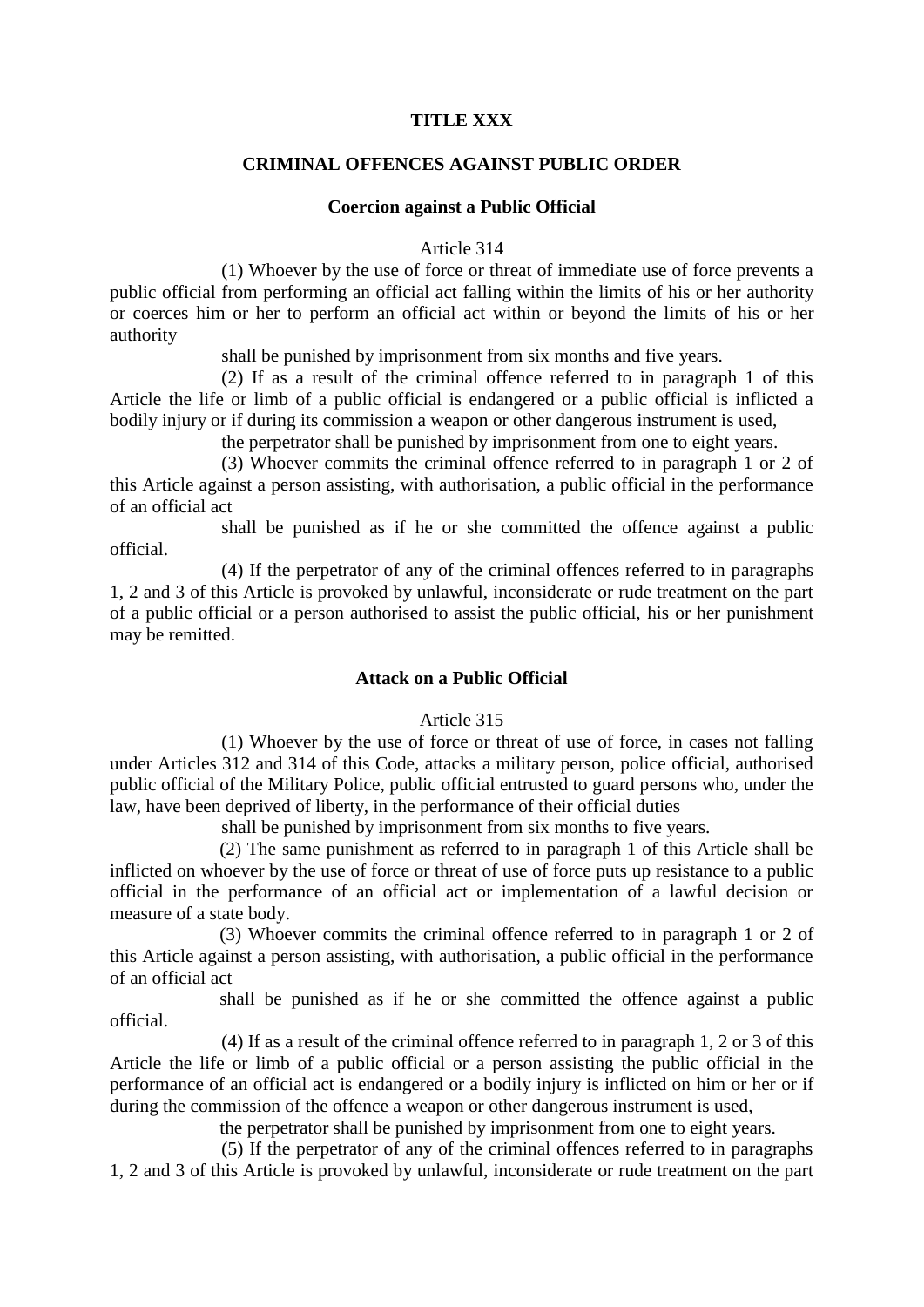of a public official or a person authorised to assist the public official, his or her punishment may be remitted.

#### **False Alarm**

#### Article 316

Whoever falsely informs the police or other public service ensuring order or providing assistance of an event which requires urgent action by this service,

shall be punished by imprisonment not exceeding three years.

## **Removal and Damage of an Official Seal and Mark**

#### Article 317

(1) Whoever removes or damages the official seal or mark placed by an authorised public official for the purpose of securing objects, premises or locations, or whoever without removing or damaging the seal or mark enters such premises or location or opens a secured object

shall be punished by imprisonment not exceeding three years.

(2) The attempt of criminal offence referred to in paragraph 1 of this Article shall be punishable.

# **Taking or Destroying an Official Seal or Official Document**

Article 318

(1) Whoever unlawfully takes, conceals, destroys, damages or otherwise makes unusable an official seal, book, file or document,

shall be punished by imprisonment not exceeding three years.

(2) If the offence referred to in paragraph 1 of this Article is committed by a public official to whom the official seal, book, file or document was entrusted or available in the performance of his or her official duties,

he or she shall be punished by imprisonment from six months to five years.

(3) The attempt of criminal offence referred to in paragraph 1 of this Article shall be punishable.

## **Damage to and Illicit Export of Cultural Property**

## Article 319

(1) Whoever damages or destroys an item of cultural property

shall be punished by imprisonment not exceeding three years.

(2) The same punishment as referred to in paragraph 1 of his Article shall be inflicted on whoever, without the competent authority's permission, permanently exports or transfers from the Republic of Croatia an item of cultural property or fails to return it to the Republic of Croatia within the time limit specified in the permission.

(3) If as a result of the criminal offence referred to in paragraph 1 or 2 of this Article considerable damage occurs or the cultural property in question is of national significance,

the perpetrator shall be punished by imprisonment from six months to five years.

(4) The attempt of criminal offence referred to in paragraph 1 and 2 of this Article shall be punishable.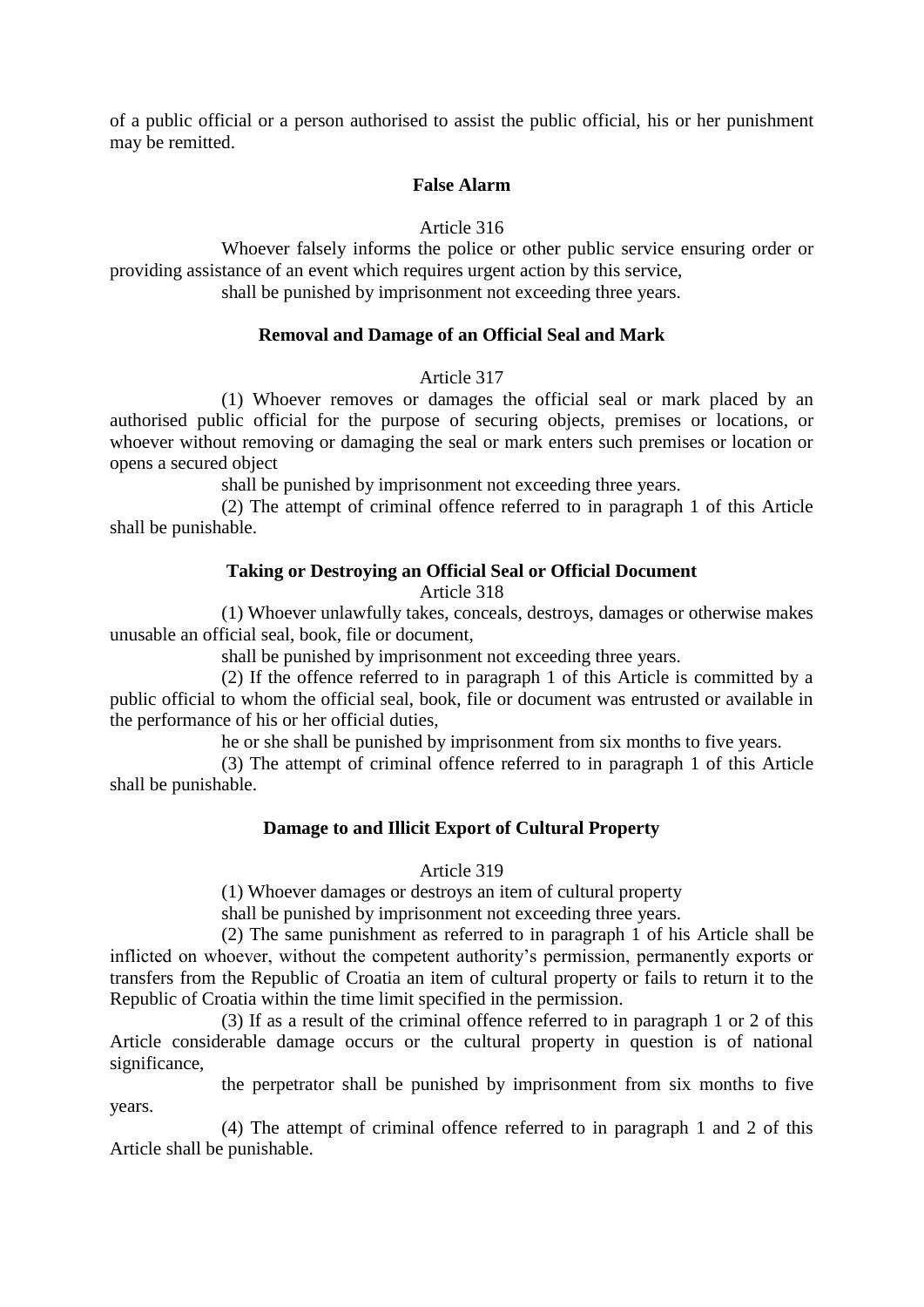# **Illicit Research Work and Appropriation of Cultural Property**

#### Article 320

(1) Whoever, contrary to prohibition or without the competent authority's permission, undertakes conservation, restoration, research or other work, archaeological excavations or research, as a result of which cultural property is destroyed or damaged or loses its characteristics which determine it as a cultural good,

shall be punished by imprisonment not exceeding three years.

(2) If the criminal offence referred to in paragraph 1 of this Article is committed against cultural property of national significance or if considerable damage is caused,

the perpetrator shall be punished by imprisonment from six months to five

years.

(3) The same punishment as referred to in paragraph 2 of this Article shall be inflicted on whoever, on the occasion of archaeological or other research, appropriates an excavated or found object that represents a cultural good.

## **Destruction or Concealment of Archival Materials**

Article 321

Whoever, contrary to regulations, destroys, conceals or renders unusable archival or registered materials or transfers them from the Republic of Croatia without the competent authority's permission,

shall be punished by imprisonment from six months to five years.

# **Unauthorised Performance of an Official Act**

Article 322

Whoever performs without authorisation any act which only a public official or member of the armed forces is authorised to perform

shall be punished by imprisonment not exceeding one year.

## **Illegal Debt Collection**

Article 323

(1) Whoever by the use of force or serious threat collects a claim from another that is owed to him or her or a third party by this person,

shall be punished by imprisonment from six months to five years.

(2) If during the commission of the criminal offence referred to in paragraph 1 of this Article the perpetrator uses force or threat of immediate attack on the life or limb of the debtor or another person,

shall be punished by imprisonment from one to eight years.

(3) If during the commission of the criminal offence referred to in paragraph 2 of this Article a weapon or other dangerous instrument is used,

the perpetrator shall be punished by imprisonment from one to ten years.

# **Provoking Riots**

Article 324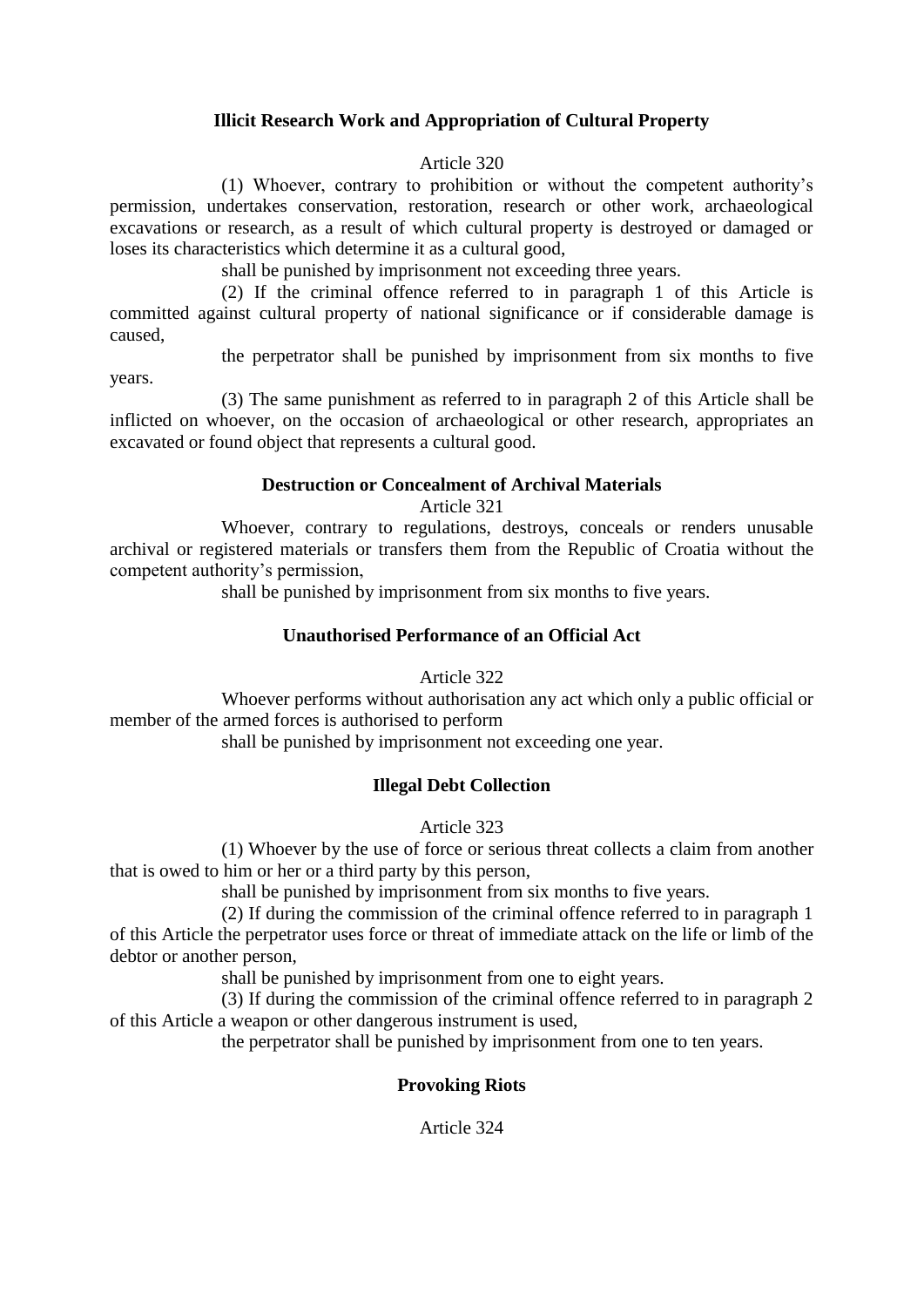(1) Whoever participates in a crowd that by the use of violence against other persons or property, or by use of threats of committing violence is jeopardising public order, or whoever incites the crowd to violence,

shall be punished by imprisonment not exceeding three years.

(2) If the criminal offence referred to in paragraph 1 of this Article is committed out of hatred, against a larger number of persons, by the use of weapons or dangerous instruments, or the life or limb of another person is thereby put at risk, or considerable material damage is thereby caused,

the perpetrator shall be punished by imprisonment from six months to five years.

(3) The perpetrator referred to in paragraph 1 or 2 of this Article who moves away at the request of an official person before he or she himself or herself commits violence shall not be punished for the criminal offences referred to in paragraphs 1 and 2 of this Article.

## **Public Incitement to Violence and Hatred**

## Article 325

(1) Whoever in print, through radio, television, computer system or network, at a public gathering or in some other way publicly incites to or makes available to the public tracts, pictures or other material instigating violence or hatred directed against a group of persons or a member of such a group on account of their race, religion, national or ethnic origin, descent, colour, gender, sexual orientation, gender identity, disability or any other characteristics

shall be punished by imprisonment not exceeding three years.

(2) The same punishment as referred to in paragraph 1 of this Article shall be inflicted on whoever publicly approves of, denies or grossly trivialises the crimes of genocide, crimes of aggression, crimes against humanity or war crimes, directed against a group of persons or a member of such a group on account of their race, religion, national or ethnic origin, descent or colour in a manner likely to incite to violence or hatred against such a group or a member of such a group.

(3) The attempt of criminal offence referred to in paragraph 1 and 2 of this Article shall be punishable.

# **Unlawful Entry into, Movement or Residence in the Republic of Croatia**

## Article 326

(1) Whoever enables or assists out of gain one or more persons who are not nationals of the Republic of Croatia to illegally enter, move or reside in the Republic of Croatia

shall be punished by imprisonment not exceeding three years.

(2) If during the commission of the criminal offence referred to in paragraph 1 of this Article the life or limb of a person illegally entering, moving or residing in the Republic of Croatia is endangered, or the said person is treated in an inhumane or degrading manner, or the offence is committed by a public official in the performance of his or her official duties,

the perpetrator shall be punished by imprisonment from six months to five years.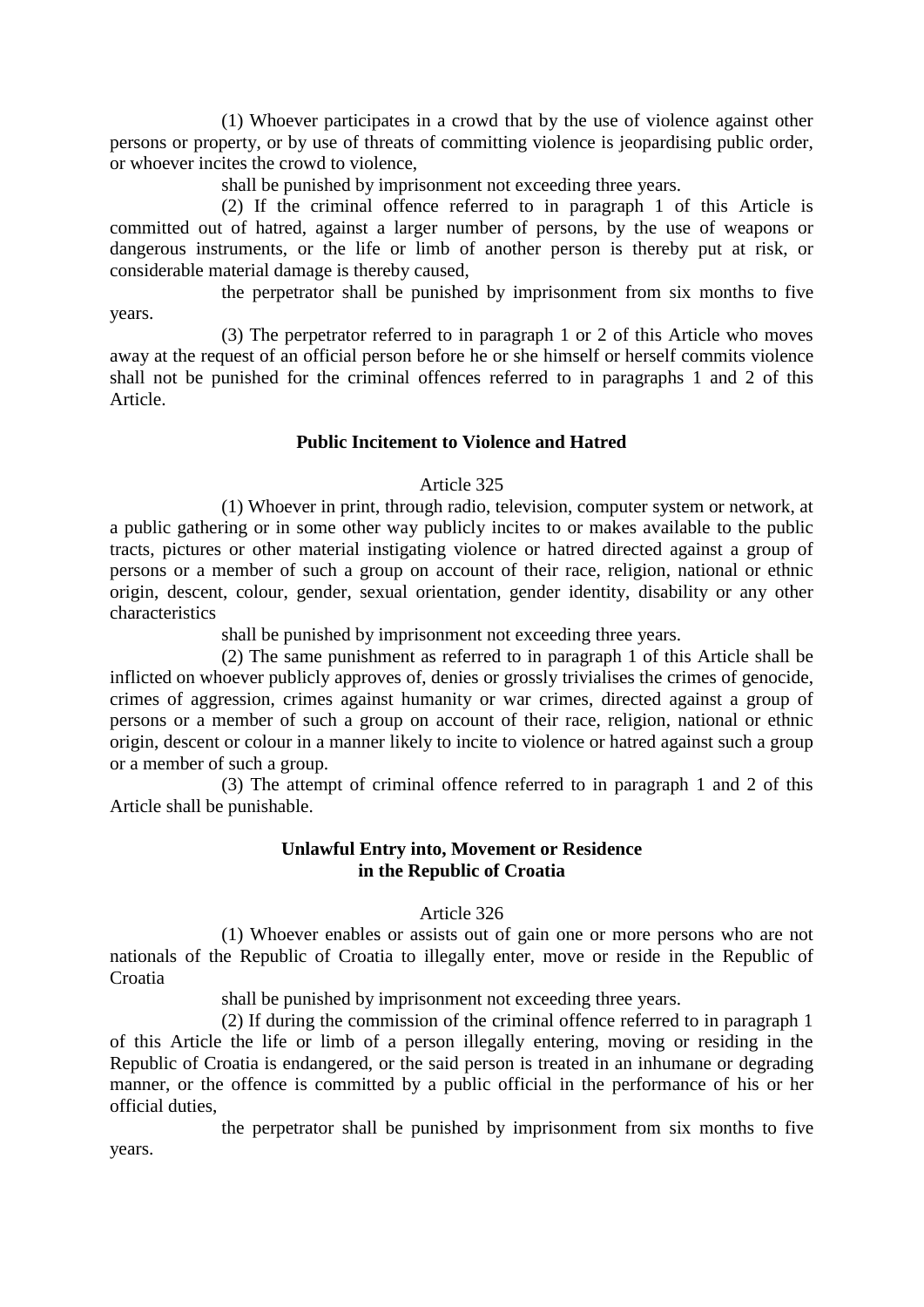(3) The attempt of criminal offence referred to in paragraph 1 of this Article shall be punishable.

#### **Conspiracy to Commit a Criminal Offence**

#### Article 327

(1) Whoever conspires with another to commit a criminal offence for which a punishment of imprisonment exceeding three years may be imposed under the law

shall be punished by imprisonment not exceeding three years.

(2) A perpetrator who uncovers the conspiracy referred to in paragraph 1 of this Article before the agreed upon criminal offence is committed may have his or her punishment remitted.

## **Criminal Association**

Article 328

(1) Whoever organises or directs a criminal association

shall be punished by imprisonment from six months to five years.

(2) Whoever participates in the association referred to in paragraph 1 of this Article but has not as yet committed any criminal offence for this association, or whoever carries out an act which in itself does not constitute a criminal offence but which he or she knows furthers the goal of a criminal association, or whoever financially or otherwise supports a criminal association

shall be punished by imprisonment not exceeding three years.

(3) The perpetrator of a criminal offence referred to in paragraph 1 or 2 of this Article who by timely disclosure of a criminal association prevents the commission of any of the criminal offences set forth in paragraph 4 of this Article or a member of a criminal association who discloses a criminal association before committing, as its member or on its behalf, any of the criminal offences set forth in paragraph 4 of this Article may have his or her punishment remitted.

(4) A criminal association shall be made up of three or more persons acting in concert with the aim of committing one or more criminal offences that are punishable with imprisonment for a term longer than three years and shall not include an association randomly formed for the immediate commission of one criminal offence.

## **Committing a Criminal Offence as a Member of a Criminal Association**

#### Article 329

(1) Whoever, knowing about the aim of a criminal association or its criminal activities, commits a criminal offence as a member of such an association or incites another to commit a criminal offence as a member of such an association shall be punished by:

1. imprisonment from six months to five years in the case of a criminal offence for which a maximum penalty of three years is prescribed;

2. imprisonment from one to ten years in the case of a criminal offence for which a maximum penalty of five years is prescribed;

3. imprisonment from three to twelve years in the case of a criminal offence for which a maximum penalty of eight years is prescribed;

4. imprisonment from three to fifteen years in the case of a criminal offence for which a maximum penalty of ten or twelve years is prescribed;

5. imprisonment from five to twenty years in the case of a criminal offence for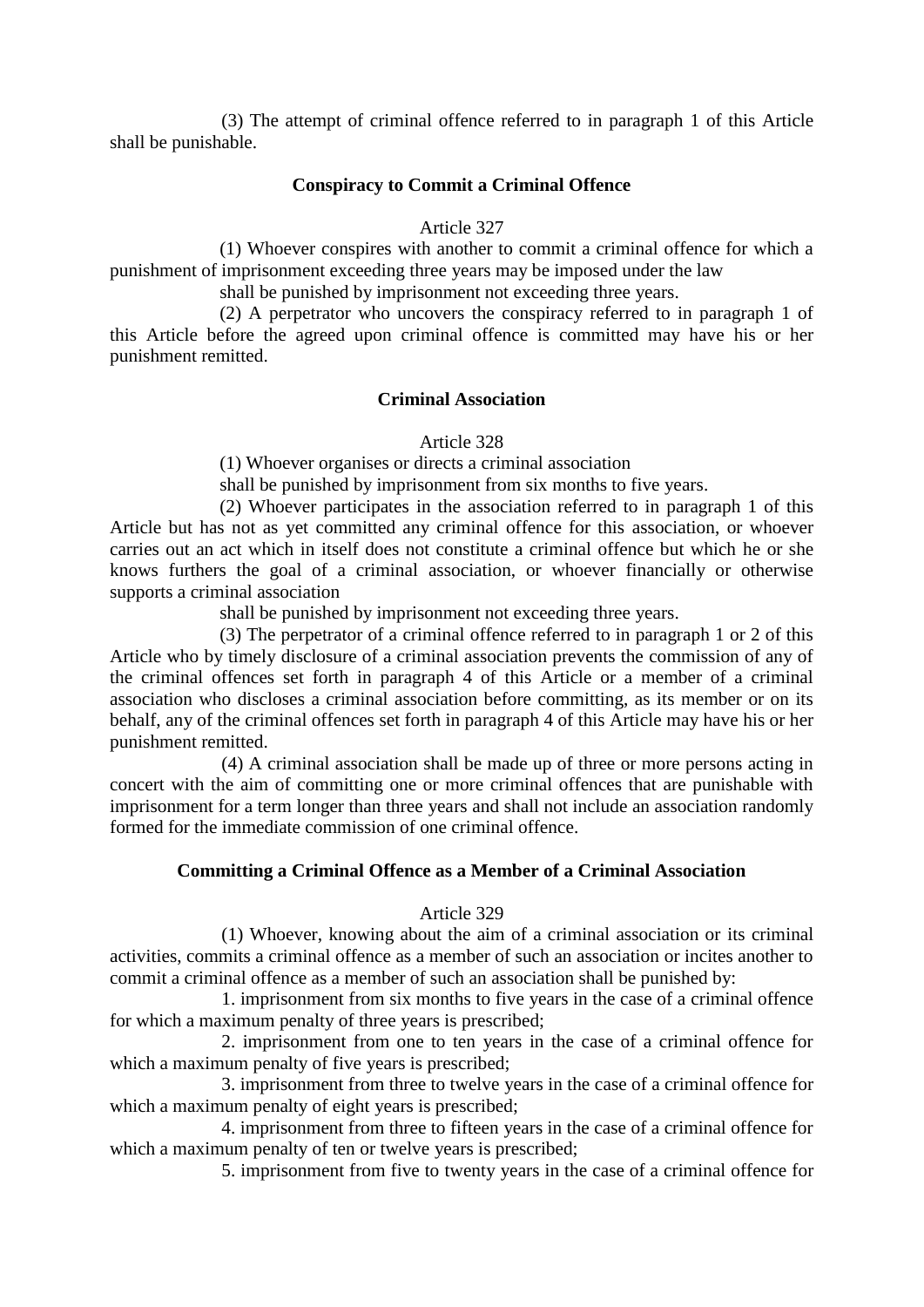which a maximum penalty of fifteen years is prescribed;

6. imprisonment for a term not less than ten years or to long-term imprisonment in the case of a criminal offence for which a maximum penalty of twenty years is prescribed.

(2) Whoever, knowing about the goal of a criminal association or its criminal activity, assists another to commit a criminal offence as a member of such an association shall be punished by imprisonment prescribed in paragraph 1 of this Article or his or her punishment may be mitigated .

(3) If the perpetrator referred to in paragraph 1 or 2 of this Article substantially contributes to the discovery of a criminal association, his or her punishment may be mitigated.

# **Making and Procuring Weapons and Means for Committing a Criminal Offence**

## Article 330

(1) Whoever makes or procures weapons, explosive devices, the means required for their making, or poisons which he or she knows are intended for the commission of a criminal offence, or enables another to obtain them

shall be punished by imprisonment not exceeding three years.

(2) Whoever makes or cedes to another a false key, master key, electronic device or any other means or device for breaking in, despite knowing it is intended for the commission of a criminal offence,

shall be punished to imprisonment not exceeding one year.

(3) The means referred to in paragraphs 1 and 2 of this Article shall be confiscated.

# **Unlawful Possession, Making and Procurement of Weapons and Explosive Devices**

## Article 331

(1) Whoever, without authorisation, makes, procures, possesses, sells or in any other way procures for himself or herself or another, firearms, ammunition, explosive devices or their component or spare parts, whose procuring, selling or possessing is prohibited to citizens, in the absence of prior authorisation,

shall be punished by imprisonment not exceeding three years.

(2) Whoever, without authorisation, possesses, procures, makes, sells or exchanges, imports or exports, large quantities of firearms, ammunition, explosive devices or their component or spare parts

shall be punished by imprisonment from six months to five years.

(3) The same punishment as referred to in paragraph 2 of this Article shall be inflicted on whoever makes or improves, produces, procures, stocks, offers for sale, sells or purchases, mediates in the purchase or sale, possesses, transfers or transports chemical or biological weapons or other means of combat prohibited under international law.

(4) The same punishment as referred to in paragraph 1 of this Article shall be inflicted on whoever sells or exports weapons to a country in which children are used as mercenaries.

(5) The same punishment as referred to in paragraph 1 of this Article shall be inflicted on whoever possesses, procures, makes, sells or exchanges, without authorisation, the means required for making firearms, ammunition or explosive devices.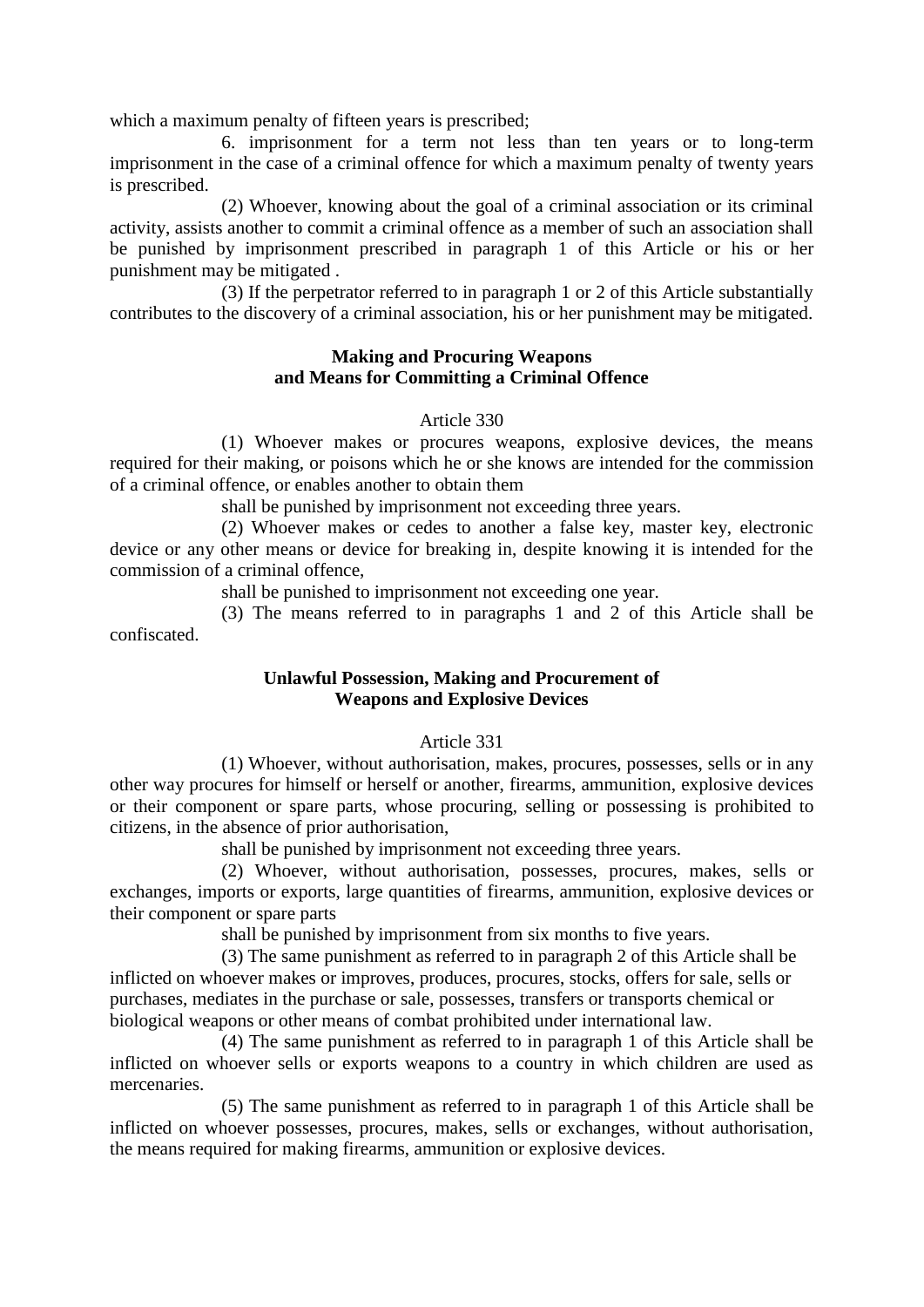(6) Firearms, ammunition, explosive devices and their component or spare parts shall be seized.

#### **Disturbing the Peace of the Dead**

#### Article 332

(1) Whoever, without authorisation, exhumes, digs up, demolishes, damages or otherwise grossly desecrates, a grave, burial site or memorial to the dead

shall be punished by imprisonment not exceeding one year.

(2) Whoever, without authorisation, exhumes, takes away, damages, destroys, conceals or moves, the body, foetus, body part or ashes of a dead person, or whoever desecrates a body

shall be punished by imprisonment not exceeding two years.

(3) The attempt of criminal offence referred to in paragraph 2 of this Article shall be punishable.

# **TITLE XXXI**

## **CRIMINAL OFFENCES AGAINST THE RIGHT TO VOTE**

#### **Violation of the Voters' Freedom of Choice**

#### Article 333

Whoever, by the use of force, serious threat, bribery, or in any other unlawful way exerts an influence on a voter to vote at elections in a certain way or to refrain from voting,

shall be punished by imprisonment from six months to five years.

# **Denial of the Right to Vote**

Article 334

Whoever in the exercise of an election-related duty entrusted to him or her unlawfully fails to register another on the electoral roll or removes him or her from this roll, or otherwise denies him or her the right to vote,

shall be punished by imprisonment not exceeding three years.

#### **Abuse of the Right to Vote**

#### Article 335

(1) A voter who, after having cast a vote, recasts his or her vote in the same elections or votes instead of another person under this person's name,

shall be punished by imprisonment not exceeding three years.

(2) The same punishment as referred to in paragraph 1 of this Article shall be inflicted on whoever enables another to recast his or her vote.

## **Violation of the Secrecy of the Ballot**

Article 336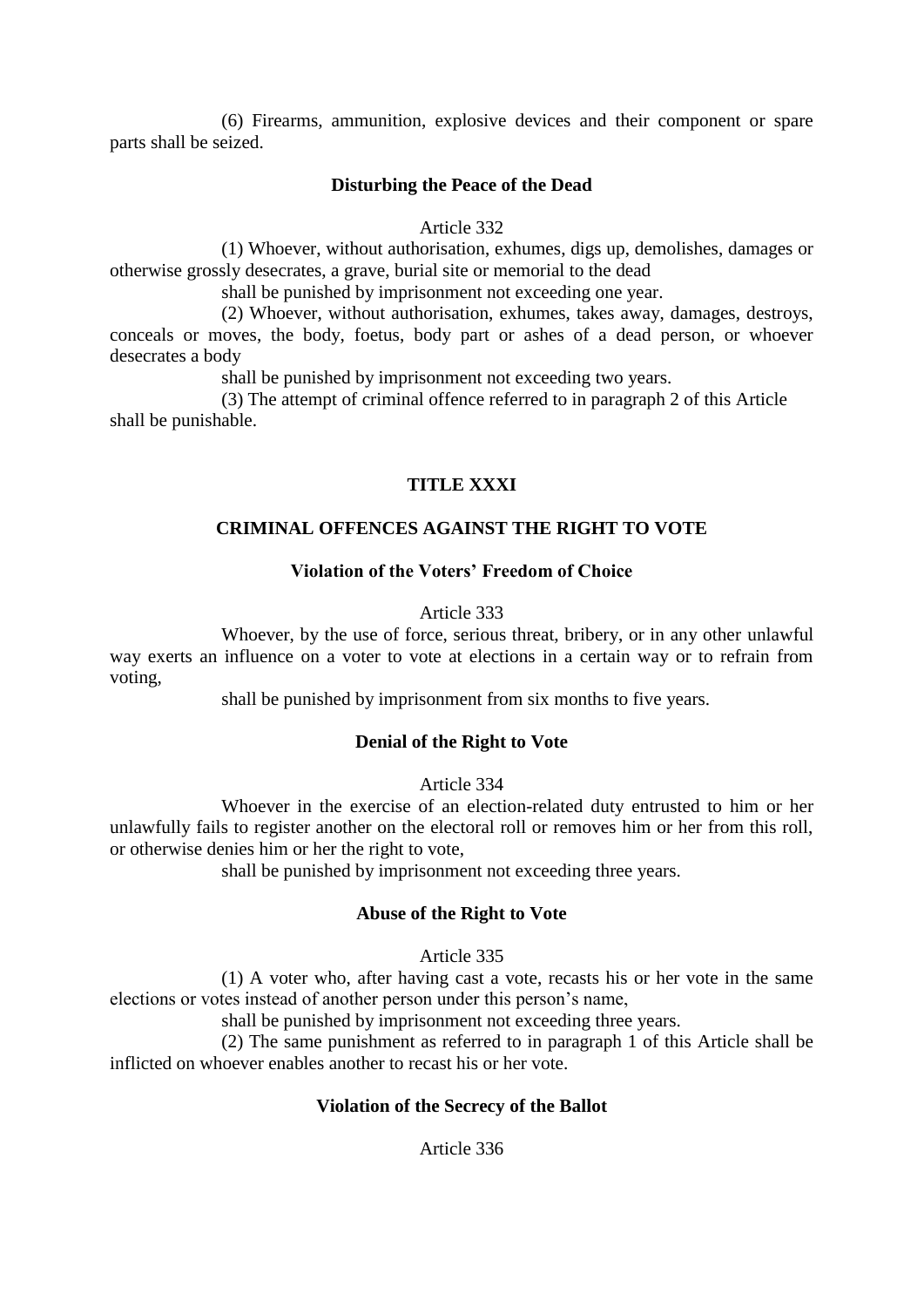Whoever violates, in the elections, the secrecy of the ballot or without the consent of a voter discloses how this voter voted,

shall be punished by imprisonment not exceeding one year.

# **Destruction and Falsification of Ballot Documentation**

### Article 337

(1) Whoever destroys, conceals, damages or takes away without authorisation any ballot document or object used for electoral purposes,

shall be punished by imprisonment from six months to five years.

(2) The same punishment as referred to in paragraph 1 of this Article shall be inflicted on whoever lists on the electoral roll a nonexistent or deceased person or a person not entitled to vote.

# **Electoral Fraud**

Article 338

Whoever by adding, subtracting or deleting votes or otherwise falsifies the election result,

shall be punished by imprisonment from six months to five years.

## **Bribing Representatives**

#### Article 339

(1) Whoever, as a member of the Croatian Parliament, European Parliament or councillor of a representative body of a unit of local or regional self-government solicits or accepts a bribe or accepts an offer or a promise of a bribe in order to vote in a certain manner in the representative body,

shall be punished by imprisonment from six months to five years.

(2) The same punishment as referred to in paragraph 1 of this Article shall be inflicted on whoever offers, promises or gives a bribe to a member of the Croatian Parliament, European Parliament or councillor of a representative body of a unit of local or regional selfgovernment so that the latter would vote in a certain manner in the representative body.

# **TITLE XXXII**

## **CRIMINAL OFFENCES AGAINST THE REPUBLIC OF CROATIA**

## **High Treason**

#### Article 340

Whoever by the use of force or by threat of use of force or in any other illegal manner jeopardises the territorial integrity or constitutional structure of the Republic of Croatia,

shall be punished by imprisonment for not less than five years.

## **Acceding to Occupation and Capitulation**

Article 341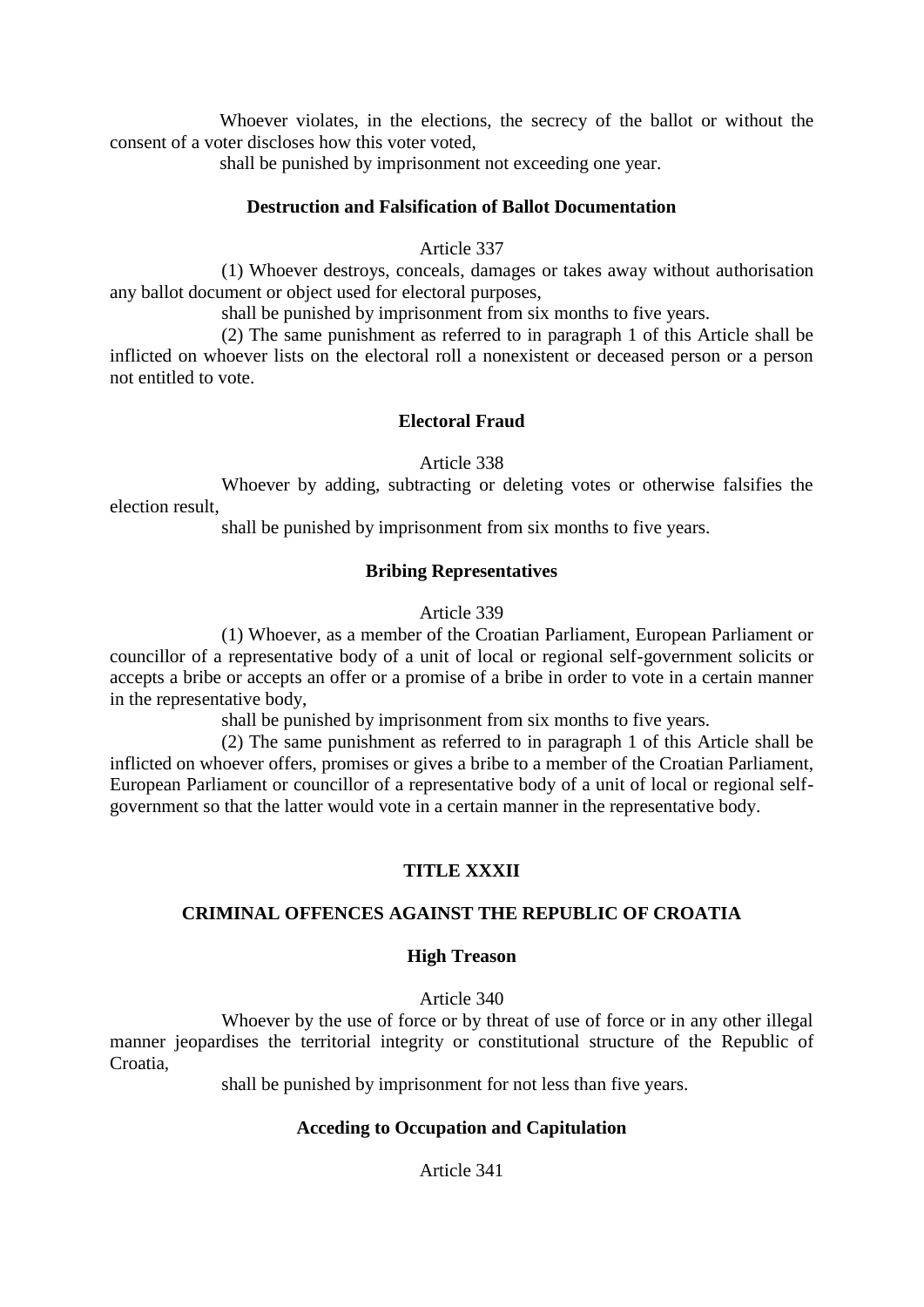Whoever signs or accedes to capitulation or whoever accepts or accedes to occupation of the Republic of Croatia or a part of its state territory,

shall be punished by imprisonment for not less than five years.

# **Preventing the Fight against Enemies**

#### Article 342

(1) A citizen of the Republic of Croatia who in times of war or armed conflict in which the Republic of Croatia takes part prevents the citizens of the Republic of Croatia or of its allies to fight the enemies,

shall be punished by imprisonment from one to ten years.

(2) For the purpose of this Title, an alien residing in the Republic of Croatia shall also be deemed to be a citizen of the Republic of Croatia.

## **Serving in the Enemy's Army**

#### Article 343

(1) A citizen of the Republic of Croatia who in times of war or armed conflict in which the Republic of Croatia takes part, serves in the enemy's army or is a member of other armed groups engaged in combat operations against the Republic of Croatia or its allies,

shall be punished by imprisonment from three to fifteen years.

(2) The same punishment as referred to in paragraph 1 of this Article shall be inflicted on whoever attempts to persuade, gathers together, takes away or otherwise recruits citizens of the Republic of Croatia to serve in the enemy's armed forces or armed groups engaged in combat operations against the Republic of Croatia or its allies, or to participate in the war or armed conflict against the Republic of Croatia or its allies.

#### **Assisting the Enemy**

## Article 344

A citizen of the Republic of Croatia who in times of war or armed conflict in which the Republic of Croatia takes part, assists the enemy with the implementation of coercive measures against the citizens or who politically or economically collaborates with the enemy,

shall be punished by imprisonment from one to ten years.

## **Undermining the Military and Defensive Powers of the State**

## Article 345

Whoever destroys or renders unusable defence installations, facilities, positions, weapons or other military or defensive means, or enables them to fall into enemy hands, or surrenders troops to the enemy, or otherwise obstructs or jeopardises military and defensive measures and the power of the Croatian state,

shall be punished by imprisonment from three to fifteen years.

## **Coercion against the Most Senior State Officials of the Republic of Croatia**

## Article 346

(1) Whoever, in cases not falling under Article 97 of this Code, by the use of force or by threat of immediate use of force prevents the President of the Republic of Croatia,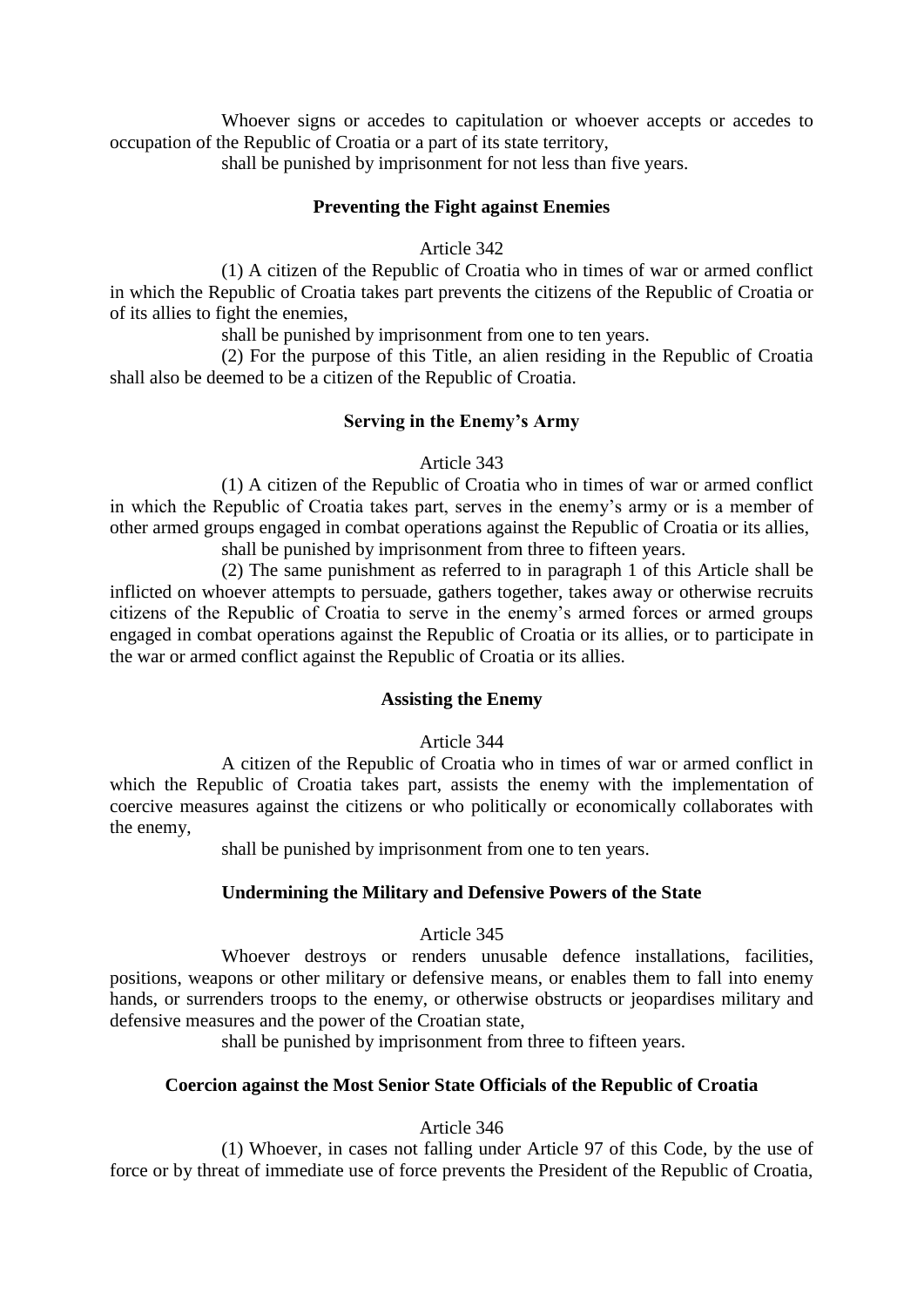the President of the Parliament or a member of the Croatian Parliament, the Prime Minister or a member of the Government of the Republic of Croatia, the president or a judge of the Constitutional Court of the Republic of Croatia from performing their duties or forces them to perform their duties in a certain manner,

shall be punished by imprisonment from one to eight years.

(2) If as a result of the criminal offence referred to in paragraph 1 of this Article the life or limb of a person referred to in paragraph 1 of this Article is endangered or he or she is inflicted a bodily injury, or if during the commission of the said offence weapons or other dangerous instruments are used,

the perpetrator shall be punished by imprisonment from three to twelve years.

#### **Disclosure of Secret Information**

Article 347

(1) Whoever makes available to an unauthorised person secret information entrusted to him or her,

shall be punished by imprisonment from six months to five years.

(2) Whoever obtains a secret piece of information with the aim that he or she or another person uses it without authorisation, or whoever makes available to another such a piece of information which has come into his or her possession by accident,

shall be punished by imprisonment not exceeding three years.

(3) Whoever commits the offence referred to in paragraph 1 or 2 of this Article

out of greed,

shall be punished by imprisonment from one to ten years.

(4) Whoever commits the criminal offence referred to in paragraph 1 or 2 of this Article in a state of war or imminent threat of war

shall be punished by imprisonment from three to twelve years.

(5) Whoever commits the criminal offence referred to in paragraph 1 of this Article by negligence,

shall be punished by imprisonment not exceeding three years.

#### **Espionage**

#### Article 348

(1) Whoever makes available to a foreign state, foreign organisation, foreign legal person or a person working for them secret intelligence entrusted to him or her or which he or she has unlawfully obtained,

shall be punished by imprisonment from one to ten years.

(2) Whoever collects secret intelligence without authorisation with the aim of making it available to a foreign state, foreign organisation, foreign legal person or a person working for them,

shall be punished by imprisonment from six months to five years.

(3) Whoever organises for a foreign state or organisation an intelligence service in the territory of the Republic of Croatia, or joins a foreign intelligence service acting against the interests of the Republic of Croatia, or assists it in its work,

shall be punished by imprisonment from one to ten years.

(4) Whoever commits the criminal offence referred to in paragraph 1 or 3 of this Article in times of war or armed conflict in which the Republic of Croatia takes part,

shall be punished by imprisonment for not less than five years.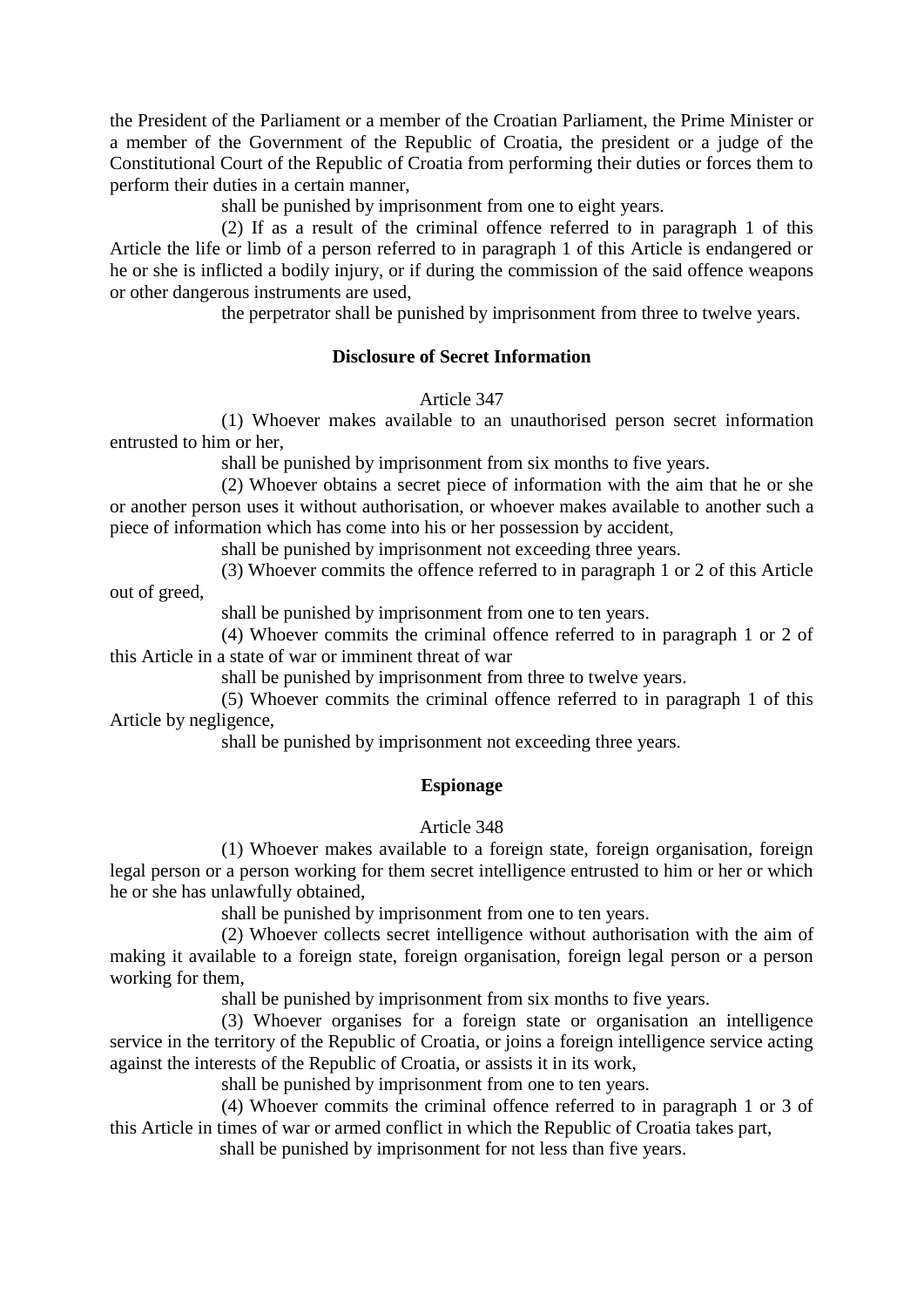(5) Whoever commits the criminal offence referred to in paragraph 2 of this Article in times of war or armed conflict in which the Republic of Croatia takes part, shall be punished by imprisonment from three to fifteen years.

# **Damaging the Reputation of the Republic of Croatia**

Article 349

Whoever exposes the Republic of Croatia, its flag, coat of arms, or national anthem to public ridicule, contempt or gross disparagement,

shall be punished by imprisonment not exceeding one year.

## **Preparing the Commission of Criminal Offences against the Republic of Croatia**

Article 350

Whoever prepares the commission of criminal offences referred to in Articles 340, 342 and 345 of this Code,

shall be punished by imprisonment from six months to five years.

# **Punishment of the Most Serious Forms of Criminal Offences against the Republic of Croatia**

## Article 351

(1) If the criminal offence referred to in Article 340, 341, 347 or 348 of this Code is committed by the President of the Republic of Croatia, the Prime Minister or a member of the Government of the Republic of Croatia, or the President of the Croatian Parliament,

he or she shall be punished by imprisonment for not less than ten years or by long-term imprisonment.

(2) The same punishment as referred to in paragraph 1 of this Article shall be inflicted on the perpetrator who by committing any of the criminal offences referred to in Articles 340 through 348 of this Code causes the death of one or more persons or large-scale destruction.

# **TITLE XXXIII**

## **CRIMINAL OFFENCES AGAINST A FOREIGN STATE OR INTERNATIONAL ORGANISATION**

## **Murder of an Internationally Protected Person**

Article 352

(1) Whoever kills an internationally protected person

shall be punished by imprisonment for not less than ten years or to long-term imprisonment.

(2) An internationally protected person shall mean a head of state, head of Government or minister for foreign affairs, whenever any such person is in a foreign state, and any official agent of an internationally recognised organisation, as well as members of their families accompanying them when they, their official premises, private accommodation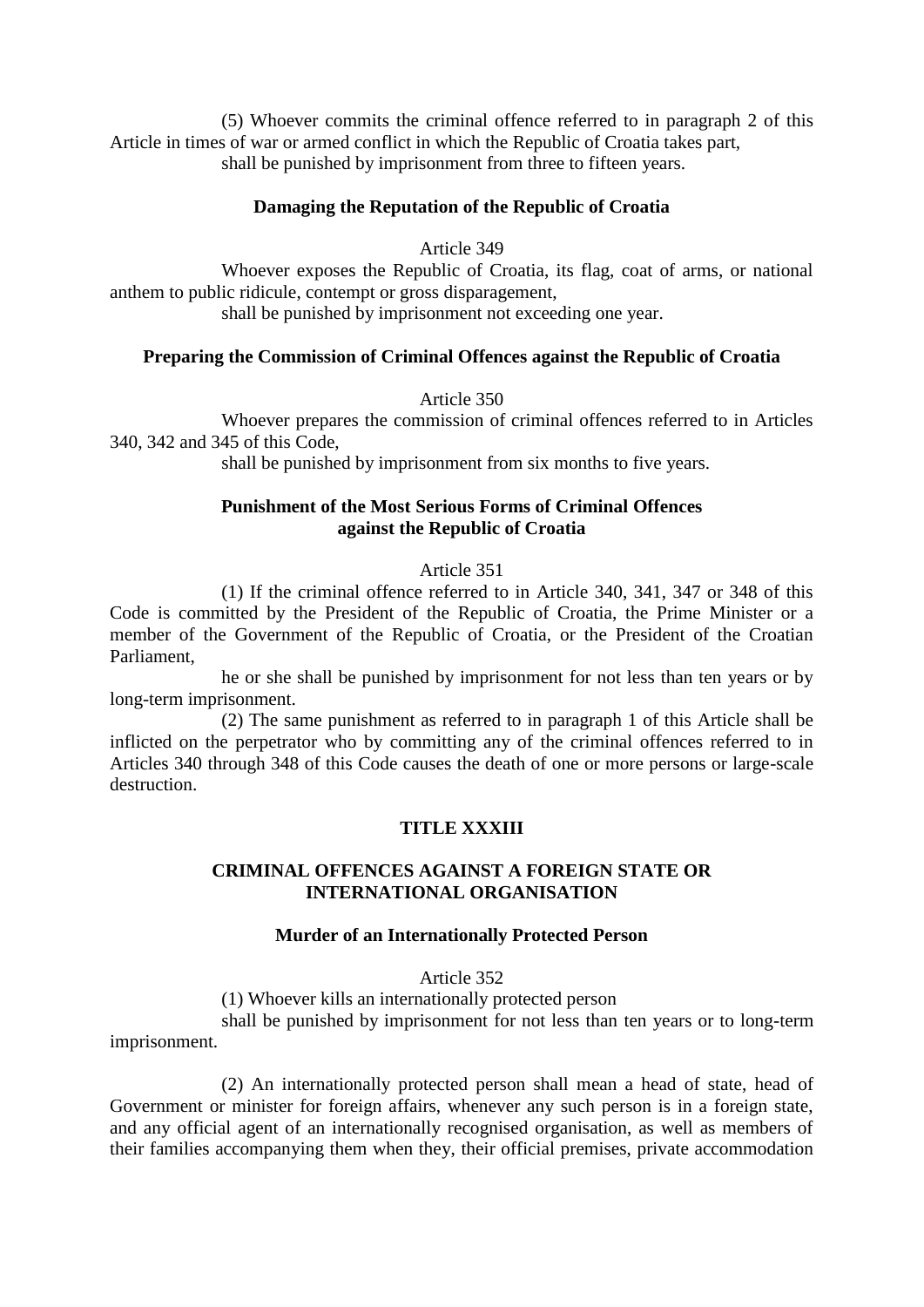or means of transport can easily be recognised as enjoying special protection under international law.

#### **Kidnapping of an Internationally Protected Person**

Article 353

(1) Whoever kidnaps an internationally protected person,

shall be punished by imprisonment from three to twelve years.

(2) If as a result of the commission of the criminal offence referred to in paragraph 1 of this Article the kidnapped person dies,

the perpetrator shall be punished by imprisonment for not less than five years.

#### **Attack on an Internationally Protected Person**

Article 354

(1) Whoever commits violence against an internationally protected person or attacks his or her official premises, private accommodation or means of transport

shall be punished by imprisonment from one to eight years.

(2) If as a result of the commission of the criminal offence referred to in paragraph 1 of this Article the person referred to in paragraph 1 of this Article dies,

the perpetrator shall be punished by imprisonment from three to twelve years.

#### **Threat to an Internationally Protected Person**

#### Article 355

Whoever jeopardises the safety of an internationally protected person by a serious threat of committing against the said person any of the criminal offences referred to in Articles 352 through 354 of this Code,

shall be punished by imprisonment from six months to five years.

#### **Damaging the Reputation of a Foreign State and International Organisation**

#### Article 356

(1) Whoever exposes a foreign state, its flag, coat of arms or national anthem to public ridicule, contempt or gross disparagement

shall be punished by imprisonment not exceeding one year.

(2) The same punishment as referred to in paragraph 1 of this Article shall be imposed on whoever exposes to ridicule, contempt or gross disparagement the United Nations, European Union, Council of Europe, International Red Cross or any other recognised international organisation.

(3) Criminal proceedings shall be initiated on the basis of an approval from the State Attorney of the Republic of Croatia who may grant such approval after having obtained consent from the state, international organisation or person against whom the criminal offence has been committed.

#### **TITLE XXXIV**

## **CRIMINAL OFFENCES AGAINST THE ARMED FORCES OF THE REPUBLIC OF CROATIA**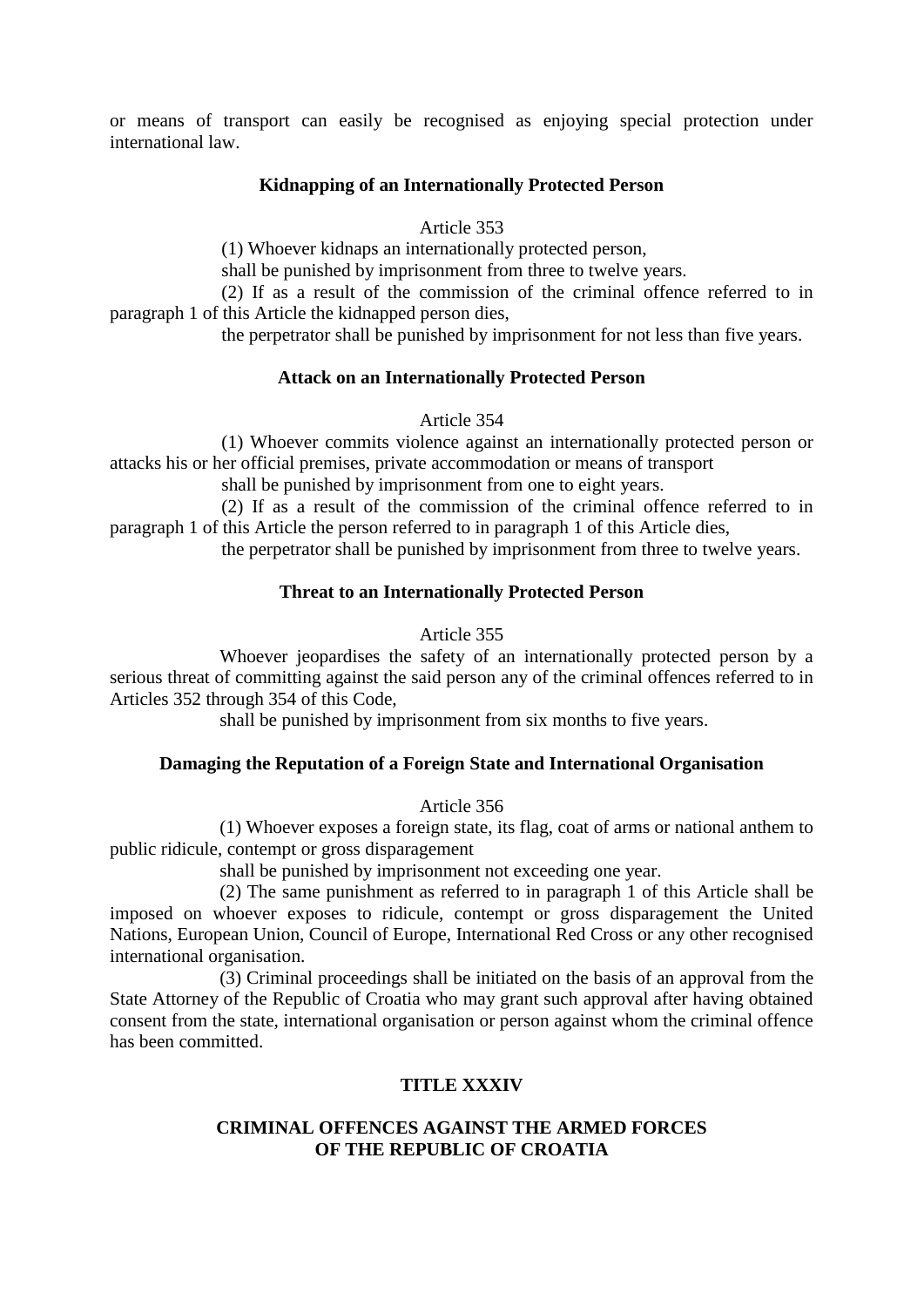## **Failure and Refusal to Carry out an Order**

Article 357

(1) A member of the armed forces who fails or refuses to carry out an order of his or her superior given in the line of duty and thus seriously jeopardises the service

shall be punished by imprisonment not exceeding three years.

(2) If the criminal offence referred to in paragraph 1 of this Article is committed in a state of war or imminent threat to the independence and unity of the Republic of Croatia,

the perpetrator shall be punished by imprisonment from six months to five

years.

# **Refusal to Take Up Arms and Abuse of Arms**

#### Article 358

(1) A member of the armed forces who refuses to take up or use arms,

shall be punished by imprisonment not exceeding three years.

(2) The same punishment as referred to in paragraph 1 of this Article shall be inflicted on a member of the armed forces who uses arms in violation of an order or the rules of the service, unless thereby a more serious criminal offence is committed.

(3) If the criminal offence referred to in paragraph 1 or 2 of this Article is committed in a state of war or imminent threat to the independence and unity of the Republic of Croatia,

the perpetrator shall be punished by imprisonment from six months to five years.

(4) There shall be no criminal offence referred to in paragraph 1 of this Article in the case of a member of the armed forces whose objection of conscience application is approved in the prescribed proceedings.

## **Opposition to a Guard or Sentry**

## Article 359

(1) A member of the armed forces who opposes a guard, sentry or other member of the armed forces in a similar service in the performance of their official duties, as well as a member of the armed forces who disobeys the latter's call or fails or refuses to carry out the latter's orders and thus seriously jeopardises the service,

shall be punished by imprisonment not exceeding three years.

(2) If the criminal offence referred to in paragraph 1 of this Article is committed in a state of war or imminent threat to the independence and unity of the Republic of Croatia,

the perpetrator shall be punished by imprisonment from six months to five years.

## **Refusal to Obey**

## Article 360

(1) A member of the armed forces who together with other members of the armed forces defies an order by a superior given in the line of duty, or fails or refuses to obey an order (Article 357), or uses force or threat against a member of the armed forces (Article 314), or attacks a member of the armed forces performing his or her official duty (Article 315)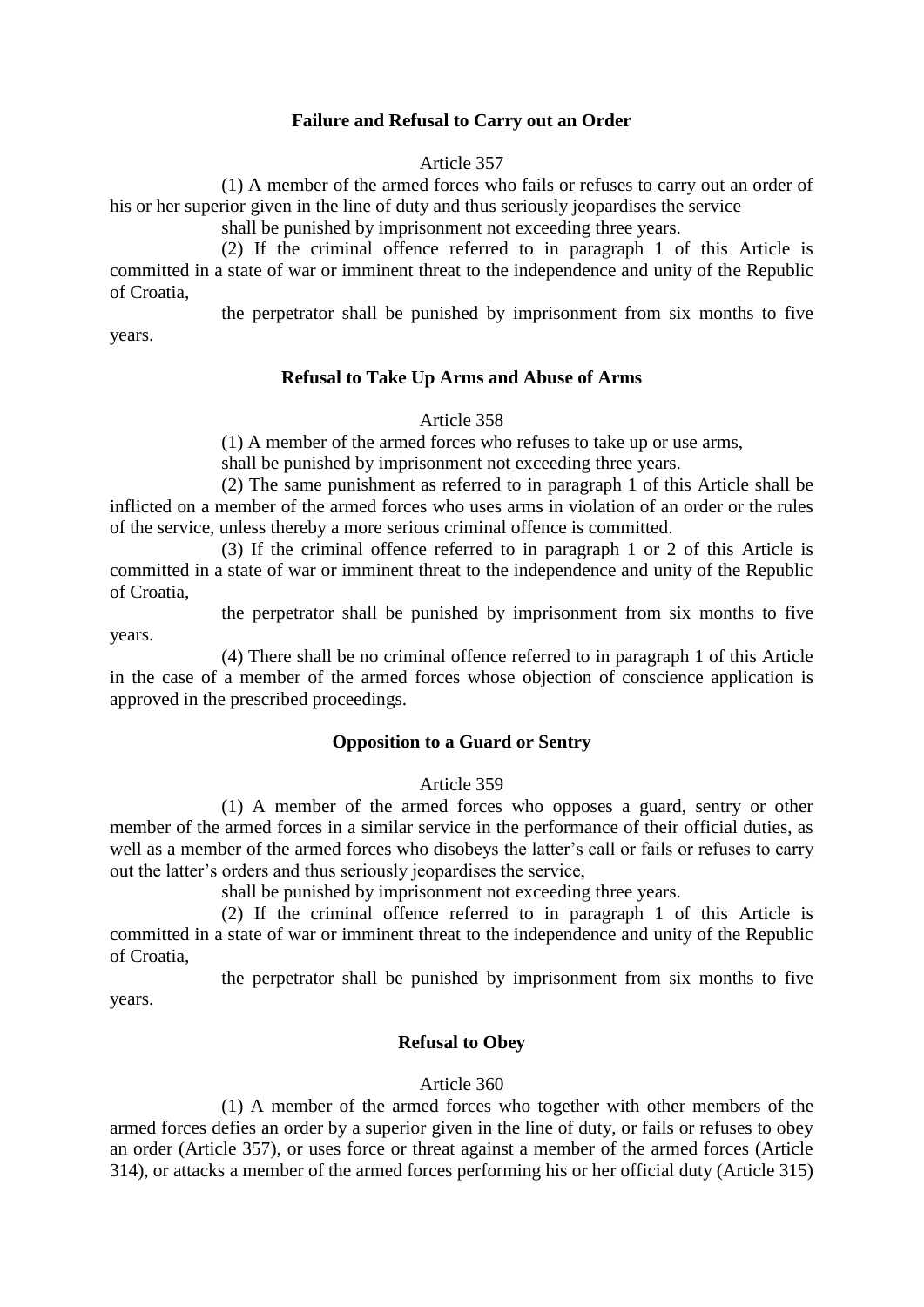shall be punished by imprisonment from one to eight years.

(2) If the criminal offence referred to in paragraph 1 of this Article is committed using arms, in an organised manner or in a state of war or imminent threat to the independence and unity of the Republic of Croatia,

the perpetrator shall be punished by imprisonment from one to ten years.

(3) If as a result of the commission of the criminal offence referred to in paragraph 1 or 2 of this Article another person dies,

the perpetrator shall be punished by imprisonment from three to fifteen years.

(4) If a participant referred to in paragraph 1 of this Article obeys the order of a superior and desists from committing any of the criminal offences set forth in paragraph 1 of this Article,

he or she shall be punished by imprisonment not exceeding three years.

### **Mitigation of Punishment for Criminal Offences Referred to in Articles 357 and 360**

## Article 361

If the perpetrator of the criminal offence referred to in Article 357, paragraph 1, or Article 360, paragraph 1, of this Code was provoked by unlawful or harsh treatment by a member of the armed forces against whom the criminal offence has been committed, his or her punishment may be remitted.

## **Maltreatment and Degrading Treatment of a Subordinate or Junior Person in Service**

## Article 362

(1) A member of the armed forces who in service or in connection with the service maltreats his or her subordinate or junior person in service than him or her, or who treats the said person in a degrading manner or malevolently renders the service more difficult for him or her

shall be punished by imprisonment not exceeding three years.

(2) The same punishment as referred to in paragraph 1 of this Article shall be inflicted on a member of the armed forces who requests from or forces his or her subordinate to maltreat another member of the armed forces or to treat him or her in a degrading manner or to render the service more difficult for him or her.

(3) If as a result of the criminal offence referred to in paragraph 1 or 2 of this Article the abused person's health is undermined, or if the criminal offence referred to in paragraph 1 or 2 of this Article is committed against a number of persons, or if the perpetrator persistently and repeatedly commits the same offence,

the perpetrator shall be punished by imprisonment from six months to five years.

#### **Violation of Sentry, Internal or Other Similar Duty**

#### Article 363

(1) A member of the armed forces who violates the regulations on sentry or internal or any other similar duty and thereby seriously jeopardises the service

shall be punished by imprisonment not exceeding three years.

(2) If the criminal offence referred to in paragraph 1 of this Article is committed at an arms, ammunition or explosive ordnances depot or another facility especially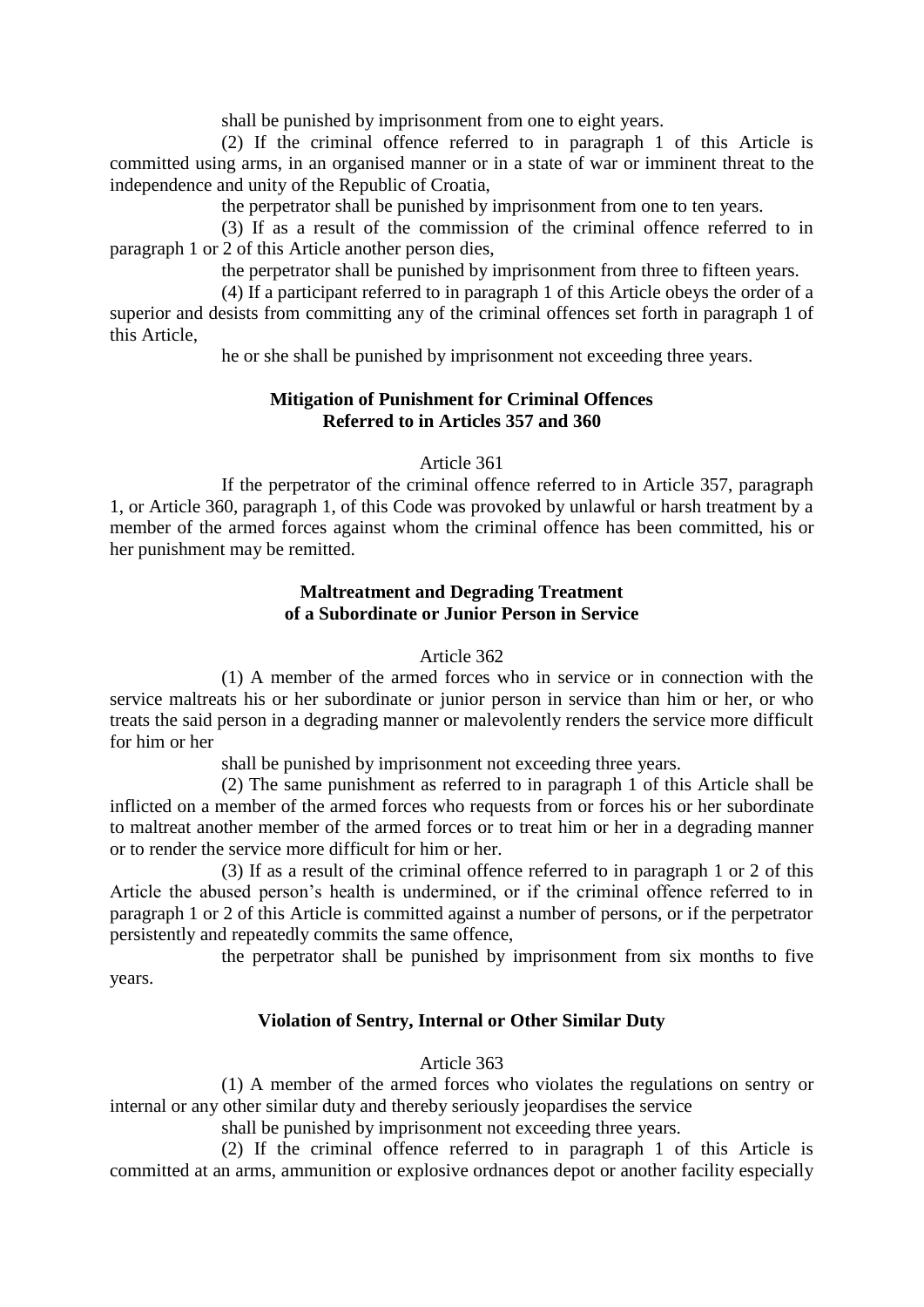important for defence purposes or if a serious bodily injury or extensive material damage is caused by the said offence,

the perpetrator shall be punished by imprisonment from one to eight years.

(3) If the criminal offence referred to in paragraph 1 or 2 of this Article is committed in a state of war or imminent threat to the independence and unity of the Republic of Croatia,

the perpetrator shall be punished by imprisonment from one to eight years.

### **Submitting False Reports and Failure to Report**

#### Article 364

(1) A member of the armed forces who in performing his or her duty fails to submit a report or in a report suppresses a fact he or she should not suppress or submits a report the contents of which are not true and thus jeopardises the service

shall be punished by imprisonment not exceeding three years.

(2) If the criminal offence referred to in paragraph 1 of this Article is committed in a state of war or imminent threat to the independence and unity of the Republic of Croatia,

the perpetrator shall be punished by imprisonment from six months to five

years. (3) A member of the armed forces who in a state of war or immediate threat to the independence and unity of the Republic of Croatia fails to inform his or her superior or senior person or the military command of an event which evidently calls for the taking of

immediate military measures

shall be punished by imprisonment not exceeding one year.

(4) The attempt of the criminal offence referred to in paragraph 1 of this Article shall be punishable.

#### **Failure to Take Measures for the Protection of a Military Unit**

#### Article 365

(1) A member of the armed forces who fails to take the prescribed, ordered or other obviously necessary measures for protecting the life and health of persons entrusted to him or her, securing and keeping in good repair facilities, objects or means ensuring combat readiness, ensuring regular supply of food, equipment and materials to the unit entrusted to him or her, keeping and caring for official animals, or timely and proper performance of security works or securing of facilities entrusted to him or her and thereby endangers the life or limb of people

shall be punished by imprisonment not exceeding three years.

(2) If as a result of the criminal offence referred to in paragraph 1 of this Article a serious bodily injury of a person or considerable material damage is caused,

the perpetrator shall be punished by imprisonment from one to eight years.

(3) If the criminal offence referred to in paragraph 1 or 2 of this Article is committed in a state of war or imminent threat to the independence and unity of the Republic of Croatia,

the perpetrator shall be punished by imprisonment from three to fifteen years.

(4) If the criminal offence referred to in paragraph 2 of this Article is committed by negligence, the perpetrator shall be punished by imprisonment not exceeding three years and if the criminal offence referred to in paragraph 3 of this Article is committed by negligence, the perpetrator shall be punished by imprisonment from one to eight years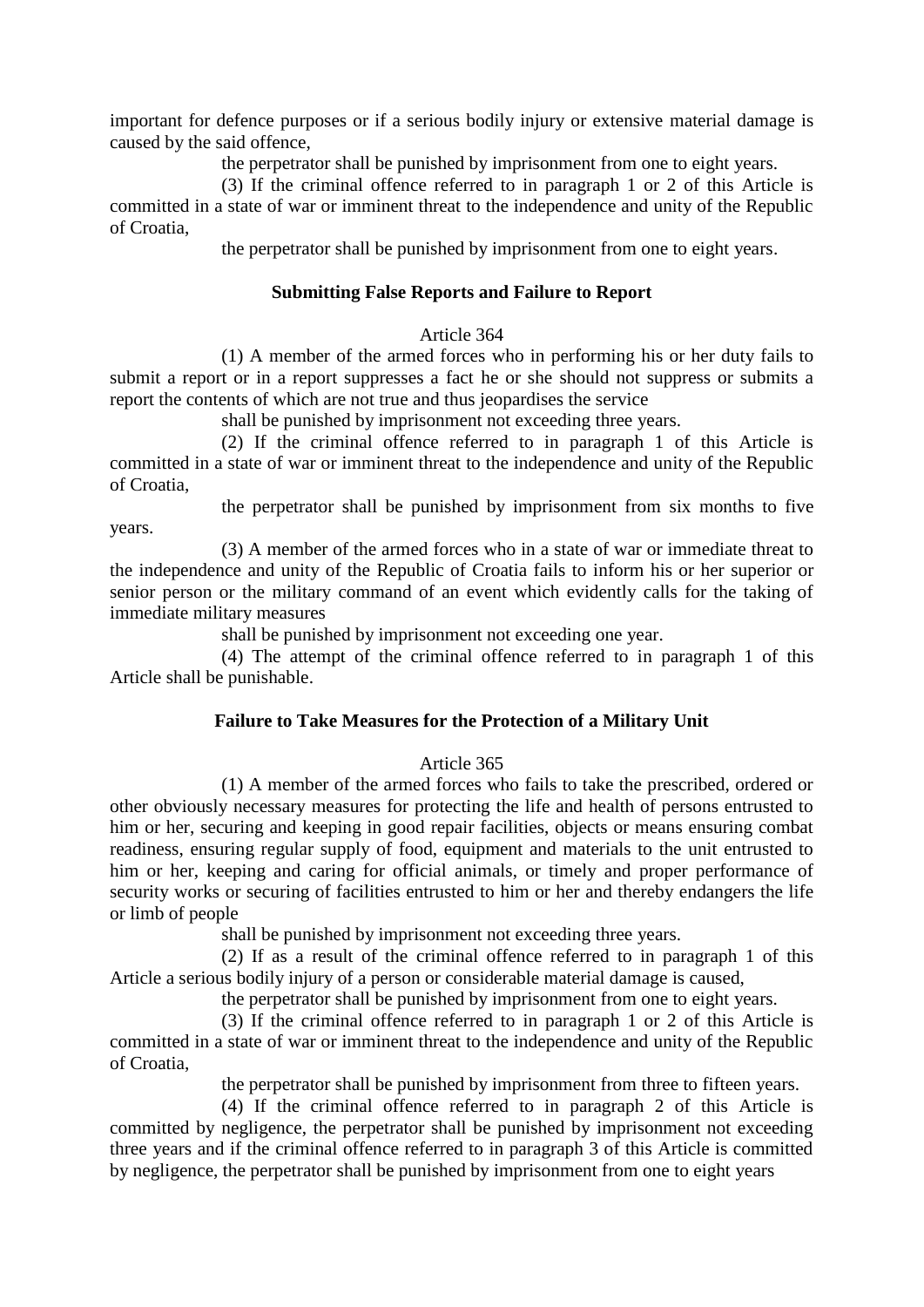### **Failure to Take Security Measures during Military Exercises**

#### Article 366

(1) Whoever during a military exercise, training or tests fails to take the prescribed, ordered or obviously necessary security measures or precautions and thereby endangers the life or limb of people,

shall be punished by imprisonment not exceeding three years.

(2) If as a result of the criminal offence referred to in paragraph 1 of this Article a serious bodily injury of a person or considerable material damage to is caused or if the criminal offence referred to in paragraph 1 of this Article is committed in a state of war or imminent threat to the independence and unity of the Republic of Croatia,

the perpetrator shall be punished by imprisonment from one to eight years.

(3) If the criminal offence referred to in paragraph 1 of this Article is committed by negligence,

the perpetrator shall be punished by imprisonment not exceeding one year.

(4) If as a result of the criminal offence referred to in paragraph 3 of this Article a serious bodily injury of a person or considerable material damage is caused or if the criminal offence referred to in paragraph 3 of this Article is committed in a state of war or immediate threat to the independence and unity of the Republic of Croatia,

the perpetrator shall be punished by imprisonment not exceeding three years.

#### **Ignoring the Call-Up Notice and Evading Military Service**

#### Article 367

(1) Whoever, in a state of war or imminent threat to the independence and unity of the Republic of Croatia, for no justified reason fails to report at the set time for military service although he or she is called up by way of an individual or general call-up notice

shall be punished by imprisonment from six months to five years.

(2) Whoever calls on or instigates a number of persons to commit the criminal offence referred to in paragraph 1 of this Article

shall be punished by imprisonment not exceeding three years.

(3) The perpetrator of the criminal offence referred to in paragraph 1 of this Article who voluntarily reports to the competent state authority for military service may have his or her punishment remitted.

#### **Evading Military Service by Mutilation or Deception**

#### Article 368

(1) Whoever, with the aim that he or she or another evade military service or be assigned to an easier post, injures or otherwise renders himself or herself or another unfit for military service or a duty, where the other person has consented to this, or permits another to render him or her unfit for military service or a duty,

shall be punished by imprisonment not exceeding three years.

(2) The same punishment referred to in paragraph 1 of this Article shall be inflicted on whoever, with the aim that he or she or another evade military service or be assigned to an easier post, simulates a disease, uses a forged document for himself or herself or another, or acts in any other deceitful manner.

(3) Whoever commits the offence referred to in paragraph 1 of this Article in a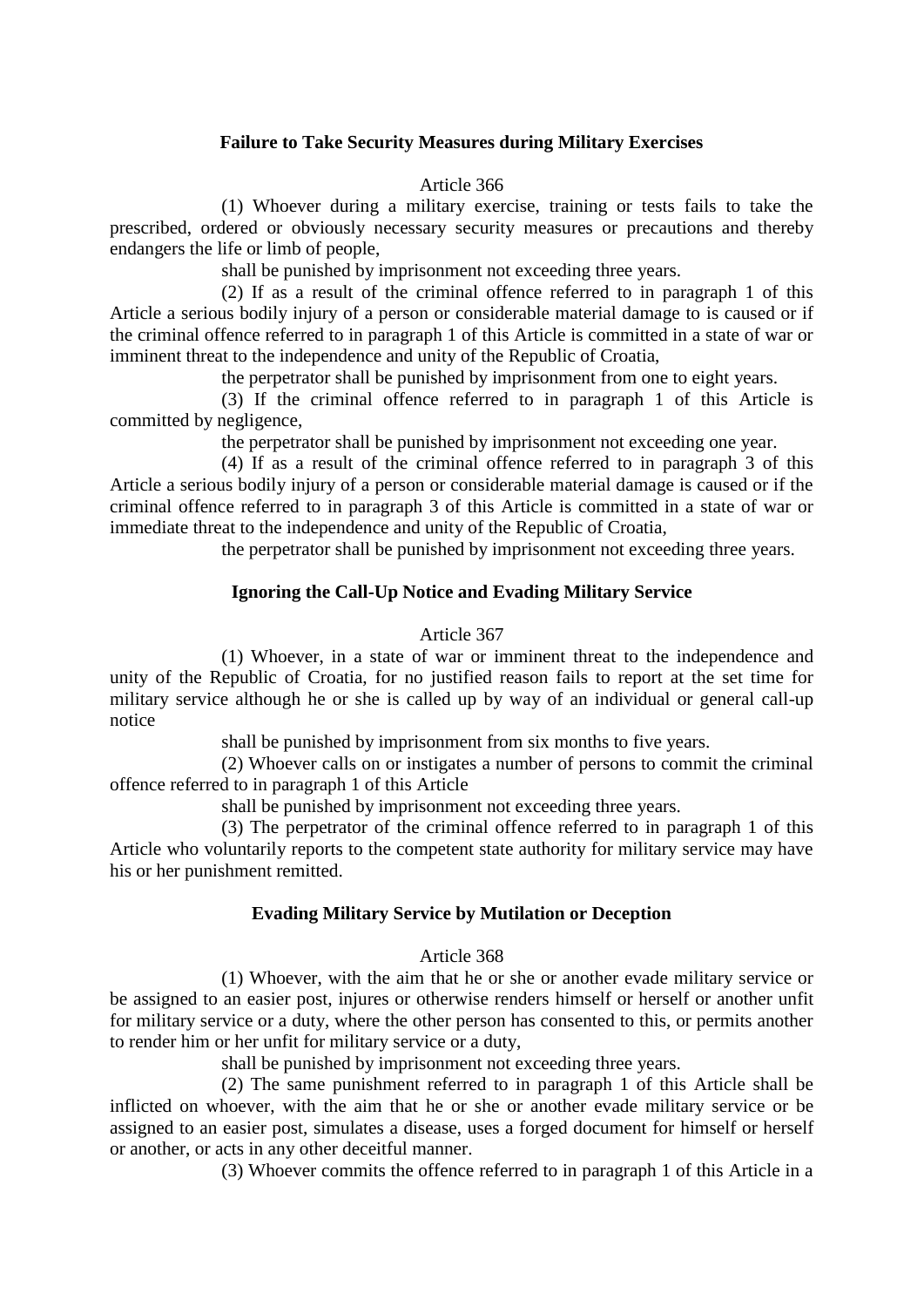state of war or imminent threat to the independence and unity of the Republic of Croatia shall be punished by imprisonment from six months to five years.

#### **Illegal Exemption from Military Service**

Article 369

Whoever in a state of war or imminent threat to the independence and unity of the Republic of Croatia abuses his or her position or authority in order that a member of the armed forces or a person subject to military duty be exempt from duty or appointed to an easier post

shall be punished by imprisonment from one to eight years.

# **Irregular or Careless Treatment of Entrusted Arms, Military Equipment and Other Defensive Means**

Article 370

(1) Whoever irregularly or carelessly holds, keeps or handles arms, military equipment and other defensive means entrusted to him or her and thereby causes substantial damage to them, their destruction or disappearance

shall be punished by imprisonment not exceeding one year.

(2) The operator of the depot in which the armaments referred to in paragraph 1 of this Article are stored who fails to take measures to secure them or ensure their maintenance and thereby causes damage to these armaments, or their destruction or disappearance

shall be punished by imprisonment from six months to five years.

(3) If by the criminal offence referred to in paragraph 2 of this Article considerable material damage is caused,

the perpetrator shall be punished by imprisonment from one to eight years.

(4) If the criminal offence referred to in paragraph 2 of this Article is committed by negligence,

the perpetrator shall be punished by imprisonment not exceeding three years.

(5) If as a result of the criminal offence referred to in paragraph 4 of this Article the consequence referred to in paragraph 3 of this Article is caused,

the perpetrator shall be punished by imprisonment from six months to five years.

## **Unauthorised Entry into Military Facilities and the Making of Sketches or Drawings of Military Facilities and Implements of War**

#### Article 371

(1) Whoever in a state of war or imminent threat to the independence and unity of the Republic of Croatia enters without authorisation, for the purpose of scouting, a military facility despite knowing that access is prohibited,

shall be punished by imprisonment not exceeding three years.

(2) Whoever in a state of war or imminent threat to the independence and unity of the Republic of Croatia makes sketches or drawings of military facilities or implements of war without authorisation or takes photographs of them or otherwise records them,

shall be punished by imprisonment from six months to five years.

## **Defection and Surrender to the Enemy**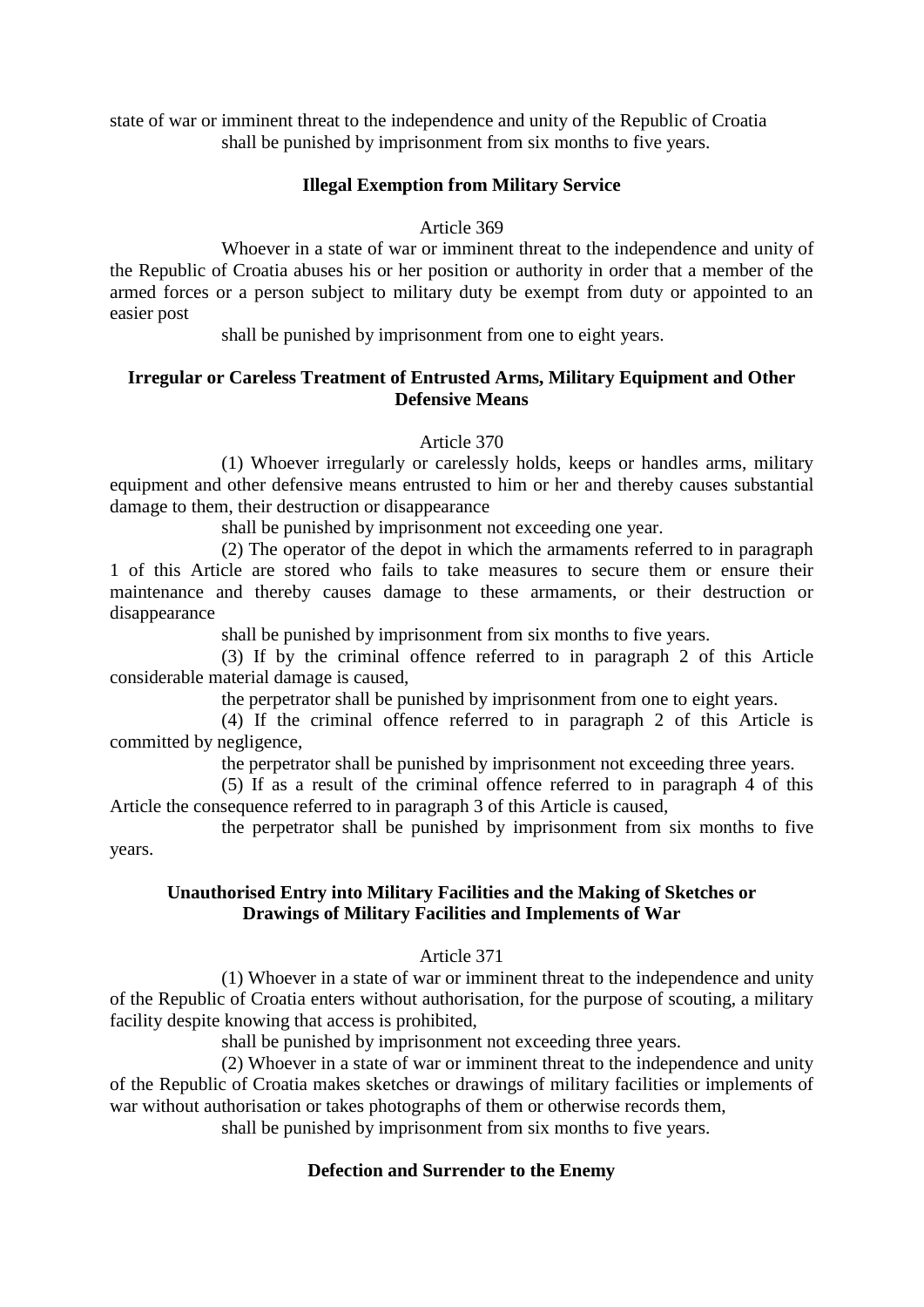#### Article 372

(1) A member of the armed forces who in times of war or armed conflict defects to the enemy or the adverse party,

shall be punished by imprisonment for not less than five years.

(2) A member of the armed forces who in times of war surrenders to the enemy or the adverse party before having exhausted all possibilities of defence,

shall be punished by imprisonment from three to fifteen years.

# **Failure to Carry-out or Abandonment of Duty during Combat Operations**

#### Article 373

(1) A member of the armed forces who during or immediately before combat operations fails to carry-out his or her duty and thereby causes damage to his or her military unit or combat situation,

shall be punished by imprisonment from three to fifteen years.

(2) The same punishment as referred to in paragraph 1 of this Article shall be inflicted on a member of the armed forces who during or immediately before combat operations fails to carry-out his or her duty or wilfully or deceitfully abandons his or her duty.

## **Abandonment of a Position Contrary to Orders**

## Article 374

A member of the armed forces who during or immediately before combat operations abandons, contrary to an order, a position with the unit entrusted to him or her before having exhausted all possibilities of defence,

shall be punished by imprisonment from three to fifteen years.

# **Premature Abandonment of a Damaged Vessel or Aircraft**

## Article 375

The commander of a warship or a member of the crew of a warship or warplane who in times of war or armed conflict abandons a damaged vessel or aircraft before having performed his or her duties according to vessel service regulations or flight regulations and rules on aircraft use,

shall be punished by imprisonment from one to eight years.

## **Leaving Undamaged Implements of War to the Enemy**

#### Article 376

(1) A member of the armed forces who allows an essentially undamaged military depot, vessel, aircraft, tank or other similar implement of war to fall into enemy hands,

shall be punished by imprisonment from six months to five years.

(2) The same punishment as referred to in paragraph 1 of this Article shall be inflicted on whoever, contrary to an order, allows an essentially undamaged installation or other facilities important for defence to fall into enemy hands.

## **Undermining Combat Morale and Impairing Combat Situation**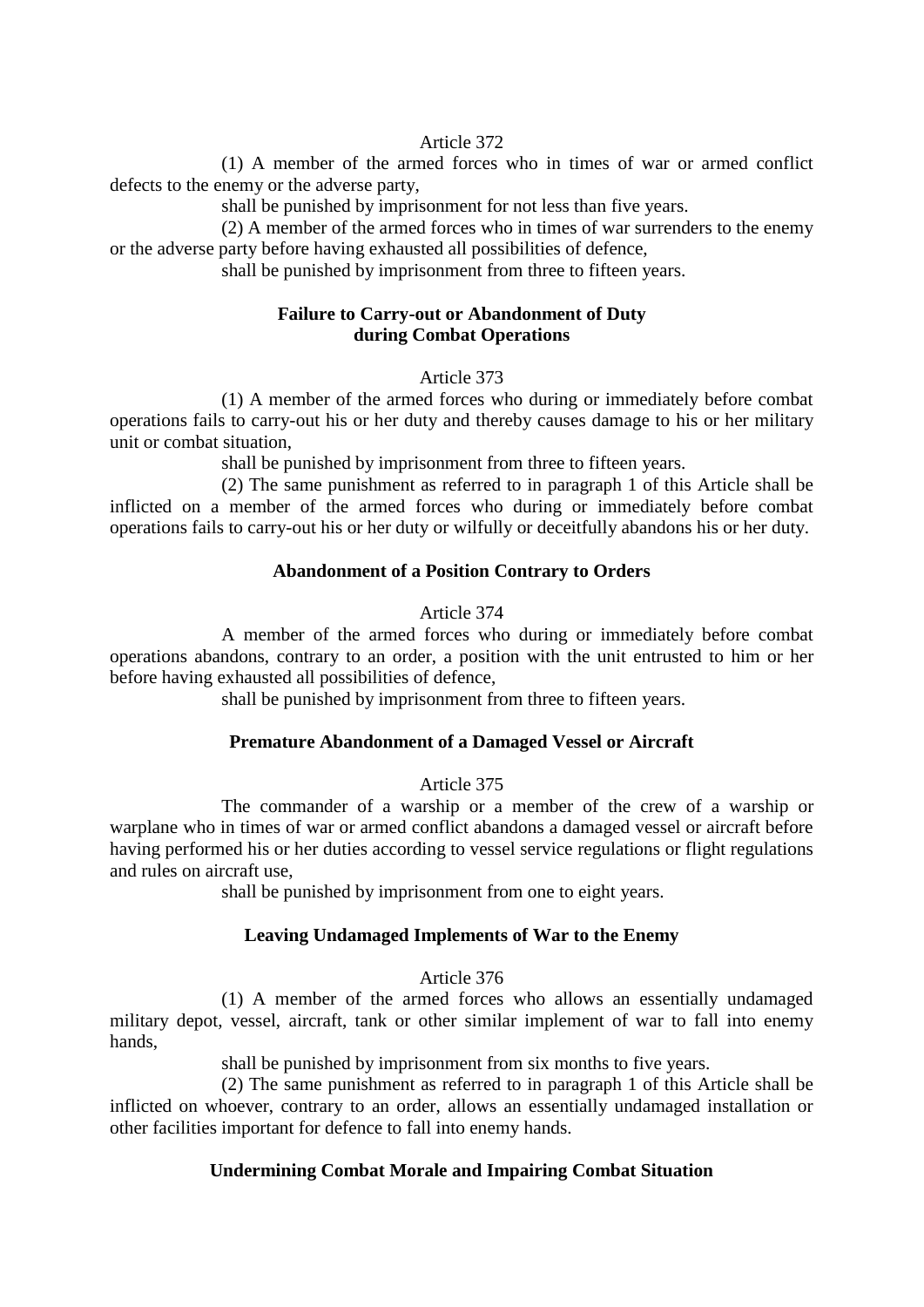#### Article 377

(1) A member of the armed forces who during or immediately before combat operations, by throwing away arms or ammunition, fear mongering, provoking riots or creating confusion, or in any other way undermines a unit's combat morale, combat readiness or causes damage to the combat situation,

shall be punished by imprisonment from three to twelve years.

(2) A member of the armed forces who fails to take requisite measures against a subordinate who during or immediately before combat operations fuels fear among soldiers, provokes riots or creates confusion in a unit, or otherwise undermines a unit's combat morale or causes damage to the combat situation,

shall be punished by imprisonment from one to eight years.

## **Failure to Fulfil Material Obligations**

#### Article 378

(1) Whoever, in a state of war or imminent threat to the independence and unity of the Republic of Croatia, fails to respond or objects, for no justified reason, contrary to statutory obligation, to the making of an inventory or review of manpower or an inventory or review of material resources that are on the list of material resources for defence purposes, or whoever on the occasion of the making of such an inventory or review gives false statements or information,

shall be punished by imprisonment not exceeding three years.

(2) The same punishment as referred to in paragraph 1 of this Article shall be inflicted on whoever, in a state of war or imminent threat to the independence and unity of the Republic of Croatia, fails for no justified reason, contrary to statutory obligation, to make available at the set time and in the prescribed condition, to the authority in charge of defence, material resources that are on the list of material resources for defence purposes.

# **Failure to Perform Duty during the Carrying Out of Mobilisation**

#### Article 379

(1) A member of the armed forces or a public an official who, during the carrying out of mobilisation in a state of war or imminent threat to the independence and unity of the Republic of Croatia, fails to ensure, contrary to his or her duty, the reception, deployment and accommodation or supply of mobilised manpower, facilities, vehicles, machines, equipment and other resources that are on the list of material resources for defence purposes and thereby causes serious damaging consequences

shall be punished by imprisonment from six months to five years.

(2) If the criminal offence referred to in paragraph 1 of this Article is committed by negligence

the perpetrator shall be punished by imprisonment not exceeding three years.

## **Responsibility for a Criminal Offence Committed Pursuant to a Superior's Order**

#### Article 380

A member of the armed forces who by acting on an order commits an unlawful act whereby the elements of a criminal offence are materialised shall be guilty only if he or she knew or if it was obvious that by carrying out the order he or she was committing an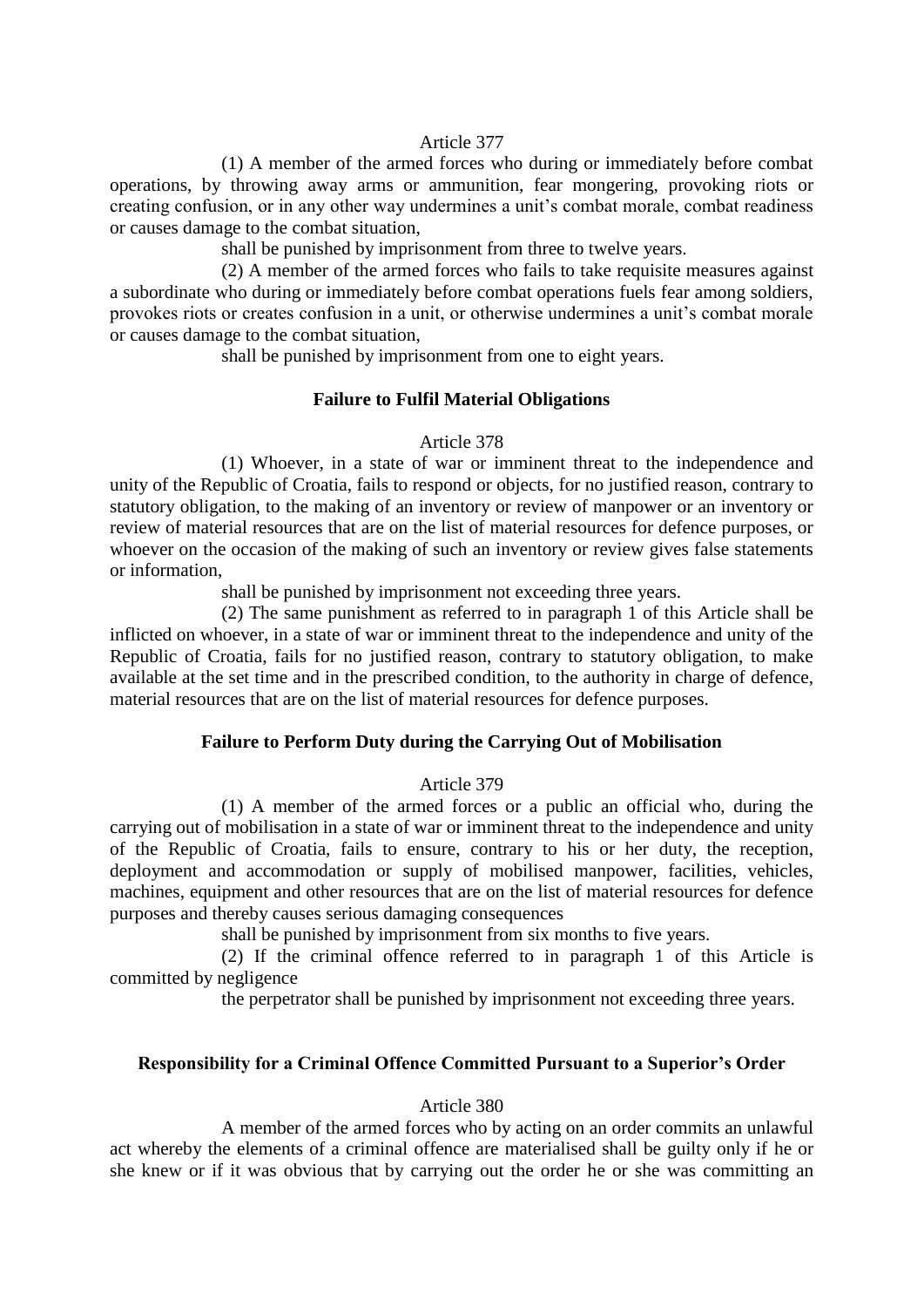unlawful act. The criminal offences referred to in Articles 88 and 90 of this Code shall always be obviously unlawful.

## **TITLE XXXV**

## **TRANSITIONAL AND FINAL PROVISIONS**

### Article 381

(1) On the date of the entry into force of this Code, the following shall cease to have effect:

1. Criminal Code (Official Gazette 110/97, 27/98 – corrigendum, 50/00, 129/00, 51/01, 111/03, 190/03, 105/04, 84/05, 71/06, 110/07, 152/08 and 57/11), with the exception of provisions of Articles 84, 85 and 86 which shall cease to have effect on the date of entry into force of a special act regulating the issues in question;

2. Act on the Criminal Offences against Capital Markets (Official Gazette 152/08);

3. provisions of Article 160 of the Act on the Execution of the Prison Sentence (Official Gazette 128/99, 55/00, 59/00, 129/00, 59/01, 67/01, 11/02, 190/03, 76/07, 27/08, 83/09, 18/11 and 48/11);

4. provisions of Article 31 of the Accounting Act (Official Gazette 109/07);

5. provisions of Article 188 of the Copyright and Related Rights Act (Official Gazette 167/03, 79/07 and 80/11);

6. provisions of Article 65 of the Act on Archive Material and Archives (Official Gazette 105/97, 64/00 and 65/09);

7. provisions of Article 49 of the Act on Medically Assisted Fertilisation (Official Gazette 88/09 and 137/09);

8. provisions of Articles 627 and 629 of the Companies Act (Official Gazette 111/93, 34/99, 121/99, 52/00, 118/03, 107/07, 146/08 and 137/09);

9. provision of Article 129a, paragraph 1, of the Compulsory Health Insurance Act (Official Gazette 150/08, 94/09, 153/09, 71/10, 139/10 and 49/11), while the former paragraph 2 shall become paragraph 1.

(2) On the date of entry into force of this Code, in Article 33, paragraph 1, of the Energy Act (Official Gazette 68/01, 177/04, 76/07, 152/08 and 127/10) the words "and/or that consumes energy without or bypassing measurement devices" shall be deleted.

## Article 382

The Government of the Republic of Croatia shall start the process of alignment of the relevant provisions of the Criminal Procedure Act, the Act on the Liability of Legal Persons for Criminal Offences, the Juvenile Courts Act, the Act on the Protection of Persons with Mental Disorders, the Act on the Execution of the Prison Sentence, the Probation Act and other acts containing criminal and other provisions relevant to the application of this Code with the provisions of this Code.

## Article 383

Within a period of 30 days from the date of the entry into force of this Code the competent ministers shall adopt the following regulations in line with the provisions of this Code:

1. the minister in charge of the judiciary shall adopt regulations on the procedure for deciding on the granting and the implementation of parole (Articles 59 through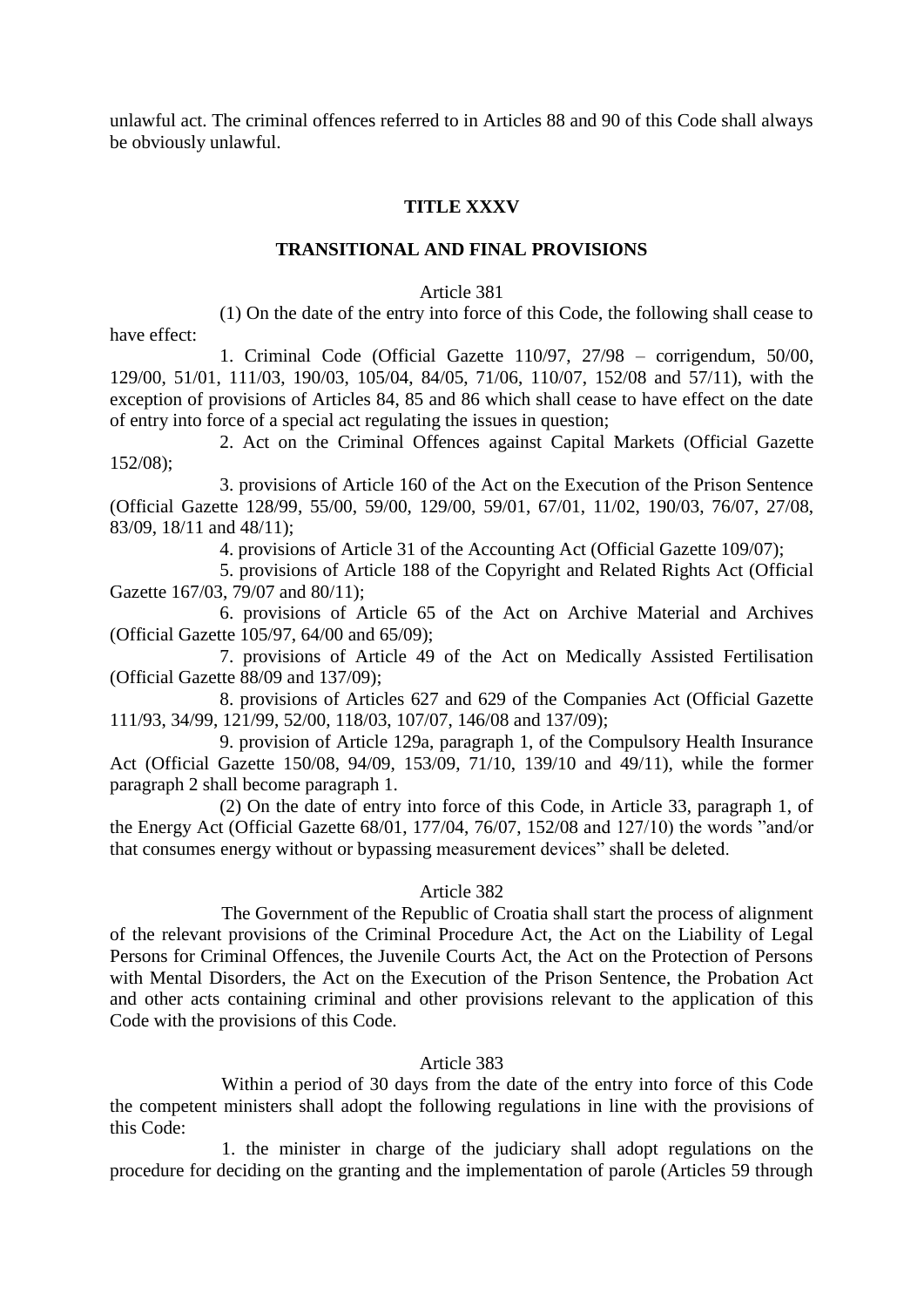63), on the exercise of protective supervision (Article 64), on the exercise of security measures (Articles 65 through 76), on criminal records and manner of using data from these records (Article 381, paragraph 1, item 1);

2. the minister in charge of the health care system shall adopt a list of therapeutic communities licensed to implement the security measure of mandatory addiction treatment (Article 69), a list of legal or physical persons licensed to implement the security measure of mandatory psychosocial treatment (Article 70) and a list of substances banned in sports (Articles 190 and 191).

#### Article 384

The execution of final criminal-law sanctions imposed in accordance with the provisions of the Criminal Code and other special regulations referred to in Article 381, paragraph 1, of this Code, the execution of which is pending or ongoing, shall be implemented in accordance with the provisions of this Code from the date of its entry into force.

## Article 385

If by the entry into force of this Code the statute of limitations for the confiscation of material gain has not expired, the provision of Article 85, paragraph 4, of this Code shall be applied.

## Article 386

This Code contains provisions that are in line with the following European Union acts:

1. Directive 2008/99/EC of the European Parliament and of the Council of 28 November 2002 on the protection of the environment through criminal law;

2. Directive 2009/52/EC of the European Parliament and of the Council of 18 June 2009 providing for minimum standards on sanctions and measures against employers of illegally staying third-country nationals;

3. Directive 2010/45/EU of the European Parliament and of the Council of 7 July 2010 on standards of quality and safety of human organs intended for transplantation;

4. Directive 2005/35/EC of the European Parliament and of the Council of 7 September 2005 on ship-source pollution and on the introduction of penalties for infringements;

5. Directive 2009/123/EC of the European Parliament and of the Council of 21 October 2009 amending Directive 2005/35/EC on ship-source pollution and on the introduction of penalties for infringements;

6. Directive 2006/12/EC of the European Parliament and of the Council of 5 April 2006 on waste;

7. Seveso II Directive 96/82/EC, 2003/105/EC on the prevention of major industrial accidents and the limitation of their consequences it they occur;

8. Directive 2002/90/EC of the European Parliament and of the Council of 28 November 2002 defining the facilitation of unauthorised entry, transit and residence;

9. Directive 2003/6/EC of the European Parliament and of the Council of 28 January 2003 on insider dealing and market manipulation;

10. Council Framework Decision 2008/913/JHA of 28 November 2008 on combating certain forms and expressions of racism and xenophobia by means of criminal law;

11. Council Framework Decision 2005/212/JHA of 24 February 2005 on confiscation of crime-related proceeds, instrumentalities and property;